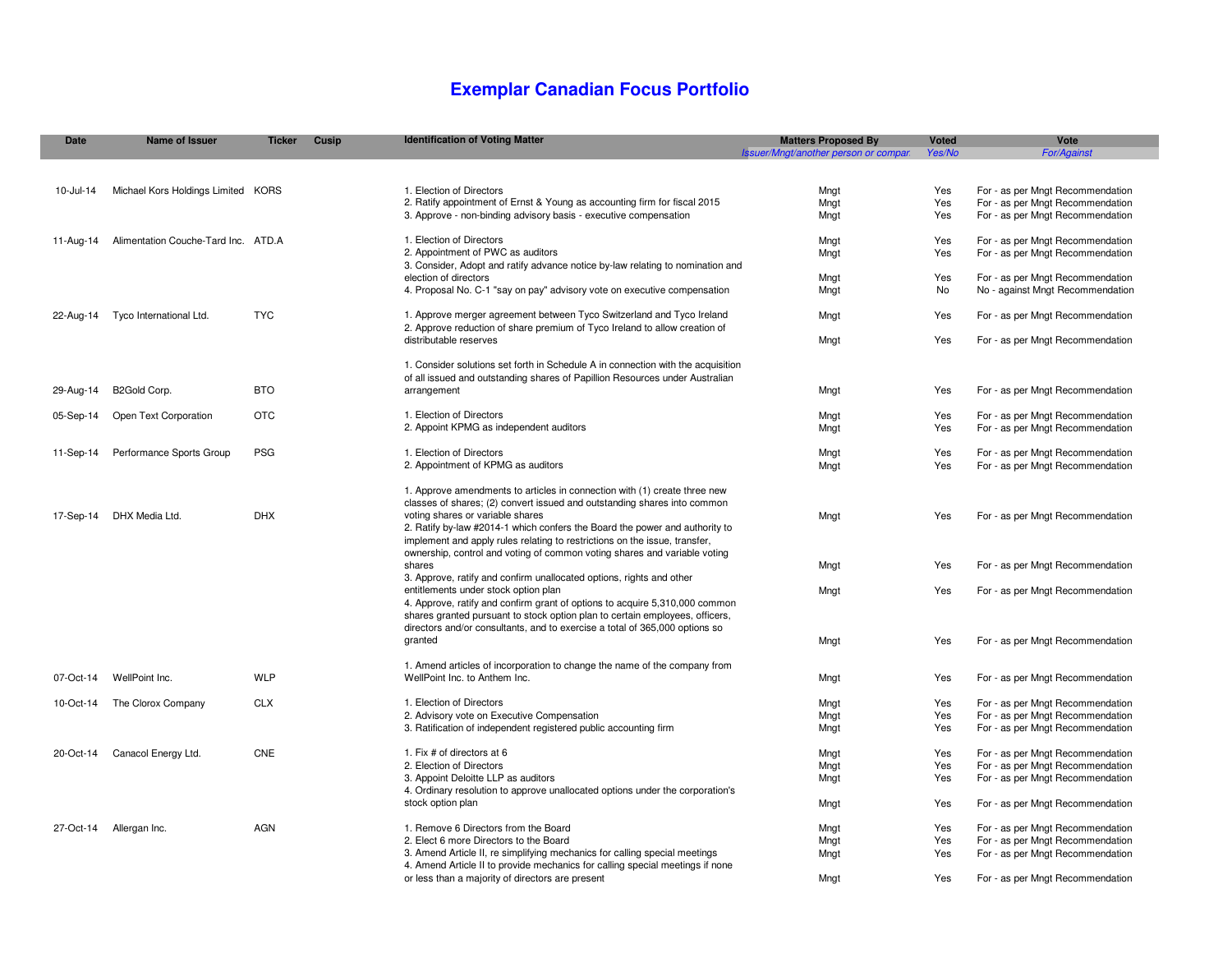|           |                              |            | 5. Amend article II to simplify mechanics for nominating directors or proposing<br>business at any annual meeting | Mngt | Yes | For - as per Mngt Recommendation |
|-----------|------------------------------|------------|-------------------------------------------------------------------------------------------------------------------|------|-----|----------------------------------|
|           |                              |            | 6. Amend article III to fix the number od directors at 9                                                          | Mngt | Yes | For - as per Mngt Recommendation |
|           |                              |            | 7. Repeal any bylaw amendments to the version filed on March 26, 2014                                             | Mngt | Yes | For - as per Mngt Recommendation |
|           |                              |            | 8. Request the Board to engage in negotiations with Valeant                                                       | Mngt | Yes | For - as per Mngt Recommendation |
|           |                              |            |                                                                                                                   |      |     |                                  |
| 28-Nov-14 | DHX Media Ltd.               | <b>DHX</b> | 1. Election of Directors                                                                                          | Mngt | Yes | For - as per Mngt Recommendation |
|           |                              |            | 2. Re-appoint PWC as auditors                                                                                     | Mngt | Yes | For - as per Mngt Recommendation |
|           |                              |            | 3. Declaration re status of shares represented and that they are owned and                                        |      |     |                                  |
|           |                              |            | controlled by a Canadian                                                                                          | Mngt | Yes | For - as per Mngt Recommendation |
| 30-Dec-14 | CGI Group Inc.               | GIB        | 1. Election of Directors                                                                                          | Mngt | Yes | For - as per Mngt Recommendation |
|           |                              |            | 2. Appointment of Ernst & Young as auditors                                                                       | Mngt | Yes | For - as per Mngt Recommendation |
|           |                              |            | 3. Shareholder proposal number 1 - re comepnsation of senior executives                                           | Mngt | No  | No - against Mngt Recommendation |
|           |                              |            |                                                                                                                   |      |     |                                  |
| 13-Jan-15 | Gildan Activewear Inc.       | GIL        | 1. Election of Directors                                                                                          | Mngt | Yes | For - as per Mngt Recommendation |
|           |                              |            | 2. Approval of advisory resolution on the corporation's approach to executive                                     |      |     |                                  |
|           |                              |            | compensation                                                                                                      | Mngt | Yes | For - as per Mngt Recommendation |
|           |                              |            | 3. Appointmetn of KPMG as auditors                                                                                | Mngt | Yes | For - as per Mngt Recommendation |
|           |                              |            | 1. Adopt the plan of merger with Actavis PLC, Avocado Acquisition Inc. and                                        |      |     |                                  |
|           | 17-Feb-15 Allergan Inc.      | <b>AGN</b> | Allergan Inc.                                                                                                     | Mngt | Yes | For - as per Mngt Recommendation |
|           |                              |            | 2. Approve adjournment of meeting and if necessary, solicit additional votes in                                   |      |     |                                  |
|           |                              |            | favor of the merger                                                                                               | Mngt | Yes | For - as per Mngt Recommendation |
|           |                              |            | 3. Approve the compensation to Allergan's named executive officers that is                                        |      |     |                                  |
|           |                              |            | related to the merger                                                                                             | Mngt | Yes | For - as per Mngt Recommendation |
| 23-Feb-15 | Hewlett-Packard Company      | <b>HPQ</b> | 1. Election of Directors                                                                                          | Mngt | Yes | For - as per Mngt Recommendation |
|           |                              |            | 2. Appointment of independent registered public accounting firm                                                   | Mngt | Yes | For - as per Mngt Recommendation |
|           |                              |            | 3. Advisory cote to approve executive compensation                                                                | Mngt | Yes | For - as per Mngt Recommendation |
|           |                              |            | 4. Stockholder proposal related to action of stockholders                                                         | Mngt | No  | No - against Mngt Recommendation |
|           |                              |            | 5. consider such other business as may properly come before the meeting                                           | Mngt | No  | No - against Mngt Recommendation |
|           |                              |            |                                                                                                                   |      |     |                                  |
| 18-Mar-15 | Textron Inc.                 | <b>TXT</b> | 1. Election of Directors                                                                                          | Mngt | Yes | For - as per Mngt Recommendation |
|           |                              |            | 2. Approval of Textron Inc long-term incenive plan                                                                | Mngt | Yes | For - as per Mngt Recommendation |
|           |                              |            | 3. Approval of advisory resolution to approve executive compensation                                              | Mngt | Yes | For - as per Mngt Recommendation |
|           |                              |            | 4. Ratification of independent registered public accounting firm                                                  | Mngt | Yes | For - as per Mngt Recommendation |
|           |                              |            | 5. Shareholder proposal re independent board chairman                                                             | Mngt | No  | No - against Mngt Recommendation |
|           |                              |            | 6. Shareholder proposal re incentive compensation recoupment policy                                               | Mngt | No  | No - against Mngt Recommendation |
| 20-Mar-15 | Honeywell International Inc. | <b>HON</b> | 1. Election of Directors                                                                                          | Mngt | Yes | For - as per Mngt Recommendation |
|           |                              |            | 2. Approval of independent accountants                                                                            | Mngt | Yes | For - as per Mngt Recommendation |
|           |                              |            | 3. Advisory vote to approve executive compensation                                                                | Mngt | Yes | For - as per Mngt Recommendation |
|           |                              |            | 4. Independent Board Chairman                                                                                     | Mngt | No  | No - against Mngt Recommendation |
|           |                              |            | 5. Right to act by written consent                                                                                | Mngt | No  | No - against Mngt Recommendation |
|           |                              |            | 6. Political lobbying and contributions                                                                           | Mngt | No  | No - against Mngt Recommendation |
|           | 23-Mar-15 Zoetis Inc.        | <b>ZTS</b> | 1. Election of Directors                                                                                          | Mngt | Yes | For - as per Mngt Recommendation |
|           |                              |            | 2. Advisory vote on the approval of executive compensation                                                        | Mngt | Yes | For - as per Mngt Recommendation |
|           |                              |            | 3. Proposal to ratify KPMG as public accounting firm for 2015                                                     | Mngt | Yes | For - as per Mngt Recommendation |
|           |                              |            |                                                                                                                   |      |     |                                  |
| 27-Mar-15 | Honeywell International Inc. | <b>HON</b> | 1. Election of Directors                                                                                          | Mngt | Yes | For - as per Mngt Recommendation |
|           |                              |            | 2. Approval of independent accountants                                                                            | Mngt | Yes | For - as per Mngt Recommendation |
|           |                              |            | 3. Advisory vote to approve executive compensation                                                                | Mngt | Yes | For - as per Mngt Recommendation |
|           |                              |            | 4. Independent Board Chairman                                                                                     | Mngt | No  | No - against Mngt Recommendation |
|           |                              |            | 5. Right to act by written consent                                                                                | Mngt | No  | No - against Mngt Recommendation |
|           |                              |            | 6. Political lobbying and contributions                                                                           | Mngt | No  | No - against Mngt Recommendation |
|           | 01-Apr-15 Agrium Inc.        | AGU        | 1. Election of Directors                                                                                          | Mngt | Yes | For - as per Mngt Recommendation |
|           |                              |            | 2. Appointment of KPMG as audtiros                                                                                | Mngt | Yes | For - as per Mngt Recommendation |
|           |                              |            | 3. Resolution to approve corporation's advisory vote on executive                                                 |      |     |                                  |
|           |                              |            | compensation                                                                                                      | Mngt | Yes | For - as per Mngt Recommendation |
|           |                              |            | 4. Shareholder proposal re management proxy circular                                                              | Mngt | No  | No - against Mngt Recommendation |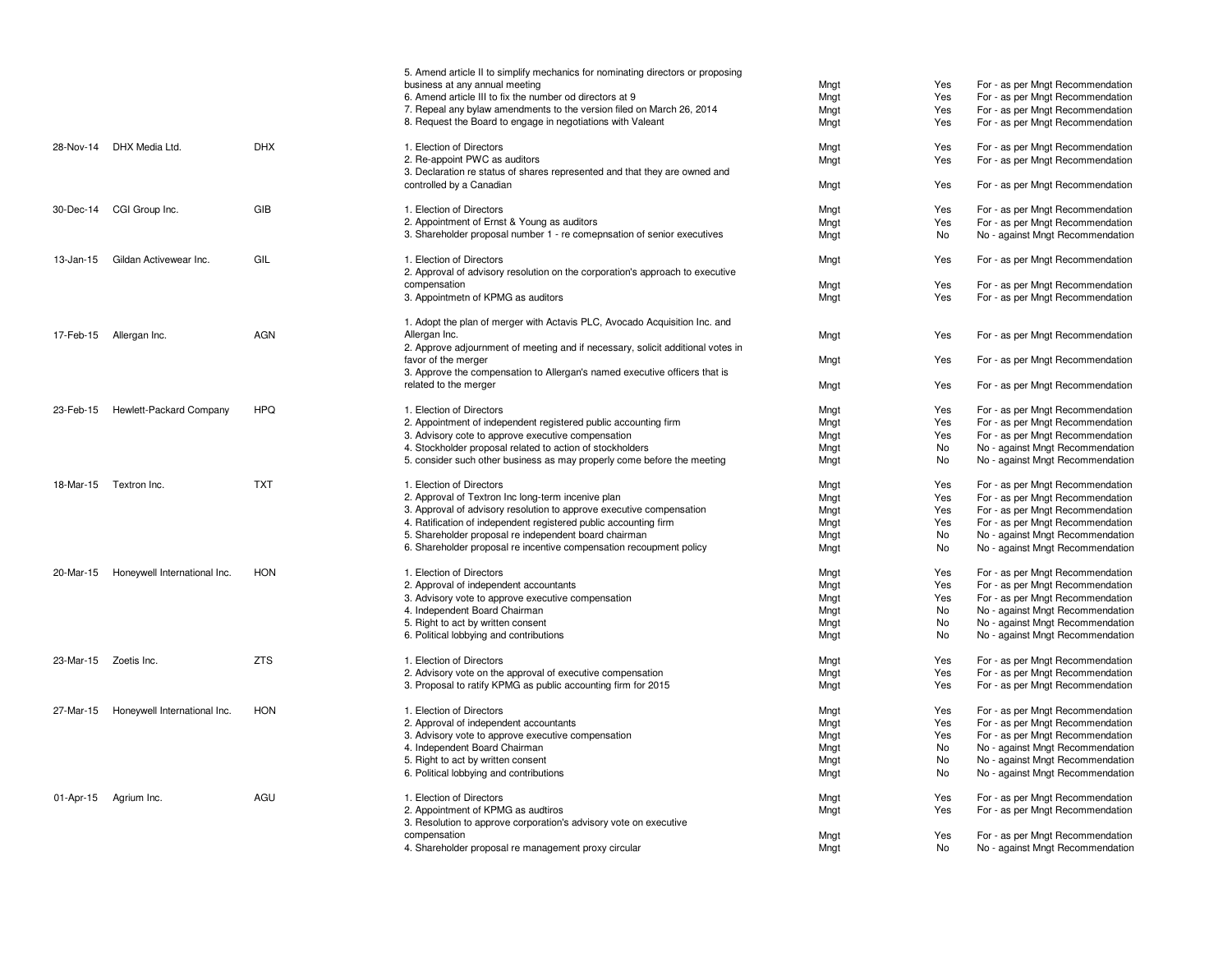|            | <b>Boston Private Financial</b>       |             |           |                                                                                                                                                                                                   |              |            |                                                                                                |      |     |                                  |
|------------|---------------------------------------|-------------|-----------|---------------------------------------------------------------------------------------------------------------------------------------------------------------------------------------------------|--------------|------------|------------------------------------------------------------------------------------------------|------|-----|----------------------------------|
| 01-Apr-15  | Holdings Inc.                         | <b>BPFH</b> |           | 1. Election of Directors<br>2. Approve non-binding resolution on compensation for executive officers                                                                                              | Mngt         | Yes        | For - as per Mngt Recommendation                                                               |      |     |                                  |
|            |                                       |             |           | 3. Ratify selection of KPMG as accounting firm for 2015                                                                                                                                           | Mngt<br>Mngt | Yes<br>Yes | For - as per Mngt Recommendation<br>For - as per Mngt Recommendation                           |      |     |                                  |
| 01-Apr-15  | Canadian National Railway             |             |           | 1. Election of Directors                                                                                                                                                                          | Mngt         | Yes        | For - as per Mngt Recommendation                                                               |      |     |                                  |
|            |                                       |             |           | 2. Appointment of KPMG as auditors                                                                                                                                                                | Mngt         | Yes        | For - as per Mngt Recommendation                                                               |      |     |                                  |
|            |                                       |             |           | 3. Non-binding adbisory resolution to accept approach to executive<br>compensation                                                                                                                | Mngt         | Yes        | For - as per Mngt Recommendation                                                               |      |     |                                  |
| 07/05/2015 | Bemis                                 | <b>BMS</b>  | 081437105 | 1. Election of Directors<br>2. APPOINTMENT OF PRICEWATERHOUSECOOPERS LLP AS OUR                                                                                                                   | Mngt         | Yes        | For - as per Mngt Recommendation                                                               |      |     |                                  |
|            |                                       |             |           | INDEPENDENT REGISTERED PUBLIC ACCOUNTING FIRM.<br>3. TO CAST AN ADVISORY VOTE ON THE COMPANY'S EXECUTIVE                                                                                          | Mngt         | Yes        | For - as per Mngt Recommendation                                                               |      |     |                                  |
|            |                                       |             |           | COMPENSATION (SAY-ON-PAY VOTE).<br>4. TO ACT ON A PROPOSAL TO APPROVE AN AMENDMENT TO THE                                                                                                         | Mngt         | Yes        | For - as per Mngt Recommendation                                                               |      |     |                                  |
|            |                                       |             |           | BEMIS EXECUTIVE OFFICER PERFORMANCE PLAN.                                                                                                                                                         | Mngt         | Yes        | For - as per Mngt Recommendation                                                               |      |     |                                  |
| 13/05/2015 | CANADIAN TIRE LTD                     | <b>CTC</b>  | 136681202 | 1. Election of Directors                                                                                                                                                                          | Mngt         | Yes        | For - as per Mngt Recommendation                                                               |      |     |                                  |
| 05-May-15  | DIRTT ENVIRONMENTAL SOL DRT           |             | 25490H106 | 1. Election of Directors<br>2. TO APPOINT DELOITTE LLP AS AUDITOR AND TO AUTHORIZE THE                                                                                                            | Mngt         | Yes        | For - as per Mngt Recommendation                                                               |      |     |                                  |
|            |                                       |             |           | DIRECTORS TO FIX THE AUDITORS' REMUNERATION.                                                                                                                                                      | Mngt         | Yes        | For - as per Mngt Recommendation                                                               |      |     |                                  |
| 28-Apr-15  | UNI SELECT INC                        | <b>UNS</b>  | 90457D100 | 1. Election of Directors<br>2. APPOINTMENT OF RAYMOND CHABOT GRANT THORNTON LLP AS                                                                                                                | Mngt         | Yes        | For - as per Mngt Recommendation                                                               |      |     |                                  |
|            |                                       |             |           | AUDITORS OF THE CORPORATION FOR THE ENSUING YEAR AND<br>AUTHORIZING THE DIRECTORS TO FIX THEIR REMUNERATION.                                                                                      | Mngt         | Yes        | For - as per Mngt Recommendation                                                               |      |     |                                  |
| 13-May-15  | ANTHEM INC                            | <b>ANTM</b> | 036752103 | 1. Election of Directors<br>2. TO RATIFY THE APPOINTMENT OF ERNST & YOUNG LLP AS THE                                                                                                              | Mngt         | Yes        | For - as per Mngt Recommendation                                                               |      |     |                                  |
|            |                                       |             |           | INDEPENDENT REGISTERED PUBLIC ACCOUNTING FIRM FOR 2015.<br>3. ADVISORY VOTE TO APPROVE THE COMPENSATION OF OUR                                                                                    | Mngt         | Yes        | For - as per Mngt Recommendation                                                               |      |     |                                  |
|            |                                       |             |           | NAMED EXECUTIVE OFFICERS.<br>4. IF PROPERLY PRESENTED AT THE MEETING, TO VOTE ON A                                                                                                                | Mngt         | Yes        | For - as per Mngt Recommendation                                                               |      |     |                                  |
|            |                                       |             |           | SHAREHOLDER PROPOSAL TO ELECT EACH DIRECTOR ANNUALLY.<br>5. IF PROPERLY PRESENTED AT THE MEETING, TO VOTE ON A<br>SHAREHOLDER PROPOSAL TO AMEND THE BY-LAWS OF ANTHEM,                            | Mngt         | No         | Abstain - as per Mngt Recommendation                                                           |      |     |                                  |
|            |                                       |             |           | INC. TO ALLOW PROXY ACCESS BY SHAREHOLDERS.                                                                                                                                                       | Mngt         | No         | Against - as per Mngt Recommendation                                                           |      |     |                                  |
|            | 24/04/2015 CANAM GROUP INC            | CAM         | 13710C107 | 1. Election of Directors<br>2. APPOINTMENT OF PRICEWATERHOUSECOOPERS<br>LLP/S.R.L./S.E.N.C.R.L. AS AUDITORS OF THE CORPORATION FOR THE<br>ENSUING YEAR AND AUTHORIZING THE DIRECTORS TO FIX THEIR | Mngt         | Yes        | For - as per Mngt Recommendation                                                               |      |     |                                  |
|            |                                       |             |           | REMUNERATION.                                                                                                                                                                                     | Mngt         | Yes        | For - as per Mngt Recommendation                                                               |      |     |                                  |
|            | 30/04/2015 CONSTELLATION SOFTWARE CSU |             | 21037X100 | 1. Election of Directors<br>2. RE-APPOINTMENT OF KPMG LLP, AS AUDITORS OF THE<br>CORPORATION FOR THE ENSUING YEAR AND TO AUTHORIZE THE<br>DIRECTORS TO FIX THE REMUNERATION TO BE PAID TO THE     | Mngt         | Yes        | For - as per Mngt Recommendation                                                               |      |     |                                  |
|            |                                       |             |           | AUDITORS.                                                                                                                                                                                         | Mngt         | Yes        | For - as per Mngt Recommendation                                                               |      |     |                                  |
| 07-May-15  | CVS CAREMARK CORPORATICVS             |             | 126650100 | 1. Election of Directors<br>2. PROPOSAL TO RATIFY INDEPENDENT PUBLIC ACCOUNTING FIRM                                                                                                              | Mngt         | Yes        | For - as per Mngt Recommendation                                                               |      |     |                                  |
|            |                                       |             |           | FOR 2015.<br>3. SAY ON PAY - AN ADVISORY VOTE ON THE APPROVAL OF                                                                                                                                  | Mngt         | Yes        | For - as per Mngt Recommendation                                                               |      |     |                                  |
|            |                                       |             |           | EXECUTIVE COMPENSATION.<br>4. PROPOSAL TO APPROVE PERFORMANCE CRITERIA IN THE                                                                                                                     | Mngt         | Yes        | For - as per Mngt Recommendation                                                               |      |     |                                  |
|            |                                       |             |           |                                                                                                                                                                                                   |              |            | COMPANY'S 2010 INCENTIVE COMPENSATION PLAN.<br>5. STOCKHOLDER PROPOSAL REGARDING CONGRUENCY OF | Mngt | Yes | For - as per Mngt Recommendation |
|            |                                       |             |           | CORPORATE VALUES AND POLITICAL CONTRIBUTIONS.                                                                                                                                                     | Mngt         | No         | Against - as per Mngt Recommendation                                                           |      |     |                                  |
| 30-Apr-15  | <b>ENERCARE INC</b>                   | ECI         | 29269C207 | 1. Election of Directors                                                                                                                                                                          | Mngt         | Yes        | For - as per Mngt Recommendation                                                               |      |     |                                  |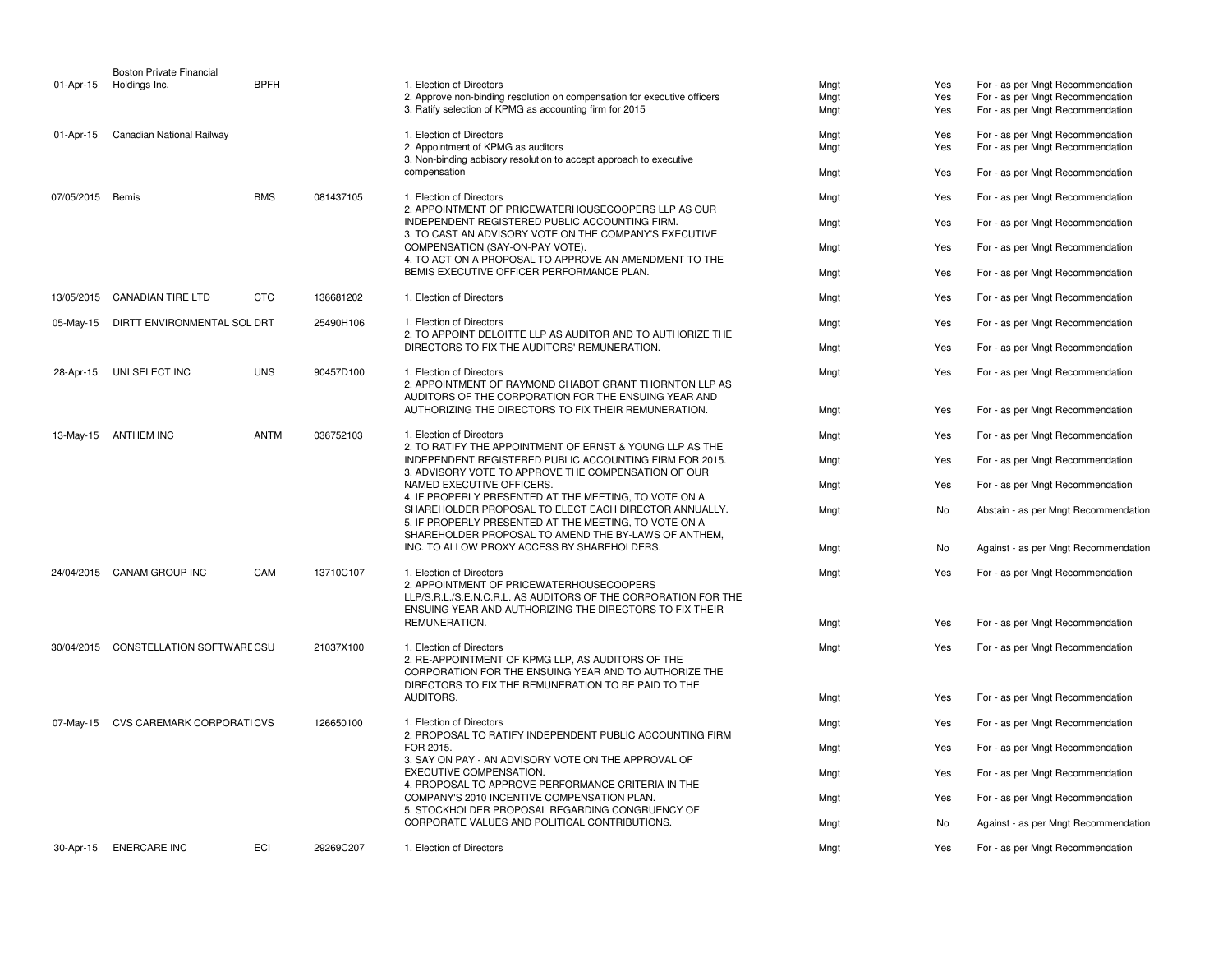|                                       |                                 |                                                                                                                                                                                                                                                |                                                                                                                                                                                                                                                                                                                                                                                                                                                                                                                                                                                            | 2. RE-APPOINTMENT OF PRICEWATERHOUSECOOPERS LLP,<br>CHARTERED ACCOUNTANTS, AS AUDITOR FOR THE ENSUING YEAR<br>AND AUTHORIZATION OF THE DIRECTORS TO FIX THE<br>REMUNERATION OF THE AUDITOR.                                                                | Mngt                             | Yes                              | For - as per Mngt Recommendation |
|---------------------------------------|---------------------------------|------------------------------------------------------------------------------------------------------------------------------------------------------------------------------------------------------------------------------------------------|--------------------------------------------------------------------------------------------------------------------------------------------------------------------------------------------------------------------------------------------------------------------------------------------------------------------------------------------------------------------------------------------------------------------------------------------------------------------------------------------------------------------------------------------------------------------------------------------|------------------------------------------------------------------------------------------------------------------------------------------------------------------------------------------------------------------------------------------------------------|----------------------------------|----------------------------------|----------------------------------|
|                                       | 08-May-15 AUTOCANADA INC        | <b>ACQ</b>                                                                                                                                                                                                                                     | 05277B209                                                                                                                                                                                                                                                                                                                                                                                                                                                                                                                                                                                  | 1. Election of Directors                                                                                                                                                                                                                                   | Mngt                             | Yes                              | For - as per Mngt Recommendation |
|                                       |                                 |                                                                                                                                                                                                                                                |                                                                                                                                                                                                                                                                                                                                                                                                                                                                                                                                                                                            | 2. TO FIX THE NUMBER OF DIRECTORS TO BE ELECTED BY<br>SHAREHOLDERS AT SEVEN<br>3. TO APPOINT PRICEWATERHOUSECOOPERS LLP AS AUDITOR OF                                                                                                                      | Mngt                             | Yes                              | For - as per Mngt Recommendation |
|                                       |                                 |                                                                                                                                                                                                                                                |                                                                                                                                                                                                                                                                                                                                                                                                                                                                                                                                                                                            | THE COMPANY AND AUTHORIZE THE DIRECTORS TO FIX THE<br>AUDITOR'S REMUNERATION.<br>4. TO CONFIRM A NEW BY-LAW OF THE COMPANY, BY-LAW NO. 2,<br>WHICH CONTAINS ADVANCE NOTICE REQUIREMENTS FOR DIRECTOR                                                       | Mngt                             | Yes                              | For - as per Mngt Recommendation |
|                                       |                                 |                                                                                                                                                                                                                                                |                                                                                                                                                                                                                                                                                                                                                                                                                                                                                                                                                                                            | NOMINATIONS.                                                                                                                                                                                                                                               | Mngt                             | Yes                              | For - as per Mngt Recommendation |
|                                       | 12/05/2015 HIGH LINER FOODS INC | <b>HLF</b>                                                                                                                                                                                                                                     | 429695109                                                                                                                                                                                                                                                                                                                                                                                                                                                                                                                                                                                  | 1. Election of Directors<br>2. APPOINTMENT OF ERNST & YOUNG LLP AS AUDITORS WITH                                                                                                                                                                           | Mngt                             | Yes                              | For - as per Mngt Recommendation |
|                                       |                                 |                                                                                                                                                                                                                                                |                                                                                                                                                                                                                                                                                                                                                                                                                                                                                                                                                                                            | REMUNERATION TO BE FIXED BY THE DIRECTORS<br>3. APPROVAL OF ADVISORY RESOLUTION TO ACCEPT THE<br>APPROACH TO EXECUTIVE COMPENSATION AS DISCLOSED IN THE                                                                                                    | Mngt                             | Yes                              | For - as per Mngt Recommendation |
|                                       |                                 |                                                                                                                                                                                                                                                |                                                                                                                                                                                                                                                                                                                                                                                                                                                                                                                                                                                            | CIRCULAR.                                                                                                                                                                                                                                                  | Mngt                             | Yes                              | For - as per Mngt Recommendation |
| <b>FIRSTSERVICE CORP</b><br>21-Apr-15 | <b>FSV</b><br>33761N109         | 1. Election of Directors<br>2. N RESPECT OF THE APPOINTMENT OF<br>PRICEWATERHOUSECOOPERS LLP, CHARTERED ACCOUNTANTS AND<br>LICENSED PUBLIC ACCOUNTANTS, AS THE INDEPENDENT AUDITORS<br>OF THE CORPORATION AND AUTHORIZING THE DIRECTORS TO FIX | Mngt                                                                                                                                                                                                                                                                                                                                                                                                                                                                                                                                                                                       | Yes                                                                                                                                                                                                                                                        | For - as per Mngt Recommendation |                                  |                                  |
|                                       |                                 |                                                                                                                                                                                                                                                | THEIR REMUNERATION.<br>3. AN ORDINARY RESOLUTION APPROVING AN AMENDMENT TO THE<br>FIRSTSERVICE STOCK OPTION PLAN, AS AMENDED, TO INCREASE<br>THE MAXIMUM NUMBER OF SUBORDINATE VOTING SHARES<br>RESERVED FOR ISSUANCE PURSUANT TO THE EXERCISE OF STOCK<br>OPTIONS GRANTED THEREUNDER, ALL AS MORE PARTICULARLY SET<br>FORTH AND DESCRIBED IN THE ACCOMPANYING MANAGEMENT                                                                                                                                                                                                                  | Mngt                                                                                                                                                                                                                                                       | Yes                              | For - as per Mngt Recommendation |                                  |
|                                       |                                 |                                                                                                                                                                                                                                                | INFORMATION CIRCULAR (THE "CIRCULAR").<br>4. A SPECIAL RESOLUTION, THE FULL TEXT OF WHICH IS SET OUT IN<br>APPENDIX "A" TO THE ACCOMPANYING CIRCULAR, APPROVING AN<br>ARRANGEMENT (THE "ARRANGEMENT") UNDER SECTION 182 OF THE<br>BUSINESS CORPORATIONS ACT (ONTARIO) INVOLVING THE<br>CORPORATION, THE HOLDERS OF SUBORDINATE VOTING SHARES<br>AND MULTIPLE VOTING SHARES OF THE CORPORATION, NEW FSV<br>CORPORATION ("NEW FSV"), FSV HOLDCO ULC AND FIRSTSERVICE<br>COMMERCIAL REAL ESTATE SERVICES INC. PURSUANT TO THE PLAN<br>OF ARRANGEMENT ATTACHED AS SCHEDULE "A" TO APPENDIX "C" | Mngt                                                                                                                                                                                                                                                       | Yes                              | For - as per Mngt Recommendation |                                  |
|                                       |                                 |                                                                                                                                                                                                                                                |                                                                                                                                                                                                                                                                                                                                                                                                                                                                                                                                                                                            | TO THE ACCOMPANYING CIRCULAR.<br>5. AN ORDINARY RESOLUTION, THE FULL TEXT OF WHICH IS SET<br>FORTH IN APPENDIX "B" TO THE ACCOMPANYING CIRCULAR,                                                                                                           | Mngt                             | Yes                              | For - as per Mngt Recommendation |
|                                       |                                 |                                                                                                                                                                                                                                                |                                                                                                                                                                                                                                                                                                                                                                                                                                                                                                                                                                                            | APPROVING A STOCK OPTION PLAN FOR NEW FSV.                                                                                                                                                                                                                 | Mngt                             | Yes                              | For - as per Mngt Recommendation |
| 11/05/2014 INTER PIPELINE LTD         |                                 | <b>IPL</b>                                                                                                                                                                                                                                     | 45833V109<br>1. Election of Directors<br>2. TO FIX THE NUMBER OF DIRECTORS TO BE ELECTED AT THE<br>MEETING AT SEVEN MEMBERS AND TO ELECT SEVEN DIRECTORS TO<br>HOLD OFFICE UNTIL THE NEXT ANNUAL MEETING OF OUR                                                                                                                                                                                                                                                                                                                                                                            | SHAREHOLDERS OR UNTIL THEIR SUCCESSORS ARE ELECTED OR                                                                                                                                                                                                      | Mngt                             | Yes                              | For - as per Mngt Recommendation |
|                                       |                                 |                                                                                                                                                                                                                                                |                                                                                                                                                                                                                                                                                                                                                                                                                                                                                                                                                                                            | APPOINTED.<br>3. THE AUDIT COMMITTEE AND THE BOARD PROPOSE THAT ERNST &<br>YOUNG LLP (EY) BE APPOINTED AS AUDITORS TO SERVE UNTIL THE<br>NEXT ANNUAL MEETING OF SHAREHOLDERS. THE AUDIT COMMITTEE<br>WILL RECOMMEND EY'S COMPENSATION TO THE BOARD FOR ITS | Mngt                             | Yes                              | For - as per Mngt Recommendation |
|                                       |                                 |                                                                                                                                                                                                                                                |                                                                                                                                                                                                                                                                                                                                                                                                                                                                                                                                                                                            | REVIEW AND APPROVAL.                                                                                                                                                                                                                                       | Mngt                             | Yes                              | For - as per Mngt Recommendation |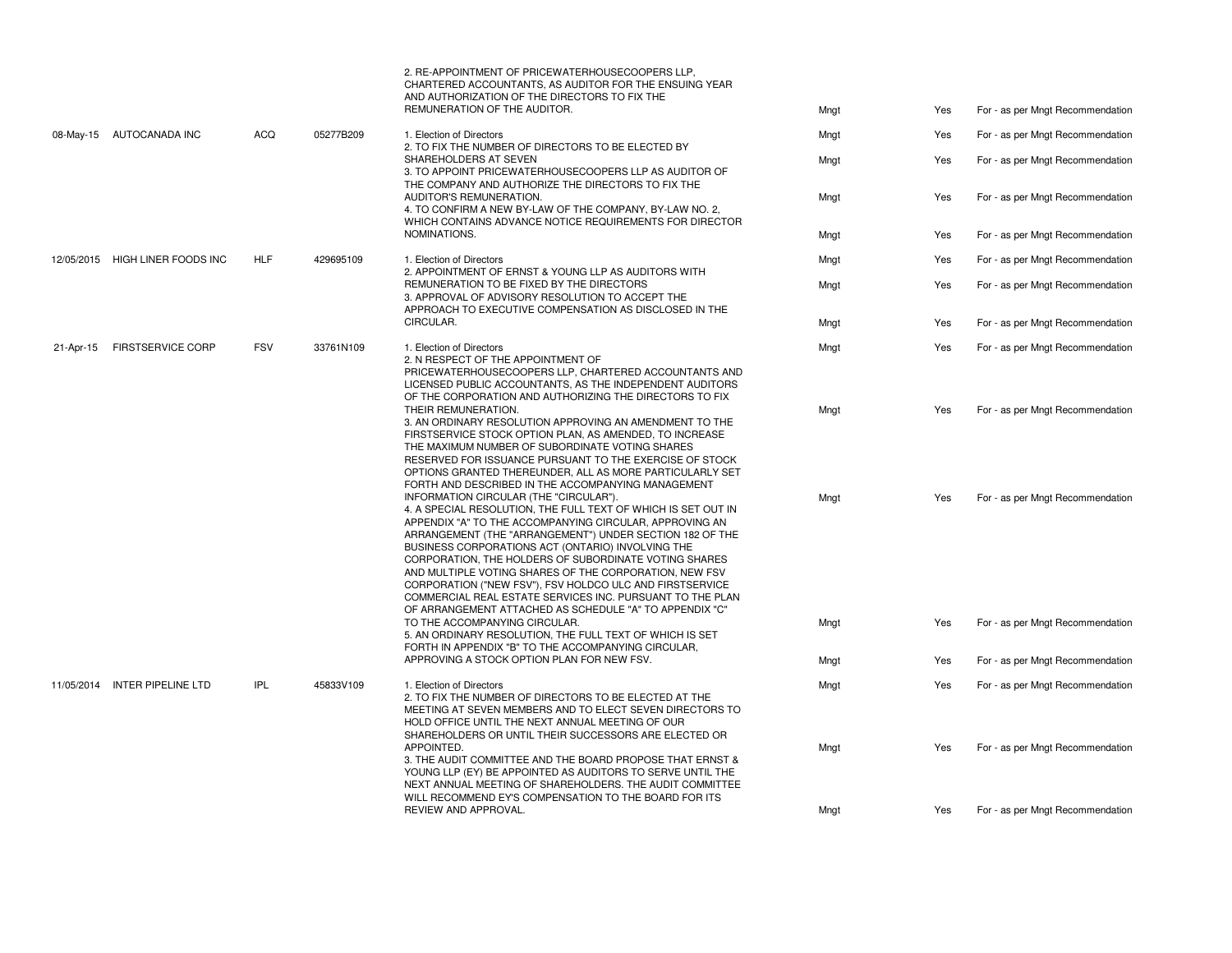|                    |                                       |            |                                                                                                                                            | 4. RESOLVED, ON AN ADVISORY BASIS AND NOT TO DIMINISH THE<br>ROLE AND RESPONSIBILITIES OF THE BOARD OF DIRECTORS OF<br>INTER PIPELINE LTD. (IPL), THAT THE SHAREHOLDERS OF IPL<br>(SHAREHOLDERS) ACCEPT THE APPROACH TO EXECUTIVE<br>COMPENSATION DISCLOSED IN IPL'S MANAGEMENT INFORMATION<br>CIRCULAR DELIVERED IN ADVANCE OF THE 2015 ANNUAL MEETING<br>OF SHAREHOLDERS.                                                                                                   | Mngt         | Yes                              | For - as per Mngt Recommendation                                     |
|--------------------|---------------------------------------|------------|--------------------------------------------------------------------------------------------------------------------------------------------|-------------------------------------------------------------------------------------------------------------------------------------------------------------------------------------------------------------------------------------------------------------------------------------------------------------------------------------------------------------------------------------------------------------------------------------------------------------------------------|--------------|----------------------------------|----------------------------------------------------------------------|
|                    |                                       |            |                                                                                                                                            | 1. ON THE APPOINTMENT OF DELOITTE LLP AS AUDITORS OF KEYERA                                                                                                                                                                                                                                                                                                                                                                                                                   |              |                                  |                                                                      |
|                    |                                       |            |                                                                                                                                            | FOR A TERM EXPIRING AT THE CLOSE OF THE NEXT ANNUAL                                                                                                                                                                                                                                                                                                                                                                                                                           |              |                                  |                                                                      |
| 05-May-15          | <b>KEYERA CORP</b>                    | KEY        | 493271100                                                                                                                                  | MEETING OF SHAREHOLDERS.<br>2. Election of Directors<br>3. ON THE ADVISORY RESOLUTION, THE FULL TEXT OF WHICH IS SET<br>FORTH IN THE CIRCULAR, WITH RESPECT TO KEYERA'S APPROACH<br>TO EXECUTIVE COMPENSATION AS MORE PARTICULARLY<br>DESCRIBED IN THE CIRCULAR UNDER THE HEADINGS "MATTERS TO<br>BE ACTED UPON AT THE MEETING" AND "COMPENSATION<br>DISCUSSION AND ANALYSIS", WHICH ADVISORY RESOLUTION SHALL<br>NOT DIMINISH THE ROLES AND RESPONSIBILITIES OF THE BOARD OF | Mngt<br>Mngt | Yes<br>Yes                       | For - as per Mngt Recommendation<br>For - as per Mngt Recommendation |
|                    |                                       |            |                                                                                                                                            | DIRECTORS.                                                                                                                                                                                                                                                                                                                                                                                                                                                                    | Mngt         | Yes                              | For - as per Mngt Recommendation                                     |
|                    | 07/05/2015 LINAMAR CORP               | LNR        | 53278L107                                                                                                                                  | 1. Election of Directors<br>2. THE RE-APPOINTMENT OF PRICEWATERHOUSECOOPERS LLP.<br>CHARTERED ACCOUNTANTS, AS AUDITORS OF THE CORPORATION<br>AND TO AUTHORIZE THE DIRECTORS TO FIX THEIR REMUNERATION.                                                                                                                                                                                                                                                                        | Mngt         | Yes                              | For - as per Mngt Recommendation                                     |
|                    |                                       |            |                                                                                                                                            |                                                                                                                                                                                                                                                                                                                                                                                                                                                                               | Mngt         | Yes                              | For - as per Mngt Recommendation                                     |
| 14/05/2015 DH CORP | DH                                    | 23290R101  | 1. Election of Directors<br>2. THE APPOINTMENT OF KPMG LLP AS AUDITORS OF THE<br>CORPORATION AND THE AUTHORIZATION OF THE DIRECTORS TO FIX | Mngt                                                                                                                                                                                                                                                                                                                                                                                                                                                                          | Yes          | For - as per Mngt Recommendation |                                                                      |
|                    |                                       |            |                                                                                                                                            | THE REMUNERATION OF THE AUDITORS;<br>3. THE ADOPTION, WITH OR WITHOUT VARIATION, OF AN ADVISORY<br>RESOLUTION TO ACCEPT THE APPROACH TO EXECUTIVE<br>COMPENSATION DISCLOSED IN THE MANAGEMENT INFORMATION                                                                                                                                                                                                                                                                     | Mngt         | Yes                              | For - as per Mngt Recommendation                                     |
|                    |                                       |            |                                                                                                                                            | CIRCULAR.                                                                                                                                                                                                                                                                                                                                                                                                                                                                     | Mngt         | Yes                              | For - as per Mngt Recommendation                                     |
|                    | 07/05/2015 ALASKA AIR GROUP INC       | <b>ALK</b> | 011659109                                                                                                                                  | 1. Election of Directors<br>2. RATIFICATION OF THE APPOINTMENT OF KPMG LLP AS THE<br>COMPANY'S INDEPENDENT REGISTERED PUBLIC ACCOUNTANTS FOR<br>THE FISCAL YEAR.<br>3. ADVISORY VOTE TO APPROVE THE COMPENSATION OF THE<br>COMPANY'S NAMED EXECUTIVE OFFICERS<br>4. STOCKHOLDER PROPOSAL REGARDING AN INDEPENDENT BOARD                                                                                                                                                       | Mngt         | Yes                              | For - as per Mngt Recommendation                                     |
|                    |                                       |            |                                                                                                                                            |                                                                                                                                                                                                                                                                                                                                                                                                                                                                               | Mngt         | Yes                              | For - as per Mngt Recommendation                                     |
|                    |                                       |            |                                                                                                                                            |                                                                                                                                                                                                                                                                                                                                                                                                                                                                               | Mngt         | Yes                              | For - as per Mngt Recommendation                                     |
|                    |                                       |            |                                                                                                                                            | CHAIRMAN POLICY.                                                                                                                                                                                                                                                                                                                                                                                                                                                              | Mngt         | No                               | Against - as per Mngt Recommendation                                 |
| 07-May-15          | LOBLAW COMPANIES LTD L                |            | 539481101                                                                                                                                  | 1. Election of Directors<br>2. APPOINTMENT OF KPMG LLP AS AUDITORS AND AUTHORIZATION                                                                                                                                                                                                                                                                                                                                                                                          | Mngt         | Yes                              | For - as per Mngt Recommendation                                     |
|                    |                                       |            |                                                                                                                                            | OF THE DIRECTORS TO FIX THE AUDITORS' REMUNERATION.                                                                                                                                                                                                                                                                                                                                                                                                                           | Mngt         | Yes                              | For - as per Mngt Recommendation                                     |
|                    | 04/05/2015 MACDONALD DETTWILER # AMDA |            | 554282103                                                                                                                                  | 1. Election of Directors<br>2. APPOINTMENT OF KPMG LLP AS AUDITORS OF THE COMPANY FOR<br>THE ENSUING YEAR AND AUTHORIZING THE DIRECTORS TO FIX                                                                                                                                                                                                                                                                                                                                | Mngt         | Yes                              | For - as per Mngt Recommendation                                     |
|                    |                                       |            |                                                                                                                                            | THEIR REMUNERATION.                                                                                                                                                                                                                                                                                                                                                                                                                                                           | Mngt         | Yes                              | For - as per Mngt Recommendation                                     |
|                    |                                       |            |                                                                                                                                            | 3. ACCEPT THE NON-BINDING ADVISORY RESOLUTION ON THE<br>COMPANY'S APPROACH TO EXECUTIVE COMPENSATION AS<br>DISCLOSED IN THE ACCOMPANYING MANAGEMENT PROXY CIRCULAR.                                                                                                                                                                                                                                                                                                           | Mngt         | Yes                              | For - as per Mngt Recommendation                                     |
|                    |                                       |            |                                                                                                                                            | 4. ACCEPT THE RESOLUTION ON APPROVAL OF THE 2012, 2013, 2014<br>AND 2015 LONG-TERM INCENTIVE PLANS OF THE COMPANY AND THE<br>RESERVATION OF COMMON SHARES FOR ISSUE THEREUNDER AS<br>DISCLOSED IN THE ACCOMPANYING MANAGEMENT PROXY CIRCULAR.<br>5. ACCEPT THE RESOLUTION ON APPROVAL OF THE DIRECTORS'<br>DEFERRED SHARE UNIT PLAN AND THE RESERVATION OF COMMON<br>SHARES FOR ISSUE THEREUNDER. AS DISCLOSED IN THE<br>ACCOMPANYING MANAGEMENT PROXY CIRCULAR               | Mngt<br>Mngt | Yes<br>Yes                       | For - as per Mngt Recommendation<br>For - as per Mngt Recommendation |
|                    |                                       |            |                                                                                                                                            |                                                                                                                                                                                                                                                                                                                                                                                                                                                                               |              |                                  |                                                                      |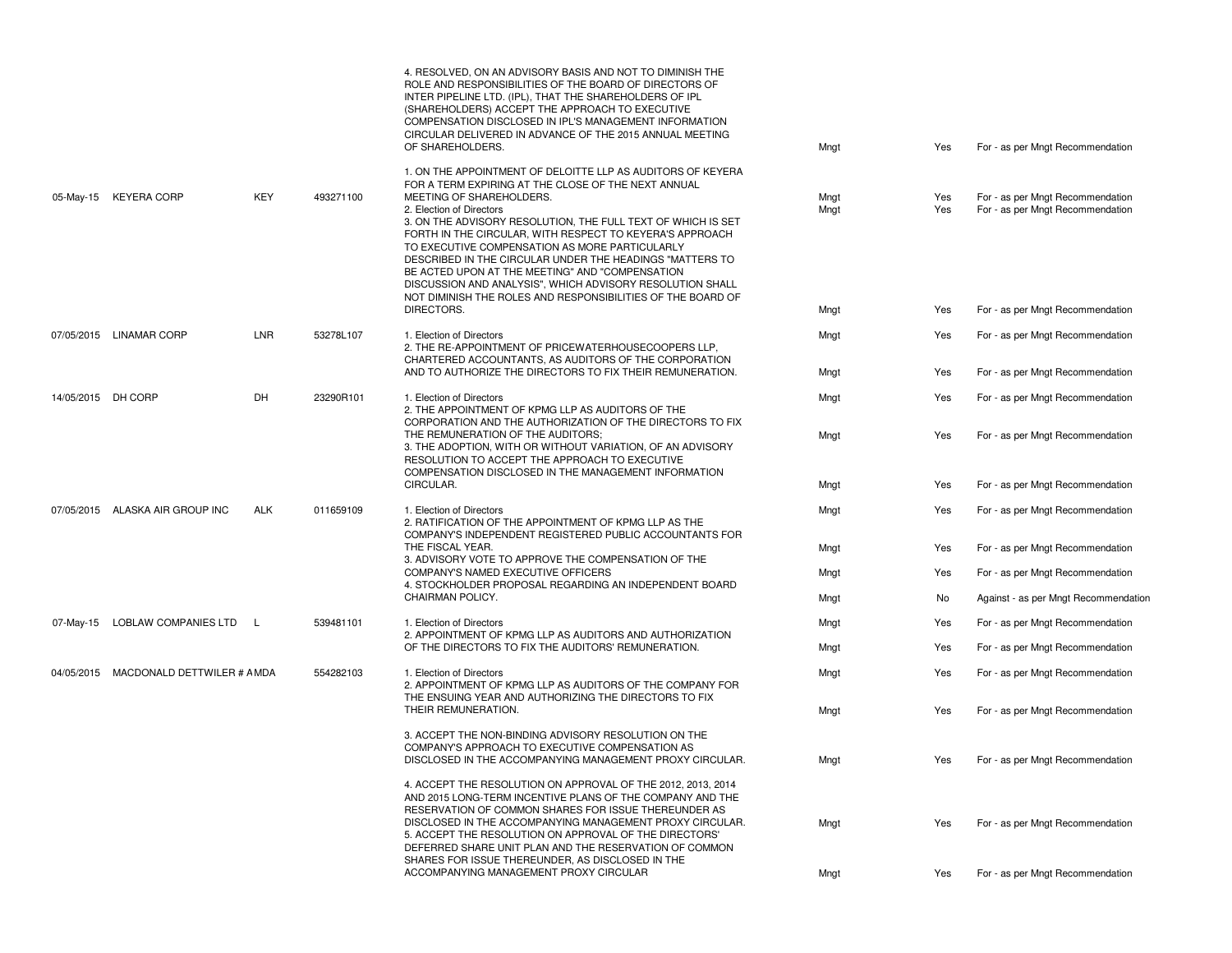| 07-May-15 | MAGNA INTERNATIONAL INC MG             |            | 559222401                                                                                                                                         | 1. Election of Directors<br>2. RE-APPOINTMENT OF DELOITTE LLP AS THE INDEPENDENT<br>AUDITOR OF THE CORPORATION AND AUTHORIZATION OF THE AUDIT                                                                                                                                                                                                    | Mngt | Yes                              | For - as per Mngt Recommendation     |
|-----------|----------------------------------------|------------|---------------------------------------------------------------------------------------------------------------------------------------------------|--------------------------------------------------------------------------------------------------------------------------------------------------------------------------------------------------------------------------------------------------------------------------------------------------------------------------------------------------|------|----------------------------------|--------------------------------------|
|           |                                        |            |                                                                                                                                                   | COMMITTEE TO FIX THE INDEPENDENT AUDITOR'S REMUNERATION.<br>3. RESOLVED, ON AN ADVISORY BASIS AND NOT TO DIMINISH THE<br>ROLES AND RESPONSIBILITIES OF THE BOARD OF DIRECTORS, THAT<br>THE SHAREHOLDERS ACCEPT THE APPROACH TO EXECUTIVE<br>COMPENSATION DISCLOSED IN THE ACCOMPANYING MANAGEMENT                                                | Mngt | Yes                              | For - as per Mngt Recommendation     |
|           |                                        |            |                                                                                                                                                   | INFORMATION CIRCULAR/ PROXY STATEMENT.                                                                                                                                                                                                                                                                                                           | Mngt | Yes                              | For - as per Mngt Recommendation     |
|           | 20/05/2015 MONDELEZ INTERNATIONAL MDLZ |            | 609207105                                                                                                                                         | 1. Election of Directors                                                                                                                                                                                                                                                                                                                         | Mngt | Yes                              | For - as per Mngt Recommendation     |
|           |                                        |            |                                                                                                                                                   | 2. ADVISORY VOTE TO APPROVE EXECUTIVE COMPENSATION.<br>3. RATIFICATION OF PRICEWATERHOUSECOOPERS LLP AS<br>INDEPENDENT REGISTERED PUBLIC ACCOUNTANTS FOR FISCAL                                                                                                                                                                                  | Mngt | Yes                              | For - as per Mngt Recommendation     |
|           |                                        |            |                                                                                                                                                   | YEAR ENDING DECEMBER 31, 2015.                                                                                                                                                                                                                                                                                                                   | Mngt | Yes                              | For - as per Mngt Recommendation     |
|           |                                        |            |                                                                                                                                                   | 4. SHAREHOLDER PROPOSAL: REPORT ON PACKAGING.                                                                                                                                                                                                                                                                                                    | Mngt | No                               | Against - as per Mngt Recommendation |
|           | 12/05/2015 MORNEAU SHEPELL INC         | <b>MSI</b> | 61767W104                                                                                                                                         | 1. Election of Directors<br>2. THE RE-APPOINTMENT OF KPMG LLP TO ACT AS AUDITORS OF THE<br>COMPANY, AND TO AUTHORIZE THE DIRECTORS TO FIX THEIR                                                                                                                                                                                                  | Mngt | Yes                              | For - as per Mngt Recommendation     |
|           |                                        |            |                                                                                                                                                   | REMUNERATION.                                                                                                                                                                                                                                                                                                                                    | Mngt | Yes                              | For - as per Mngt Recommendation     |
|           | 30/04/2015 POLARIS INDS INC            | PII        | 731068102                                                                                                                                         | 1. Election of Directors<br>2. APPROVAL OF THE AMENDED AND RESTATED 2007 OMNIBUS                                                                                                                                                                                                                                                                 | Mngt | Yes                              | For - as per Mngt Recommendation     |
|           |                                        |            | <b>INCENTIVE PLAN</b><br>3. RATIFICATION OF THE SELECTION OF ERNST & YOUNG LLP AS OUR<br>INDEPENDENT REGISTERED PUBLIC ACCOUNTING FIRM FOR FISCAL | Mngt                                                                                                                                                                                                                                                                                                                                             | Yes  | For - as per Mngt Recommendation |                                      |
|           |                                        |            |                                                                                                                                                   | 2015<br>4. ADVISORY VOTE TO APPROVE THE COMPENSATION OF OUR                                                                                                                                                                                                                                                                                      | Mngt | Yes                              | For - as per Mngt Recommendation     |
|           |                                        |            |                                                                                                                                                   | NAMED EXECUTIVE OFFICERS                                                                                                                                                                                                                                                                                                                         | Mngt | Yes                              | For - as per Mngt Recommendation     |
|           | 14-May-15 STANTEC INC                  | <b>STN</b> | 85472N109                                                                                                                                         | 1. Election of Directors<br>2. THE REAPPOINTMENT OF ERNST & YOUNG, CHARTERED                                                                                                                                                                                                                                                                     | Mngt | Yes                              | For - as per Mngt Recommendation     |
|           |                                        |            |                                                                                                                                                   | ACCOUNTANTS, AS STANTEC'S AUDITOR AND AUTHORIZING THE<br>DIRECTORS TO FIX THE AUDITOR'S REMUNERATION.<br>3. RESOLVED, ON AN ADVISORY BASIS AND NOT TO DIMINISH THE<br>ROLE AND RESPONSIBILITIES OF THE BOARD OF DIRECTORS. THAT<br>THE SHAREHOLDERS ACCEPT THE APPROACH TO EXECUTIVE<br>COMPENSATION DISCLOSED IN STANTEC'S INFORMATION CIRCULAR | Mngt | Yes                              | For - as per Mngt Recommendation     |
|           |                                        |            |                                                                                                                                                   | DELIVERED IN ADVANCE OF THE MEETING.                                                                                                                                                                                                                                                                                                             | Mngt | Yes                              | For - as per Mngt Recommendation     |
|           | 29/04/2015 STELLA-JONES INC            | SJ         | 85853F105                                                                                                                                         | 1. Election of Directors<br>2. APPOINTMENT OF PRICEWATERHOUSECOOPERS LLP AS<br>AUDITORS OF THE CORPORATION FOR THE ENSUING YEAR AND                                                                                                                                                                                                              | Mngt | Yes                              | For - as per Mngt Recommendation     |
|           |                                        |            |                                                                                                                                                   | AUTHORIZING THE DIRECTORS TO FIX THEIR REMUNERATION.                                                                                                                                                                                                                                                                                             | Mngt | Yes                              | For - as per Mngt Recommendation     |
|           | 07/05/2015 TELUS CORP                  | T          | 87971M103                                                                                                                                         | 1. Election of Directors<br>2. APPOINT DELOITTE LLP AS AUDITORS FOR THE ENSUING YEAR                                                                                                                                                                                                                                                             | Mngt | Yes                              | For - as per Mngt Recommendation     |
|           |                                        |            |                                                                                                                                                   | AND AUTHORIZE DIRECTORS TO FIX THEIR REMUNERATION.<br>3. ACCEPT THE COMPANY'S APPROACH TO EXECUTIVE                                                                                                                                                                                                                                              | Mngt | Yes                              | For - as per Mngt Recommendation     |
|           |                                        |            |                                                                                                                                                   | COMPENSATION.                                                                                                                                                                                                                                                                                                                                    | Mngt | Yes                              | For - as per Mngt Recommendation     |
|           | 22/04/2015 TRANSFORCE INC              | TFI        | 89366H103                                                                                                                                         | 1. Election of Directors<br>2. APPOINTMENT OF KPMG LLP, CHARTERED ACCOUNTANTS, AS<br>AUDITORS OF THE CORPORATION FOR THE ENSUING YEAR AND                                                                                                                                                                                                        | Mngt | Yes                              | For - as per Mngt Recommendation     |
|           |                                        |            |                                                                                                                                                   | AUTHORIZING THE DIRECTORS TO FIX THEIR REMUNERATION.                                                                                                                                                                                                                                                                                             | Mngt | Yes                              | For - as per Mngt Recommendation     |
|           | 07/05/2015 URTHECAST CORP              | <b>UR</b>  | 91731X102                                                                                                                                         | 1. TO SET THE NUMBER OF DIRECTORS AT 7.                                                                                                                                                                                                                                                                                                          | Mngt | Yes                              | For - as per Mngt Recommendation     |
|           |                                        |            |                                                                                                                                                   | 1. Election of Directors<br>3. APPOINTMENT OF PRICEWATERHOUSECOOPERS LLP AS<br>AUDITORS OF THE COMPANY FOR THE ENSUING YEAR AND                                                                                                                                                                                                                  | Mngt | Yes                              | For - as per Mngt Recommendation     |
|           |                                        |            |                                                                                                                                                   | AUTHORIZING THE DIRECTORS TO FIX THEIR REMUNERATION.                                                                                                                                                                                                                                                                                             | Mngt | Yes                              | For - as per Mngt Recommendation     |
|           |                                        |            |                                                                                                                                                   | 4. Reolution                                                                                                                                                                                                                                                                                                                                     | Mngt | Yes                              | For - as per Mngt Recommendation     |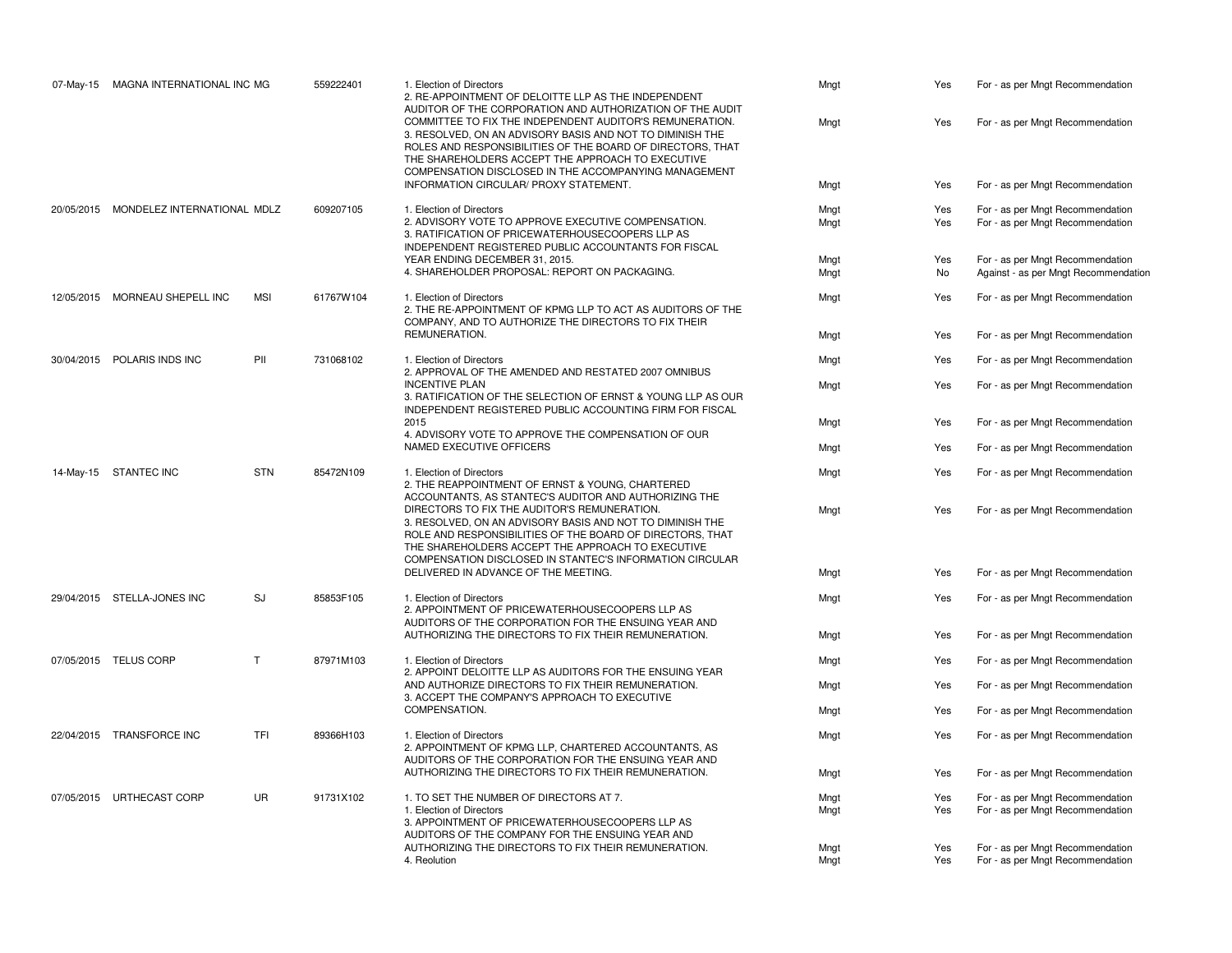|                                       | 13/05/2015 CINEPLEX INC                | CGX                                                                                                                                                                                                                        | 172454100                                                                                                                                                                                                                                                                                                                                                                                                                                                                                                                                                         | 1. Election of Directors<br>2. THE APPOINTMENT OF PRICEWATERHOUSECOOPERS LLP AS<br>AUDITORS OF THE CORPORATION AND THE AUTHORIZATION OF THE                                                                                                                                                                                                                                                                                                                                                            | Mngt         | Yes                              | For - as per Mngt Recommendation                                     |
|---------------------------------------|----------------------------------------|----------------------------------------------------------------------------------------------------------------------------------------------------------------------------------------------------------------------------|-------------------------------------------------------------------------------------------------------------------------------------------------------------------------------------------------------------------------------------------------------------------------------------------------------------------------------------------------------------------------------------------------------------------------------------------------------------------------------------------------------------------------------------------------------------------|--------------------------------------------------------------------------------------------------------------------------------------------------------------------------------------------------------------------------------------------------------------------------------------------------------------------------------------------------------------------------------------------------------------------------------------------------------------------------------------------------------|--------------|----------------------------------|----------------------------------------------------------------------|
|                                       |                                        |                                                                                                                                                                                                                            |                                                                                                                                                                                                                                                                                                                                                                                                                                                                                                                                                                   | DIRECTORS TO FIX THEIR REMUNERATION                                                                                                                                                                                                                                                                                                                                                                                                                                                                    | Mngt         | Yes                              | For - as per Mngt Recommendation                                     |
| 22/05/2015 BOYD GROUP INCOME FUND BYD | 103309100                              | 2. AS TO THE RESOLUTION TO NOMINATE AS DIRECTORS OF THE<br>BOYD GROUP INC. AND BOYD GROUP HOLDINGS INC. THE<br>FOLLOWING NOMINEES UNTIL THEIR RESPECTIVE ANNUAL<br>MEETINGS HELD FOLLOWING THE FUND'S 2016 ANNUAL MEETING: | 1. Election of Directors                                                                                                                                                                                                                                                                                                                                                                                                                                                                                                                                          | Mngt                                                                                                                                                                                                                                                                                                                                                                                                                                                                                                   | Yes          | For - as per Mngt Recommendation |                                                                      |
|                                       |                                        |                                                                                                                                                                                                                            |                                                                                                                                                                                                                                                                                                                                                                                                                                                                                                                                                                   | <b>DAVE BROWN</b><br>3. AS TO THE RESOLUTION TO APPOINT DELOITTE LLP, CHARTERED<br>ACCOUNTANTS, THE AUDITORS FOR THE FUND FOR THE FISCAL<br>YEAR ENDING DECEMBER 31, 2015 AND THEREAFTER UNTIL THE<br>CLOSE OF THE ANNUAL MEETING OF UNITHOLDERS OF THE FUND<br>NEXT FOLLOWING AND AUTHORIZING THE BOARD OF TRUSTEES TO<br>FIX THE AUDITORS' REMUNERATIONAND THEREAFTER UNTIL THE<br>CLOSE OF THE ANNUAL MEETING OF UNITHOLDERS OF THE FUND<br>NEXT FOLLOWING AND AUTHORIZING THE BOARD OF TRUSTEES TO | Mngt         | Yes                              | For - as per Mngt Recommendation                                     |
|                                       |                                        |                                                                                                                                                                                                                            |                                                                                                                                                                                                                                                                                                                                                                                                                                                                                                                                                                   | FIX THE AUDITORS' REMUNERATION.                                                                                                                                                                                                                                                                                                                                                                                                                                                                        | Mngt         | Yes                              | For - as per Mngt Recommendation                                     |
|                                       | 20/05/2015 BLACKHAWK NETWORK HOL HAWK  |                                                                                                                                                                                                                            | 09238E104                                                                                                                                                                                                                                                                                                                                                                                                                                                                                                                                                         | 1. Election of Directors<br>2. TO RATIFY THE APPOINTMENT OF DELOITTE & TOUCHE LLP AS<br>OUR INDEPENDENT REGISTERED PUBLIC ACCOUNTING FIRM FOR                                                                                                                                                                                                                                                                                                                                                          | Mngt         | Yes                              | For - as per Mngt Recommendation                                     |
|                                       |                                        |                                                                                                                                                                                                                            | THE 2015 FISCAL YEAR ENDING JANUARY 2, 2016.<br>3. TO APPROVE AMENDMENTS TO THE COMPANY'S AMENDED AND<br>RESTATED CERTIFICATE OF INCORPORATION TO (A) EFFECT A<br>RECLASSIFICATION OF EACH OUTSTANDING SHARE OF THE<br>COMPANY'S CLASS B COMMON STOCK INTO ONE SHARE OF THE<br>COMPANY'S COMMON STOCK AND RENAME THE CLASS A COMMON<br>STOCK AS COMMON STOCK, WHICH WE REFER TO AS THE<br>CONVERSION, AND (B) ELIMINATE PROVISIONS RELATING TO OUR<br>DUAL-CLASS COMMON STOCK STRUCTURE AND THE OWNERSHIP<br>INTEREST FORMELY HELD IN THE COMPANY BY SAFEWAY INC. | Mngt                                                                                                                                                                                                                                                                                                                                                                                                                                                                                                   | Yes          | For - as per Mngt Recommendation |                                                                      |
|                                       |                                        |                                                                                                                                                                                                                            |                                                                                                                                                                                                                                                                                                                                                                                                                                                                                                                                                                   | 4. TO APPROVE THE AMENDMENT TO OUR 2013 EQUITY INCENTIVE<br>AWARD PLAN (2013 PLAN) TO INCREASE THE NUMBER OF SHARES OF<br>COMMON STOCK THAT MAY BE ISSUED UNDER THE 2013 PLAN BY                                                                                                                                                                                                                                                                                                                       | Mngt         | Yes                              | For - as per Mngt Recommendation                                     |
|                                       |                                        |                                                                                                                                                                                                                            |                                                                                                                                                                                                                                                                                                                                                                                                                                                                                                                                                                   | 4,000,000 SHARES.                                                                                                                                                                                                                                                                                                                                                                                                                                                                                      | Mngt         | Yes                              | For - as per Mngt Recommendation                                     |
|                                       | 12/05/2015 CALLIDUS CAPITAL CORP       | CBL                                                                                                                                                                                                                        | 13124N103                                                                                                                                                                                                                                                                                                                                                                                                                                                                                                                                                         | 1. Election of Directors<br>2. TO APPOINT KPMG LLP AS AUDITORS OF THE CORPORATION AND                                                                                                                                                                                                                                                                                                                                                                                                                  | Mngt         | Yes                              | For - as per Mngt Recommendation                                     |
|                                       |                                        |                                                                                                                                                                                                                            |                                                                                                                                                                                                                                                                                                                                                                                                                                                                                                                                                                   | TO AUTHORIZE THE DIRECTORS TO FIX THEIR REMUNERATION.<br>3. TO AMEND THE BY-LAWS OF THE CORPORATION AS MORE FULLY<br>DESCRIBED IN APPENDIX "B" OF THE ACCOMPANYING MANAGEMENT                                                                                                                                                                                                                                                                                                                          | Mngt         | Yes                              | For - as per Mngt Recommendation                                     |
|                                       |                                        |                                                                                                                                                                                                                            |                                                                                                                                                                                                                                                                                                                                                                                                                                                                                                                                                                   | INFORMATION CIRCULAR.                                                                                                                                                                                                                                                                                                                                                                                                                                                                                  | Mngt         | Yes                              | For - as per Mngt Recommendation                                     |
|                                       | 20/05/2015 FOOT LOCKER INC             | FL.                                                                                                                                                                                                                        | 344849104                                                                                                                                                                                                                                                                                                                                                                                                                                                                                                                                                         | 1. Election of Directors<br>2. RATIFICATION OF THE APPOINTMENT OF INDEPENDENT                                                                                                                                                                                                                                                                                                                                                                                                                          | Mngt         | Yes                              | For - as per Mngt Recommendation                                     |
|                                       |                                        |                                                                                                                                                                                                                            |                                                                                                                                                                                                                                                                                                                                                                                                                                                                                                                                                                   | REGISTERED PUBLIC ACCOUNTING FIRM<br>3. ADVISORY APPROVAL OF THE COMPANY'S EXECUTIVE                                                                                                                                                                                                                                                                                                                                                                                                                   | Mngt         | Yes                              | For - as per Mngt Recommendation                                     |
|                                       |                                        |                                                                                                                                                                                                                            |                                                                                                                                                                                                                                                                                                                                                                                                                                                                                                                                                                   | <b>COMPENSATION</b>                                                                                                                                                                                                                                                                                                                                                                                                                                                                                    | Mngt         | Yes                              | For - as per Mngt Recommendation                                     |
|                                       | 20/05/2015 TRICON CAPITAL GROUP INCTCN |                                                                                                                                                                                                                            | 89612W102                                                                                                                                                                                                                                                                                                                                                                                                                                                                                                                                                         | 1. APPROVAL OF A RESOLUTION. THE FULL TEXT OF WHICH IS<br>ATTACHED AS APPENDIX A TO THE ACCOMPANYING INFORMATION<br>CIRCULAR, TO FIX THE NUMBER OF DIRECTORS OF THE COMPANY.<br>1. Election of Directors<br>2. APPOINTMENT OF PRICEWATERHOUSECOOPERS LLP AS<br>AUDITORS OF THE COMPANY FOR THE ENSUING YEAR AND                                                                                                                                                                                        | Mngt<br>Mngt | Yes<br>Yes                       | For - as per Mngt Recommendation<br>For - as per Mngt Recommendation |
|                                       |                                        |                                                                                                                                                                                                                            |                                                                                                                                                                                                                                                                                                                                                                                                                                                                                                                                                                   | AUTHORIZING THE DIRECTORS TO FIX THEIR REMUNERATION.                                                                                                                                                                                                                                                                                                                                                                                                                                                   | Mngt         | Yes                              | For - as per Mngt Recommendation                                     |
|                                       | 19/05/2015 VALEANT PHARMACEUTICAL VRX  |                                                                                                                                                                                                                            | 91911K102                                                                                                                                                                                                                                                                                                                                                                                                                                                                                                                                                         | 1. Election of Directors                                                                                                                                                                                                                                                                                                                                                                                                                                                                               | Mngt         | Yes                              | For - as per Mngt Recommendation                                     |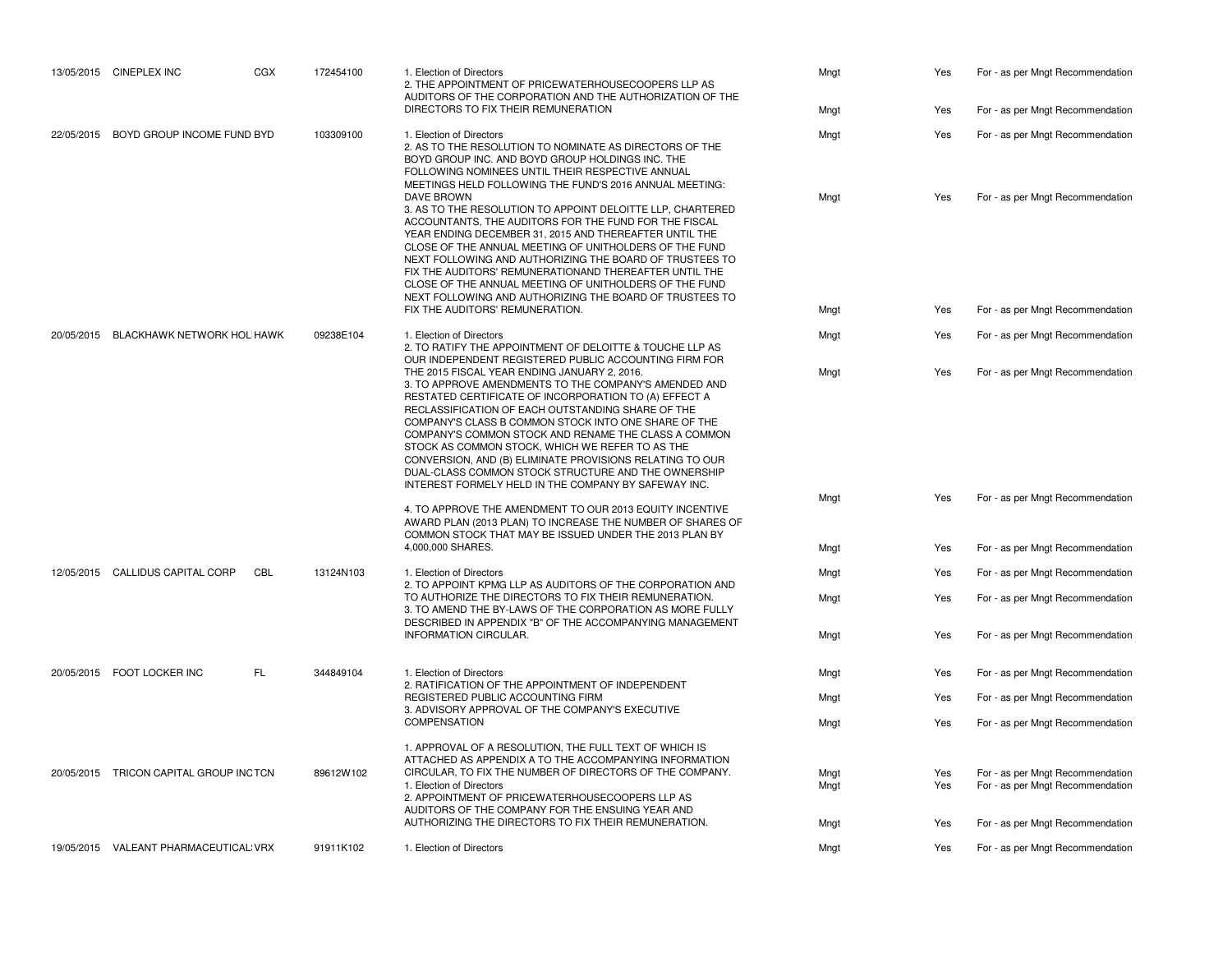|                                        |             |           | 2. THE APPROVAL, IN AN ADVISORY RESOLUTION, OF THE<br>COMPENSATION OF OUR NAMED EXECUTIVE OFFICERS AS<br>DISCLOSED IN THE COMPENSATION DISCUSSION AND ANALYSIS<br>SECTION, EXECUTIVE COMPENSATION TABLES AND ACCOMPANYING<br>NARRATIVE DISCUSSIONS CONTAINED IN THE MANAGEMENT PROXY<br>CIRCULAR AND PROXY STATEMENT.<br>3. TO APPOINT PRICEWATERHOUSECOOPERS LLP AS THE AUDITORS<br>FOR THE COMPANY TO HOLD OFFICE UNTIL THE CLOSE OF THE 2016<br>ANNUAL MEETING OF SHAREHOLDERS AND TO AUTHORIZE THE<br>COMPANY'S BOARD OF DIRECTORS TO FIX THE AUDITORS' | Mngt | Yes | For - as per Mngt Recommendation      |
|----------------------------------------|-------------|-----------|-------------------------------------------------------------------------------------------------------------------------------------------------------------------------------------------------------------------------------------------------------------------------------------------------------------------------------------------------------------------------------------------------------------------------------------------------------------------------------------------------------------------------------------------------------------|------|-----|---------------------------------------|
|                                        |             |           | REMUNERATION.                                                                                                                                                                                                                                                                                                                                                                                                                                                                                                                                               | Mngt | Yes | For - as per Mngt Recommendation      |
| 04/06/2015 JARDEN CORP                 | <b>JAH</b>  | 471109108 | 1. Election of Directors<br>2. APPROVAL OF AN AMENDMENT TO THE COMPANY'S RESTATED<br>CERTIFICATE OF INCORPORATION, AS AMENDED, TO INCREASE THE<br>NUMBER OF SHARES OF AUTHORIZED COMMON STOCK FROM                                                                                                                                                                                                                                                                                                                                                          | Mngt | Yes | For - as per Mngt Recommendation      |
|                                        |             |           | 300.000.000 TO 500.000.000.<br>3. RATIFICATION OF THE APPOINTMENT OF<br>PRICEWATERHOUSECOOPERS LLP AS JARDEN CORPORATION'S<br>INDEPENDENT REGISTERED PUBLIC ACCOUNTING FIRM FOR THE                                                                                                                                                                                                                                                                                                                                                                         | Mngt | Yes | For - as per Mngt Recommendation      |
|                                        |             |           | YEAR ENDING DECEMBER 31, 2015.                                                                                                                                                                                                                                                                                                                                                                                                                                                                                                                              | Mngt | Yes | For - as per Mngt Recommendation      |
|                                        |             |           | 4. ADVISORY APPROVAL OF JARDEN CORPORATION'S EXECUTIVE<br>COMPENSATION.                                                                                                                                                                                                                                                                                                                                                                                                                                                                                     | Mngt | Yes | For - as per Mngt Recommendation      |
| 21/05/2015 WSP GLOBAL INC              | WSP         | 92938W202 | 1. Election of Directors                                                                                                                                                                                                                                                                                                                                                                                                                                                                                                                                    | Mngt | Yes | For - as per Mngt Recommendation      |
|                                        |             |           | 2. APPOINTMENT OF PRICEWATERHOUSECOOPERS LLP, AS<br>AUDITORS OF THE CORPORATION:<br>3. ADOPTION OF A RESOLUTION, THE FULL TEXT OF WHICH IS SET<br>FORTH AT PAGE 14 OF THE CIRCULAR, APPROVING A NON-BINDING,                                                                                                                                                                                                                                                                                                                                                | Mngt | Yes | For - as per Mngt Recommendation      |
|                                        |             |           | ADVISORY RESOLUTION ON EXECUTIVE COMPENSATION.                                                                                                                                                                                                                                                                                                                                                                                                                                                                                                              | Mngt | Yes | For - as per Mngt Recommendation      |
| 20/05/2015 ROSS STORES INC             | <b>ROST</b> | 778296103 | 1. Election of Directors<br>2. TO APPROVE AN AMENDMENT TO THE COMPANY'S CERTIFICATE<br>OF INCORPORATION TO INCREASE THE NUMBER OF AUTHORIZED<br>SHARES OF COMMON STOCK FROM 600,000,000 TO 1,000,000,000                                                                                                                                                                                                                                                                                                                                                    | Mngt | Yes | For - as per Mngt Recommendation      |
|                                        |             |           | <b>SHARES</b><br>3. TO APPROVE AN AMENDMENT TO THE COMPANY'S EMPLOYEE<br>STOCK PURCHASE PLAN ("ESPP") TO INCREASE THE ESPP'S SHARE                                                                                                                                                                                                                                                                                                                                                                                                                          | Mngt | No  | Against - against Mngt Recommendation |
|                                        |             |           | RESERVE BY 2,500,000 SHARES.<br>4. ADVISORY VOTE TO APPROVE THE RESOLUTION ON THE                                                                                                                                                                                                                                                                                                                                                                                                                                                                           | Mngt | Yes | For - as per Mngt Recommendation      |
|                                        |             |           | COMPENSATION OF THE NAMED EXECUTIVE OFFICERS.<br>5. TO RATIFY THE APPOINTMENT OF DELOITTE & TOUCHE LLP AS THE<br>COMPANY'S INDEPENDENT REGISTERED PUBLIC ACCOUNTING FIRM                                                                                                                                                                                                                                                                                                                                                                                    | Mngt | Yes | For - as per Mngt Recommendation      |
|                                        |             |           | FOR THE FISCAL YEAR ENDING JANUARY 30, 2016.                                                                                                                                                                                                                                                                                                                                                                                                                                                                                                                | Mngt | Yes | For - as per Mngt Recommendation      |
| 21/05/2015 HOME DEPOT INC              | HD.         | 437076102 | 1. Election of Directors                                                                                                                                                                                                                                                                                                                                                                                                                                                                                                                                    | Mngt | Yes | For - as per Mngt Recommendation      |
|                                        |             |           | 2. RATIFICATION OF THE APPOINTMENT OF KPMG LLP                                                                                                                                                                                                                                                                                                                                                                                                                                                                                                              | Mngt | Yes | For - as per Mngt Recommendation      |
|                                        |             |           | 3. ADVISORY VOTE TO APPROVE EXECUTIVE COMPENSATION<br>4. SHAREHOLDER PROPOSAL REGARDING INDEPENDENT CHAIRMAN                                                                                                                                                                                                                                                                                                                                                                                                                                                | Mngt | Yes | For - as per Mngt Recommendation      |
|                                        |             |           | OF THE BOARD<br>5. SHAREHOLDER PROPOSAL REGARDING SPECIAL SHAREHOLDER                                                                                                                                                                                                                                                                                                                                                                                                                                                                                       | Mngt | No  | Against - as per Mngt Recommendation  |
|                                        |             |           | <b>MEETINGS</b>                                                                                                                                                                                                                                                                                                                                                                                                                                                                                                                                             | Mngt | No  | Against - as per Mngt Recommendation  |
| 04/06/2015 VERTEX PHARMACEUTICALS VRTX |             | 92532F100 | 1. Election of Directors<br>2. AMENDMENT TO OUR ARTICLES OF ORGANIZATION THAT<br>INCREASES THE NUMBER OF SHARES AUTHORIZED FOR ISSUANCE                                                                                                                                                                                                                                                                                                                                                                                                                     | Mngt | Yes | For - as per Mngt Recommendation      |
|                                        |             |           | FROM 300 MILLION TO 500 MILLION.<br>3. AMENDMENT AND RESTATEMENT OF OUR 2013 STOCK AND<br>OPTION PLAN THAT, AMONG OTHER THINGS, INCREASES THE<br>NUMBER OF SHARES AUTHORIZED FOR ISSUANCE UNDER THE PLAN                                                                                                                                                                                                                                                                                                                                                    | Mngt | Yes | For - as per Mngt Recommendation      |
|                                        |             |           | BY 7.8 MILLION SHARES.<br>4. RATIFICATION OF THE APPOINTMENT OF ERNST & YOUNG LLP AS<br>OUR INDEPENDENT REGISTERED PUBLIC ACCOUNTING FIRM FOR                                                                                                                                                                                                                                                                                                                                                                                                               | Mngt | Yes | For - as per Mngt Recommendation      |
|                                        |             |           | THE YEAR ENDING DECEMBER 31, 2015.                                                                                                                                                                                                                                                                                                                                                                                                                                                                                                                          | Mngt | Yes | For - as per Mngt Recommendation      |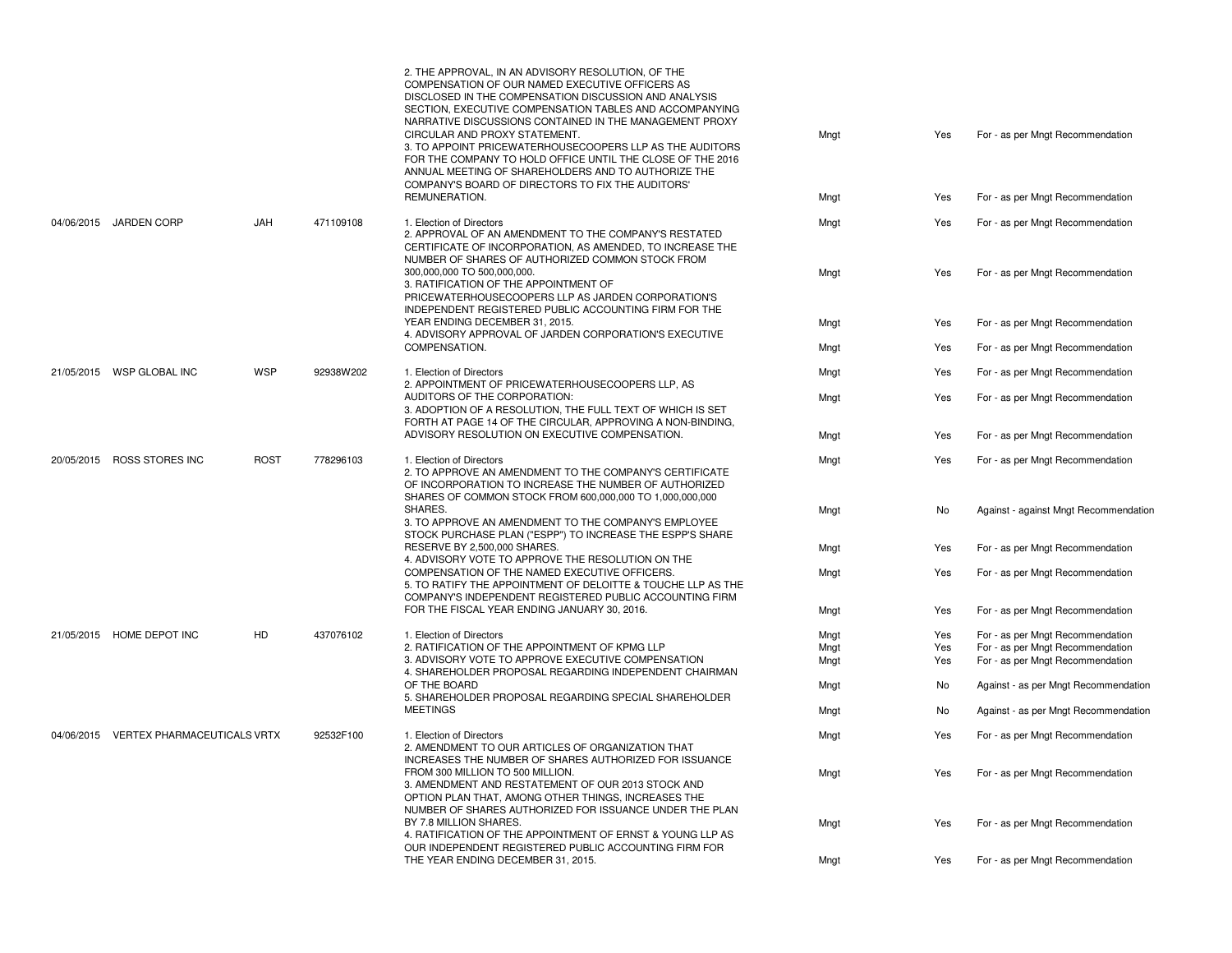|  |                                        |                                                                                                                                                                                                                                                                                                                                                                                                                                                                                                                                                                                                                                    |                                                          | 5. ADVISORY VOTE ON OUR NAMED EXECUTIVE OFFICER<br>COMPENSATION.<br>6. SHAREHOLDER PROPOSAL, IF PROPERLY PRESENTED AT THE<br>MEETING, REGARDING A PROXY ACCESS BY-LAW.                                                                                                                                                                                                                          | Mngt<br>Mngt                                                                                                                                                                                          | Yes<br>No                        | For - as per Mngt Recommendation<br>Against - as per Mngt Recommendation |                                  |
|--|----------------------------------------|------------------------------------------------------------------------------------------------------------------------------------------------------------------------------------------------------------------------------------------------------------------------------------------------------------------------------------------------------------------------------------------------------------------------------------------------------------------------------------------------------------------------------------------------------------------------------------------------------------------------------------|----------------------------------------------------------|-------------------------------------------------------------------------------------------------------------------------------------------------------------------------------------------------------------------------------------------------------------------------------------------------------------------------------------------------------------------------------------------------|-------------------------------------------------------------------------------------------------------------------------------------------------------------------------------------------------------|----------------------------------|--------------------------------------------------------------------------|----------------------------------|
|  |                                        |                                                                                                                                                                                                                                                                                                                                                                                                                                                                                                                                                                                                                                    |                                                          | 7. SHAREHOLDER PROPOSAL, IF PROPERLY PRESENTED AT THE<br>MEETING, REQUESTING A REPORT ON SPECIALTY DRUG PRICES.                                                                                                                                                                                                                                                                                 | Mngt                                                                                                                                                                                                  | No                               | Against - as per Mngt Recommendation                                     |                                  |
|  | 17/06/2015 RIOCAN REIT                 | <b>REI</b>                                                                                                                                                                                                                                                                                                                                                                                                                                                                                                                                                                                                                         | 766910103                                                | 1. Election of Directors<br>2. HE RE-APPOINTMENT OF ERNST & YOUNG LLP AS AUDITORS OF                                                                                                                                                                                                                                                                                                            | Mngt                                                                                                                                                                                                  | Yes                              | For - as per Mngt Recommendation                                         |                                  |
|  |                                        | THE TRUST AND AUTHORIZATION OF THE TRUST'S BOARD OF<br>TRUSTEES TO FIX THE AUDITORS' REMUNERATION<br>3. THE ORDINARY RESOLUTION SET FORTH IN APPENDIX "A" TO THE<br>MANAGEMENT INFORMATION CIRCULAR (THE "CIRCULAR")<br>AUTHORIZING AND APPROVING AN AMENDMENT TO THE TRUST'S<br>MAXIMUM NUMBER OF UNITS AVAILABLE FOR GRANT UNDER<br>OPTIONS AND TO MAKE CERTAIN ANCILLARY AMENDMENTS<br>4. THE ORDINARY RESOLUTION SET FORTH IN APPENDIX "B" TO THE<br>CIRCULAR AUTHORIZING AND APPROVING CERTAIN AMENDMENTS<br>OF JUNE 5, 2013 (THE "DECLARATION OF TRUST") DESIGNED TO<br>FURTHER ALIGN THE DECLARATION OF TRUST WITH EVOLVING |                                                          | 2013 AMENDED AND RESTATED UNIT OPTION PLAN TO INCREASE THE                                                                                                                                                                                                                                                                                                                                      | Mngt                                                                                                                                                                                                  | Yes                              | For - as per Mngt Recommendation                                         |                                  |
|  |                                        |                                                                                                                                                                                                                                                                                                                                                                                                                                                                                                                                                                                                                                    | TO THE AMENDED AND RESTATED DECLARATION OF TRUST MADE AS | Mngt                                                                                                                                                                                                                                                                                                                                                                                            | Yes                                                                                                                                                                                                   | For - as per Mngt Recommendation |                                                                          |                                  |
|  |                                        |                                                                                                                                                                                                                                                                                                                                                                                                                                                                                                                                                                                                                                    |                                                          | <b>GOVERNANCE BEST PRACTICES</b><br>5. THE NON-BINDING SAY-ON-PAY ADVISORY RESOLUTION SET<br>FORTH IN THE CIRCULAR ON THE TRUST'S APPROACH TO                                                                                                                                                                                                                                                   | Mngt                                                                                                                                                                                                  | Yes                              | For - as per Mngt Recommendation                                         |                                  |
|  |                                        |                                                                                                                                                                                                                                                                                                                                                                                                                                                                                                                                                                                                                                    |                                                          | EXECUTIVE COMPENSATION.                                                                                                                                                                                                                                                                                                                                                                         | Mngt                                                                                                                                                                                                  | Yes                              | For - as per Mngt Recommendation                                         |                                  |
|  | 03/06/2015 TOURMALINE OIL CORP         | <b>TOU</b>                                                                                                                                                                                                                                                                                                                                                                                                                                                                                                                                                                                                                         | 89156V106                                                | 1. Election of Directors                                                                                                                                                                                                                                                                                                                                                                        | Mngt                                                                                                                                                                                                  | Yes                              | For - as per Mngt Recommendation                                         |                                  |
|  |                                        |                                                                                                                                                                                                                                                                                                                                                                                                                                                                                                                                                                                                                                    |                                                          |                                                                                                                                                                                                                                                                                                                                                                                                 | 2. TO FIX THE NUMBER OF DIRECTORS TO BE ELECTED AT THE<br>MEETING AT TEN (10)<br>3. AN ORDINARY RESOLUTION TO APPOINT KPMG LLP, CHARTERED<br>ACCOUNTANTS, CALGARY, ALBERTA, AS AUDITOR OF THE COMPANY | Mngt                             | Yes                                                                      | For - as per Mngt Recommendation |
|  |                                        |                                                                                                                                                                                                                                                                                                                                                                                                                                                                                                                                                                                                                                    |                                                          | FOR THE ENSUING YEAR AND THE AUTHORIZATION OF THE<br>DIRECTORS TO FIX THEIR REMUNERATION AS SUCH.                                                                                                                                                                                                                                                                                               | Mngt                                                                                                                                                                                                  | Yes                              | For - as per Mngt Recommendation                                         |                                  |
|  | 10/06/2015 DOLLARAMA INC               | <b>DOL</b>                                                                                                                                                                                                                                                                                                                                                                                                                                                                                                                                                                                                                         | 25675T107                                                | 1. Election of Directors<br>2. APPOINTMENT OF PRICEWATERHOUSECOOPERS LLP, CHARTERED<br>PROFESSIONAL ACCOUNTANTS, AS AUDITOR OF THE CORPORATION<br>FOR THE ENSUING YEAR AND AUTHORIZING THE DIRECTORS TO FIX                                                                                                                                                                                     | Mngt                                                                                                                                                                                                  | Yes                              | For - as per Mngt Recommendation                                         |                                  |
|  |                                        |                                                                                                                                                                                                                                                                                                                                                                                                                                                                                                                                                                                                                                    |                                                          | ITS REMUNERATION.                                                                                                                                                                                                                                                                                                                                                                               | Mngt                                                                                                                                                                                                  | Yes                              | For - as per Mngt Recommendation                                         |                                  |
|  | 28/05/2015 DESCARTES SYSTEMS GRP/IDSGX |                                                                                                                                                                                                                                                                                                                                                                                                                                                                                                                                                                                                                                    | 249906108                                                | 1. Election of Directors<br>2. APPOINTMENT OF KPMG LLP, CHARTERED PROFESSIONAL<br>ACCOUNTANTS, CHARTERED ACCOUNTANTS, AS AUDITORS OF THE                                                                                                                                                                                                                                                        | Mngt                                                                                                                                                                                                  | Yes                              | For - as per Mngt Recommendation                                         |                                  |
|  |                                        |                                                                                                                                                                                                                                                                                                                                                                                                                                                                                                                                                                                                                                    |                                                          | CORPORATION TO HOLD OFFICE UNTIL THE NEXT ANNUAL MEETING<br>OF SHAREHOLDERS OR UNTIL A SUCCESSOR IS APPOINTED.                                                                                                                                                                                                                                                                                  | Mngt                                                                                                                                                                                                  | Yes                              | For - as per Mngt Recommendation                                         |                                  |
|  | 03/06/2015 KNIGHT THERAPEUTICS INC GUD |                                                                                                                                                                                                                                                                                                                                                                                                                                                                                                                                                                                                                                    | 499053106                                                | 1. Election of Directors<br>2. APPOINTMENT OF ERNST & YOUNG LLP AS EXTERNAL AUDITORS<br>OF THE CORPORATION AND THE AUTHORIZATION OF THE                                                                                                                                                                                                                                                         | Mngt                                                                                                                                                                                                  | Yes                              | For - as per Mngt Recommendation                                         |                                  |
|  |                                        |                                                                                                                                                                                                                                                                                                                                                                                                                                                                                                                                                                                                                                    |                                                          | DIRECTORS OF THE CORPORATION TO DETERMINE THEIR<br>3. TO CONSIDER, AND IF DEEMED ADVISABLE, PASS AN ORDINARY<br>RESOLUTION TO RATIFY AND APPROVE CERTAIN AMENDMENTS TO<br>THE CORPORATION'S EMPLOYEE SHARE PURCHASE PLAN,<br>INCLUDING, WITHOUT LIMITATION, TO CHANGE THE MAXIMUM<br>NUMBER OF COMMON SHARES PURCHASABLE THEREUNDER FROM A<br>MAXIMUM FIXED NUMBER OF SHARES TO A MAXIMUM FIXED | Mngt                                                                                                                                                                                                  | Yes                              | For - as per Mngt Recommendation                                         |                                  |
|  |                                        |                                                                                                                                                                                                                                                                                                                                                                                                                                                                                                                                                                                                                                    |                                                          | PERCENTAGE OF SHARES.                                                                                                                                                                                                                                                                                                                                                                           | Mngt                                                                                                                                                                                                  | Yes                              | For - as per Mngt Recommendation                                         |                                  |
|  | 11/06/2015 KINAXIS INC                 | <b>KXS</b>                                                                                                                                                                                                                                                                                                                                                                                                                                                                                                                                                                                                                         | 49448Q109                                                | 1. Election of Directors<br>2. KPMG LLP BE REAPPOINTED AS AUDITORS OF THE COMPANY                                                                                                                                                                                                                                                                                                               | Mngt                                                                                                                                                                                                  | Yes                              | For - as per Mngt Recommendation                                         |                                  |
|  |                                        |                                                                                                                                                                                                                                                                                                                                                                                                                                                                                                                                                                                                                                    |                                                          | UNTIL THE NEXT ANNUAL MEETING.                                                                                                                                                                                                                                                                                                                                                                  | Mngt                                                                                                                                                                                                  | Yes                              | For - as per Mngt Recommendation                                         |                                  |
|  | 09/06/2015 HUDSON S BAY CO             | <b>HBC</b>                                                                                                                                                                                                                                                                                                                                                                                                                                                                                                                                                                                                                         | 444218101                                                | 1. Election of Directors                                                                                                                                                                                                                                                                                                                                                                        | Mngt                                                                                                                                                                                                  | Yes                              | For - as per Mngt Recommendation                                         |                                  |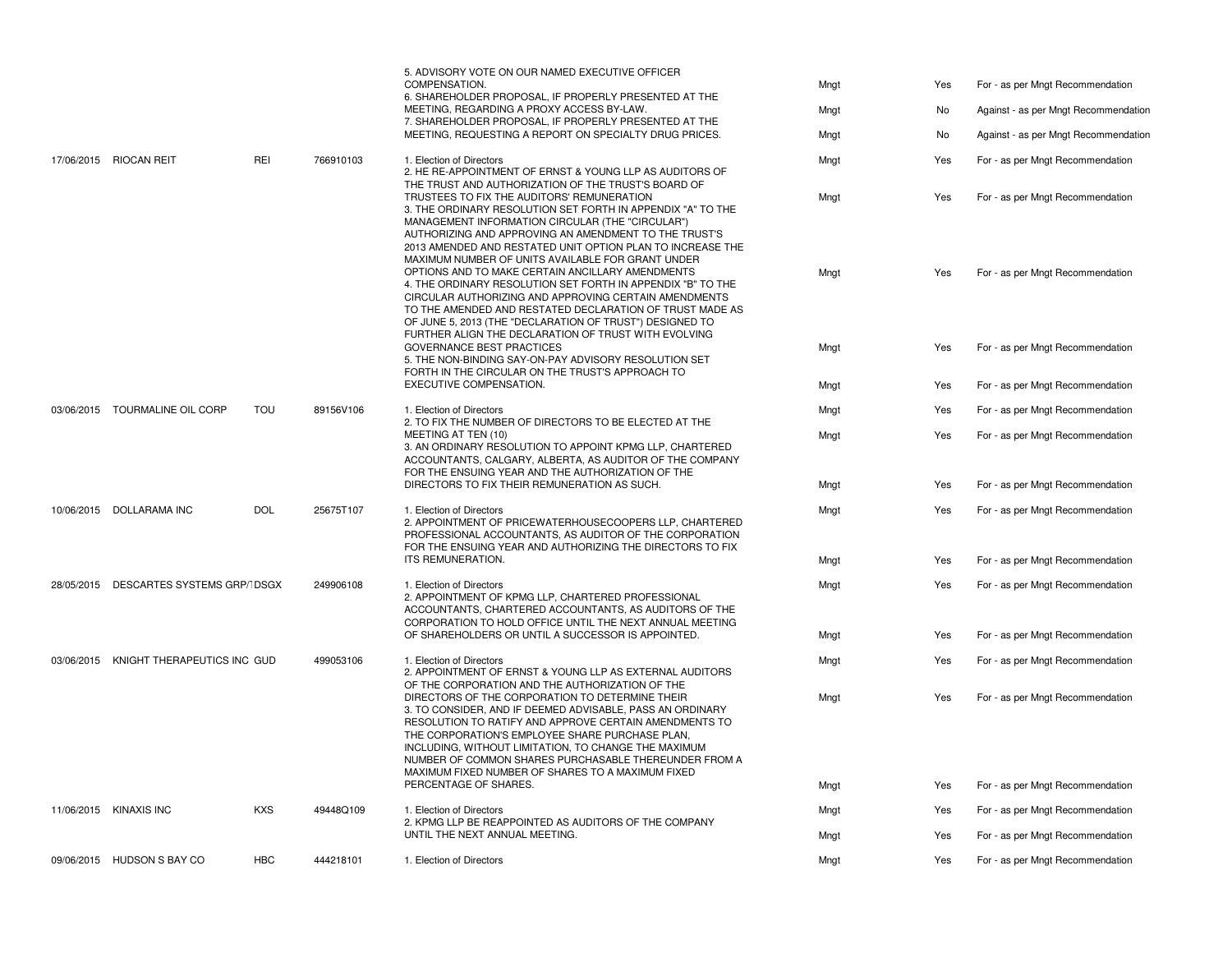|  |                                          |            |                                                                   | 2. APPOINTMENT OF DELOITTE LLP AS AUDITORS OF THE COMPANY<br>FOR THE ENSUING YEAR AND AUTHORIZING THE BOARD OF<br>DIRECTORS TO FIX THEIR REMUNERATION.<br>3. AN ADVISORY RESOLUTION ON EXECUTIVE COMPENSATION, AS<br>DESCRIBED IN THE ACCOMPANYING MANAGEMENT INFORMATION<br>CIRCULAR OF THE CORPORATION (THE "CIRCULAR") UNDER THE | Mngt         | Yes                              | For - as per Mngt Recommendation                                     |
|--|------------------------------------------|------------|-------------------------------------------------------------------|-------------------------------------------------------------------------------------------------------------------------------------------------------------------------------------------------------------------------------------------------------------------------------------------------------------------------------------|--------------|----------------------------------|----------------------------------------------------------------------|
|  |                                          |            |                                                                   | HEADING "BUSINESS OF THE MEETING - ADVISORY VOTE ON<br>EXECUTIVE COMPENSATION".<br>4. AN ORDINARY RESOLUTION APPROVING THE RENEWAL OF AND<br>AMENDMENTS TO THE CORPORATION'S STOCK OPTION PLAN, AS<br>DESCRIBED IN THE CIRCULAR UNDER THE HEADING "BUSINESS OF<br>THE MEETING - PROPOSED RENEWAL OF AND AMENDMENTS TO               | Mngt         | Yes                              | For - as per Mngt Recommendation                                     |
|  |                                          |            |                                                                   | OPTION PLAN AND RSU PLAN".<br>5. AN ORDINARY RESOLUTION APPROVING THE RENEWAL OF AND<br>AMENDMENTS TO THE CORPORATION'S RESTRICTED SHARE UNIT<br>PLAN, AS DESCRIBED IN THE CIRCULAR UNDER THE HEADING<br>"BUSINESS OF THE MEETING - PROPOSED RENEWAL OF AND                                                                         | Mngt         | Yes                              | For - as per Mngt Recommendation                                     |
|  |                                          |            |                                                                   | AMENDMENTS TO OPTION PLAN AND RSU PLAN".                                                                                                                                                                                                                                                                                            | Mngt         | Yes                              | For - as per Mngt Recommendation                                     |
|  | 10/06/2015 SPARTAN ENERGY CORP           | SPE        | 846785103                                                         | 1. Election of Directors<br>2. FIXING THE NUMBER OF DIRECTORS TO BE ELECTED AT THE                                                                                                                                                                                                                                                  | Mngt         | Yes                              | For - as per Mngt Recommendation                                     |
|  |                                          |            |                                                                   | MEETING AT SIX (6)<br>3. APPOINTMENT PRICEWATERHOUSECOOPERS LLP AS THE<br>AUDITOR OF THE CORPORATION FOR THE ENSUING YEAR AND<br>AUTHORIZING THE DIRECTORS OF THE CORPORATION TO FIX THEIR                                                                                                                                          | Mngt         | Yes                              | For - as per Mngt Recommendation                                     |
|  |                                          |            |                                                                   | REMUNERATION AS SUCH.                                                                                                                                                                                                                                                                                                               | Mngt         | Yes                              | For - as per Mngt Recommendation                                     |
|  | 10/06/2015 MGM RESORTS INTERNATIONMGM    |            | 552953101                                                         | 1. Election of Directors<br>2. TO RATIFY THE SELECTION OF THE INDEPENDENT REGISTERED<br>PUBLIC ACCOUNTING FIRM FOR THE YEAR ENDING DECEMBER 31,                                                                                                                                                                                     | Mngt         | Yes                              | For - as per Mngt Recommendation                                     |
|  |                                          |            | 2015.<br>3. TO APPROVE, ON AN ADVISORY BASIS, THE COMPENSATION OF | Mngt                                                                                                                                                                                                                                                                                                                                | Yes          | For - as per Mngt Recommendation |                                                                      |
|  |                                          |            |                                                                   | OUR NAMED EXECUTIVE OFFICERS.                                                                                                                                                                                                                                                                                                       | Mngt         | Yes                              | For - as per Mngt Recommendation                                     |
|  | 11/06/2015 ELEMENT FINANCIAL CORP EFN    |            | 286181201                                                         | 1. Election of Directors<br>2. THE RE-APPOINTMENT OF ERNST & YOUNG LLP, AS AUDITORS OF<br>THE CORPORATION, FOR THE ENSUING YEAR AND AUTHORIZING THE                                                                                                                                                                                 | Mngt         | Yes                              | For - as per Mngt Recommendation                                     |
|  |                                          |            |                                                                   | BOARD OF DIRECTORS TO FIX THEIR REMUNERATION.<br>3. TO CONSIDER AND, IF DEEMED FIT, TO APPROVE, A NON-BINDING<br>ADVISORY RESOLUTION ON THE CORPORATION'S APPROACH TO<br>EXECUTIVE COMPENSATION AS SET OUT IN THE ACCOMPANYING                                                                                                      | Mngt         | Yes                              | For - as per Mngt Recommendation                                     |
|  |                                          |            |                                                                   | MANAGEMENT INFORMATION CIRCULAR.                                                                                                                                                                                                                                                                                                    | Mngt         | Yes                              | For - as per Mngt Recommendation                                     |
|  | 08/06/2015 CI FINL CORP                  | <b>CIX</b> | 125491100                                                         | 1. Election of Directors<br>2. TO APPOINT ERNST & YOUNG LLP AS AUDITORS FOR THE ENSUING<br>YEAR AND AUTHORIZE THE DIRECTORS TO FIX THE AUDITORS'                                                                                                                                                                                    | Mngt         | Yes                              | For - as per Mngt Recommendation                                     |
|  |                                          |            |                                                                   | REMUNERATION.<br>3. RESOLVED THAT, ON AN ADVISORY BASIS AND NOT TO DIMINISH<br>THE ROLE AND RESPONSIBILITIES OF THE BOARD OF DIRECTORS.<br>THAT THE SHAREHOLDERS ACCEPT THE APPROACH TO EXECUTIVE<br>COMPENSATION DISCLOSED IN THE MANAGEMENT INFORMATION                                                                           | Mngt         | Yes                              | For - as per Mngt Recommendation                                     |
|  |                                          |            |                                                                   | CIRCULAR.                                                                                                                                                                                                                                                                                                                           | Mngt         | Yes                              | For - as per Mngt Recommendation                                     |
|  | 16/06/2015 AGT FOOD & INGREDIENTS II AGT |            | 1264100                                                           | 1. Election of Directors<br>2. APPOINTMENT OF KPMG LLP AS AUDITORS OF AGT FOR THE<br>ENSUING YEAR AND AUTHORIZING THE DIRECTORS OF AGT TO FIX                                                                                                                                                                                       | Mngt         | Yes                              | For - as per Mngt Recommendation                                     |
|  |                                          |            |                                                                   | THEIR REMUNERATION.                                                                                                                                                                                                                                                                                                                 | Mngt         | Yes                              | For - as per Mngt Recommendation                                     |
|  | 12/06/2015 K-BRO LINEN INC               | KBL        | 48243M107                                                         | 1. Election of Directors<br>2. TO APPOINT PRICEWATERHOUSECOOPERS LLP AS AUDITORS OF<br>THE CORPORATION AND AUTHORIZE THE DIRECTORS TO FIX THE                                                                                                                                                                                       | Mngt         | Yes                              | For - as per Mngt Recommendation                                     |
|  |                                          |            |                                                                   | AUDITORS' REMUNERATION.                                                                                                                                                                                                                                                                                                             | Mngt         | Yes                              | For - as per Mngt Recommendation                                     |
|  | 25/06/2015 KROGER CO                     | KR         | 501044101                                                         | 1. Election of Directors<br>2. ADVISORY VOTE TO APPROVE EXECUTIVE COMPENSATION                                                                                                                                                                                                                                                      | Mngt<br>Mngt | Yes<br>Yes                       | For - as per Mngt Recommendation<br>For - as per Mngt Recommendation |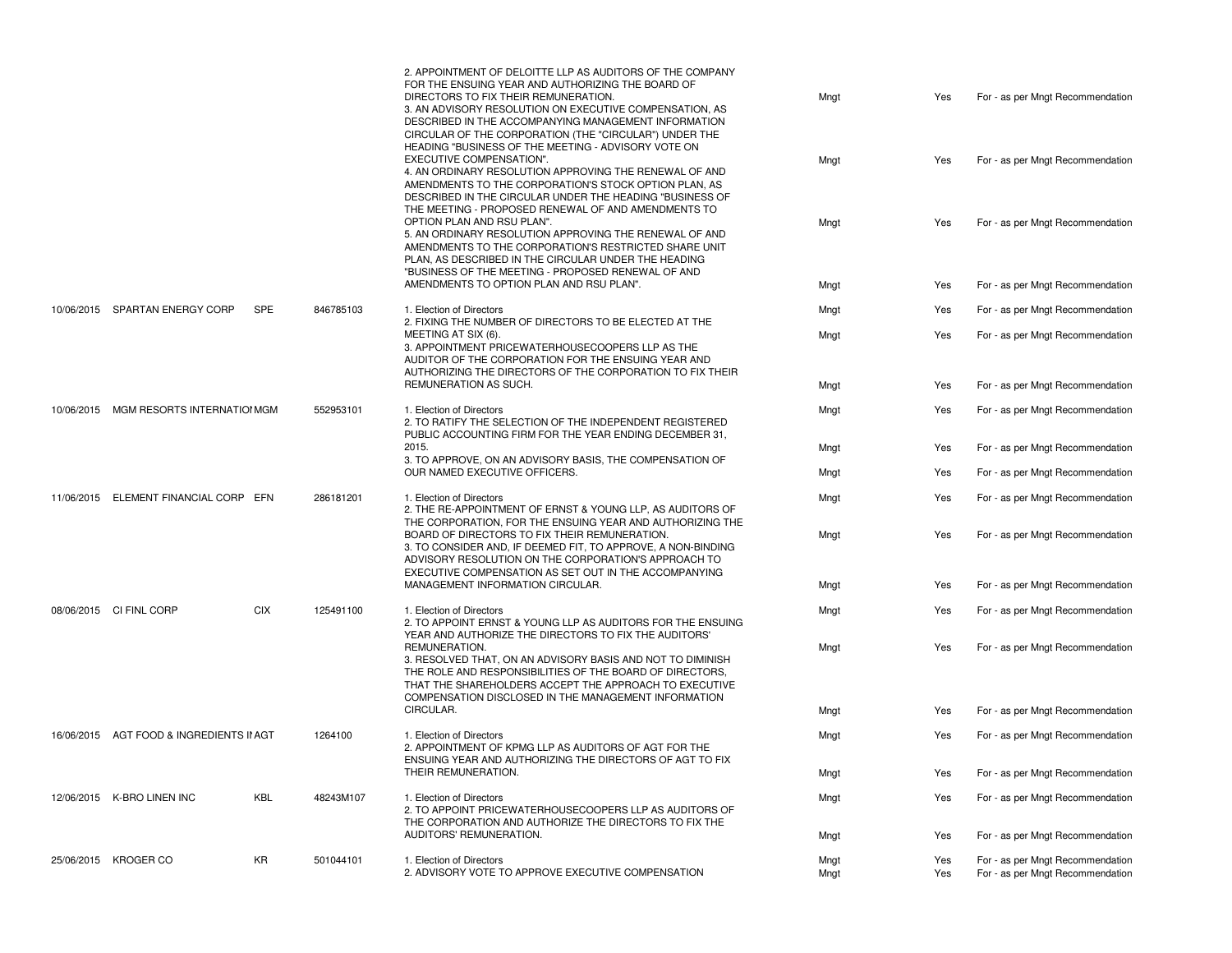|                                        |           | 3. RATIFICATION OF PRICEWATERHOUSECOOPERS LLP, AS<br>AUDITORS.<br>4. A SHAREHOLDER PROPOSAL, IF PROPERLY PRESENTED, TO<br>PUBLISH A REPORT ON HUMAN RIGHTS RISKS OF OPERATIONS AND                                                                                                                                                                                                                       | Mngt         | Yes        | For - as per Mngt Recommendation                                     |
|----------------------------------------|-----------|----------------------------------------------------------------------------------------------------------------------------------------------------------------------------------------------------------------------------------------------------------------------------------------------------------------------------------------------------------------------------------------------------------|--------------|------------|----------------------------------------------------------------------|
|                                        |           | SUPPLY CHAIN.<br>5. A SHAREHOLDER PROPOSAL, IF PROPERLY PRESENTED, TO ISSUE<br>A REPORT ASSESSING THE ENVIRONMENTAL IMPACTS OF USING                                                                                                                                                                                                                                                                     | Mngt         | Yes        | Against - as per Mngt Recommendation                                 |
|                                        |           | UNRECYCLABLE PACKAGING FOR PRIVATE LABEL BRANDS.<br>6. A SHAREHOLDER PROPOSAL, IF PROPERLY PRESENTED, TO ISSUE<br>A REPORT REGARDING OPTIONS TO REDUCE OR ELIMINATE                                                                                                                                                                                                                                      | Mngt         | Yes        | Against - as per Mngt Recommendation                                 |
|                                        |           | ANTIBIOTIC USE IN THE PRODUCTION OF PRIVATE LABEL MEATS.                                                                                                                                                                                                                                                                                                                                                 | Mngt         | Yes        | Against - as per Mngt Recommendation                                 |
| 16/06/2015 BADGER DAYLIGHTING LTD BAD  | 05651W209 | 1. Election of Directors<br>2. TO FIX THE NUMBER OF DIRECTORS OF BADGER TO BE ELECTED                                                                                                                                                                                                                                                                                                                    | Mngt         | Yes        | For - as per Mngt Recommendation                                     |
|                                        |           | AT THE MEETING TO NOT MORE THAN SEVEN (7).<br>3. TO APPOINT DELOITTE LLP, CHARTERED ACCOUNTANTS, AS<br>AUDITORS OF BADGER FOR THE ENSUING YEAR AND TO AUTHORIZE<br>THE DIRECTORS OF BADGER TO FIX THE REMUNERATION OF SUCH                                                                                                                                                                               | Mngt         | Yes        | For - as per Mngt Recommendation                                     |
|                                        |           | AUDITORS.                                                                                                                                                                                                                                                                                                                                                                                                | Mngt         | Yes        | For - as per Mngt Recommendation                                     |
| 23/06/2015 INTERTAIN GROUP LTD/THE IT  | 46111Q101 | 1. Election of Directors<br>2. APPROVING THE RE-APPOINTMENT OF BDO LLP AS AUDITORS OF<br>THE CORPORATION AND AUTHORIZING THE DIRECTORS TO FIX                                                                                                                                                                                                                                                            | Mngt         | Yes        | For - as per Mngt Recommendation                                     |
|                                        |           | THEIR REMUNERATION.<br>2. APPROVING A NEW OPTION PLAN WHICH IS CONSISTENT WITH<br>THE SHARE INCENTIVE POLICIES OF THE TORONTO STOCK<br>EXCHANGE, AS FURTHER SET OUT IN THE CORPORATION'S<br>MANAGEMENT INFORMATION CIRCULAR PREPARED FOR THIS                                                                                                                                                            | Mngt         | Yes        | For - as per Mngt Recommendation                                     |
|                                        |           | MEETING.<br>4. RATIFYING CERTAIN AMENDMENTS TO THE CORPORATION'S BY-<br>LAWS TO PERMIT THE ISSUANCE OF DEBT OBLIGATIONS TO THE<br>PUBLIC, AS FURTHER SET OUT IN THE CORPORATION'S<br>MANAGEMENT INFORMATION CIRCULAR PREPARED FOR THIS                                                                                                                                                                   | Mngt         | Yes        | For - as per Mngt Recommendation                                     |
|                                        |           | MEETING.                                                                                                                                                                                                                                                                                                                                                                                                 | Mngt         | Yes        | For - as per Mngt Recommendation                                     |
| 18/06/2015 AMAYA INC<br><b>AYA</b>     | 02314M108 | 1. Election of Directors<br>2. APPOINTMENT OF DELOITTE LLP, CHARTERED ACCOUNTANTS AS<br>THE AUDITOR OF AMAYA INC., UNTIL THE CLOSE OF THE NEXT<br>ANNUAL MEETING OF SHAREHOLDERS AND TO AUTHORIZE THE                                                                                                                                                                                                    | Mngt         | Yes        | For - as per Mngt Recommendation                                     |
|                                        |           | DIRECTORS TO FIX ITS REMUNERATION.<br>3. APPROVING AN ORDINARY RESOLUTION, RATIFYING THE<br>ADOPTION OF A NEW EQUITY INCENTIVE PLAN OF AMAYA INC. IN THE<br>FORM SET OUT AT SCHEDULE "D" OF THE INFORMATION CIRCULAR<br>AND AMENDING THE TERMS OF THE CURRENT STOCK OPTION PLAN<br>OF AMAYA INC. (THE "STOCK OPTION PLAN") TO LIMIT THE NUMBER<br>OF SHARES ISSUABLE THEREUNDER TO THE NUMBER OF OPTIONS | Mngt         | Yes        | For - as per Mngt Recommendation                                     |
|                                        |           | CURRENTLY OUTSTANDING THEREUNDER.<br>4. APPROVING AN ORDINARY RESOLUTION OF DISINTERESTED<br>SHAREHOLDERS, APPROVING AMENDMENTS TO THE STOCK OPTION<br>PLAN TO EXTEND THE EXPIRY DATE OF CERTAIN OPTIONS GRANTED                                                                                                                                                                                         | Mngt         | Yes        | For - as per Mngt Recommendation                                     |
|                                        |           | THEREUNDER.                                                                                                                                                                                                                                                                                                                                                                                              | Mngt         | Yes        | For - as per Mngt Recommendation                                     |
| 08/07/2015 PATIENT HOME MONITORING PHM | 70324G106 | 1. Election of Directors<br>2. TO APPOINT MNP LLP, AS AUDITOR.                                                                                                                                                                                                                                                                                                                                           | Mngt<br>Mngt | Yes<br>Yes | For - as per Mngt Recommendation<br>For - as per Mngt Recommendation |
|                                        |           | 3. TO APPROVE AN AMENDMENT TO THE 2010 STOCK OPTION PLAN.                                                                                                                                                                                                                                                                                                                                                | Mngt         | Yes        | For - as per Mngt Recommendation                                     |
| 17/06/2015 BADGER DAYLIGHTING LTD BAD  | 05651W209 | 1. Election of Directors<br>2. TO FIX THE NUMBER OF DIRECTORS OF BADGER TO BE ELECTED                                                                                                                                                                                                                                                                                                                    | Mngt         | Yes        | For - as per Mngt Recommendation                                     |
|                                        |           | AT THE MEETING TO NOT MORE THAN SEVEN (7).<br>3. TO APPOINT DELOITTE LLP, CHARTERED ACCOUNTANTS, AS<br>AUDITORS OF BADGER FOR THE ENSUING YEAR AND TO AUTHORIZE<br>THE DIRECTORS OF BADGER TO FIX THE REMUNERATION OF SUCH                                                                                                                                                                               | Mngt         | Yes        | For - as per Mngt Recommendation                                     |
|                                        |           | AUDITORS.                                                                                                                                                                                                                                                                                                                                                                                                | Mngt         | Yes        | For - as per Mngt Recommendation                                     |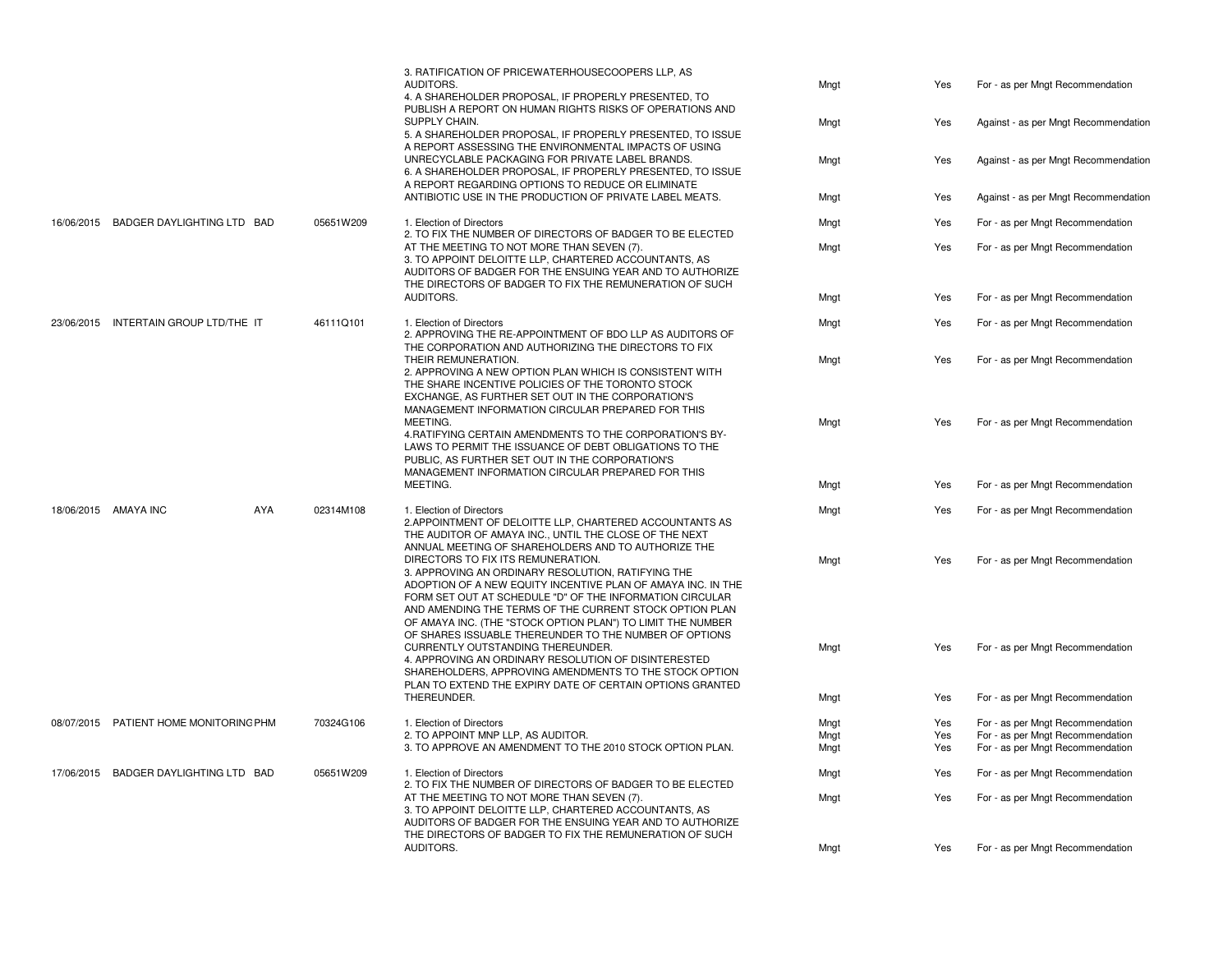| 4. TO ACCEPT THE APPROACH TO EXECUTIVE COMPENSATION     |
|---------------------------------------------------------|
| DISCLOSED IN THE MANAGEMENT PROXY CIRCULAR DELIVERED IN |
| ADVANCE OF THE 2015 ANNUAL MEETING OF THE SHAREHOLDERS  |
| OF THE CORPORATION.                                     |

| 23/06/2015 CONCORDIA HEALTHCARE C CXR | 206519100 | . Election of Directors<br>2. APPOINTMENT OF PRICEWATERHOUSECOOPERS LLP AS                                   | Mngt | Yes | For - as per Mngt Recommendation |
|---------------------------------------|-----------|--------------------------------------------------------------------------------------------------------------|------|-----|----------------------------------|
|                                       |           | AUDITORS OF THE CORPORATION FOR THE ENSUING YEAR AND<br>AUTHORIZING THE DIRECTORS TO FIX THEIR REMUNERATION. | Mngt | Yes | For - as per Mngt Recommendation |

Mngt **Mongt** Yes For - as per Mngt Recommendation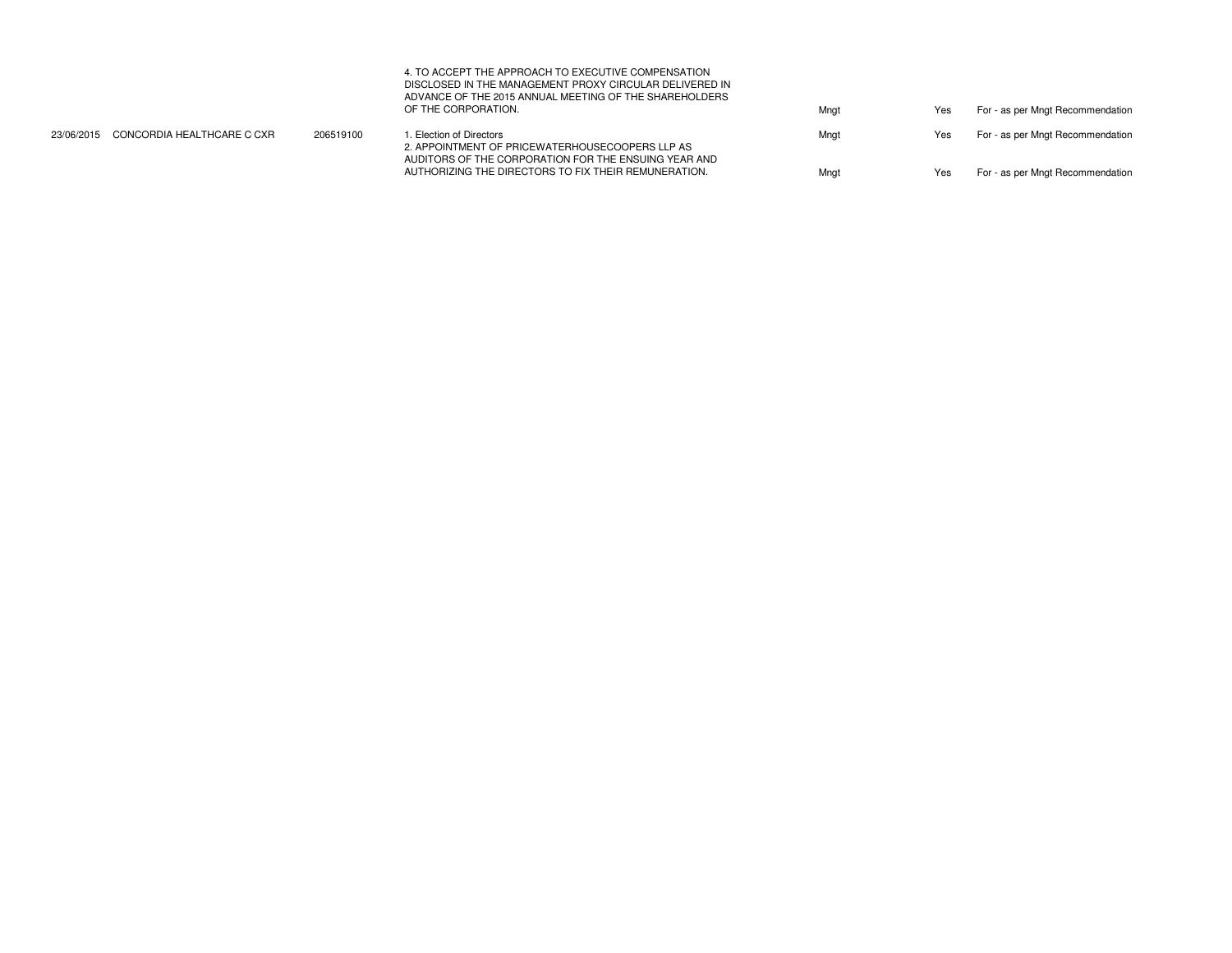## **Exemplar Leaders Fund**

| <b>Date</b> | <b>Name of Issuer</b>                   | <b>Ticker</b> | Cusip | <b>Identification of Voting Matter</b>                                         | <b>Matters Proposed By</b>           | <b>Voted</b> | Vote                             |
|-------------|-----------------------------------------|---------------|-------|--------------------------------------------------------------------------------|--------------------------------------|--------------|----------------------------------|
|             |                                         |               |       |                                                                                | Issuer/Mngt/another person or compan | Yes/No       | <b>For/Against</b>               |
|             |                                         |               |       |                                                                                |                                      |              |                                  |
|             |                                         |               |       |                                                                                |                                      |              |                                  |
|             |                                         |               |       | 1. Resolution approving the issuance of common shares that may be issued in    |                                      |              |                                  |
|             |                                         |               |       | exchange for common "Crocotta Shares" in the capital of Crocotta and the       |                                      |              |                                  |
| 01-Aug-14   | Long Run Exploration Ltd.               | LRE           |       | arrangement under section 193 of the business corporations act (Alberta)       | Mngt                                 | Yes          | For - as per Mngt Recommendation |
|             |                                         |               |       |                                                                                |                                      |              |                                  |
|             |                                         | CFL           |       | 1. Election of Directors                                                       |                                      |              |                                  |
| 22-Aug-14   | <b>CERF</b> Incorporated                |               |       | 2. Resolution approving the issuance of common shares as required in           | Mngt                                 | Yes          | For - as per Mngt Recommendation |
|             |                                         |               |       | connection with an arrangement with Winalta Inc.                               |                                      | Yes          | For - as per Mngt Recommendation |
|             |                                         |               |       | 3. Fix the number of directors at 7                                            | Mngt<br>Mngt                         | Yes          | For - as per Mngt Recommendation |
|             |                                         |               |       |                                                                                |                                      |              |                                  |
| 15-Sep-14   | Northwest International Healthca NWH.UN |               |       | 1. Election of Trustees                                                        | Mngt                                 | Yes          | For - as per Mngt Recommendation |
|             |                                         |               |       | 2. Appointment of KPMG as auditors                                             | Mngt                                 | Yes          | For - as per Mngt Recommendation |
|             |                                         |               |       |                                                                                |                                      |              |                                  |
|             |                                         |               |       | 1. Amend articles of incorporation to change the name of the company from      |                                      |              |                                  |
| 07-Oct-14   | WellPoint Inc.                          | WLP           |       | WellPoint Inc. to Anthem Inc.                                                  | Mngt                                 | Yes          | For - as per Mngt Recommendation |
|             |                                         |               |       |                                                                                |                                      |              |                                  |
| 31-Oct-14   | BioNiche Life Sciences Inc.             | <b>BNC</b>    |       | 1. Election of Directors                                                       | Mngt                                 | Yes          | For - as per Mngt Recommendation |
|             |                                         |               |       | 2. Appointment of Ernst & Young as auditors                                    | Mngt                                 | Yes          | For - as per Mngt Recommendation |
|             |                                         |               |       | 3. Amend articles to change name to Telesta Therapeutics Inc. to further align |                                      |              |                                  |
|             |                                         |               |       | the corporation as a focused human health company                              | Mngt                                 | Yes          | For - as per Mngt Recommendation |
|             |                                         |               |       |                                                                                |                                      |              |                                  |
| 24-Nov-14   | <b>Microsoft Corporation</b>            | <b>MSFT</b>   |       | 1. Election of Directors                                                       | Mngt                                 | Yes          | For - as per Mngt Recommendation |
|             |                                         |               |       | 2. Advisory vote on executive compensation                                     | Mngt                                 | Yes          | For - as per Mngt Recommendation |
|             |                                         |               |       | 3. Ratification of Deloitte & Touche as auditors for 2015                      | Mngt                                 | Yes          | For - as per Mngt Recommendation |
|             |                                         |               |       | 4. Sharehold Proposal - proxy access for shareholders                          | Mngt                                 | No           | No - as per Mngt Recommendation  |
|             |                                         |               |       |                                                                                |                                      |              |                                  |
|             |                                         |               |       | 1. Special resolution approving statutory plan of arrangement re the           |                                      |              |                                  |
|             |                                         |               |       | acquisition by Kingspan Group of all outstanding common shares of the          |                                      |              |                                  |
| 22-Jan-15   | Vicwest Inc.                            | <b>VIC</b>    |       | company                                                                        | Mngt                                 | No           | No - as per Mngt Recommendation  |
|             |                                         |               |       |                                                                                |                                      |              |                                  |
|             |                                         |               |       | 1. Special resolution to consider approving a plan of arrangement re Quebec    |                                      |              |                                  |
| 22-Jan-15   | NeuroBioPharm Inc.                      | <b>NTB</b>    |       | Inc. acquiring all of the outstanding shares in the capital of NeuroBioPharm.  | Mngt                                 | Yes          | For - as per Mngt Recommendation |
|             |                                         |               |       |                                                                                |                                      |              |                                  |
| 13-Mar-15   | Sandvine Corporation                    | <b>SVC</b>    |       | 1. Election of Directors                                                       | Mngt                                 | Yes          | For - as per Mngt Recommendation |
|             |                                         |               |       | 2. Appointment of PWC as auditors                                              | Mngt                                 | Yes          | For - as per Mngt Recommendation |
|             |                                         |               |       | 3. Approval of the amended/restated shareholder rights plan agreement          | Mngt                                 | Yes          | For - as per Mngt Recommendation |
|             |                                         |               |       |                                                                                |                                      |              |                                  |
| 02-Apr-15   | The Boeing Company                      |               |       | 1. Election of Directors                                                       | Mngt                                 | Yes          | For - as per Mngt Recommendation |
|             |                                         |               |       | 2. Approve named executive officer compensation                                | Mngt                                 | Yes          | For - as per Mngt Recommendation |
|             |                                         |               |       | 3. Ratify appointment of Deloitte & Touche as auditors for 2015                | Mngt                                 | Yes          | For - as per Mngt Recommendation |
|             |                                         |               |       | 4. Amend Existing Clawback Policy                                              | Mngt                                 | No           | No - as per Mngt Recommendation  |
|             |                                         |               |       | 5. Independent Board Chair                                                     | Mngt                                 | No           | No - as per Mngt Recommendation  |
|             |                                         |               |       | 6. Right to act by written consent                                             | Mngt                                 | No           | No - as per Mngt Recommendation  |
|             |                                         |               |       | 7. Further report on lobbying activities                                       | Mngt                                 | No           | No - as per Mngt Recommendation  |
|             |                                         |               |       |                                                                                |                                      |              |                                  |
| 02-Apr-15   | BCE Inc.                                |               |       | 1. Election of Directors                                                       | Mngt                                 | Yes          | For - as per Mngt Recommendation |
|             |                                         |               |       | 2. Appointmentof Deloitte LLP as auditors                                      | Mngt                                 | Yes          | For - as per Mngt Recommendation |
|             |                                         |               |       |                                                                                |                                      |              |                                  |
|             |                                         |               |       | 3. Resolved that shareholders accept the approach to executive compensation    | Mngt                                 | Yes          | For - as per Mngt Recommendation |
|             |                                         |               |       | 4. Resolved that amendments to by-law 1 are hereby confirmed                   | Mngt                                 | Yes          | For - as per Mngt Recommendation |
|             |                                         |               |       | 5. Director qualifications                                                     | Mngt                                 | Yes          | For - as per Mngt Recommendation |
|             |                                         |               |       | 6. Gender equality                                                             | Mngt                                 | No           | No - as per Mngt Recommendation  |
|             |                                         |               |       | 7. Business and pricing practices                                              | Mngt                                 | Yes          | For - as per Mngt Recommendation |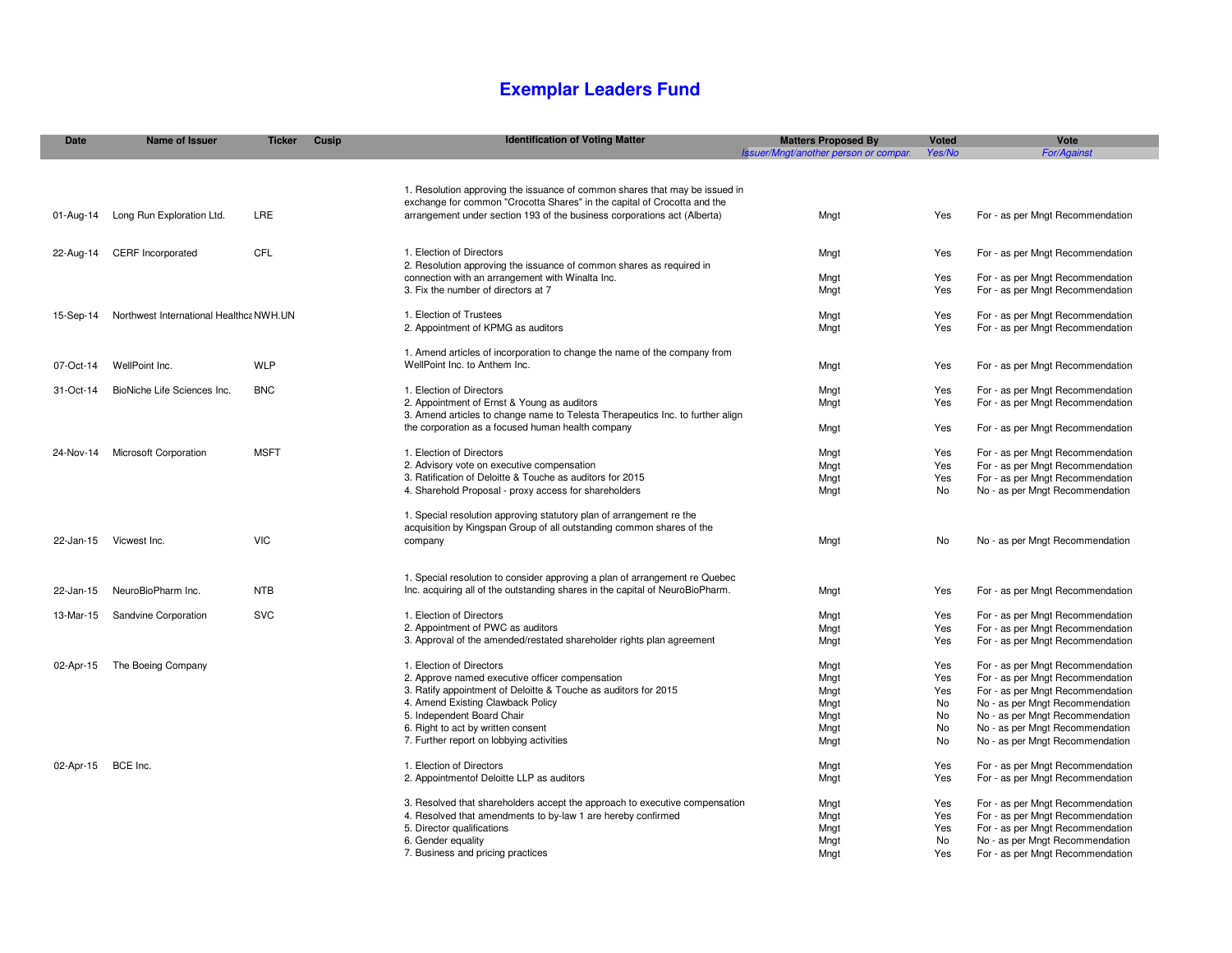| 02-Apr-15 | Boralex Inc.                |            |           | 1. Election of Directors<br>2. Appointment of PWC as auditors                                                                                                                                                                                                                                                                                                                                         | Mngt<br>Mngt | Yes<br>Yes | For - as per Mngt Recommendation<br>For - as per Mngt Recommendation |
|-----------|-----------------------------|------------|-----------|-------------------------------------------------------------------------------------------------------------------------------------------------------------------------------------------------------------------------------------------------------------------------------------------------------------------------------------------------------------------------------------------------------|--------------|------------|----------------------------------------------------------------------|
| 05-May-15 | DIRTT ENVIRONMENTAL SOL DRT |            | 25490H106 | 1. Election of Directors                                                                                                                                                                                                                                                                                                                                                                              | Mngt         | Yes        | For - as per Mngt Recommendation                                     |
|           |                             |            |           | 2. TO APPOINT DELOITTE LLP AS AUDITOR AND TO AUTHORIZE THE<br>DIRECTORS TO FIX THE AUDITORS' REMUNERATION.                                                                                                                                                                                                                                                                                            | Mngt         | Yes        | For - as per Mngt Recommendation                                     |
| 01-May-15 | <b>EBAY INC</b>             | EBAY       | 278642103 | 1. Election of Directors<br>2. TO APPROVE, ON AN ADVISORY BASIS, THE COMPENSATION OF                                                                                                                                                                                                                                                                                                                  | Mngt         | Yes        | For - as per Mngt Recommendation                                     |
|           |                             |            |           | OUR NAMED EXECUTIVE OFFICERS.<br>3. TO APPROVE THE MATERIAL TERMS, INCLUDING THE                                                                                                                                                                                                                                                                                                                      | Mngt         | No         | No - against Mngt Recommendation                                     |
|           |                             |            |           | PERFORMANCE GOALS, OF THE AMENDMENT AND RESTATEMENT OF<br>THE EBAY INCENTIVE PLAN.<br>4. TO RATIFY THE APPOINTMENT OF PRICEWATERHOUSECOOPERS<br>LLP AS OUR INDEPENDENT AUDITORS FOR OUR FISCAL YEAR                                                                                                                                                                                                   | Mngt         | No         | No - against Mngt Recommendation                                     |
|           |                             |            |           | ENDING DECEMBER 31, 2015.<br>5. TO CONSIDER A STOCKHOLDER PROPOSAL REGARDING<br>STOCKHOLDER ACTION BY WRITTEN CONSENT WITHOUT A MEETING.                                                                                                                                                                                                                                                              | Mngt         | Yes        | For - as per Mngt Recommendation                                     |
|           |                             |            |           | IF PROPERLY PRESENTED BEFORE THE MEETING.<br>6. TO CONSIDER A STOCKHOLDER PROPOSAL REGARDING<br>STOCKHOLDER PROXY ACCESS, IF PROPERLY PRESENTED BEFORE                                                                                                                                                                                                                                                | Mngt         | Yes        | For - against Mngt Recommendation                                    |
|           |                             |            |           | THE MEETING.<br>7. TO CONSIDER A STOCKHOLDER PROPOSAL REGARDING GENDER                                                                                                                                                                                                                                                                                                                                | Mngt         | Yes        | For - against Mngt Recommendation                                    |
|           |                             |            |           | PAY, IF PROPERLY PRESENTED BEFORE THE MEETING.                                                                                                                                                                                                                                                                                                                                                        | Mngt         | No         | No - as per Mngt Recommendation                                      |
| 07-May-15 | <b>HEXCEL CORP</b>          | <b>HXL</b> | 428291108 | 1. Election of Directors                                                                                                                                                                                                                                                                                                                                                                              | Mngt         | Yes        | For - as per Mngt Recommendation                                     |
|           |                             |            |           | 2. ADVISORY VOTE TO APPROVE 2014 EXECUTIVE COMPENSATION<br>3. RATIFICATION OF PRICEWATERHOUSECOOPERS LLP AS                                                                                                                                                                                                                                                                                           | Mngt         | Yes        | For - as per Mngt Recommendation                                     |
|           |                             |            |           | INDEPENDENT REGISTERED PUBLIC ACCOUNTING FIRM                                                                                                                                                                                                                                                                                                                                                         | Mngt         | Yes        | For - as per Mngt Recommendation                                     |
| 30-Apr-15 | <b>INTERFOR CORP</b>        | <b>IFP</b> | 45868C109 | 1. Election of Directors<br>2. TO SET THE NUMBER OF DIRECTORS AT 9.<br>3. BE IT RESOLVED THAT KPMG LLP BE APPOINTED AS AUDITORS OF<br>THE COMPANY TO HOLD OFFICE UNTIL THE CONCLUSION OF THE<br>NEXT ANNUAL MEETING AT A REMUNERATION TO BE SET BY THE                                                                                                                                                | Mngt<br>Mngt | Yes<br>Yes | For - as per Mngt Recommendation<br>For - as per Mngt Recommendation |
|           |                             |            |           | BOARD OF DIRECTORS OF THE COMPANY.<br>4. BE IT RESOLVED THAT, ON AN ADVISORY BASIS ONLY AND NOT TO<br>DIMINISH THE ROLE AND RESPONSIBILITIES OF THE BOARD OF<br>DIRECTORS. THAT THE SHAREHOLDERS ACCEPT THE APPROACH TO<br>EXECUTIVE COMPENSATION DISCLOSED IN THE MANAGEMENT<br>INFORMATION CIRCULAR OF THE COMPANY DATED MARCH 12, 2015<br>DELIVERED IN CONNECTION WITH THE 2015 ANNUAL GENERAL AND | Mngt         | Yes        | For - as per Mngt Recommendation                                     |
|           |                             |            |           | SPECIAL MEETING OF SHAREHOLDERS.                                                                                                                                                                                                                                                                                                                                                                      | Mnat         | Yes        | For - as per Mngt Recommendation                                     |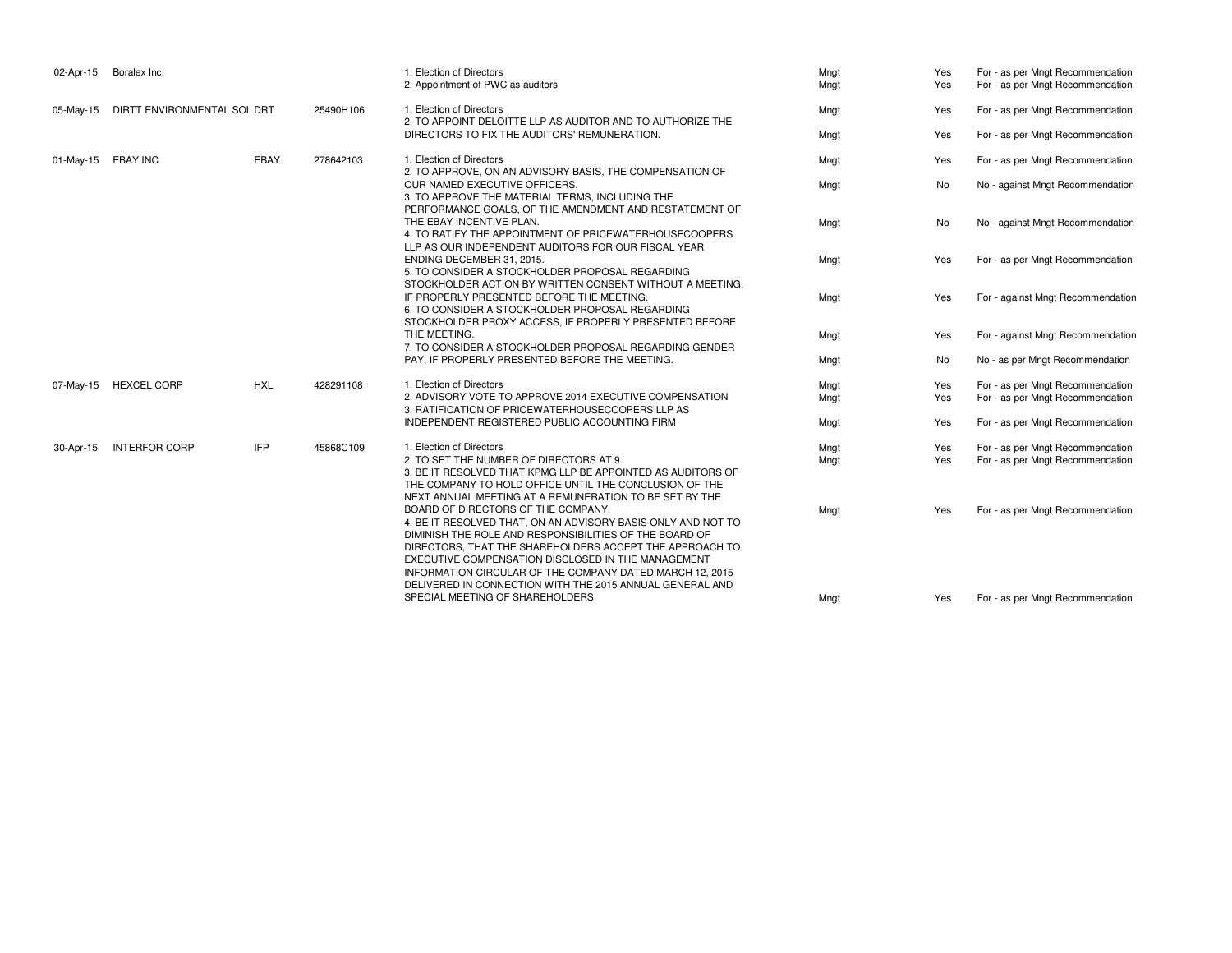|                                |           |           | 5. BE IT RESOLVED, AS A SPECIAL RESOLUTION, THAT:<br>A) THE ARTICLES OF THE COMPANY BE ALTERED BY DELETING AND<br><b>CANCELLING THE</b><br>COMPANY'S EXISTING ARTICLES AND ADOPTING NEW ARTICLES IN<br>THE FORM ATTACHED AS APPENDIX D TO THE COMPANY'S<br>MANAGEMENT INFORMATION CIRCULAR DATED MARCH 12, 2015;<br>B) ANY TWO OFFICERS OR DIRECTORS OF THE COMPANY BE AND IS<br>HEREBY AUTHORIZED TO EXECUTE AND DELIVER ALL DOCUMENTS<br>AND DO ALL THINGS AS, IN THE OPINION OF SUCH DIRECTOR OR<br>OFFICER, IS NECESSARY OR DESIRABLE TO IMPLEMENT THIS<br>SPECIAL RESOLUTION, INCLUDING ANY FILINGS WITH THE<br>REGISTRAR OF COMPANIES (BRITISH COLUMBIA) THAT MAY BE<br>NECESSARY TO GIVE EFFECT TO THIS SPECIAL RESOLUTION; AND<br>C) THE BOARD OF DIRECTORS MAY MAKE SUCH MODIFICATIONS TO<br>THE COMPANY'S NOTICE OF ARTICLES OR ARTICLES AS NECESSARY<br>OR DESIRABLE, IN THE DISCRETION OF THE BOARD OF DIRECTORS,<br>TO GIVE EFFECT TO THE SPECIAL RESOLUTION APPROVED HEREBY<br>AND THE BOARD OF DIRECTORS, MAY IN THEIR SOLE DISCRETION<br>AND WITHOUT FURTHER APPROVAL FROM THE SHAREHOLDERS.<br>REVOKE THIS SPECIAL RESOLUTION OR POSTPONE THE<br>IMPLEMENTATION OF THIS SPECIAL RESOLUTION.<br>6. BE IT RESOLVED THAT:<br>(A) THE ADVANCE NOTICE POLICY ADOPTED BY THE BOARD OF<br>DIRECTORS OF THE COMPANY. THE FULL TEXT OF WHICH IS<br>REPRODUCED IN APPENDIX E TO THE MANAGEMENT INFORMATION<br>CIRCULAR DATED MARCH 12, 2015, IS HEREBY RATIFIED, CONFIRMED,<br>ADOPTED AND APPROVED; AND<br>(B) ANY TWO OFFICERS OR DIRECTORS OF THE COMPANY BE AND IS<br>HEREBY AUTHORIZED TO EXECUTE AND DELIVER ALL DOCUMENTS<br>AND DO ALL THINGS AS, IN THE OPINION OF SUCH DIRECTOR OR<br>OFFICER, IS NECESSARY OR DESIRABLE TO IMPLEMENT OR GIVE<br>EFFECT TO THIS RESOLUTION. | Mngt         | Yes        | For - as per Mngt Recommendation                                     |
|--------------------------------|-----------|-----------|----------------------------------------------------------------------------------------------------------------------------------------------------------------------------------------------------------------------------------------------------------------------------------------------------------------------------------------------------------------------------------------------------------------------------------------------------------------------------------------------------------------------------------------------------------------------------------------------------------------------------------------------------------------------------------------------------------------------------------------------------------------------------------------------------------------------------------------------------------------------------------------------------------------------------------------------------------------------------------------------------------------------------------------------------------------------------------------------------------------------------------------------------------------------------------------------------------------------------------------------------------------------------------------------------------------------------------------------------------------------------------------------------------------------------------------------------------------------------------------------------------------------------------------------------------------------------------------------------------------------------------------------------------------------------------------------------------------------------------------------------------------------------------------------|--------------|------------|----------------------------------------------------------------------|
|                                |           |           | 7. RESOLVED, AS AN ORDINARY RESOLUTION, THAT:<br>A) THE NEW STOCK OPTION PLAN, IN THE FORM TABLED AT THE<br>ANNUAL GENERAL AND SPECIAL MEETING AS DESCRIBED IN THE<br>MANAGEMENT INFORMATION CIRCULAR OF THE COMPANY DATED<br>MARCH 12, 2015, IS HEREBY RATIFIED, CONFIRMED, ADOPTED AND<br>APPROVED:<br>B) THE COMPANY BE AUTHORIZED TO ISSUE UP TO 1,631,740<br>COMMON SHARES OF THE COMPANY PURSUANT TO STOCK OPTIONS<br>GRANTED UNDER THE NEW STOCK OPTION PLAN OR THE EXISTING<br>SHARE OPTION PLAN (EACH AS DEFINED IN THE MANAGEMENT<br>INFORMATION CIRCULAR OF THE COMPANY DATED MARCH 12, 2015);<br><b>AND</b><br>C) ANY TWO OFFICERS OR DIRECTORS OF THE COMPANY BE AND IS<br>HEREBY AUTHORIZED TO EXECUTE AND DELIVER ALL DOCUMENTS<br>AND DO ALL THINGS AS, IN THE OPINION OF SUCH DIRECTOR OR<br>OFFICER, IS NECESSARY OR DESIRABLE TO IMPLEMENT OR GIVE<br>EFFECT TO THIS RESOLUTION.                                                                                                                                                                                                                                                                                                                                                                                                                                                                                                                                                                                                                                                                                                                                                                                                                                                                                          | Mngt<br>Mngt | Yes<br>Yes | For - as per Mngt Recommendation<br>For - as per Mngt Recommendation |
| 06/05/2015 ALARIS ROYALTY CORP | <b>AD</b> | 01163Q400 | 1. TO FIX THE NUMBER OF DIRECTORS TO BE ELECTED AT THE<br>MEETING AT SEVEN (7) MEMBERS<br>1. Election of Directors<br>3. TO APPOINT KPMG LLP AS AUDITORS OF THE CORPORATION AND<br>TO AUTHORIZE THE DIRECTORS TO FIX THEIR REMUNERATION AS                                                                                                                                                                                                                                                                                                                                                                                                                                                                                                                                                                                                                                                                                                                                                                                                                                                                                                                                                                                                                                                                                                                                                                                                                                                                                                                                                                                                                                                                                                                                                   | Mngt<br>Mngt | Yes<br>Yes | For - as per Mngt Recommendation<br>For - as per Mngt Recommendation |
|                                |           |           | SUCH.                                                                                                                                                                                                                                                                                                                                                                                                                                                                                                                                                                                                                                                                                                                                                                                                                                                                                                                                                                                                                                                                                                                                                                                                                                                                                                                                                                                                                                                                                                                                                                                                                                                                                                                                                                                        | Mngt         | Yes        | For - as per Mngt Recommendation                                     |
| 13-May-15 ANTHEM INC           | ANTM      | 036752103 | 1. Election of Directors<br>2. TO RATIFY THE APPOINTMENT OF ERNST & YOUNG LLP AS THE<br>INDEPENDENT REGISTERED PUBLIC ACCOUNTING FIRM FOR 2015.                                                                                                                                                                                                                                                                                                                                                                                                                                                                                                                                                                                                                                                                                                                                                                                                                                                                                                                                                                                                                                                                                                                                                                                                                                                                                                                                                                                                                                                                                                                                                                                                                                              | Mngt<br>Mngt | Yes<br>Yes | For - as per Mngt Recommendation<br>For - as per Mngt Recommendation |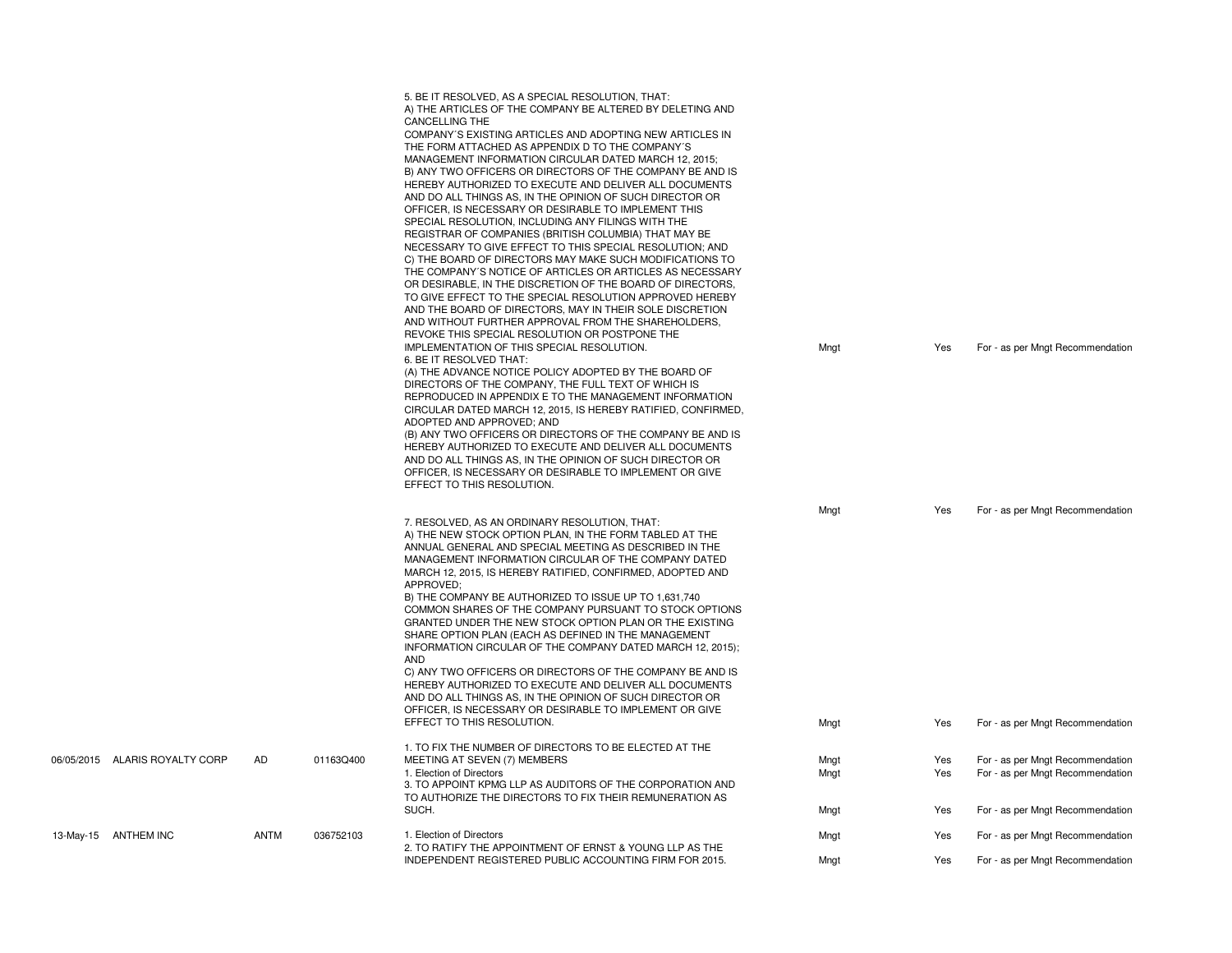|           |                                       |     |           | 3. ADVISORY VOTE TO APPROVE THE COMPENSATION OF OUR<br>NAMED EXECUTIVE OFFICERS.                                                                                                                                                                                                                                                                                                                                                                                                                              | Mngt         | Yes        | For - as per Mngt Recommendation                                     |
|-----------|---------------------------------------|-----|-----------|---------------------------------------------------------------------------------------------------------------------------------------------------------------------------------------------------------------------------------------------------------------------------------------------------------------------------------------------------------------------------------------------------------------------------------------------------------------------------------------------------------------|--------------|------------|----------------------------------------------------------------------|
|           |                                       |     |           | 4. IF PROPERLY PRESENTED AT THE MEETING, TO VOTE ON A<br>SHAREHOLDER PROPOSAL TO ELECT EACH DIRECTOR ANNUALLY.<br>5. IF PROPERLY PRESENTED AT THE MEETING, TO VOTE ON A                                                                                                                                                                                                                                                                                                                                       | Mngt         | Yes        | For - as per Mngt Recommendation                                     |
|           |                                       |     |           | SHAREHOLDER PROPOSAL TO AMEND THE BY-LAWS OF ANTHEM,<br>INC. TO ALLOW PROXY ACCESS BY SHAREHOLDERS.                                                                                                                                                                                                                                                                                                                                                                                                           | Mngt         | Yes        | For - as per Mngt Recommendation                                     |
|           | 08-May-15 AUTOCANADA INC              | ACQ | 05277B209 | 1. Election of Directors<br>2. TO FIX THE NUMBER OF DIRECTORS TO BE ELECTED BY                                                                                                                                                                                                                                                                                                                                                                                                                                | Mngt         | Yes        | For - as per Mngt Recommendation                                     |
|           |                                       |     |           | SHAREHOLDERS AT SEVEN<br>3. TO APPOINT PRICEWATERHOUSECOOPERS LLP AS AUDITOR OF<br>THE COMPANY AND AUTHORIZE THE DIRECTORS TO FIX THE                                                                                                                                                                                                                                                                                                                                                                         | Mngt         | Yes        | For - as per Mngt Recommendation                                     |
|           |                                       |     |           | AUDITOR'S REMUNERATION.<br>4. TO CONFIRM A NEW BY-LAW OF THE COMPANY, BY-LAW NO. 2,<br>WHICH CONTAINS ADVANCE NOTICE REQUIREMENTS FOR DIRECTOR                                                                                                                                                                                                                                                                                                                                                                | Mngt         | Yes        | For - as per Mngt Recommendation                                     |
|           |                                       |     |           | NOMINATIONS.                                                                                                                                                                                                                                                                                                                                                                                                                                                                                                  | Mngt         | Yes        | For - as per Mngt Recommendation                                     |
| 12-May-15 | CHINOOK ENERGY INC                    | CKE | 169589108 | 1. PASSING, WITH OR WITHOUT VARIATION, A SPECIAL RESOLUTION<br>OF SHAREHOLDERS AUTHORIZING THE CORPORATION TO AMEND<br>ITS ARTICLES TO INCREASE THE MAXIMUM NUMBER OF DIRECTORS<br>OF THE CORPORATION FROM SEVEN (7) TO TEN (10);<br>1. Election of Directors<br>3. THE APPOINTMENT OF KPMG LLP, CHARTERED ACCOUNTANTS, AS<br>AUDITORS OF THE CORPORATION FOR THE ENSUING YEAR AND THE                                                                                                                        | Mngt<br>Mngt | Yes<br>Yes | For - as per Mngt Recommendation<br>For - as per Mngt Recommendation |
|           |                                       |     |           | AUTHORIZATION OF THE DIRECTORS TO FIX THEIR REMUNERATION<br>AS SUCH.                                                                                                                                                                                                                                                                                                                                                                                                                                          | Mngt         | Yes        | For - as per Mngt Recommendation                                     |
|           | 14/05/2015 FREEHOLD ROYALTIES LTD FRU |     | 356500108 | 1. Election of Directors<br>2. APPOINTMENT OF KPMG LLP, CHARTERED ACCOUNTANTS, AS                                                                                                                                                                                                                                                                                                                                                                                                                             | Mngt         | Yes        | For - as per Mngt Recommendation                                     |
|           |                                       |     |           | AUDITORS OF FREEHOLD FOR THE ENSUING YEAR.<br>3. TO CONSIDER, AND IF THOUGHT ADVISABLE, TO PASS AN<br>ORDINARY RESOLUTION APPROVING THE RESERVATION OF UP TO<br>1,000,000 COMMON SHARES FOR ISSUANCE TO RIFE RESOURCES<br>MANAGEMENT LTD. (THE "MANAGER"), WHEN AND AS EARNED, AS<br>PAYMENT OF THE QUARTERLY MANAGEMENT FEE PAYABLE TO THE<br>MANAGER IN COMMON SHARES, AS MORE PARTICULARLY<br>DESCRIBED IN THE ACCOMPANYING INFORMATION CIRCULAR<br>MANAGEMENT PROXY STATEMENT OF FREEHOLD DATED MARCH 30, | Mngt         | Yes        | For - as per Mngt Recommendation                                     |
|           |                                       |     |           | 2015 (THE "INFORMATION CIRCULAR").                                                                                                                                                                                                                                                                                                                                                                                                                                                                            | Mngt         | Yes        | For - as per Mngt Recommendation                                     |
|           | 12/05/2015 MAGELLAN AEROSPACE COFMAL  |     | 558912200 | 1. Election of Directors<br>2. APPOINTMENT OF ERNST & YOUNG LLP AS AUDITORS AND<br>AUTHORIZING THE DIRECTORS TO FIX THE REMUNERATION OF THE                                                                                                                                                                                                                                                                                                                                                                   | Mngt         | Yes        | For - as per Mngt Recommendation                                     |
|           |                                       |     |           | AUDITORS.                                                                                                                                                                                                                                                                                                                                                                                                                                                                                                     | Mngt         | Yes        | For - as per Mngt Recommendation                                     |
| 07-May-15 | MAGNA INTERNATIONAL INC MG            |     | 559222401 | 1. Election of Directors                                                                                                                                                                                                                                                                                                                                                                                                                                                                                      | Mngt         | Yes        | For - as per Mngt Recommendation                                     |
|           |                                       |     |           | 2. RE-APPOINTMENT OF DELOITTE LLP AS THE INDEPENDENT<br>AUDITOR OF THE CORPORATION AND AUTHORIZATION OF THE AUDIT<br>COMMITTEE TO FIX THE INDEPENDENT AUDITOR'S REMUNERATION.<br>3. RESOLVED, ON AN ADVISORY BASIS AND NOT TO DIMINISH THE<br>ROLES AND RESPONSIBILITIES OF THE BOARD OF DIRECTORS, THAT<br>THE SHAREHOLDERS ACCEPT THE APPROACH TO EXECUTIVE<br>COMPENSATION DISCLOSED IN THE ACCOMPANYING MANAGEMENT                                                                                        | Mngt         | Yes        | For - as per Mngt Recommendation                                     |
|           |                                       |     |           | INFORMATION CIRCULAR/ PROXY STATEMENT.                                                                                                                                                                                                                                                                                                                                                                                                                                                                        | Mngt         | Yes        | For - as per Mngt Recommendation                                     |
|           | 14/05/2015 NORFOLK SOUTHERN CORP NSC  |     | 655844108 | 1. Election of Directors<br>2. THE RATIFICATION OF THE APPOINTMENT OF KPMG LLP,<br>INDEPENDENT REGISTERED PUBLIC ACCOUNTING FIRM, AS<br>NORFOLK SOUTHERN'S INDEPENDENT AUDITORS FOR THE YEAR                                                                                                                                                                                                                                                                                                                  | Mngt         | Yes        | For - as per Mngt Recommendation                                     |
|           |                                       |     |           | ENDING DECEMBER 31, 2015.                                                                                                                                                                                                                                                                                                                                                                                                                                                                                     | Mngt         | Yes        | For - as per Mngt Recommendation                                     |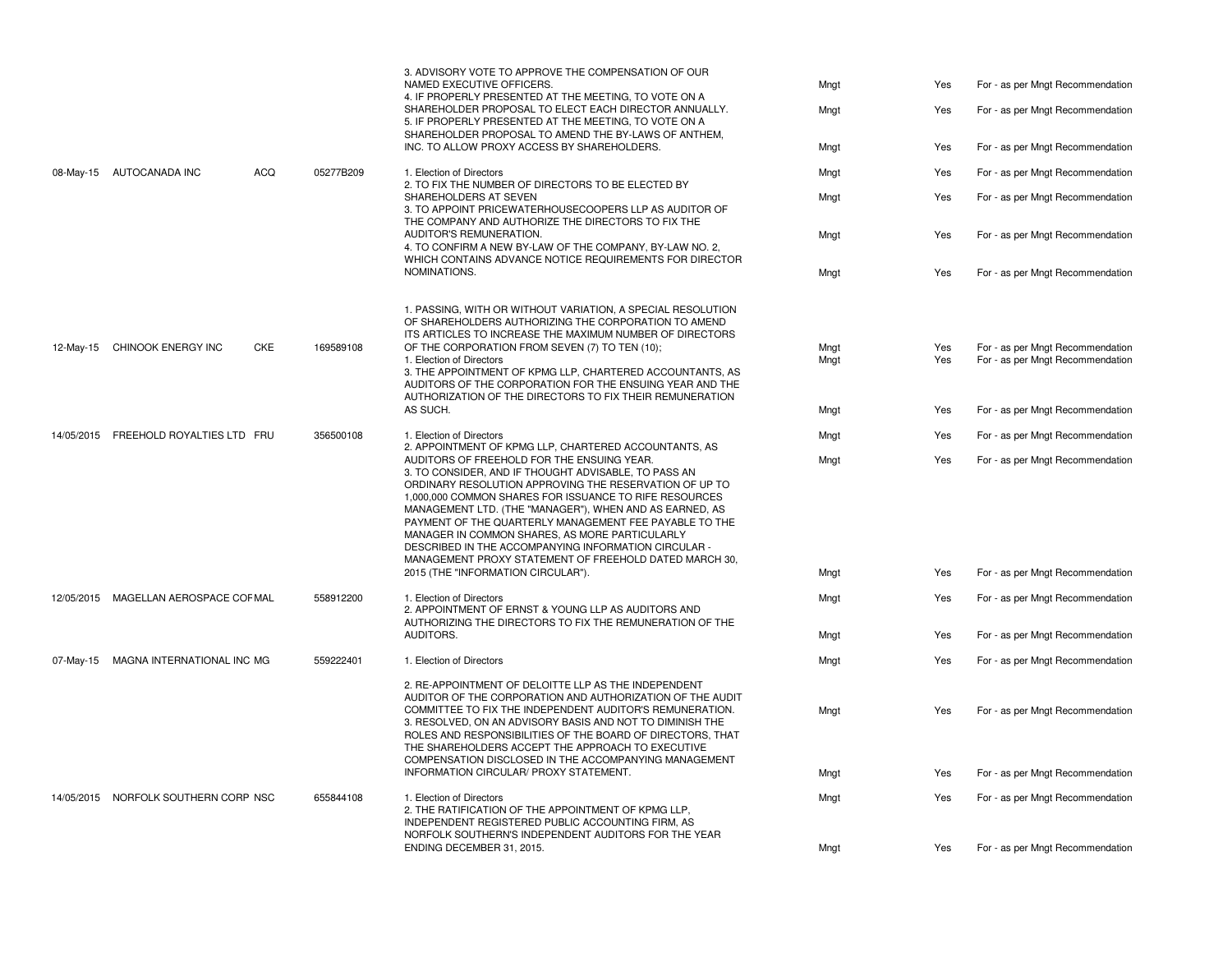|           |                                       |            |           | 3. APPROVAL OF EXECUTIVE COMPENSATION AS DISCLOSED IN THE<br>PROXY STATEMENT FOR THE 2015 ANNUAL MEETING OF<br><b>STOCKHOLDERS</b><br>4. APPROVAL OF THE AMENDED EXECUTIVE MANAGEMENT                                                                                                      | Mngt         | Yes        | For - as per Mngt Recommendation                                     |
|-----------|---------------------------------------|------------|-----------|--------------------------------------------------------------------------------------------------------------------------------------------------------------------------------------------------------------------------------------------------------------------------------------------|--------------|------------|----------------------------------------------------------------------|
|           |                                       |            |           | INCENTIVE PLAN AS DISCLOSED IN THE PROXY STATEMENT FOR THE<br>2015 ANNUAL MEETING OF STOCKHOLDERS.<br>5. APPROVAL OF THE AMENDED LONG-TERM INCENTIVE PLAN AS<br>DISCLOSED IN THE PROXY STATEMENT FOR THE 2015 ANNUAL                                                                       | Mngt         | Yes        | For - as per Mngt Recommendation                                     |
|           |                                       |            |           | MEETING OF STOCKHOLDERS.                                                                                                                                                                                                                                                                   | Mngt         | Yes        | For - as per Mngt Recommendation                                     |
|           | 05/05/2015 PLUM CREEK TIMBER CO       | <b>PCL</b> | 729251108 | 1. Election of Directors<br>2. O APPROVE, BY ADVISORY VOTE, EXECUTIVE COMPENSATION.<br>3. TO RATIFY APPOINTMENT OF ERNST & YOUNG LLP AS                                                                                                                                                    | Mngt<br>Mngt | Yes<br>Yes | For - as per Mngt Recommendation<br>For - as per Mngt Recommendation |
|           |                                       |            |           | INDEPENDENT AUDITORS FOR 2015.                                                                                                                                                                                                                                                             | Mngt         | Yes        | For - as per Mngt Recommendation                                     |
| 07-May-15 | VERIZON COMMUNICATIONS VZ             |            | 92343V104 | 1. Election of Directors<br>2. RATIFICATION OF APPOINTMENT OF INDEPENDENT REGISTERED                                                                                                                                                                                                       | Mngt         | Yes        | For - as per Mngt Recommendation                                     |
|           |                                       |            |           | PUBLIC ACCOUNTING FIRM                                                                                                                                                                                                                                                                     | Mngt         | Yes        | For - as per Mngt Recommendation                                     |
|           |                                       |            |           | 3. ADVISORY VOTE TO APPROVE EXECUTIVE COMPENSATION                                                                                                                                                                                                                                         | Mngt         | Yes        | For - as per Mngt Recommendation                                     |
|           |                                       |            |           | 4. NETWORK NEUTRALITY REPORT                                                                                                                                                                                                                                                               | Mngt         | Yes        | For - against Mngt Recommendation                                    |
|           |                                       |            |           | 5. POLITICAL SPENDING REPORT                                                                                                                                                                                                                                                               | Mngt         | No         | No - as per Mngt Recommendation                                      |
|           |                                       |            |           | 6. SEVERANCE APPROVAL POLICY                                                                                                                                                                                                                                                               | Mngt         | No         | No - as per Mngt Recommendation                                      |
|           |                                       |            |           | 7. STOCK RETENTION POLICY                                                                                                                                                                                                                                                                  | Mngt         | Yes        | For - against Mngt Recommendation                                    |
|           |                                       |            |           | 8. SHAREHOLDER ACTION BY WRITTEN CONSENT                                                                                                                                                                                                                                                   | Mngt         | Yes        | For - against Mngt Recommendation                                    |
|           |                                       |            |           | 1. THE APPPOINTMENT OF ERNST & YOUNG LLP, CHARTERED<br>ACCOUNTANTS, AS THE AUDITORS OF THE CORPORATION FOR THE<br>ENSUING YEAR AND TO AUTHORIZE THE DIRECTORS TO FIX THEIR                                                                                                                 |              |            |                                                                      |
| 08-May-15 | <b>ZCL COMPOSITES INC</b>             | ZCL        | 988909107 | REMUNERATION.                                                                                                                                                                                                                                                                              | Mngt         | Yes        | For - as per Mngt Recommendation                                     |
|           |                                       |            |           | 1. Election of Directors<br>3. THE RE-APPROVAL OF THE CORPORATION'S STOCK OPTION PLAN,<br>THE DETAILS OF WHICH ARE DISCLOSED IN THE CORPORATION'S                                                                                                                                          | Mngt         | Yes        | For - as per Mngt Recommendation                                     |
|           |                                       |            |           | INFORMATION CIRCULAR.                                                                                                                                                                                                                                                                      | Mngt         | Yes        | For - as per Mngt Recommendation                                     |
|           | 04/05/2015 NEVSUN RES LTD             | <b>NSU</b> | 64156L101 | 1. To set the number of Directors at six (6).                                                                                                                                                                                                                                              | Mngt         | Yes        | For - as per Mngt Recommendation                                     |
|           |                                       |            |           | 1. Election of Directors                                                                                                                                                                                                                                                                   | Mngt         | Yes        | For - as per Mngt Recommendation                                     |
|           |                                       |            |           | 3. To appoint KPMG LLP as Auditors of the Company for the ensuing year and                                                                                                                                                                                                                 | Mngt         | Yes        | For - as per Mngt Recommendation                                     |
|           |                                       |            |           | 4. Approval of Stock Option Plan and Unallocated Options                                                                                                                                                                                                                                   | Mngt         | No         | Against - against Mngt Recommendation                                |
|           |                                       |            |           | 5. Say on Pay Advisory Vote                                                                                                                                                                                                                                                                | Mngt         | No         | Against - against Mngt Recommendation                                |
| 06-May-15 | PHILIP MORRIS INTL INC                | PM         | 718172109 | 1. To set the number of Directors at six (6).                                                                                                                                                                                                                                              | Mngt         | Yes        | For - as per Mngt Recommendation                                     |
|           |                                       |            |           | 2. RATIFICATION OF THE SELECTION OF INDEPENDENT AUDITORS                                                                                                                                                                                                                                   | Mngt         | Yes        | For - as per Mngt Recommendation                                     |
|           |                                       |            |           | 3. ADVISORY VOTE APPROVING EXECUTIVE COMPENSATION                                                                                                                                                                                                                                          | Mngt         | No         | Against - against Mngt Recommendation                                |
|           |                                       |            |           | 4. SHAREHOLDER PROPOSAL 1 - LOBBYING<br>5. SHAREHOLDER PROPOSAL 2 - NON-EMPLOYMENT OF CERTAIN                                                                                                                                                                                              | Mngt         | No         | Against - as per Mngt Recommendation                                 |
|           |                                       |            |           | <b>FARM WORKERS</b>                                                                                                                                                                                                                                                                        | Mngt         | No         | Against - as per Mngt Recommendation                                 |
|           |                                       |            |           | 1. AN ORDINARY RESOLUTION TO FIX THE NUMBER OF DIRECTORS                                                                                                                                                                                                                                   |              |            |                                                                      |
|           | 05/05/2015 WESTJET AIRLINES LTD       | <b>WJA</b> | 960410207 | TO BE ELECTED BY SHAREHOLDERS FROM TIME TO TIME AT 11.                                                                                                                                                                                                                                     | Mngt         | Yes        | For - as per Mngt Recommendation                                     |
|           |                                       |            |           | 1. Election of Directors<br>3. AN ORDINARY RESOLUTION TO APPOINT KPMG LLP, CHARTERED                                                                                                                                                                                                       | Mngt         | Yes        | For - as per Mngt Recommendation                                     |
|           |                                       |            |           | ACCOUNTANTS, CALGARY, ALBERTA, AS AUDITORS OF THE<br>CORPORATION FOR THE ENSUING YEAR AND TO AUTHORIZE THE<br>DIRECTORS OF THE CORPORATION TO FIX THEIR REMUNERATION AS                                                                                                                    |              |            |                                                                      |
|           |                                       |            |           | SUCH.                                                                                                                                                                                                                                                                                      | Mngt         | Yes        | For - as per Mngt Recommendation                                     |
|           |                                       |            |           | 1. FIXING THE NUMBER OF DIRECTORS TO BE ELECTED AT THE                                                                                                                                                                                                                                     |              |            |                                                                      |
|           | 25/05/2015 DIRECTCASH PAYMENTS INCDCI |            | 25456A103 | MEETING AT SIX (6);                                                                                                                                                                                                                                                                        | Mngt         | Yes        | For - as per Mngt Recommendation                                     |
|           |                                       |            |           | 1. Election of Directors                                                                                                                                                                                                                                                                   | Mngt         | Yes        | For - as per Mngt Recommendation                                     |
|           |                                       |            |           | 3. ON AN ADVISORY BASIS AND NOT TO DIMINISH THE ROLE AND<br>RESPONSIBILITIES OF THE BOARD OF DIRECTORS OF THE<br>CORPORATION, THE CORPORATION'S APPROACH TO EXECUTIVE<br>COMPENSATION AS DISCLOSED IN THE INFORMATION CIRCULAR<br>DELIVERED IN ADVANCE OF THE MEETING, IS HEREBY APPROVED; | Mngt         | Yes        | For - as per Mngt Recommendation                                     |
|           |                                       |            |           |                                                                                                                                                                                                                                                                                            |              |            |                                                                      |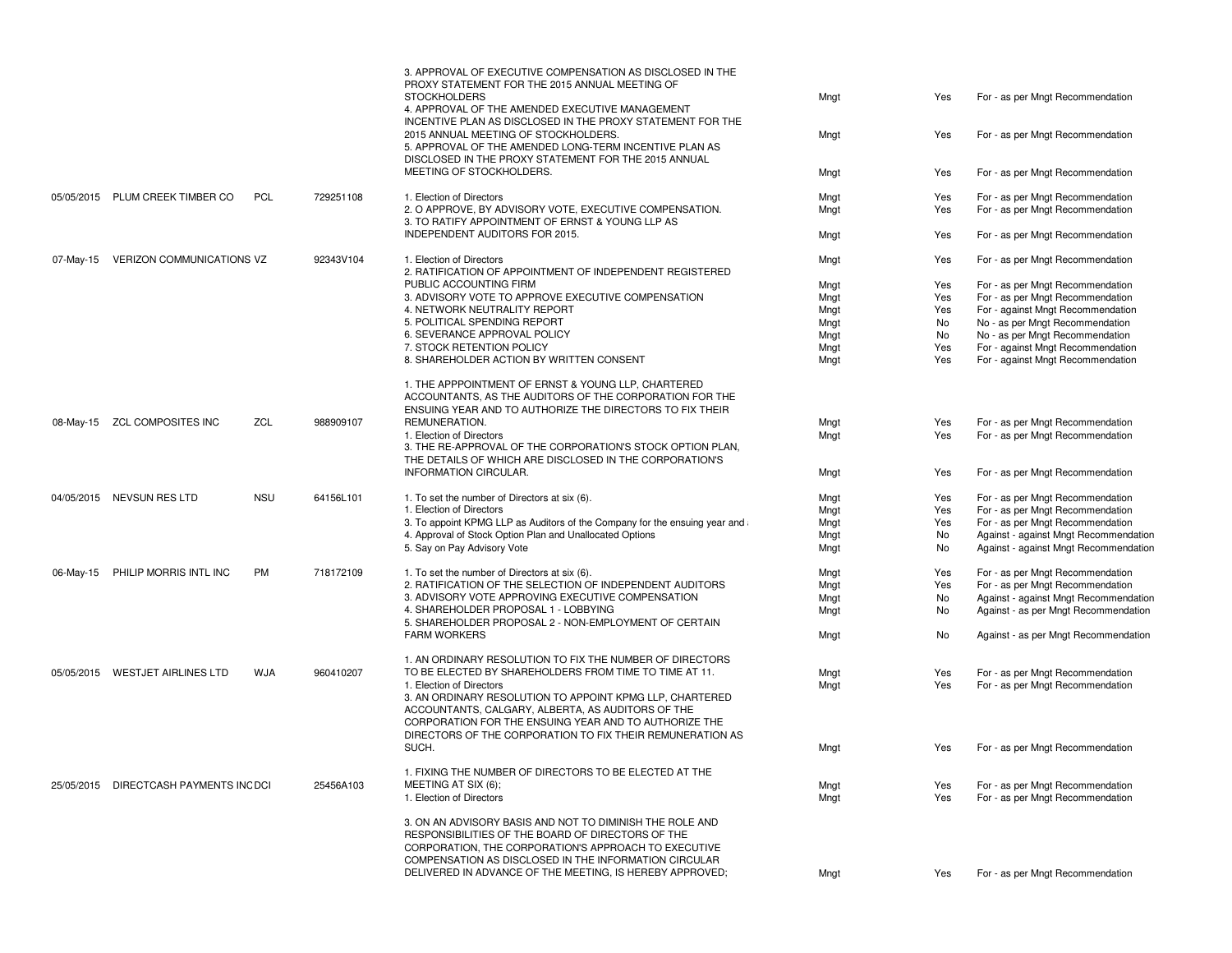|           |                                       |                | 4. THE APPOINTMENT OF KPMG LLP, CHARTERED ACCOUNTANTS, AS<br>AUDITORS OF THE CORPORATION FOR THE ENSUING YEAR AND THE<br>AUTHORIZATION OF THE DIRECTORS TO FIX THEIR REMUNERATION<br>AS SUCH.                                                                                                                                                                                                                                                                                                                                                                                                                                                                                                                                                              | Mngt | Yes | For - as per Mngt Recommendation |
|-----------|---------------------------------------|----------------|------------------------------------------------------------------------------------------------------------------------------------------------------------------------------------------------------------------------------------------------------------------------------------------------------------------------------------------------------------------------------------------------------------------------------------------------------------------------------------------------------------------------------------------------------------------------------------------------------------------------------------------------------------------------------------------------------------------------------------------------------------|------|-----|----------------------------------|
|           | 05/05/2015 NORTHWEST INTERNATIONA MOB | 66753T106      | 1. Resolution                                                                                                                                                                                                                                                                                                                                                                                                                                                                                                                                                                                                                                                                                                                                              | Mngt | Yes | For - as per Mngt Recommendation |
|           |                                       |                | 2. ELECTION OF TRUSTEES ROBERT BARON                                                                                                                                                                                                                                                                                                                                                                                                                                                                                                                                                                                                                                                                                                                       | Mngt | Yes | For - as per Mngt Recommendation |
|           |                                       |                | 3. DR. C. DAVID NAYLOR<br>4. THE APPOINTMENT OF KPMG LLP AS AUDITOR OF THE REIT AND                                                                                                                                                                                                                                                                                                                                                                                                                                                                                                                                                                                                                                                                        | Mngt | Yes | For - as per Mngt Recommendation |
|           |                                       |                | AUTHORIZING THE TRUSTEES OF THE REIT TO FIX THEIR<br>REMUNERATION.                                                                                                                                                                                                                                                                                                                                                                                                                                                                                                                                                                                                                                                                                         | Mngt | Yes | For - as per Mngt Recommendation |
|           |                                       |                | 5. TO CONSIDER AND, IF THOUGHT ADVISABLE, TO PASS, WITH OR<br>WITHOUT VARIATION, AN ORDINARY RESOLUTION (THE "DUP<br>AMENDMENT RESOLUTION"), THE FULL TEXT OF WHICH IS SET<br>FORTH IN APPENDIX M TO THE ACCOMPANYING CIRCULAR,<br>APPROVING THE REIT'S SECOND AMENDED & RESTATED DEFERRED<br>UNIT PLAN INSTITUTED EFFECTIVE AS OF JANUARY 1, 2015 (THE<br>"SECOND AMENDED & RESTATED DEFERRED UNIT PLAN").<br>6. O CONSIDER AND, IF THOUGHT ADVISABLE, TO PASS, WITH OR<br>WITHOUT VARIATION, AN ORDINARY RESOLUTION (THE "DUP<br>RESERVATION RESOLUTION"), THE FULL TEXT OF WHICH IS SET<br>FORTH IN APPENDIX N TO THE ACCOMPANYING CIRCULAR,<br>AUTHORIZING THE INCREASE IN TRUST UNITS OF THE REIT<br>RESERVED FOR ISSUANCE UNDER THE SECOND AMENDED & | Mngt | Yes | For - as per Mngt Recommendation |
|           |                                       |                | RESTATED DEFERRED UNIT PLAN.                                                                                                                                                                                                                                                                                                                                                                                                                                                                                                                                                                                                                                                                                                                               | Mngt | Yes | For - as per Mngt Recommendation |
|           |                                       |                | 1. O APPROVE AN ORDINARY RESOLUTION TO FIX THE NUMBER OF<br>DIRECTORS OF ROCKY TO BE ELECTED AT THE MEETING FOR THE                                                                                                                                                                                                                                                                                                                                                                                                                                                                                                                                                                                                                                        |      |     |                                  |
| 06-May-15 | ROCKY MOUNTAIN DEALERS RME            | 77467Q106      | ENSUING YEAR, AT SEVEN (7).                                                                                                                                                                                                                                                                                                                                                                                                                                                                                                                                                                                                                                                                                                                                | Mngt | Yes | For - as per Mngt Recommendation |
|           |                                       |                | 1. Election of Directors<br>3. TO APPOINT PRICEWATERHOUSECOOPERS LLP AS AUDITOR OF<br>ROCKY FOR THE ENSUING YEAR AND TO AUTHORIZE THE                                                                                                                                                                                                                                                                                                                                                                                                                                                                                                                                                                                                                      | Mngt | Yes | For - as per Mngt Recommendation |
|           |                                       |                | DIRECTORS OF ROCKY TO FIX THEIR REMUNERATION.                                                                                                                                                                                                                                                                                                                                                                                                                                                                                                                                                                                                                                                                                                              | Mngt | Yes | For - as per Mngt Recommendation |
|           | SRT.U<br>13-May-15 SLATE RETAIL REIT  | sedol: BLT5080 | 1. Election of Directors<br>2. APPOINTMENT OF DELOITTE LLP AS AUDITORS OF THE<br>CORPORATION FOR THE ENSUING YEAR AND AUTHORIZING THE                                                                                                                                                                                                                                                                                                                                                                                                                                                                                                                                                                                                                      | Mngt | Yes | For - as per Mngt Recommendation |
|           |                                       |                | TRUSTEES TO FIX THEIR REMUNERATION.<br>3. APPROVING THE PROPOSED ACQUISITION (THE "SUSO 3<br>ACQUISITION") BY THE REIT OF A 100% INDIRECT INTEREST IN ALL OF<br>THE PROPERTIES OWNED BY SLATE U.S. OPPORTUNITY (NO. 3)<br>REALTY TRUST ("SUSO 3"), IN CONSIDERATION FOR THE ISSUANCE<br>BY THE REIT OF APPROXIMATELY 7,513,877 CLASS U UNITS OF THE<br>REIT TO SUSO 3. AND THE ISSUANCE BY ONE OR MORE LIMITED<br>PARTNERSHIPS THAT ARE AFFILIATED WITH THE REIT OF<br>APPROXIMATELY 207,150 CLASS B LIMITED PARTNERSHIP UNITS TO<br>THE HOLDERS OF THE LIMITED PARTNERSHIP INTERESTS IN SLATE<br>U.S. OPPORTUNITY (NO. 3) HOLDING GP L.P., IN EACH CASE SUBJECT<br>TO ADJUSTMENT, AS MORE PARTICULARLY DESCRIBED IN THE                                   | Mngt | Yes | For - as per Mngt Recommendation |
|           |                                       |                | INFORMATION CIRCULAR.                                                                                                                                                                                                                                                                                                                                                                                                                                                                                                                                                                                                                                                                                                                                      | Mngt | Yes | For - as per Mngt Recommendation |
|           |                                       |                | 4. APPROVING AND RATIFYING THE ADOPTION OF A DEFERRED UNIT<br>PLAN PURSUANT TO WHICH THE TRUSTEES OF THE REIT HAVE THE<br>OPPORTUNITY TO ACQUIRE DEFERRED CLASS U UNITS OF THE REIT,<br>AND RATIFYING THE PREVIOUS GRANT OF DEFERRED CLASS U<br>UNITS OF THE REIT PURSUANT TO SUCH PLAN, AS MORE                                                                                                                                                                                                                                                                                                                                                                                                                                                           |      |     |                                  |
|           |                                       |                | PARTICULARLY DESCRIBED IN THE INFORMATION CIRCULAR.                                                                                                                                                                                                                                                                                                                                                                                                                                                                                                                                                                                                                                                                                                        | Mngt | Yes | For - as per Mngt Recommendation |
|           | 22/05/2015 BOYD GROUP INCOME FUND BYD | 103309100      | 1. Election of Directors<br>2. AS TO THE RESOLUTION TO NOMINATE AS DIRECTORS OF THE<br>BOYD GROUP INC. AND BOYD GROUP HOLDINGS INC. THE<br>FOLLOWING NOMINEES UNTIL THEIR RESPECTIVE ANNUAL<br>MEETINGS HELD FOLLOWING THE FUND'S 2016 ANNUAL MEETING:                                                                                                                                                                                                                                                                                                                                                                                                                                                                                                     | Mngt | Yes | For - as per Mngt Recommendation |
|           |                                       |                | <b>DAVE BROWN</b>                                                                                                                                                                                                                                                                                                                                                                                                                                                                                                                                                                                                                                                                                                                                          | Mngt | Yes | For - as per Mngt Recommendation |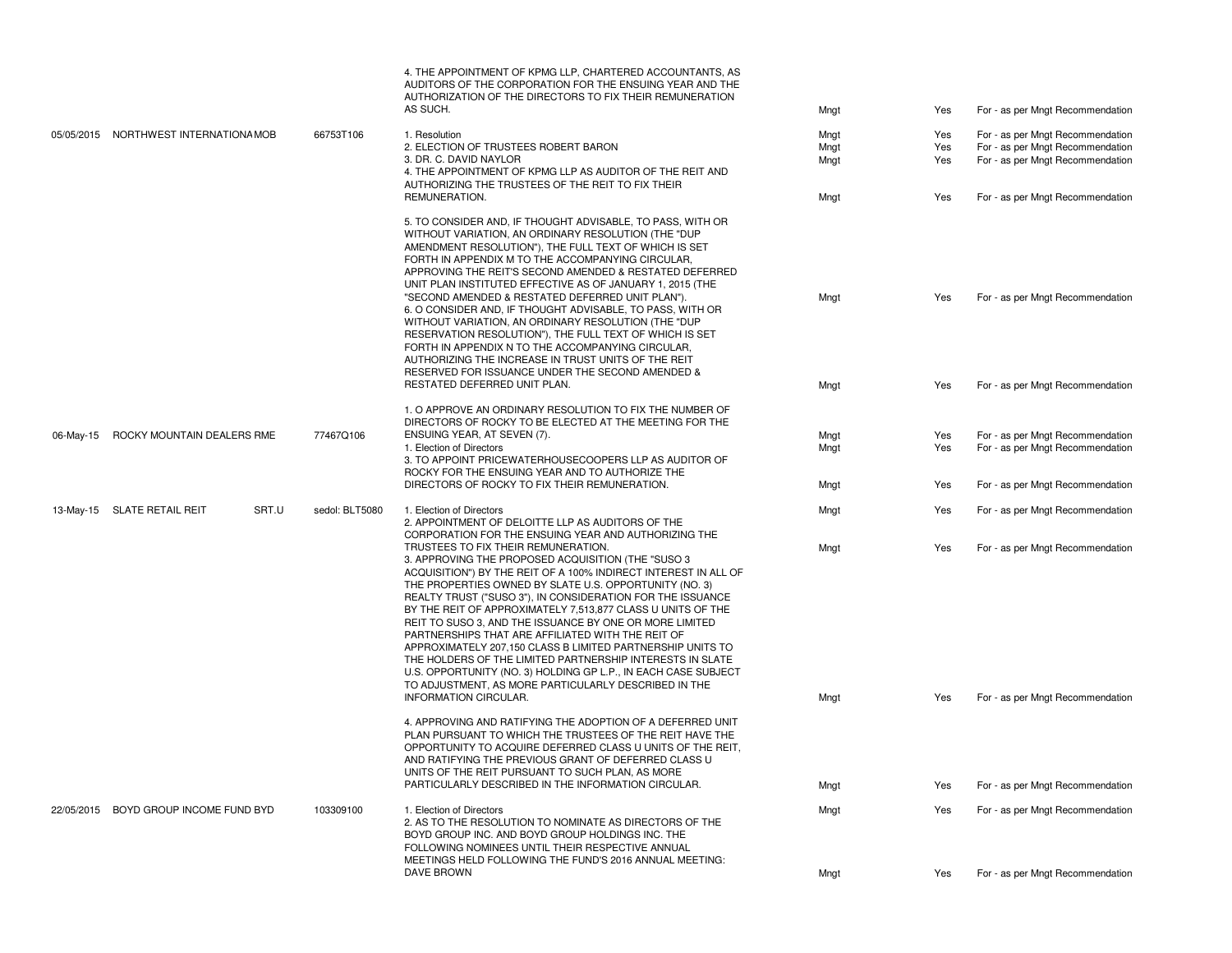|           | 13-May-15 WI-LAN INC                   | <b>WIN</b><br>928972108 | 1. Election of Directors                                                                                                                                                                                                                                                                                                                                                                                            | Mngt                 | Yes               | For - as per Mngt Recommendation                                                                         |
|-----------|----------------------------------------|-------------------------|---------------------------------------------------------------------------------------------------------------------------------------------------------------------------------------------------------------------------------------------------------------------------------------------------------------------------------------------------------------------------------------------------------------------|----------------------|-------------------|----------------------------------------------------------------------------------------------------------|
|           | 20/05/2015 TRICON CAPITAL GROUP INCTCN | 89612W102               | 1. APPROVAL OF A RESOLUTION, THE FULL TEXT OF WHICH IS<br>ATTACHED AS APPENDIX A TO THE ACCOMPANYING INFORMATION<br>CIRCULAR, TO FIX THE NUMBER OF DIRECTORS OF THE COMPANY.<br>1. Election of Directors<br>2. APPOINTMENT OF PRICEWATERHOUSECOOPERS LLP AS<br>AUDITORS OF THE COMPANY FOR THE ENSUING YEAR AND<br>AUTHORIZING THE DIRECTORS TO FIX THEIR REMUNERATION.                                             | Mngt<br>Mngt<br>Mngt | Yes<br>Yes<br>Yes | For - as per Mngt Recommendation<br>For - as per Mngt Recommendation<br>For - as per Mngt Recommendation |
|           |                                        |                         | CIRCULAR.                                                                                                                                                                                                                                                                                                                                                                                                           | Mngt                 | Yes               | For - against Mngt Recommendation                                                                        |
|           |                                        |                         | CIRCULAR.<br>7. ORDINARY RESOLUTION IN RESPECT OF SHAREHOLDER<br>PROPOSAL #2 SET OUT IN SCHEDULE D TO THE INFORMATION                                                                                                                                                                                                                                                                                               | Mngt                 | Yes               | For - against Mngt Recommendation                                                                        |
|           |                                        |                         | 6. ORDINARY RESOLUTION IN RESPECT OF SHAREHOLDER<br>PROPOSAL #1 SET OUT IN SCHEDULE D TO THE INFORMATION                                                                                                                                                                                                                                                                                                            |                      |                   |                                                                                                          |
|           |                                        |                         | 5. ORDINARY RESOLUTION CONFIRMING CERTAIN AMENDMENTS TO<br>BY-LAW NO. 2 OF THE COMPANY, AS MORE PARTICULARLY<br>DESCRIBED IN THE INFORMATION CIRCULAR.                                                                                                                                                                                                                                                              | Mngt                 | Yes               | For - as per Mngt Recommendation                                                                         |
|           |                                        |                         | 4. ADVISORY RESOLUTION TO ACCEPT THE COMPANY'S APPROACH<br>TO EXECUTIVE COMPENSATION AS DESCRIBED IN THE INFORMATION<br>CIRCULAR OF THE COMPANY DATED APRIL 1, 2015 (THE<br>"INFORMATION CIRCULAR").                                                                                                                                                                                                                | Mngt                 | Yes               | For - as per Mngt Recommendation                                                                         |
|           |                                        |                         | 3. APPOINTMENT OF DELOITTE LLP AS AUDITORS OF THE COMPANY<br>FOR THE ENSUING YEAR AND AUTHORIZING THE DIRECTORS TO FIX<br>THEIR REMUNERATION.                                                                                                                                                                                                                                                                       | Mngt                 | Yes               | For - as per Mngt Recommendation                                                                         |
| 07-May-15 | TRANSGLOBE ENERGY CORFTGL              | 893662106               | 1. TO SET THE NUMBER OF DIRECTORS AT EIGHT (8).<br>1. Election of Directors                                                                                                                                                                                                                                                                                                                                         | Mngt<br>Mngt         | Yes<br>Yes        | For - as per Mngt Recommendation<br>For - as per Mngt Recommendation                                     |
|           |                                        |                         | DIRECTORS OF THE REIT TO FIX THEIR REMUNERATION.                                                                                                                                                                                                                                                                                                                                                                    | Mngt                 | Yes               | For - as per Mngt Recommendation                                                                         |
| 13-May-15 | INOVALIS REAL ESTATE INVEINO           | 45780E100               | 1. Election of Directors<br>2. RE-APPOINTMENT OF ERNST & YOUNG LLP, AS AUDITOR OF THE<br>REIT FOR THE ENSUING YEAR AND TO AUTHORIZE THE BOARD OF                                                                                                                                                                                                                                                                    | Mngt                 | Yes               | For - as per Mngt Recommendation                                                                         |
|           |                                        |                         | DEETHREE EXPLORATION LTD. NAME TO "GRANITE OIL CORP.".                                                                                                                                                                                                                                                                                                                                                              | Mngt                 | Yes               | For - as per Mngt Recommendation                                                                         |
|           |                                        |                         | 5. TO APPROVE AND RATIFY THE BOULDER STOCK OPTION PLAN.<br>6. TO APPROVE AND ADOPT THE SHARE INCENTIVE PLAN.<br>7. TO APPROVE THE NAME CHANGE OF THE CORPORATION FROM                                                                                                                                                                                                                                               | Mngt<br>Mngt         | Yes<br>Yes        | For - as per Mngt Recommendation<br>For - as per Mngt Recommendation                                     |
|           |                                        |                         | 4. TO APPROVE, WITH OR WITHOUT VARIATION, THE ARRANGEMENT<br>RESOLUTION.                                                                                                                                                                                                                                                                                                                                            | Mngt                 | Yes               | For - as per Mngt Recommendation                                                                         |
|           |                                        |                         | 3. TO APPOINT KPMG LLP AS AUDITORS OF THE CORPORATION FOR<br>THE ENSUING YEAR.                                                                                                                                                                                                                                                                                                                                      | Mngt                 | Yes               | For - as per Mngt Recommendation                                                                         |
| 14-May-15 | DEETHREE EXPLORATION LTDTX             | 24461P106               | 1. O FIX THE NUMBER OF DIRECTORS FOR THE ENSUING YEAR AT<br><b>SEVEN (7).</b><br>1. Election of Directors                                                                                                                                                                                                                                                                                                           | Mngt<br>Mngt         | Yes<br>Yes        | For - as per Mngt Recommendation<br>For - as per Mngt Recommendation                                     |
|           |                                        |                         | <b>INFORMATION CIRCULAR.</b>                                                                                                                                                                                                                                                                                                                                                                                        | Mngt                 | Yes               | For - as per Mngt Recommendation                                                                         |
|           |                                        |                         | TO AUTHORIZE THE DIRECTORS TO FIX THEIR REMUNERATION.<br>3. TO AMEND THE BY-LAWS OF THE CORPORATION AS MORE FULLY<br>DESCRIBED IN APPENDIX "B" OF THE ACCOMPANYING MANAGEMENT                                                                                                                                                                                                                                       | Mngt                 | Yes               | For - as per Mngt Recommendation                                                                         |
|           |                                        |                         | 2. TO APPOINT KPMG LLP AS AUDITORS OF THE CORPORATION AND                                                                                                                                                                                                                                                                                                                                                           |                      |                   |                                                                                                          |
|           | 12/05/2015 CALLIDUS CAPITAL CORP       | CBL<br>13124N103        | FIX THE AUDITORS' REMUNERATION.<br>1. Election of Directors                                                                                                                                                                                                                                                                                                                                                         | Mngt<br>Mngt         | Yes<br>Yes        | For - as per Mngt Recommendation<br>For - as per Mngt Recommendation                                     |
|           |                                        |                         | ACCOUNTANTS. THE AUDITORS FOR THE FUND FOR THE FISCAL<br>YEAR ENDING DECEMBER 31, 2015 AND THEREAFTER UNTIL THE<br>CLOSE OF THE ANNUAL MEETING OF UNITHOLDERS OF THE FUND<br>NEXT FOLLOWING AND AUTHORIZING THE BOARD OF TRUSTEES TO<br>FIX THE AUDITORS' REMUNERATIONAND THEREAFTER UNTIL THE<br>CLOSE OF THE ANNUAL MEETING OF UNITHOLDERS OF THE FUND<br>NEXT FOLLOWING AND AUTHORIZING THE BOARD OF TRUSTEES TO |                      |                   |                                                                                                          |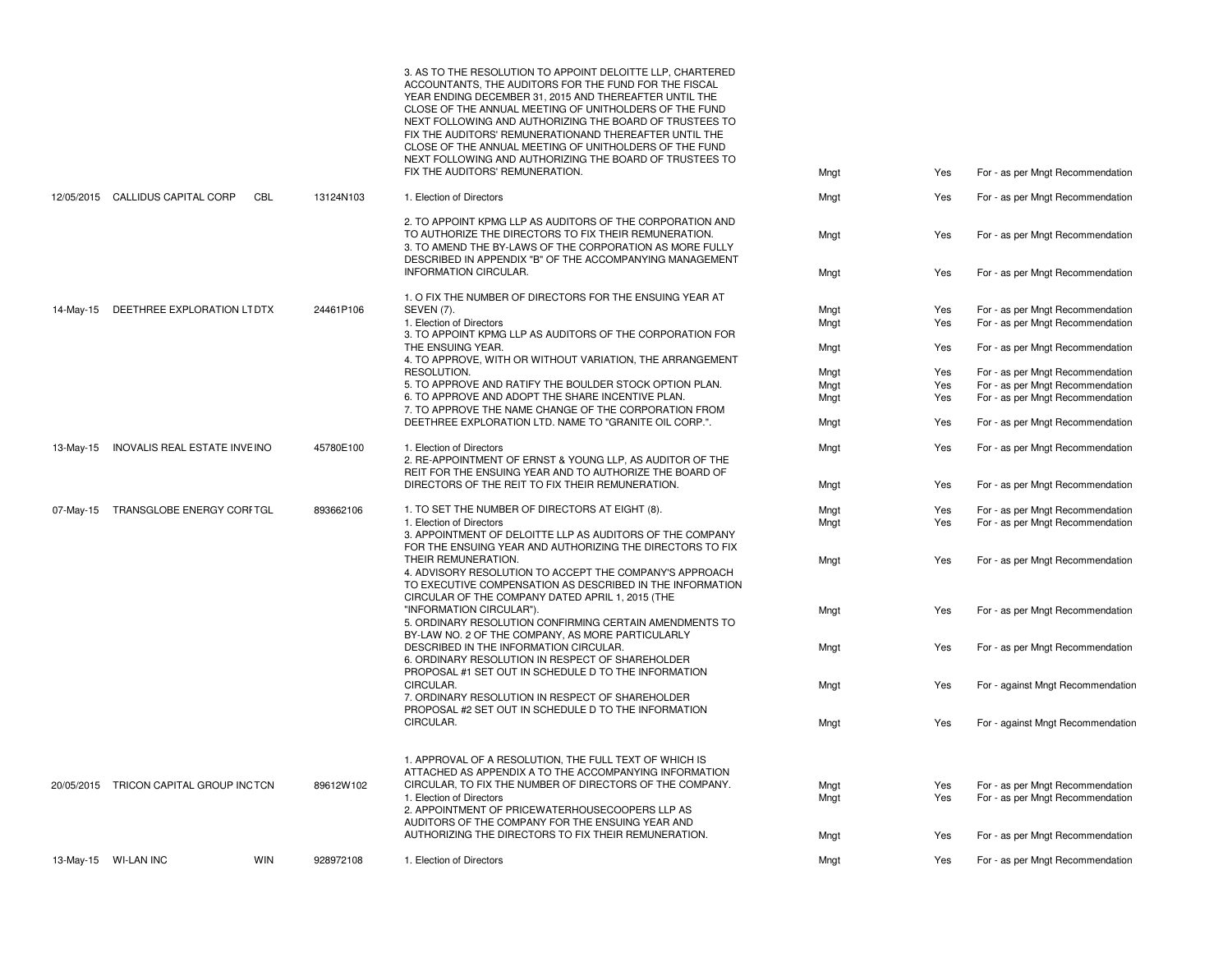|           |                                       |            |           | 2. TO APPOINT PRICEWATERHOUSECOOPERS LLP AS THE AUDITORS<br>OF THE CORPORATION AND TO AUTHORIZE THE DIRECTORS OF THE<br>CORPORATION TO FIX THE AUDITOR'S REMUNERATION.<br>3. TO CONSIDER AND, IF THOUGHT APPROPRIATE, TO APPROVE,<br>WITH OR WITHOUT VARIATION, A RESOLUTION, AS SET FORTH IN<br>WILAN'S APRIL 13, 2015 MANAGEMENT INFORMATION CIRCULAR TO<br>INCREASE THE MAXIMUM NUMBER OF WILAN COMMON SHARES<br>ISSUABLE PURUSANT TO WILAN'S EMPLOYEE STOCK PURCHASE | Mngt         | Yes        | For - as per Mngt Recommendation                                     |
|-----------|---------------------------------------|------------|-----------|--------------------------------------------------------------------------------------------------------------------------------------------------------------------------------------------------------------------------------------------------------------------------------------------------------------------------------------------------------------------------------------------------------------------------------------------------------------------------|--------------|------------|----------------------------------------------------------------------|
|           |                                       |            |           | PLAN BY 300,000 COMMON SHARES.                                                                                                                                                                                                                                                                                                                                                                                                                                           | Mngt         | Yes        | For - as per Mngt Recommendation                                     |
| 15-May-15 | <b>WESTAIM CORP</b>                   | WED        | 956909303 | 1. Election of Directors<br>2. TO RE-APPOINTMENT DELOITTE LLP, CHARTERED PROFESSIONAL<br>ACCOUNTANTS, AS AUDITORS OF THE CORPORATION FOR THE<br>ENSUING YEAR AND TO AUTHORIZE THE AUDIT COMMITTEE OF THE<br>BOARD OF DIRECTORS OF THE CORPORATION (THE "AUDIT<br>COMMITTEE") TO FIX THEIR REMUNERATION AND TERMS OF                                                                                                                                                      | Mngt         | Yes        | For - as per Mngt Recommendation                                     |
|           |                                       |            |           | ENGAGEMENT.<br>3. TO CONSIDER A RESOLUTION (THE "OPTION PLAN RESOLUTION")<br>TO CONFIRM AND APPROVE THE 10% ROLLING INCENTIVE STOCK<br>OPTION PLAN OF THE CORPORATION, AS REQUIRED BY THE TSX                                                                                                                                                                                                                                                                            | Mngt         | Yes        | For - as per Mngt Recommendation                                     |
|           |                                       |            |           | VENTURE EXCHANGE (THE "TSXV") ON AN ANNUAL BASIS.<br>4. TO CONSIDER A RESOLUTION (THE "COB RESOLUTION") TO<br>APPROVE A CHANGE OF BUSINESS OF THE CORPORATION FROM AN<br>"INDUSTRIAL ISSUER" TO AN "INVESTMENT ISSUER" PURSUANT TO                                                                                                                                                                                                                                       | Mngt         | Yes        | For - as per Mngt Recommendation                                     |
|           |                                       |            |           | THE POLICIES OF THE TSXV.<br>5. TO CONSIDER A RESOLUTION (THE "BY-LAW RESOLUTION") TO<br>RATIFY THE GENERAL BY-LAW OF THE CORPORATION (THE "BY-<br>LAW") WHICH WAS AMENDED AND RESTATED TO ADD SHARE<br>OWNERSHIP AND TRANSFER RESTRICTIONS DESIGNED TO ENABLE<br>THE CORPORATION TO COMPLY WITH REQUIREMENTS OF THE                                                                                                                                                     | Mngt         | Yes        | For - as per Mngt Recommendation                                     |
|           |                                       |            |           | APPLICABLE INSURANCE REGULATORY AUTHORITIES.                                                                                                                                                                                                                                                                                                                                                                                                                             | Mngt         | Yes        | For - as per Mngt Recommendation                                     |
| 08-May-15 | WEBTECH WIRELESS INC                  | WEW        | 94845B107 | 1. TO SET THE NUMBER OF DIRECTORS AT 4.<br>1. Election of Directors<br>3. APPOINTMENT OF ERNST & YOUNG LLP AS AUDITORS OF THE                                                                                                                                                                                                                                                                                                                                            | Mngt<br>Mngt | Yes<br>Yes | For - as per Mngt Recommendation<br>For - as per Mngt Recommendation |
|           |                                       |            |           | CORPORATION FOR THE ENSUING YEAR AND AUTHORIZING THE<br>DIRECTORS TO FIX THEIR REMUNERATION.                                                                                                                                                                                                                                                                                                                                                                             | Mngt         | Yes        | For - as per Mngt Recommendation                                     |
| 22-Jun-15 | CORTEX BUSINESS SOLUTIO CBX           |            | 220518104 | 1. Election of Directors                                                                                                                                                                                                                                                                                                                                                                                                                                                 | Mngt         | Yes        | For - as per Mngt Recommendation                                     |
|           |                                       |            |           | 2. TO SET THE NUMBER OF DIRECTORS AT SIX (6).<br>3. APPOINTMENT OF PRICEWATERHOUSECOOPERS LLP AS<br>AUDITORS OF THE CORPORATION FOR THE ENSUING YEAR AND                                                                                                                                                                                                                                                                                                                 | Mngt         | Yes        | For - as per Mngt Recommendation                                     |
|           |                                       |            |           | AUTHORIZING THE DIRECTORS TO FIX THEIR REMUNERATION.<br>4. TO APPROVE THE RATIFICATION OF THE 2015 STOCK OPTION PLAN<br>OF THE CORPORATION, AS FURTHER DESCRIBED IN THE                                                                                                                                                                                                                                                                                                  | Mngt         | Yes        | For - as per Mngt Recommendation                                     |
|           |                                       |            |           | <b>INFORMATION CIRCULAR.</b><br>5. TO APPROVE A SPECIAL RESOLUTION TO AMEND THE ARTICLES<br>OF THE CORPORATION TO CONSOLIDATE THE ISSUED AND<br>OUTSTANDING COMMON SHARES OF THE CORPORATION ON THE<br>BASIS OF ONE (1) COMMON SHARE FOR (50) COMMON SHARES, AS<br>DESCRIBED MORE FULLY IN THE MANAGEMENT PROXY AND<br>INFORMATION CIRCULAR PREPARED FOR THE MEETING (THE                                                                                                | Mngt         | Yes        | against - against Mngt Recommendation                                |
|           |                                       |            |           | "INFORMATION CIRCULAR").                                                                                                                                                                                                                                                                                                                                                                                                                                                 | Mngt         | Yes        | For - as per Mngt Recommendation                                     |
|           | 18/06/2015 KANE BIOTECH INC           | <b>KNE</b> | 483809109 | 1. Election of Directors                                                                                                                                                                                                                                                                                                                                                                                                                                                 | Mngt         | Yes        | For - as per Mngt Recommendation                                     |
|           |                                       |            |           | 2. APPOINTMENT OF MNP LLP AS AUDITORS<br>3. RE-APPROVE THE STOCK OPTION PLAN                                                                                                                                                                                                                                                                                                                                                                                             | Mngt         | Yes        | For - as per Mngt Recommendation                                     |
|           |                                       |            |           | 4. APPROVE PHILIP RENAUD AS A CONTROL PERSON OF THE<br>CORPORATION.                                                                                                                                                                                                                                                                                                                                                                                                      | Mngt<br>Mngt | Yes<br>Yes | For - as per Mngt Recommendation<br>For - as per Mngt Recommendation |
|           |                                       |            |           |                                                                                                                                                                                                                                                                                                                                                                                                                                                                          |              |            |                                                                      |
|           | 24/06/2015 GRAN TIERRA ENERGY INC GTE |            | 38500T101 | 1. Election of Directors                                                                                                                                                                                                                                                                                                                                                                                                                                                 | Mngt         | Yes        | For - as per Mngt Recommendation                                     |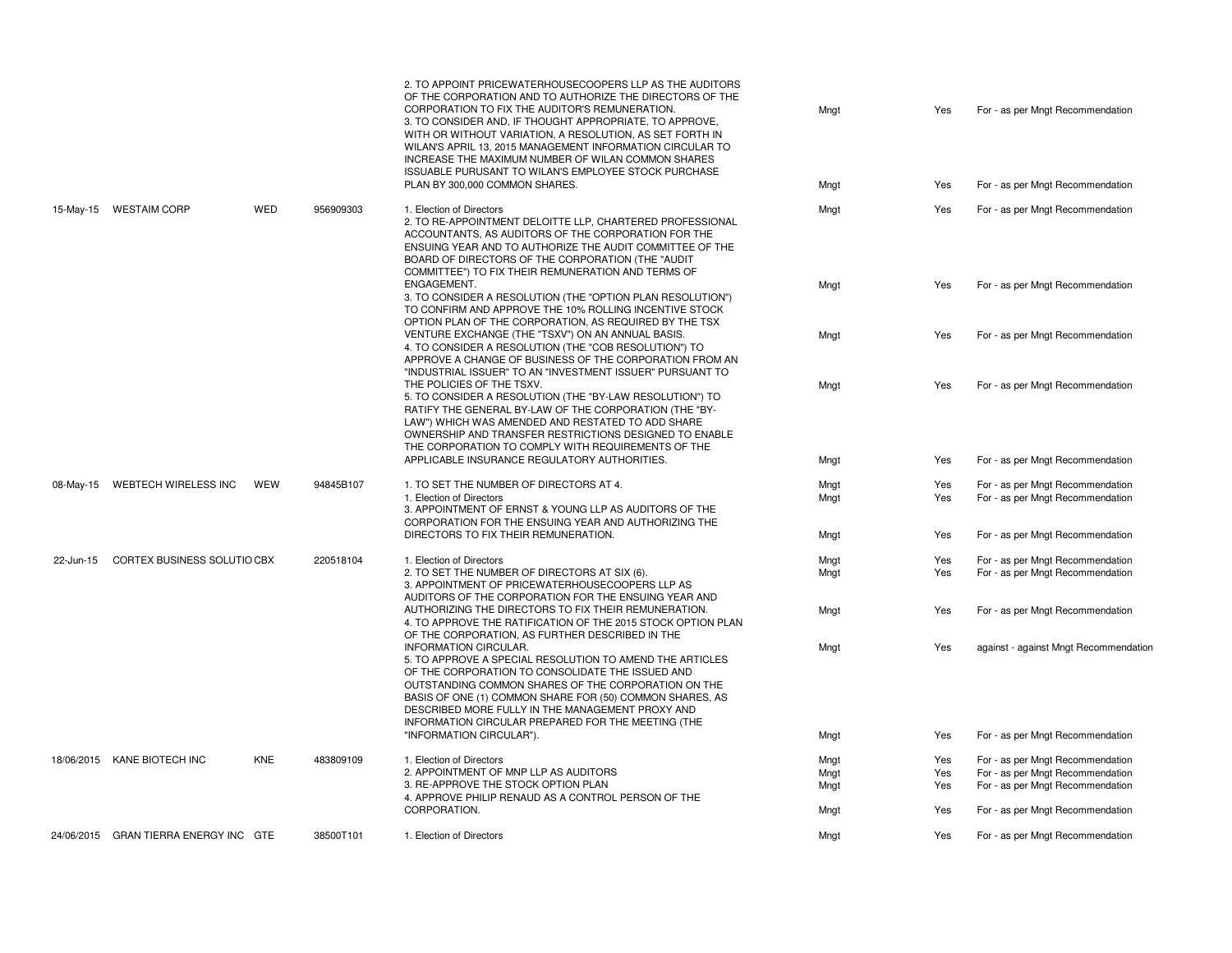| 2. PROPOSAL TO APPROVE, ON AN ADVISORY BASIS, THE<br>COMPENSATION OF GRAN TIERRA ENERGY INC.'S NAMED EXECUTIVE<br>OFFICERS. AS DISCLOSED IN THE PROXY STATEMENT.<br>3. PROPOSAL TO RATIFY THE SELECTION BY THE AUDIT COMMITTEE<br>OF THE BOARD OF DIRECTORS OF DELOITTE LLP AS THE<br>INDEPENDENT REGISTERED PUBLIC ACCOUNTING FIRM OF GRAN<br>TIERRA ENERGY INC. FOR ITS FISCAL YEAR ENDING DECEMBER 31. | Mngt | Yes | For - as per Mngt Recommendation |
|-----------------------------------------------------------------------------------------------------------------------------------------------------------------------------------------------------------------------------------------------------------------------------------------------------------------------------------------------------------------------------------------------------------|------|-----|----------------------------------|
| 2015.                                                                                                                                                                                                                                                                                                                                                                                                     | Mngt | Yes | For - as per Mngt Recommendation |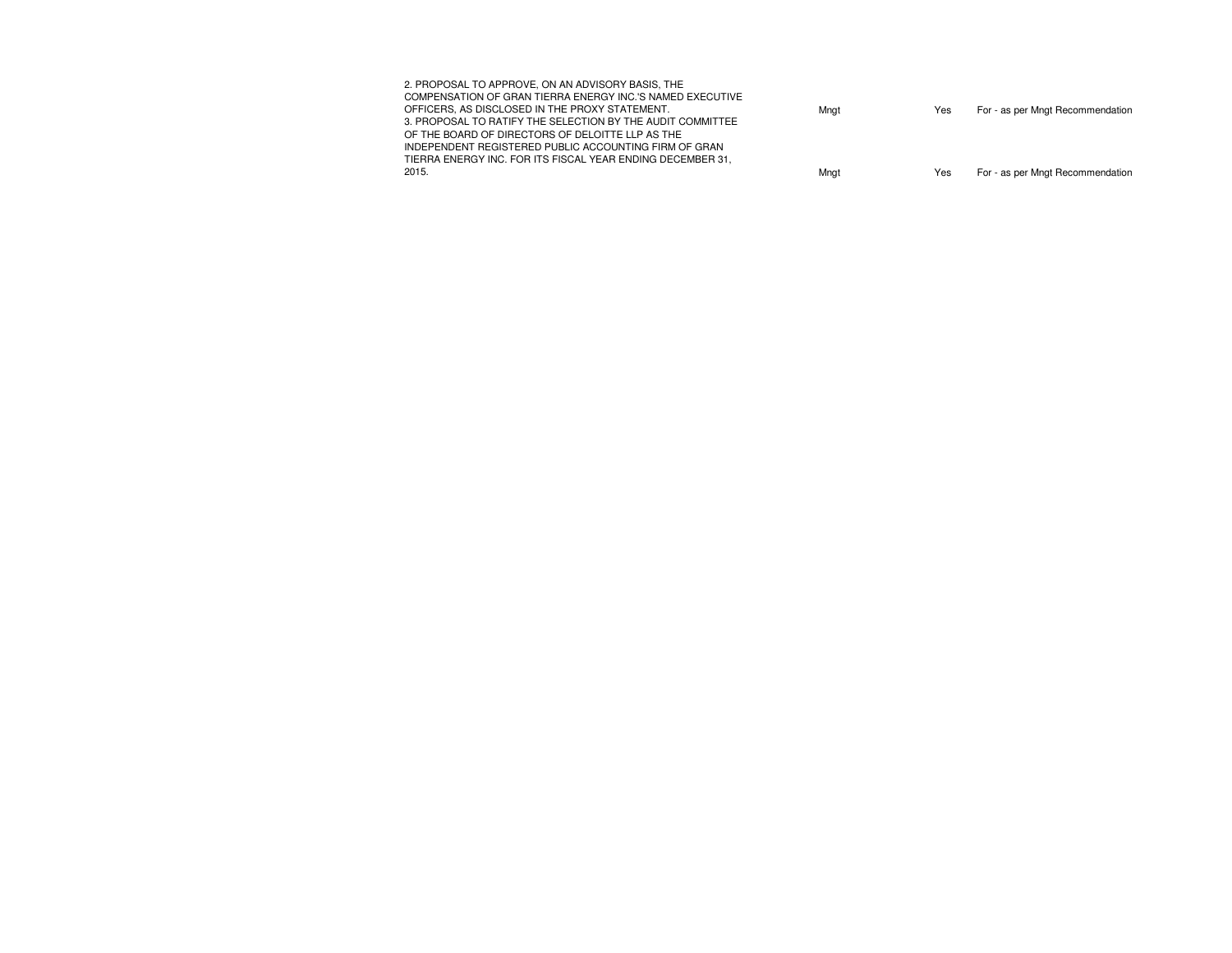#### **Exemplar Yield Fund**

| <b>Date</b> | <b>Name of Issuer</b>                   | <b>Ticker</b> | Cusip     | <b>Identification of Voting Matter</b>                                                                                                                                                  | <b>Matters Proposed By</b><br>Issuer/Mngt/another person or compar. | <b>Voted</b><br>Yes/No | Vote<br><b>For/Against</b>       |
|-------------|-----------------------------------------|---------------|-----------|-----------------------------------------------------------------------------------------------------------------------------------------------------------------------------------------|---------------------------------------------------------------------|------------------------|----------------------------------|
|             |                                         |               |           |                                                                                                                                                                                         |                                                                     |                        |                                  |
|             |                                         |               |           | 1. Resolution approving the issuance of common shares that may be issued in<br>exchange for common "Crocotta Shares" in the capital of Crocotta and the                                 |                                                                     |                        |                                  |
| 01-Aug-14   | Long Run Exploration Ltd.               | LRE           |           | arrangement under section 193 of the business corporations act (Alberta)                                                                                                                | Mngt                                                                | Yes                    | For - as per Mngt Recommendation |
| 15-Sep-14   | Northwest International Healthca NWH.UN |               |           | 1. Election of Trustees                                                                                                                                                                 | Mngt                                                                | Yes                    | For - as per Mngt Recommendation |
|             |                                         |               |           | 2. Appointment of KPMG as auditors                                                                                                                                                      | Mngt                                                                | Yes                    | For - as per Mngt Recommendation |
| 24-Nov-14   | Microsoft Corporation                   | <b>MSFT</b>   |           | 1. Election of Directors                                                                                                                                                                | Mngt                                                                | Yes                    | For - as per Mngt Recommendation |
|             |                                         |               |           | 2. Advisory vote on executive compensation                                                                                                                                              | Mngt                                                                | Yes                    | For - as per Mngt Recommendation |
|             |                                         |               |           | 3. Ratification of Deloitte & Touche as auditors for 2015                                                                                                                               | Mngt                                                                | Yes                    | For - as per Mngt Recommendation |
|             |                                         |               |           | 4. Sharehold Proposal - proxy access for shareholders                                                                                                                                   | Mngt                                                                | No                     | No - as per Mngt Recommendation  |
|             |                                         |               |           | 1. Special resolution approving statutory plan of arrangement re the<br>acquisition by Kingspan Group of all outstanding common shares of the                                           |                                                                     |                        |                                  |
| 22-Jan-15   | Vicwest Inc.                            | <b>VIC</b>    |           | company                                                                                                                                                                                 | Mngt                                                                | No                     | No - as per Mngt Recommendation  |
| 02-Apr-15   | Tal International Group                 |               |           | 1. Election of Directors<br>2. Ratofocatopm pf all pomt, emt pf Ermst & Young as registered public                                                                                      | Mngt                                                                | Yes                    | For - as per Mngt Recommendation |
|             |                                         |               |           | accountants                                                                                                                                                                             | Mngt                                                                | Yes                    | For - as per Mngt Recommendation |
| 02-Apr-15   | AT&T Inc.                               |               |           | 1. Election of Directors                                                                                                                                                                | Mngt                                                                | Yes                    | For - as per Mngt Recommendation |
|             |                                         |               |           | 2. Ratificiation of appointment of auditors                                                                                                                                             | Mngt                                                                | Yes                    | For - as per Mngt Recommendation |
|             |                                         |               |           | 3. Advisory approval of executive compensation                                                                                                                                          | Mngt                                                                | No                     | No - as per Mngt Recommendation  |
|             |                                         |               |           | 4. Political spending report                                                                                                                                                            | Mngt                                                                | No                     | No - as per Mngt Recommendation  |
|             |                                         |               |           | 5. Lobbying report                                                                                                                                                                      | Mngt                                                                | No                     | No - as per Mngt Recommendation  |
|             |                                         |               |           | 6. Special meetings                                                                                                                                                                     | Mngt                                                                | Yes                    | For - as per Mngt Recommendation |
| 02-Apr-15   | <b>Transalta Corporation</b>            |               |           | 1. Election of Directors                                                                                                                                                                | Mngt                                                                | Yes                    | For - as per Mngt Recommendation |
|             |                                         |               |           | 2. Appointment of Ernst & Young as auditors                                                                                                                                             | Mngt                                                                | Yes                    | For - as per Mngt Recommendation |
|             |                                         |               |           | 3. Advisory vote to accept management's approach to executive compensation                                                                                                              | Mngt                                                                | Yes                    | For - as per Mngt Recommendation |
| 02-Apr-15   | Boralex Inc.                            |               |           | 1. Election of Directors                                                                                                                                                                | Mngt                                                                | Yes                    | For - as per Mngt Recommendation |
|             |                                         |               |           | 2. Appointment of PWC as auditors                                                                                                                                                       | Mngt                                                                | Yes                    | For - as per Mngt Recommendation |
| 30-Apr-15   | <b>ENERCARE INC</b>                     | ECI           | 29269C207 | 1. Election of Directors<br>2. RE-APPOINTMENT OF PRICEWATERHOUSECOOPERS LLP,<br>CHARTERED ACCOUNTANTS. AS AUDITOR FOR THE ENSUING YEAR<br>AND AUTHORIZATION OF THE DIRECTORS TO FIX THE | Mngt                                                                | Yes                    | For - as per Mngt Recommendation |
|             |                                         |               |           | REMUNERATION OF THE AUDITOR.                                                                                                                                                            | Mngt                                                                | Yes                    | For - as per Mngt Recommendation |
|             | 06/05/2015 ALARIS ROYALTY CORP          | <b>AD</b>     |           | 1. TO FIX THE NUMBER OF DIRECTORS TO BE ELECTED AT THE                                                                                                                                  |                                                                     |                        |                                  |
|             |                                         |               | 01163Q400 | MEETING AT SEVEN (7) MEMBERS                                                                                                                                                            | Mngt                                                                | Yes                    | For - as per Mngt Recommendation |
|             |                                         |               |           | 1. Election of Directors<br>3. TO APPOINT KPMG LLP AS AUDITORS OF THE CORPORATION AND<br>TO AUTHORIZE THE DIRECTORS TO FIX THEIR REMUNERATION AS                                        | Mngt                                                                | Yes                    | For - as per Mngt Recommendation |
|             |                                         |               |           | SUCH.                                                                                                                                                                                   | Mngt                                                                | Yes                    | For - as per Mngt Recommendation |
|             | 14/05/2015 FREEHOLD ROYALTIES LTD FRU   |               | 356500108 | 1. Election of Directors<br>2. APPOINTMENT OF KPMG LLP, CHARTERED ACCOUNTANTS, AS                                                                                                       | Mngt                                                                | Yes                    | For - as per Mngt Recommendation |
|             |                                         |               |           | AUDITORS OF FREEHOLD FOR THE ENSUING YEAR.                                                                                                                                              | Mngt                                                                | Yes                    | For - as per Mngt Recommendation |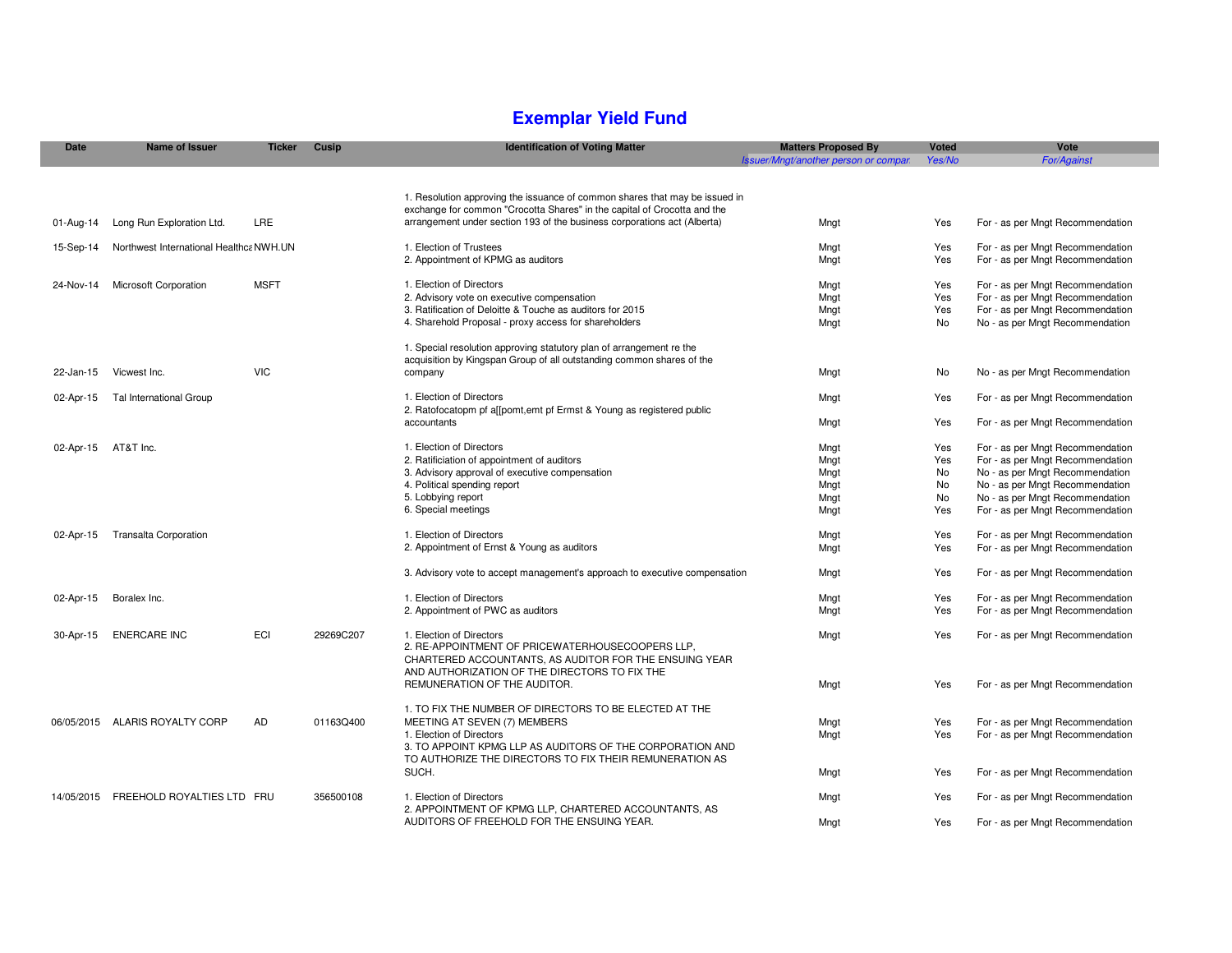|            |                                       |                         | 3. TO CONSIDER, AND IF THOUGHT ADVISABLE, TO PASS AN<br>ORDINARY RESOLUTION APPROVING THE RESERVATION OF UP TO<br>1,000,000 COMMON SHARES FOR ISSUANCE TO RIFE RESOURCES<br>MANAGEMENT LTD. (THE "MANAGER"), WHEN AND AS EARNED, AS<br>PAYMENT OF THE QUARTERLY MANAGEMENT FEE PAYABLE TO THE<br>MANAGER IN COMMON SHARES, AS MORE PARTICULARLY<br>DESCRIBED IN THE ACCOMPANYING INFORMATION CIRCULAR -<br>MANAGEMENT PROXY STATEMENT OF FREEHOLD DATED MARCH 30. |              |            |                                                                        |
|------------|---------------------------------------|-------------------------|-------------------------------------------------------------------------------------------------------------------------------------------------------------------------------------------------------------------------------------------------------------------------------------------------------------------------------------------------------------------------------------------------------------------------------------------------------------------|--------------|------------|------------------------------------------------------------------------|
|            |                                       |                         | 2015 (THE "INFORMATION CIRCULAR").                                                                                                                                                                                                                                                                                                                                                                                                                                | Mngt         | Yes        | For - as per Mngt Recommendation                                       |
| 07-May-15  | KINDER MORGAN INC                     | KMI<br>49456B101        | 1. Election of Directors<br>2. APPROVAL OF THE KINDER MORGAN, INC. 2015 AMENDED AND                                                                                                                                                                                                                                                                                                                                                                               | Mngt         | Yes        | For - as per Mngt Recommendation                                       |
|            |                                       |                         | RESTATED STOCK INCENTIVE PLAN<br>3. APPROVAL OF THE AMENDED AND RESTATED ANNUAL INCENTIVE                                                                                                                                                                                                                                                                                                                                                                         | Mngt         | Yes        | For - as per Mngt Recommendation                                       |
|            |                                       |                         | PLAN OF KINDER MORGAN. INC                                                                                                                                                                                                                                                                                                                                                                                                                                        | Mngt         | Yes        | For - as per Mngt Recommendation                                       |
|            |                                       |                         | 4. ADVISORY VOTE TO APPROVE EXECUTIVE COMPENSATION.<br>5. RATIFICATION OF THE SELECTION OF<br>PRICEWATERHOUSECOOPERS LLP AS OUR INDEPENDENT                                                                                                                                                                                                                                                                                                                       | Mngt         | Yes        | For - as per Mngt Recommendation                                       |
|            |                                       |                         | REGISTERED PUBLIC ACCOUNTING FIRM FOR 2015.<br>6. APPROVAL OF THE AMENDED AND RESTATED CERTIFICATE OF                                                                                                                                                                                                                                                                                                                                                             | Mngt         | Yes        | For - as per Mngt Recommendation                                       |
|            |                                       |                         | INCORPORATION OF KINDER MORGAN, INC.<br>7. STOCKHOLDER PROPOSAL RELATING TO A REPORT ON OUR                                                                                                                                                                                                                                                                                                                                                                       | Mngt         | Yes        | For - as per Mngt Recommendation                                       |
|            |                                       |                         | COMPANY'S RESPONSE TO CLIMATE CHANGE.<br>8. STOCKHOLDER PROPOSAL RELATING TO A REPORT ON METHANE                                                                                                                                                                                                                                                                                                                                                                  | Mngt         | No         | Against - as per Mngt Recommendation                                   |
|            |                                       |                         | <b>EMISSIONS.</b><br>9. STOCKHOLDER PROPOSAL RELATING TO AN ANNUAL                                                                                                                                                                                                                                                                                                                                                                                                | Mngt         | No         | Against - as per Mngt Recommendation                                   |
|            |                                       |                         | SUSTAINABILITY REPORT.                                                                                                                                                                                                                                                                                                                                                                                                                                            | Mngt         | No         | Against - as per Mngt Recommendation                                   |
| 14/05/2015 | NORFOLK SOUTHERN CORP NSC             | 655844108               | 1. Election of Directors<br>2. THE RATIFICATION OF THE APPOINTMENT OF KPMG LLP,<br>INDEPENDENT REGISTERED PUBLIC ACCOUNTING FIRM, AS<br>NORFOLK SOUTHERN'S INDEPENDENT AUDITORS FOR THE YEAR                                                                                                                                                                                                                                                                      | Mngt         | Yes        | For - as per Mngt Recommendation                                       |
|            |                                       |                         | ENDING DECEMBER 31, 2015.<br>3. APPROVAL OF EXECUTIVE COMPENSATION AS DISCLOSED IN THE<br>PROXY STATEMENT FOR THE 2015 ANNUAL MEETING OF                                                                                                                                                                                                                                                                                                                          | Mngt         | Yes        | For - as per Mngt Recommendation                                       |
|            |                                       |                         | <b>STOCKHOLDERS</b><br>4. APPROVAL OF THE AMENDED EXECUTIVE MANAGEMENT<br>INCENTIVE PLAN AS DISCLOSED IN THE PROXY STATEMENT FOR THE                                                                                                                                                                                                                                                                                                                              | Mngt         | Yes        | For - as per Mngt Recommendation                                       |
|            |                                       |                         | 2015 ANNUAL MEETING OF STOCKHOLDERS.<br>5. APPROVAL OF THE AMENDED LONG-TERM INCENTIVE PLAN AS<br>DISCLOSED IN THE PROXY STATEMENT FOR THE 2015 ANNUAL                                                                                                                                                                                                                                                                                                            | Mngt         | Yes        | For - as per Mngt Recommendation                                       |
|            |                                       |                         | MEETING OF STOCKHOLDERS.                                                                                                                                                                                                                                                                                                                                                                                                                                          | Mngt         | Yes        | For - as per Mngt Recommendation                                       |
|            | 05/05/2015 PLUM CREEK TIMBER CO       | <b>PCL</b><br>729251108 | 1. Election of Directors                                                                                                                                                                                                                                                                                                                                                                                                                                          | Mngt         | Yes        | For - as per Mngt Recommendation                                       |
|            |                                       |                         | 2. O APPROVE, BY ADVISORY VOTE, EXECUTIVE COMPENSATION.<br>3. TO RATIFY APPOINTMENT OF ERNST & YOUNG LLP AS                                                                                                                                                                                                                                                                                                                                                       | Mngt         | Yes        | For - as per Mngt Recommendation                                       |
|            |                                       |                         | INDEPENDENT AUDITORS FOR 2015.                                                                                                                                                                                                                                                                                                                                                                                                                                    | Mngt         | Yes        | For - as per Mngt Recommendation                                       |
| 07-May-15  | VERIZON COMMUNICATIONS VZ             | 92343V104               | 1. Election of Directors<br>2. RATIFICATION OF APPOINTMENT OF INDEPENDENT REGISTERED                                                                                                                                                                                                                                                                                                                                                                              | Mngt         | Yes        | For - as per Mngt Recommendation                                       |
|            |                                       |                         | PUBLIC ACCOUNTING FIRM                                                                                                                                                                                                                                                                                                                                                                                                                                            | Mngt         | Yes        | For - as per Mngt Recommendation                                       |
|            |                                       |                         | 3. ADVISORY VOTE TO APPROVE EXECUTIVE COMPENSATION                                                                                                                                                                                                                                                                                                                                                                                                                | Mngt         | Yes        | For - as per Mngt Recommendation                                       |
|            |                                       |                         | 4. NETWORK NEUTRALITY REPORT                                                                                                                                                                                                                                                                                                                                                                                                                                      | Mngt         | Yes        | For - against Mngt Recommendation                                      |
|            |                                       |                         | 5. POLITICAL SPENDING REPORT<br>6. SEVERANCE APPROVAL POLICY                                                                                                                                                                                                                                                                                                                                                                                                      | Mngt         | No         | No - as per Mngt Recommendation                                        |
|            |                                       |                         |                                                                                                                                                                                                                                                                                                                                                                                                                                                                   | Mngt         | No         | No - as per Mngt Recommendation                                        |
|            |                                       |                         | 7. STOCK RETENTION POLICY<br>8. SHAREHOLDER ACTION BY WRITTEN CONSENT                                                                                                                                                                                                                                                                                                                                                                                             | Mngt<br>Mngt | Yes<br>Yes | For - against Mngt Recommendation<br>For - against Mngt Recommendation |
|            |                                       |                         | 1. FIXING THE NUMBER OF DIRECTORS TO BE ELECTED AT THE                                                                                                                                                                                                                                                                                                                                                                                                            |              |            |                                                                        |
|            | 25/05/2015 DIRECTCASH PAYMENTS INCDCI | 25456A103               | MEETING AT SIX (6);                                                                                                                                                                                                                                                                                                                                                                                                                                               | Mngt         | Yes        | For - as per Mngt Recommendation                                       |
|            |                                       |                         | 1. Election of Directors                                                                                                                                                                                                                                                                                                                                                                                                                                          | Mngt         | Yes        | For - as per Mngt Recommendation                                       |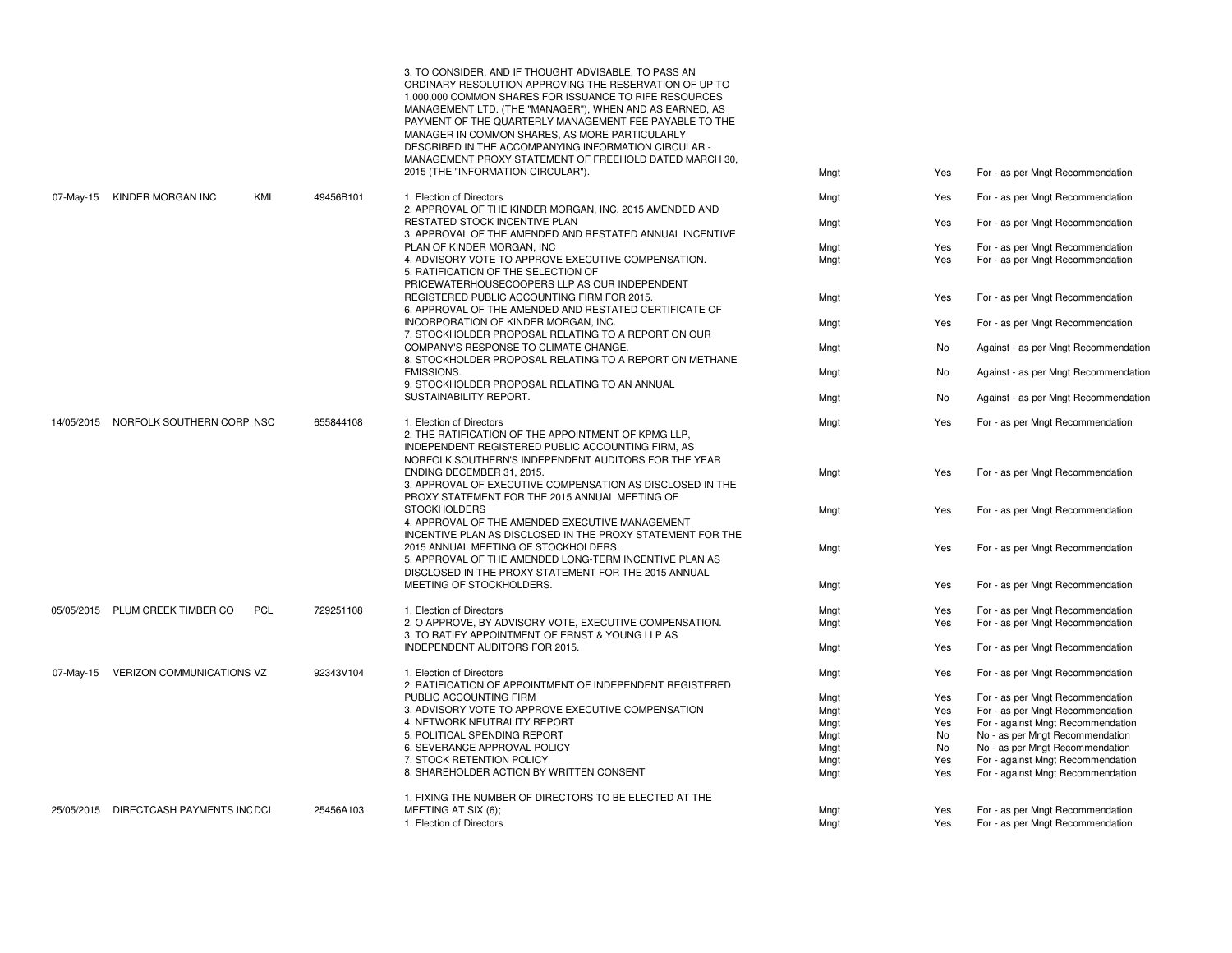|           |                                        |                | 3. ON AN ADVISORY BASIS AND NOT TO DIMINISH THE ROLE AND<br>RESPONSIBILITIES OF THE BOARD OF DIRECTORS OF THE<br>CORPORATION, THE CORPORATION'S APPROACH TO EXECUTIVE<br>COMPENSATION AS DISCLOSED IN THE INFORMATION CIRCULAR<br>DELIVERED IN ADVANCE OF THE MEETING, IS HEREBY APPROVED;<br>4. THE APPOINTMENT OF KPMG LLP, CHARTERED ACCOUNTANTS, AS<br>AUDITORS OF THE CORPORATION FOR THE ENSUING YEAR AND THE                                                                                                                                                                                                                                                                                                      | Mngt         | Yes        | For - as per Mngt Recommendation                                     |
|-----------|----------------------------------------|----------------|--------------------------------------------------------------------------------------------------------------------------------------------------------------------------------------------------------------------------------------------------------------------------------------------------------------------------------------------------------------------------------------------------------------------------------------------------------------------------------------------------------------------------------------------------------------------------------------------------------------------------------------------------------------------------------------------------------------------------|--------------|------------|----------------------------------------------------------------------|
|           |                                        |                | AUTHORIZATION OF THE DIRECTORS TO FIX THEIR REMUNERATION<br>AS SUCH.                                                                                                                                                                                                                                                                                                                                                                                                                                                                                                                                                                                                                                                     | Mngt         | Yes        | For - as per Mngt Recommendation                                     |
|           | 05/05/2015 NORTHWEST INTERNATIONA MOB  | 66753T106      | 1. Resolution                                                                                                                                                                                                                                                                                                                                                                                                                                                                                                                                                                                                                                                                                                            | Mngt         | Yes        | For - as per Mngt Recommendation                                     |
|           |                                        |                | 2. ELECTION OF TRUSTEES ROBERT BARON                                                                                                                                                                                                                                                                                                                                                                                                                                                                                                                                                                                                                                                                                     | Mngt         | Yes        | For - as per Mngt Recommendation                                     |
|           |                                        |                | 3. DR. C. DAVID NAYLOR<br>4. THE APPOINTMENT OF KPMG LLP AS AUDITOR OF THE REIT AND<br>AUTHORIZING THE TRUSTEES OF THE REIT TO FIX THEIR                                                                                                                                                                                                                                                                                                                                                                                                                                                                                                                                                                                 | Mngt         | Yes        | For - as per Mngt Recommendation                                     |
|           |                                        |                | REMUNERATION.<br>5. TO CONSIDER AND, IF THOUGHT ADVISABLE, TO PASS, WITH OR<br>WITHOUT VARIATION, AN ORDINARY RESOLUTION (THE "DUP<br>AMENDMENT RESOLUTION"), THE FULL TEXT OF WHICH IS SET<br>FORTH IN APPENDIX M TO THE ACCOMPANYING CIRCULAR,<br>APPROVING THE REIT'S SECOND AMENDED & RESTATED DEFERRED<br>UNIT PLAN INSTITUTED EFFECTIVE AS OF JANUARY 1, 2015 (THE<br>"SECOND AMENDED & RESTATED DEFERRED UNIT PLAN").<br>6. O CONSIDER AND, IF THOUGHT ADVISABLE, TO PASS, WITH OR                                                                                                                                                                                                                                | Mngt<br>Mngt | Yes<br>Yes | For - as per Mngt Recommendation<br>For - as per Mngt Recommendation |
|           |                                        |                | WITHOUT VARIATION, AN ORDINARY RESOLUTION (THE "DUP<br>RESERVATION RESOLUTION"), THE FULL TEXT OF WHICH IS SET<br>FORTH IN APPENDIX N TO THE ACCOMPANYING CIRCULAR,<br>AUTHORIZING THE INCREASE IN TRUST UNITS OF THE REIT<br>RESERVED FOR ISSUANCE UNDER THE SECOND AMENDED &<br>RESTATED DEFERRED UNIT PLAN.                                                                                                                                                                                                                                                                                                                                                                                                           | Mngt         | Yes        | For - as per Mngt Recommendation                                     |
| 06-May-15 | ROCKY MOUNTAIN DEALERS RME             | 77467Q106      | 1. O APPROVE AN ORDINARY RESOLUTION TO FIX THE NUMBER OF<br>DIRECTORS OF ROCKY TO BE ELECTED AT THE MEETING FOR THE<br>ENSUING YEAR, AT SEVEN (7).<br>1. Election of Directors                                                                                                                                                                                                                                                                                                                                                                                                                                                                                                                                           | Mngt<br>Mngt | Yes<br>Yes | For - as per Mngt Recommendation<br>For - as per Mngt Recommendation |
|           |                                        |                | 3. TO APPOINT PRICEWATERHOUSECOOPERS LLP AS AUDITOR OF<br>ROCKY FOR THE ENSUING YEAR AND TO AUTHORIZE THE<br>DIRECTORS OF ROCKY TO FIX THEIR REMUNERATION.                                                                                                                                                                                                                                                                                                                                                                                                                                                                                                                                                               | Mngt         | Yes        | For - as per Mngt Recommendation                                     |
|           |                                        |                |                                                                                                                                                                                                                                                                                                                                                                                                                                                                                                                                                                                                                                                                                                                          |              |            |                                                                      |
|           | 13-May-15 SLATE RETAIL REIT<br>SRT.U   | sedol: BLT5080 | 1. Election of Directors<br>2. APPOINTMENT OF DELOITTE LLP AS AUDITORS OF THE<br>CORPORATION FOR THE ENSUING YEAR AND AUTHORIZING THE                                                                                                                                                                                                                                                                                                                                                                                                                                                                                                                                                                                    | Mngt         | Yes        | For - as per Mngt Recommendation                                     |
|           |                                        |                | TRUSTEES TO FIX THEIR REMUNERATION.<br>3. APPROVING THE PROPOSED ACQUISITION (THE "SUSO 3<br>ACQUISITION") BY THE REIT OF A 100% INDIRECT INTEREST IN ALL OF<br>THE PROPERTIES OWNED BY SLATE U.S. OPPORTUNITY (NO. 3)<br>REALTY TRUST ("SUSO 3"), IN CONSIDERATION FOR THE ISSUANCE<br>BY THE REIT OF APPROXIMATELY 7,513,877 CLASS U UNITS OF THE<br>REIT TO SUSO 3, AND THE ISSUANCE BY ONE OR MORE LIMITED<br>PARTNERSHIPS THAT ARE AFFILIATED WITH THE REIT OF<br>APPROXIMATELY 207,150 CLASS B LIMITED PARTNERSHIP UNITS TO<br>THE HOLDERS OF THE LIMITED PARTNERSHIP INTERESTS IN SLATE<br>U.S. OPPORTUNITY (NO. 3) HOLDING GP L.P., IN EACH CASE SUBJECT<br>TO ADJUSTMENT. AS MORE PARTICULARLY DESCRIBED IN THE | Mngt         | Yes        | For - as per Mngt Recommendation                                     |
|           |                                        |                | INFORMATION CIRCULAR.<br>4. APPROVING AND RATIFYING THE ADOPTION OF A DEFERRED UNIT<br>PLAN PURSUANT TO WHICH THE TRUSTEES OF THE REIT HAVE THE<br>OPPORTUNITY TO ACQUIRE DEFERRED CLASS U UNITS OF THE REIT.<br>AND RATIFYING THE PREVIOUS GRANT OF DEFERRED CLASS U<br>UNITS OF THE REIT PURSUANT TO SUCH PLAN, AS MORE                                                                                                                                                                                                                                                                                                                                                                                                | Mngt         | Yes        | For - as per Mngt Recommendation                                     |
|           |                                        |                | PARTICULARLY DESCRIBED IN THE INFORMATION CIRCULAR.                                                                                                                                                                                                                                                                                                                                                                                                                                                                                                                                                                                                                                                                      | Mngt         | Yes        | For - as per Mngt Recommendation                                     |
|           | 13-May-15 INOVALIS REAL ESTATE INVEINO | 45780E100      | 1. Election of Directors                                                                                                                                                                                                                                                                                                                                                                                                                                                                                                                                                                                                                                                                                                 | Mngt         | Yes        | For - as per Mngt Recommendation                                     |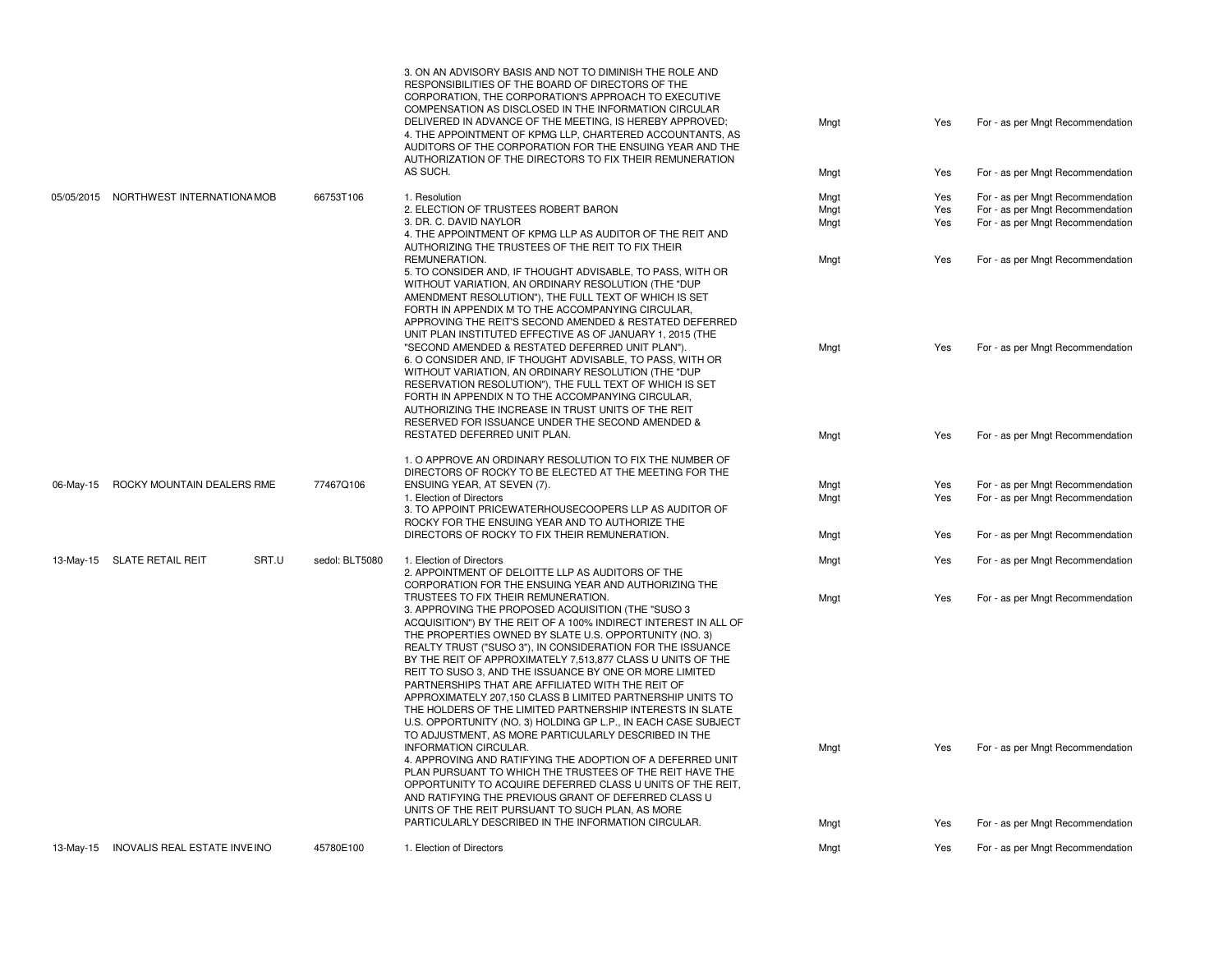|           |                                        |                         | 2. RE-APPOINTMENT OF ERNST & YOUNG LLP. AS AUDITOR OF THE<br>REIT FOR THE ENSUING YEAR AND TO AUTHORIZE THE BOARD OF<br>DIRECTORS OF THE REIT TO FIX THEIR REMUNERATION.                                                                                                                                                                                                                                                                                                 | Mngt | Yes | For - as per Mngt Recommendation  |
|-----------|----------------------------------------|-------------------------|--------------------------------------------------------------------------------------------------------------------------------------------------------------------------------------------------------------------------------------------------------------------------------------------------------------------------------------------------------------------------------------------------------------------------------------------------------------------------|------|-----|-----------------------------------|
| 07-May-15 | TRANSGLOBE ENERGY CORFTGL              | 893662106               | 1. TO SET THE NUMBER OF DIRECTORS AT EIGHT (8).                                                                                                                                                                                                                                                                                                                                                                                                                          | Mngt | Yes | For - as per Mngt Recommendation  |
|           |                                        |                         | 1. Election of Directors<br>3. APPOINTMENT OF DELOITTE LLP AS AUDITORS OF THE COMPANY<br>FOR THE ENSUING YEAR AND AUTHORIZING THE DIRECTORS TO FIX                                                                                                                                                                                                                                                                                                                       | Mngt | Yes | For - as per Mngt Recommendation  |
|           |                                        |                         | THEIR REMUNERATION.<br>4. ADVISORY RESOLUTION TO ACCEPT THE COMPANY'S APPROACH<br>TO EXECUTIVE COMPENSATION AS DESCRIBED IN THE INFORMATION<br>CIRCULAR OF THE COMPANY DATED APRIL 1, 2015 (THE                                                                                                                                                                                                                                                                          | Mngt | Yes | For - as per Mngt Recommendation  |
|           |                                        |                         | "INFORMATION CIRCULAR").<br>5. ORDINARY RESOLUTION CONFIRMING CERTAIN AMENDMENTS TO<br>BY-LAW NO. 2 OF THE COMPANY, AS MORE PARTICULARLY                                                                                                                                                                                                                                                                                                                                 | Mngt | Yes | For - as per Mngt Recommendation  |
|           |                                        |                         | DESCRIBED IN THE INFORMATION CIRCULAR.<br>6. ORDINARY RESOLUTION IN RESPECT OF SHAREHOLDER<br>PROPOSAL #1 SET OUT IN SCHEDULE D TO THE INFORMATION                                                                                                                                                                                                                                                                                                                       | Mngt | Yes | For - as per Mngt Recommendation  |
|           |                                        |                         | CIRCULAR.<br>7. ORDINARY RESOLUTION IN RESPECT OF SHAREHOLDER<br>PROPOSAL #2 SET OUT IN SCHEDULE D TO THE INFORMATION                                                                                                                                                                                                                                                                                                                                                    | Mngt | Yes | For - against Mngt Recommendation |
|           |                                        |                         | CIRCULAR.                                                                                                                                                                                                                                                                                                                                                                                                                                                                | Mngt | Yes | For - against Mngt Recommendation |
|           |                                        |                         | 1. APPROVAL OF A RESOLUTION, THE FULL TEXT OF WHICH IS<br>ATTACHED AS APPENDIX A TO THE ACCOMPANYING INFORMATION                                                                                                                                                                                                                                                                                                                                                         |      |     |                                   |
|           | 20/05/2015 TRICON CAPITAL GROUP INCTCN | 89612W102               | CIRCULAR, TO FIX THE NUMBER OF DIRECTORS OF THE COMPANY.                                                                                                                                                                                                                                                                                                                                                                                                                 | Mngt | Yes | For - as per Mngt Recommendation  |
|           |                                        |                         | 1. Election of Directors<br>2. APPOINTMENT OF PRICEWATERHOUSECOOPERS LLP AS<br>AUDITORS OF THE COMPANY FOR THE ENSUING YEAR AND                                                                                                                                                                                                                                                                                                                                          | Mngt | Yes | For - as per Mngt Recommendation  |
|           |                                        |                         | AUTHORIZING THE DIRECTORS TO FIX THEIR REMUNERATION.                                                                                                                                                                                                                                                                                                                                                                                                                     | Mngt | Yes | For - as per Mngt Recommendation  |
|           | 13-May-15 WI-LAN INC                   | <b>WIN</b><br>928972108 | 1. Election of Directors                                                                                                                                                                                                                                                                                                                                                                                                                                                 | Mngt | Yes | For - as per Mngt Recommendation  |
|           |                                        |                         | 2. TO APPOINT PRICEWATERHOUSECOOPERS LLP AS THE AUDITORS<br>OF THE CORPORATION AND TO AUTHORIZE THE DIRECTORS OF THE<br>CORPORATION TO FIX THE AUDITOR'S REMUNERATION.<br>3. TO CONSIDER AND, IF THOUGHT APPROPRIATE, TO APPROVE,<br>WITH OR WITHOUT VARIATION, A RESOLUTION, AS SET FORTH IN<br>WILAN'S APRIL 13, 2015 MANAGEMENT INFORMATION CIRCULAR TO<br>INCREASE THE MAXIMUM NUMBER OF WILAN COMMON SHARES<br>ISSUABLE PURUSANT TO WILAN'S EMPLOYEE STOCK PURCHASE | Mngt | Yes | For - as per Mngt Recommendation  |
|           |                                        |                         | PLAN BY 300,000 COMMON SHARES.                                                                                                                                                                                                                                                                                                                                                                                                                                           | Mngt | Yes | For - as per Mngt Recommendation  |
| 14-May-15 | WPT INDUSTRIAL REAL ESTAWIR            | 92937G109               | 1. Election of Directors<br>2. IN RESPECT OF THE APPOINTMENT OF KPMG LLP AS THE<br>INDEPENDENT AUDITORS OF THE REIT, TO HOLD OFFICE UNTIL THE<br>NEXT ANNUAL MEETING OF THE UNITHOLDERS OR UNTIL THEIR<br>SUCCESSOR IS APPOINTED, AND THE AUTHORIZATION OF THE<br>TRUSTEES OF THE REIT TO FIX THE REMUNERATION OF THE                                                                                                                                                    | Mngt | Yes | For - as per Mngt Recommendation  |
|           |                                        |                         | AUDITORS.                                                                                                                                                                                                                                                                                                                                                                                                                                                                | Mngt | Yes | For - as per Mngt Recommendation  |
|           | 18-Jun-15 WP CAREY INC                 | <b>WPC</b><br>92936U109 | 1. Election of Directors<br>2. TO APPROVE THE ADVISORY RESOLUTION ON EXECUTIVE                                                                                                                                                                                                                                                                                                                                                                                           | Mngt | Yes | For - as per Mngt Recommendation  |
|           |                                        |                         | <b>COMPENSATION.</b><br>3. RATIFICATION OF APPOINTMENT OF PRICEWATERHOUSECOOPERS<br>LLP AS THE COMPANY'S INDEPENDENT REGISTERED PUBLIC                                                                                                                                                                                                                                                                                                                                   | Mngt | Yes | For - as per Mngt Recommendation  |
|           |                                        |                         | ACCOUNTING FIRM FOR 2015.                                                                                                                                                                                                                                                                                                                                                                                                                                                | Mnat | Yes | For - as per Mngt Recommendation  |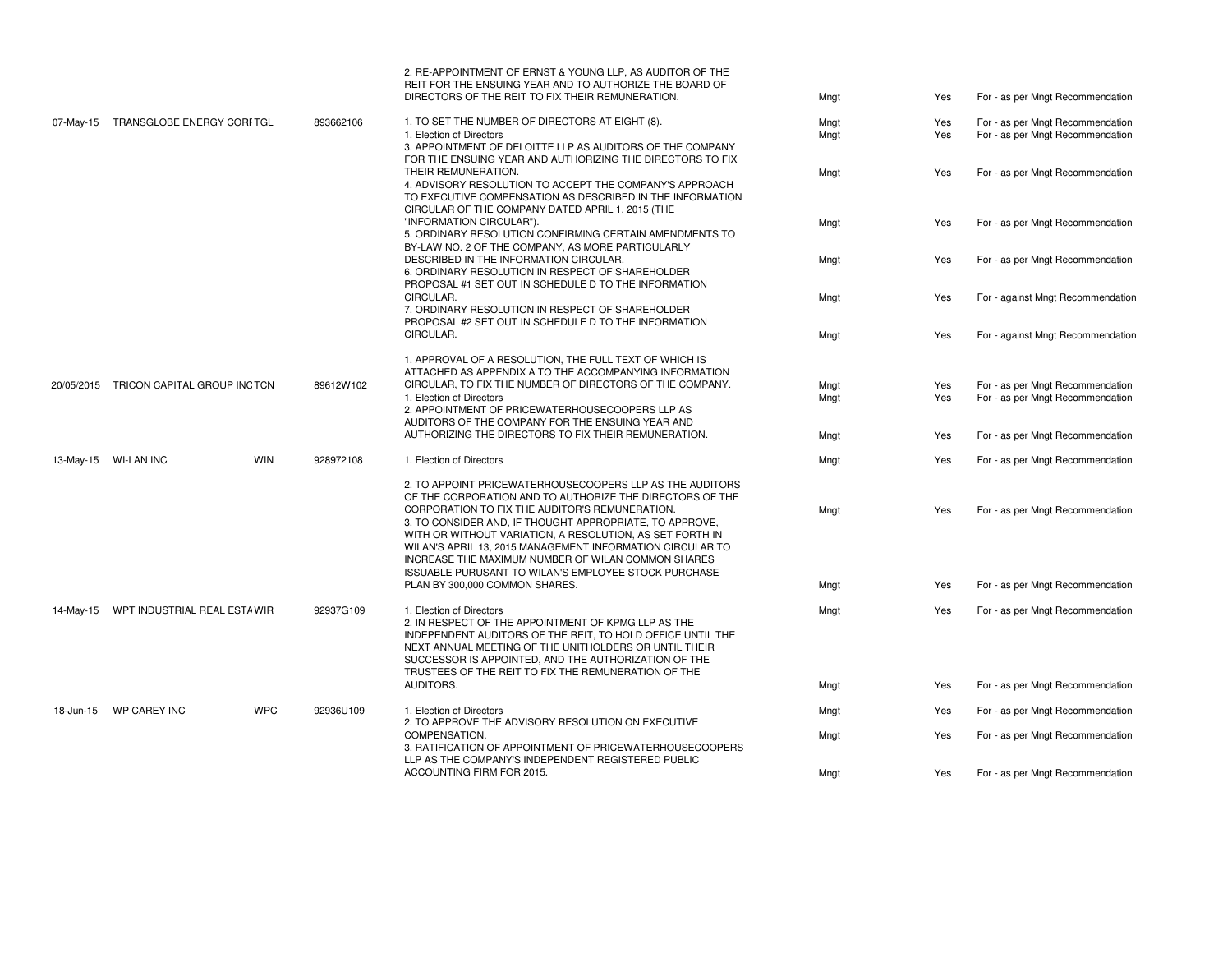### **Exemplar Performance Fund**

| <b>Date</b> | <b>Name of Issuer</b>               | <b>Ticker</b> | Cusip | <b>Identification of Voting Matter</b>                                                                                                                       | <b>Matters Proposed By</b>           | <b>Voted</b> | Vote                             |
|-------------|-------------------------------------|---------------|-------|--------------------------------------------------------------------------------------------------------------------------------------------------------------|--------------------------------------|--------------|----------------------------------|
|             |                                     |               |       |                                                                                                                                                              | Issuer/Mngt/another person or compan | Yes/No       | <b>For/Against</b>               |
| 10-Jul-14   | Michael Kors Holdings Limited KORS  |               |       | 1. Election of Directors                                                                                                                                     | Mngt                                 | Yes          | For - as per Mngt Recommendation |
|             |                                     |               |       | 2. Ratify appointment of Ernst & Young as accounting firm for fiscal 2015                                                                                    | Mngt                                 | Yes          | For - as per Mngt Recommendation |
|             |                                     |               |       | 3. Approve - non-binding advisory basis - executive compensation                                                                                             | Mngt                                 | Yes          | For - as per Mngt Recommendation |
|             |                                     |               |       |                                                                                                                                                              |                                      |              |                                  |
| 15-Jul-14   | CAE Inc.                            | CAE           |       | 1. Election of Directors                                                                                                                                     | Mngt                                 | Yes          | For - as per Mngt Recommendation |
|             |                                     |               |       | 2. Appointment of PWC as auditors                                                                                                                            | Mngt                                 | Yes          | For - as per Mngt Recommendation |
|             |                                     |               |       | 3. Consider advisory non binding resolution on executive compensation                                                                                        | Mngt                                 | Yes          | For - as per Mngt Recommendation |
|             |                                     |               |       |                                                                                                                                                              |                                      |              |                                  |
| 15-Jul-14   | Amaya Gaming Group Inc.             | AYA           |       | 1. Election of Directors                                                                                                                                     | Mngt                                 | Yes          | For - as per Mngt Recommendation |
|             |                                     |               |       | 2. Appointment of Richter as auditors                                                                                                                        | Mngt                                 | Yes          | For - as per Mngt Recommendation |
|             |                                     |               |       | 3. Adopt resolution authorizing amendment to the articles to change the name                                                                                 |                                      |              |                                  |
|             |                                     |               |       | of the corporation to Amaya Inc.                                                                                                                             | Mngt                                 | Yes          | For - as per Mngt Recommendation |
|             |                                     |               |       | 4. Adopt resolution authorizing amendment to the articles to add certain                                                                                     |                                      |              |                                  |
|             |                                     |               |       | provisions intended to facilitate compliance by the corporation with applicable                                                                              |                                      |              |                                  |
|             |                                     |               |       | gaming regulations                                                                                                                                           | Mngt                                 | Yes          | For - as per Mngt Recommendation |
|             |                                     |               |       |                                                                                                                                                              |                                      |              |                                  |
|             |                                     |               |       | 5. Adopt special resolution ratifying the new general bylaws as proposed to                                                                                  |                                      |              |                                  |
|             |                                     |               |       | take into account the entry into force of The Business Corporations Act (QC)                                                                                 | Mngt                                 | Yes          | For - as per Mngt Recommendation |
|             |                                     |               |       | 6. Adopt resolution to provide for appointment by the BOD additional directors                                                                               |                                      |              |                                  |
|             |                                     |               |       | to a maximum of one-third the number elected                                                                                                                 | Mngt                                 | Yes          | For - as per Mngt Recommendation |
|             |                                     |               |       | 7. Adopt resolution approving amendments to the stock option plan                                                                                            | Mngt                                 | Yes          | For - as per Mngt Recommendation |
|             |                                     |               |       | 8. Adopt resolution to approve and ratify the advance notice bylaw                                                                                           | Mngt                                 | Yes          | For - as per Mngt Recommendation |
|             |                                     |               |       | 9. Adopt resolution to create a new class of convertible preferred shares                                                                                    | Mngt                                 | Yes          | For - as per Mngt Recommendation |
|             |                                     |               |       | 10. Adopt resolution approving certain terms of preferred shares in connection                                                                               |                                      |              |                                  |
|             |                                     |               |       | with adjustments to the initial conversion price of the shares of \$24 per                                                                                   |                                      |              |                                  |
|             |                                     |               |       | common share                                                                                                                                                 | Mngt                                 | Yes          | For - as per Mngt Recommendation |
|             |                                     |               |       | 11. Adopt resolution approving the issuance of warrants, 11 million of which to<br>be issued to GSO and 1.75 million of which are to be issued to Blackrock, |                                      |              |                                  |
|             |                                     |               |       | each with a price of \$0.01 and exercisable for a term of 10 years from date of                                                                              |                                      |              |                                  |
|             |                                     |               |       | issuance                                                                                                                                                     | Mngt                                 | Yes          | For - as per Mngt Recommendation |
|             |                                     |               |       | 12. Adopt resolution approving value at which each initial conversion price and                                                                              |                                      |              |                                  |
|             |                                     |               |       | the price at which common shares are issued to GSO on a private placement                                                                                    |                                      |              |                                  |
|             |                                     |               |       | basis at closing of the "protected prices" which may be equal to less than the                                                                               |                                      |              |                                  |
|             |                                     |               |       | market price of the common shares, less the maximum discount permitted                                                                                       |                                      |              |                                  |
|             |                                     |               |       | under the TSX manual                                                                                                                                         | Mngt                                 | Yes          | For - as per Mngt Recommendation |
|             |                                     |               |       | 13. Adopt resolution approving the issuance of preferred shares at closing of                                                                                |                                      |              |                                  |
|             |                                     |               |       | the acquisition which shall result in the issuance of securities exceeding 25%                                                                               |                                      |              |                                  |
|             |                                     |               |       | of the number of securities of the corporation which are outstanding prior to                                                                                |                                      |              |                                  |
|             |                                     |               |       | the closing of the preferred shares offering                                                                                                                 | Mngt                                 | Yes          | For - as per Mngt Recommendation |
| 22-Jul-14   | Input Capital Corp.                 | INP           |       | 1. Election of Directors                                                                                                                                     | Mngt                                 | Yes          | For - as per Mngt Recommendation |
|             |                                     |               |       | 2. Set number of directors at 5                                                                                                                              | Mngt                                 | Yes          | For - as per Mngt Recommendation |
|             |                                     |               |       | 3. Appoint Deloitte LLP as auditors                                                                                                                          | Mngt                                 | Yes          | For - as per Mngt Recommendation |
|             |                                     |               |       | 4. Approve company's stock option plan                                                                                                                       | Mngt                                 | Yes          | For - as per Mngt Recommendation |
|             |                                     |               |       | 5. confirm enactment of Bylaw #1                                                                                                                             | Mngt                                 | Yes          | For - as per Mngt Recommendation |
|             |                                     |               |       |                                                                                                                                                              |                                      |              |                                  |
| 11-Aug-14   | Alimentation Couche-Tard Inc. ATD.A |               |       | 1. Election of Directors                                                                                                                                     | Mngt                                 | Yes          | For - as per Mngt Recommendation |
|             |                                     |               |       | 2. Appointment of PWC as auditors                                                                                                                            | Mngt                                 | Yes          | For - as per Mngt Recommendation |
|             |                                     |               |       | 3. Consider, Adopt and tarify advance notice by-law relating to nomination and                                                                               |                                      |              |                                  |
|             |                                     |               |       | election of directors                                                                                                                                        | Mngt                                 | Yes          | For - as per Mngt Recommendation |
|             |                                     |               |       |                                                                                                                                                              |                                      |              |                                  |
|             |                                     |               |       | 4. Proposal No. C-1 "sayon pay" advisory vote on executive compensation                                                                                      | Mngt                                 | No.          | No - against Mngt Recommendation |
|             |                                     |               |       | 1. Amend articles of incorporation to change the name of the company from                                                                                    |                                      |              |                                  |
|             | 07-Oct-14 WellPoint Inc.            | <b>WLP</b>    |       | WellPoint Inc. to Anthem Inc.                                                                                                                                | Mngt                                 | Yes          | For - as per Mngt Recommendation |
|             |                                     |               |       |                                                                                                                                                              |                                      |              |                                  |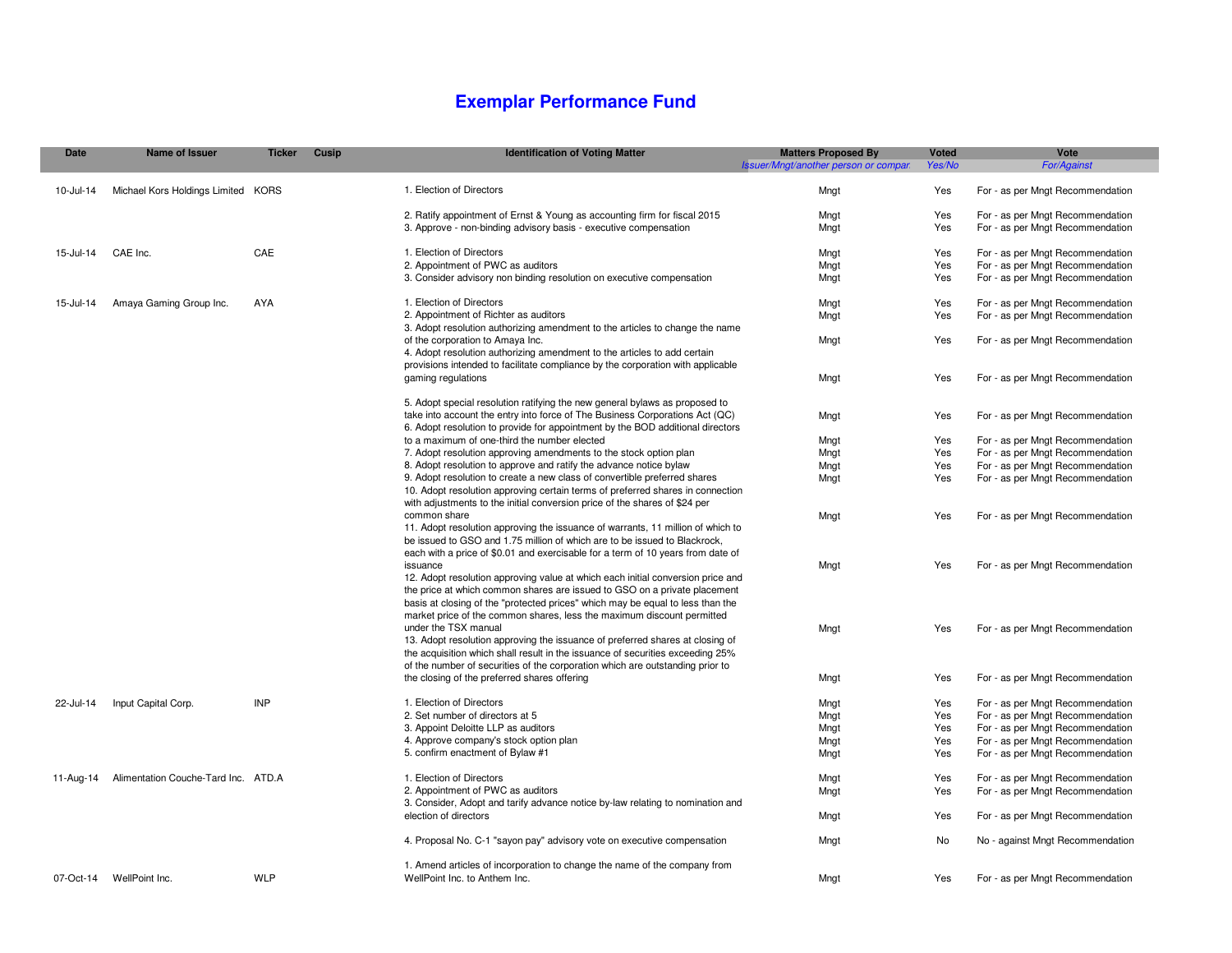| 13-Jan-15             | Gildan Activewear Inc.          | GIL        |           | 1. Election of Directors<br>2. Approval of advisory resolution on the corporation's approach to executive<br>compensation<br>3. Appointmetn of KPMG as auditors                                                             | Mngt<br>Mngt<br>Mngt | Yes<br>Yes<br>Yes | For - as per Mngt Recommendation<br>For - as per Mngt Recommendation<br>For - as per Mngt Recommendation |
|-----------------------|---------------------------------|------------|-----------|-----------------------------------------------------------------------------------------------------------------------------------------------------------------------------------------------------------------------------|----------------------|-------------------|----------------------------------------------------------------------------------------------------------|
|                       |                                 |            |           |                                                                                                                                                                                                                             |                      |                   |                                                                                                          |
| 17-Feb-15             | <b>Enghouse Systems Limited</b> | <b>ESL</b> |           | 1. Election of Directors<br>2. Appointment of PWC as auditors                                                                                                                                                               | Mngt<br>Mngt         | Yes<br>Yes        | For - as per Mngt Recommendation<br>For - as per Mngt Recommendation                                     |
| 23-Feb-15             | Hewlett-Packard Company         | <b>HPQ</b> |           | 1. Election of Directors                                                                                                                                                                                                    | Mngt                 | Yes               | For - as per Mngt Recommendation                                                                         |
|                       |                                 |            |           | 2. Appointment of independent registered public accounting firm                                                                                                                                                             | Mngt                 | Yes               | For - as per Mngt Recommendation                                                                         |
|                       |                                 |            |           | 3. Advisory cote to approve executive compensation                                                                                                                                                                          | Mngt                 | Yes               | For - as per Mngt Recommendation                                                                         |
|                       |                                 |            |           | 4. Stockholder proposal related to action of stockholders                                                                                                                                                                   | Mngt                 | No                | No - against Mngt Recommendation                                                                         |
|                       |                                 |            |           | 5. consider such other business as may properly come before the meeting                                                                                                                                                     | Mngt                 | No                | No - against Mngt Recommendation                                                                         |
| 20-Mar-15             | Honeywell International Inc.    | <b>HON</b> |           | 1. Election of Directors                                                                                                                                                                                                    | Mngt                 | Yes               | For - as per Mngt Recommendation                                                                         |
|                       |                                 |            |           | 2. Approval of independent accountants                                                                                                                                                                                      | Mngt                 | Yes               | For - as per Mngt Recommendation                                                                         |
|                       |                                 |            |           | 3. Advisory vote to approve executive compensation                                                                                                                                                                          |                      |                   |                                                                                                          |
|                       |                                 |            |           | 4. Independent Board Chairman                                                                                                                                                                                               | Mngt                 | No                | No - against Mngt Recommendation                                                                         |
|                       |                                 |            |           | 5. Right to act by written consent                                                                                                                                                                                          | Mngt                 | No                | No - against Mngt Recommendation                                                                         |
|                       |                                 |            |           | 6. Political lobbying and contributions                                                                                                                                                                                     | Mngt                 | No                | No - against Mngt Recommendation                                                                         |
| 23-Mar-15 Zoetis Inc. |                                 | <b>ZTS</b> |           | 1. Election of Directors                                                                                                                                                                                                    | Mngt                 | Yes               | For - as per Mngt Recommendation                                                                         |
|                       |                                 |            |           | 2. Advisory vote on the approval of executive compensation                                                                                                                                                                  | Mngt                 | Yes               | For - as per Mngt Recommendation                                                                         |
|                       |                                 |            |           | 3. Proposal to ratify KPMG as public accounting firm for 2015                                                                                                                                                               | Mngt                 | Yes               | For - as per Mngt Recommendation                                                                         |
| 27-Mar-15             | Honeywell International Inc.    | <b>HON</b> |           | 1. Election of Directors                                                                                                                                                                                                    | Mngt                 | Yes               | For - as per Mngt Recommendation                                                                         |
|                       |                                 |            |           | 2. Approval of independent accountants                                                                                                                                                                                      | Mngt                 | Yes               | For - as per Mngt Recommendation                                                                         |
|                       |                                 |            |           | 3. Advisory vote to approve executive compensation                                                                                                                                                                          | Mngt                 | Yes               | For - as per Mngt Recommendation                                                                         |
|                       |                                 |            |           | 4. Independent Board Chairman                                                                                                                                                                                               | Mngt                 | No                | No - against Mngt Recommendation                                                                         |
|                       |                                 |            |           | 5. Right to act by written consent                                                                                                                                                                                          | Mngt                 | No                | No - against Mngt Recommendation                                                                         |
|                       |                                 |            |           | 6. Political lobbying and contributions                                                                                                                                                                                     | Mngt                 | No                | No - against Mngt Recommendation                                                                         |
| 01-Apr-15             | <b>Canfor Corporation</b>       | <b>CFP</b> |           | 1. Election of Directors                                                                                                                                                                                                    | Mngt                 | Yes               | For - as per Mngt Recommendation                                                                         |
|                       |                                 |            |           | 2. Appointment of KPMG as auditors                                                                                                                                                                                          | Mngt                 | Yes               | For - as per Mngt Recommendation                                                                         |
| 01-Apr-15             | Prairiesky Royalty Ltd.         |            |           | 1. Election of Directors                                                                                                                                                                                                    | Mngt                 | Yes               | For - as per Mngt Recommendation                                                                         |
|                       |                                 |            |           | 2. Appointment of KPMG as auditors                                                                                                                                                                                          | Mngt                 | Yes               | For - as per Mngt Recommendation                                                                         |
|                       |                                 |            |           | 3. Consider amendment to articles of the company to change rights,<br>privileges, restrictions and conditions in respect to common shares and<br>include changes to include possible payment of stock dividends declared as |                      |                   |                                                                                                          |
|                       |                                 |            |           | common shares                                                                                                                                                                                                               | Mngt                 | Yes               | For - as per Mngt Recommendation                                                                         |
|                       |                                 |            |           | 4. Consider approving the share unit incentive plan as amended and restated                                                                                                                                                 | Mngt                 | Yes               | For - as per Mngt Recommendation                                                                         |
| 01-Apr-15             | Halyard Health Inc.             |            |           | 1. Election of Directors                                                                                                                                                                                                    | Mngt                 | Yes               | For - as per Mngt Recommendation                                                                         |
|                       |                                 |            |           | 2. Selection of Deloitte & Touche as auditors                                                                                                                                                                               | Mngt                 | Yes               | For - as per Mngt Recommendation                                                                         |
|                       |                                 |            |           | 3. Advisory vote to approve named executive officer compensation                                                                                                                                                            | Mngt                 | Yes               | For - as per Mngt Recommendation                                                                         |
|                       |                                 |            |           | 4. Advisory vote on frequency of advisory votes on named executives                                                                                                                                                         |                      |                   |                                                                                                          |
|                       |                                 |            |           | compensation (for 1 Year)                                                                                                                                                                                                   | Mngt                 | Yes               | For - as per Mngt Recommendation                                                                         |
| 01-Apr-15             | Canadian National Railway       |            |           | 1. Election of Directors                                                                                                                                                                                                    | Mngt                 | Yes               | For - as per Mngt Recommendation                                                                         |
|                       |                                 |            |           | 2. Appointment of KPMG as auditors                                                                                                                                                                                          | Mngt                 | Yes               | For - as per Mngt Recommendation                                                                         |
|                       |                                 |            |           | 3. Non-binding adbisory resolution to accept approach to executive                                                                                                                                                          |                      |                   |                                                                                                          |
|                       |                                 |            |           | compensation                                                                                                                                                                                                                | Mngt                 | Yes               | For - as per Mngt Recommendation                                                                         |
| 07/05/2015            | Bemis                           | <b>BMS</b> | 081437105 | 1. Election of Directors                                                                                                                                                                                                    | Mngt                 | Yes               | For - as per Mngt Recommendation                                                                         |
|                       |                                 |            |           | 2. APPOINTMENT OF PRICEWATERHOUSECOOPERS LLP AS OUR<br>INDEPENDENT REGISTERED PUBLIC ACCOUNTING FIRM.                                                                                                                       | Mngt                 | Yes               | For - as per Mngt Recommendation                                                                         |
|                       |                                 |            |           | 3. TO CAST AN ADVISORY VOTE ON THE COMPANY'S EXECUTIVE<br>COMPENSATION (SAY-ON-PAY VOTE).                                                                                                                                   | Mngt                 | Yes               | For - as per Mngt Recommendation                                                                         |
|                       |                                 |            |           | 4. TO ACT ON A PROPOSAL TO APPROVE AN AMENDMENT TO THE                                                                                                                                                                      |                      |                   |                                                                                                          |
|                       |                                 |            |           | BEMIS EXECUTIVE OFFICER PERFORMANCE PLAN.                                                                                                                                                                                   | Mngt                 | Yes               | For - as per Mngt Recommendation                                                                         |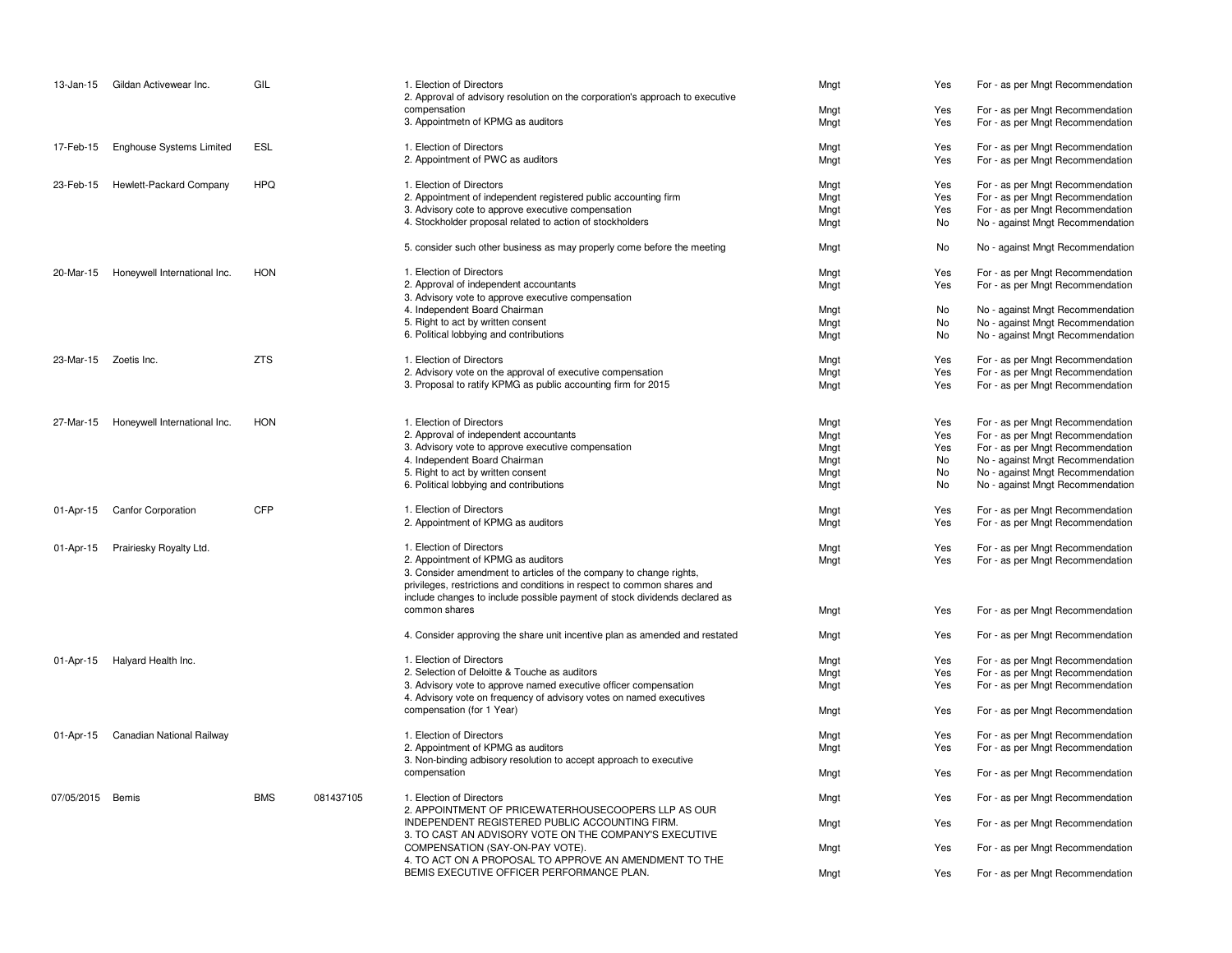|                    | 13/05/2015 CANADIAN TIRE LTD         | <b>CTC</b>  | 136681202 | 1. Election of Directors                                                                                                                                                | Mngt                                                             | Yes  | For - as per Mngt Recommendation     |
|--------------------|--------------------------------------|-------------|-----------|-------------------------------------------------------------------------------------------------------------------------------------------------------------------------|------------------------------------------------------------------|------|--------------------------------------|
| 05-May-15          | DIRTT ENVIRONMENTAL SOL DRT          |             | 25490H106 | 1. Election of Directors<br>2. TO APPOINT DELOITTE LLP AS AUDITOR AND TO AUTHORIZE THE                                                                                  | Mngt                                                             | Yes  | For - as per Mngt Recommendation     |
|                    |                                      |             |           | DIRECTORS TO FIX THE AUDITORS' REMUNERATION.                                                                                                                            | Mngt                                                             | Yes  | For - as per Mngt Recommendation     |
| 01-May-15 EBAY INC |                                      | EBAY        | 278642103 | 1. Election of Directors<br>2. TO APPROVE, ON AN ADVISORY BASIS, THE COMPENSATION OF                                                                                    | Mngt                                                             | Yes  | For - as per Mngt Recommendation     |
|                    |                                      |             |           | OUR NAMED EXECUTIVE OFFICERS.<br>3. TO APPROVE THE MATERIAL TERMS, INCLUDING THE<br>PERFORMANCE GOALS, OF THE AMENDMENT AND RESTATEMENT OF                              | Mngt                                                             | Yes  | For - as per Mngt Recommendation     |
|                    |                                      |             |           | THE EBAY INCENTIVE PLAN.<br>4. TO RATIFY THE APPOINTMENT OF PRICEWATERHOUSECOOPERS<br>LLP AS OUR INDEPENDENT AUDITORS FOR OUR FISCAL YEAR                               | Mngt                                                             | Yes  | For - as per Mngt Recommendation     |
|                    |                                      |             |           | ENDING DECEMBER 31, 2015.<br>5. TO CONSIDER A STOCKHOLDER PROPOSAL REGARDING<br>STOCKHOLDER ACTION BY WRITTEN CONSENT WITHOUT A MEETING.                                | Mngt                                                             | Yes  | For - as per Mngt Recommendation     |
|                    |                                      |             |           | IF PROPERLY PRESENTED BEFORE THE MEETING.<br>6. TO CONSIDER A STOCKHOLDER PROPOSAL REGARDING<br>STOCKHOLDER PROXY ACCESS, IF PROPERLY PRESENTED BEFORE                  | Mngt                                                             | No   | No - as per Mngt Recommendation      |
|                    |                                      |             |           | THE MEETING.                                                                                                                                                            | Mngt                                                             | No   | No - as per Mngt Recommendation      |
|                    |                                      |             |           | 7. TO CONSIDER A STOCKHOLDER PROPOSAL REGARDING GENDER<br>PAY, IF PROPERLY PRESENTED BEFORE THE MEETING.                                                                | Mngt                                                             | No   | No - as per Mngt Recommendation      |
| 01-May-15          | <b>AGRIUM INC</b>                    | AGU         | 008916108 | 1. Election of Directors<br>2. THE APPOINTMENT OF KPMG LLP, CHARTERED ACCOUNTANTS, AS                                                                                   | Mngt                                                             | Yes  | For - as per Mngt Recommendation     |
|                    |                                      |             |           | AUDITORS OF THE CORPORATION.<br>3. A RESOLUTION TO APPROVE THE CORPORATION'S ADVISORY                                                                                   | Mngt                                                             | Yes  | For - as per Mngt Recommendation     |
|                    |                                      |             |           | VOTE ON EXCUTIVE COMPENSATION.<br>4. THE SHAREHOLDER PROPOSAL AS DESCRIBED IN THE                                                                                       | Mngt                                                             | Yes  | For - as per Mngt Recommendation     |
|                    |                                      |             |           | CORPORATION'S 2015 MANAGEMENT PROXY CIRCULAR.                                                                                                                           | Mngt                                                             | No   | Against - as per Mngt Recommendation |
| 28-Apr-15          | UNI SELECT INC                       | <b>UNS</b>  | 90457D100 | 1. Election of Directors<br>2. APPOINTMENT OF RAYMOND CHABOT GRANT THORNTON LLP AS<br>AUDITORS OF THE CORPORATION FOR THE ENSUING YEAR AND                              | Mngt                                                             | Yes  | For - as per Mngt Recommendation     |
|                    |                                      |             |           | AUTHORIZING THE DIRECTORS TO FIX THEIR REMUNERATION.                                                                                                                    | Mngt                                                             | Yes  | For - as per Mngt Recommendation     |
| 07-May-15          | CVS CAREMARK CORPORATICVS            |             | 126650100 | 1. Election of Directors<br>2. PROPOSAL TO RATIFY INDEPENDENT PUBLIC ACCOUNTING FIRM<br>FOR 2015.<br>3. SAY ON PAY - AN ADVISORY VOTE ON THE APPROVAL OF                | Mngt                                                             | Yes  | For - as per Mngt Recommendation     |
|                    |                                      |             |           |                                                                                                                                                                         | Mngt                                                             | Yes  | For - as per Mngt Recommendation     |
|                    |                                      |             |           | EXECUTIVE COMPENSATION.<br>4. PROPOSAL TO APPROVE PERFORMANCE CRITERIA IN THE                                                                                           | Mngt                                                             | Yes  | For - as per Mngt Recommendation     |
|                    |                                      |             |           | COMPANY'S 2010 INCENTIVE COMPENSATION PLAN.<br>5. STOCKHOLDER PROPOSAL REGARDING CONGRUENCY OF                                                                          | Mngt                                                             | Yes  | For - as per Mngt Recommendation     |
|                    |                                      |             |           | CORPORATE VALUES AND POLITICAL CONTRIBUTIONS.                                                                                                                           | Mngt                                                             | No   | Against - as per Mngt Recommendation |
|                    | 13-May-15 ANTHEM INC                 | <b>ANTM</b> | 036752103 | 1. Election of Directors<br>2. TO RATIFY THE APPOINTMENT OF ERNST & YOUNG LLP AS THE                                                                                    | Mngt                                                             | Yes  | For - as per Mngt Recommendation     |
|                    |                                      |             |           | INDEPENDENT REGISTERED PUBLIC ACCOUNTING FIRM FOR 2015.<br>3. ADVISORY VOTE TO APPROVE THE COMPENSATION OF OUR                                                          | Mngt                                                             | Yes  | For - as per Mngt Recommendation     |
|                    |                                      |             |           | NAMED EXECUTIVE OFFICERS.                                                                                                                                               | Mngt                                                             | Yes  | For - as per Mngt Recommendation     |
|                    |                                      |             |           | 4. IF PROPERLY PRESENTED AT THE MEETING, TO VOTE ON A<br>SHAREHOLDER PROPOSAL TO ELECT EACH DIRECTOR ANNUALLY.<br>5. IF PROPERLY PRESENTED AT THE MEETING, TO VOTE ON A | Mngt                                                             | No   | Abstain - as per Mngt Recommendation |
|                    |                                      |             |           | SHAREHOLDER PROPOSAL TO AMEND THE BY-LAWS OF ANTHEM,<br>INC. TO ALLOW PROXY ACCESS BY SHAREHOLDERS.                                                                     | Mngt                                                             | No   | Against - as per Mngt Recommendation |
|                    | 30/04/2015 CONSTELLATION SOFTWARECSU |             | 21037X100 | 1. Election of Directors<br>2. RE-APPOINTMENT OF KPMG LLP, AS AUDITORS OF THE<br>CORPORATION FOR THE ENSUING YEAR AND TO AUTHORIZE THE                                  | Mngt                                                             | Yes  | For - as per Mngt Recommendation     |
|                    |                                      |             |           |                                                                                                                                                                         | DIRECTORS TO FIX THE REMUNERATION TO BE PAID TO THE<br>AUDITORS. | Mngt | Yes                                  |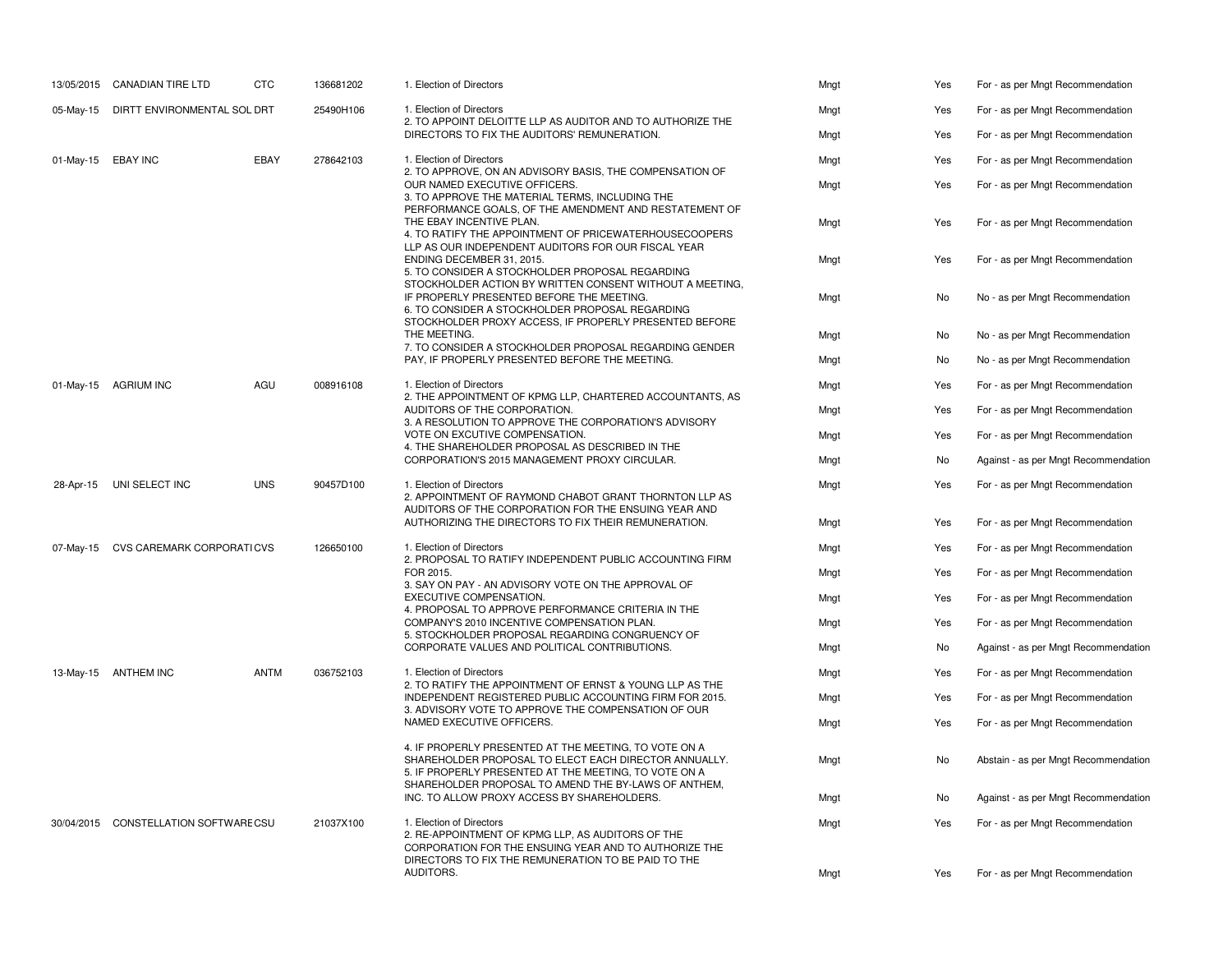| 30-Apr-15 | <b>ENERCARE INC</b>           | ECI        | 29269C207 | 1. Election of Directors<br>2. RE-APPOINTMENT OF PRICEWATERHOUSECOOPERS LLP,<br>CHARTERED ACCOUNTANTS, AS AUDITOR FOR THE ENSUING YEAR<br>AND AUTHORIZATION OF THE DIRECTORS TO FIX THE                                                                                                                                                                                                                                                                                                                                                          | Mngt | Yes | For - as per Mngt Recommendation |
|-----------|-------------------------------|------------|-----------|--------------------------------------------------------------------------------------------------------------------------------------------------------------------------------------------------------------------------------------------------------------------------------------------------------------------------------------------------------------------------------------------------------------------------------------------------------------------------------------------------------------------------------------------------|------|-----|----------------------------------|
|           |                               |            |           | REMUNERATION OF THE AUDITOR.                                                                                                                                                                                                                                                                                                                                                                                                                                                                                                                     | Mngt | Yes | For - as per Mngt Recommendation |
|           | 08-May-15 AUTOCANADA INC      | <b>ACQ</b> | 05277B209 | 1. Election of Directors<br>2. TO FIX THE NUMBER OF DIRECTORS TO BE ELECTED BY                                                                                                                                                                                                                                                                                                                                                                                                                                                                   | Mngt | Yes | For - as per Mngt Recommendation |
|           |                               |            |           | SHAREHOLDERS AT SEVEN<br>3. TO APPOINT PRICEWATERHOUSECOOPERS LLP AS AUDITOR OF<br>THE COMPANY AND AUTHORIZE THE DIRECTORS TO FIX THE                                                                                                                                                                                                                                                                                                                                                                                                            | Mngt | Yes | For - as per Mngt Recommendation |
|           |                               |            |           | AUDITOR'S REMUNERATION.<br>4. TO CONFIRM A NEW BY-LAW OF THE COMPANY, BY-LAW NO. 2,<br>WHICH CONTAINS ADVANCE NOTICE REQUIREMENTS FOR DIRECTOR                                                                                                                                                                                                                                                                                                                                                                                                   | Mngt | Yes | For - as per Mngt Recommendation |
|           |                               |            |           | NOMINATIONS.                                                                                                                                                                                                                                                                                                                                                                                                                                                                                                                                     | Mngt | Yes | For - as per Mngt Recommendation |
| 21-Apr-15 | <b>FIRSTSERVICE CORP</b>      | <b>FSV</b> | 33761N109 | 1. Election of Directors<br>2. N RESPECT OF THE APPOINTMENT OF<br>PRICEWATERHOUSECOOPERS LLP, CHARTERED ACCOUNTANTS AND<br>LICENSED PUBLIC ACCOUNTANTS, AS THE INDEPENDENT AUDITORS<br>OF THE CORPORATION AND AUTHORIZING THE DIRECTORS TO FIX                                                                                                                                                                                                                                                                                                   | Mngt | Yes | For - as per Mngt Recommendation |
|           |                               |            |           | THEIR REMUNERATION.                                                                                                                                                                                                                                                                                                                                                                                                                                                                                                                              | Mngt | Yes | For - as per Mngt Recommendation |
|           |                               |            |           | 3. AN ORDINARY RESOLUTION APPROVING AN AMENDMENT TO THE<br>FIRSTSERVICE STOCK OPTION PLAN, AS AMENDED, TO INCREASE<br>THE MAXIMUM NUMBER OF SUBORDINATE VOTING SHARES<br>RESERVED FOR ISSUANCE PURSUANT TO THE EXERCISE OF STOCK<br>OPTIONS GRANTED THEREUNDER, ALL AS MORE PARTICULARLY SET<br>FORTH AND DESCRIBED IN THE ACCOMPANYING MANAGEMENT<br>INFORMATION CIRCULAR (THE "CIRCULAR").                                                                                                                                                     | Mngt | Yes | For - as per Mngt Recommendation |
|           |                               |            |           | 4. A SPECIAL RESOLUTION, THE FULL TEXT OF WHICH IS SET OUT IN<br>APPENDIX "A" TO THE ACCOMPANYING CIRCULAR, APPROVING AN<br>ARRANGEMENT (THE "ARRANGEMENT") UNDER SECTION 182 OF THE<br>BUSINESS CORPORATIONS ACT (ONTARIO) INVOLVING THE<br>CORPORATION, THE HOLDERS OF SUBORDINATE VOTING SHARES<br>AND MULTIPLE VOTING SHARES OF THE CORPORATION, NEW FSV<br>CORPORATION ("NEW FSV"), FSV HOLDCO ULC AND FIRSTSERVICE<br>COMMERCIAL REAL ESTATE SERVICES INC. PURSUANT TO THE PLAN<br>OF ARRANGEMENT ATTACHED AS SCHEDULE "A" TO APPENDIX "C" |      |     |                                  |
|           |                               |            |           | TO THE ACCOMPANYING CIRCULAR.<br>5. AN ORDINARY RESOLUTION, THE FULL TEXT OF WHICH IS SET<br>FORTH IN APPENDIX "B" TO THE ACCOMPANYING CIRCULAR,                                                                                                                                                                                                                                                                                                                                                                                                 | Mngt | Yes | For - as per Mngt Recommendation |
|           |                               |            |           | APPROVING A STOCK OPTION PLAN FOR NEW FSV.                                                                                                                                                                                                                                                                                                                                                                                                                                                                                                       | Mngt | Yes | For - as per Mngt Recommendation |
|           | 11/05/2014 INTER PIPELINE LTD | IPL        | 45833V109 | 1. Election of Directors<br>2. TO FIX THE NUMBER OF DIRECTORS TO BE ELECTED AT THE<br>MEETING AT SEVEN MEMBERS AND TO ELECT SEVEN DIRECTORS TO<br>HOLD OFFICE UNTIL THE NEXT ANNUAL MEETING OF OUR<br>SHAREHOLDERS OR UNTIL THEIR SUCCESSORS ARE ELECTED OR                                                                                                                                                                                                                                                                                      | Mngt | Yes | For - as per Mngt Recommendation |
|           |                               |            |           | APPOINTED.<br>3. THE AUDIT COMMITTEE AND THE BOARD PROPOSE THAT ERNST &<br>YOUNG LLP (EY) BE APPOINTED AS AUDITORS TO SERVE UNTIL THE<br>NEXT ANNUAL MEETING OF SHAREHOLDERS. THE AUDIT COMMITTEE<br>WILL RECOMMEND EY'S COMPENSATION TO THE BOARD FOR ITS                                                                                                                                                                                                                                                                                       | Mngt | Yes | For - as per Mngt Recommendation |
|           |                               |            |           | REVIEW AND APPROVAL.<br>4. RESOLVED, ON AN ADVISORY BASIS AND NOT TO DIMINISH THE<br>ROLE AND RESPONSIBILITIES OF THE BOARD OF DIRECTORS OF<br>INTER PIPELINE LTD. (IPL), THAT THE SHAREHOLDERS OF IPL<br>(SHAREHOLDERS) ACCEPT THE APPROACH TO EXECUTIVE<br>COMPENSATION DISCLOSED IN IPL'S MANAGEMENT INFORMATION<br>CIRCULAR DELIVERED IN ADVANCE OF THE 2015 ANNUAL MEETING                                                                                                                                                                  | Mngt | Yes | For - as per Mngt Recommendation |
|           |                               |            |           | OF SHAREHOLDERS.                                                                                                                                                                                                                                                                                                                                                                                                                                                                                                                                 | Mngt | Yes | For - as per Mngt Recommendation |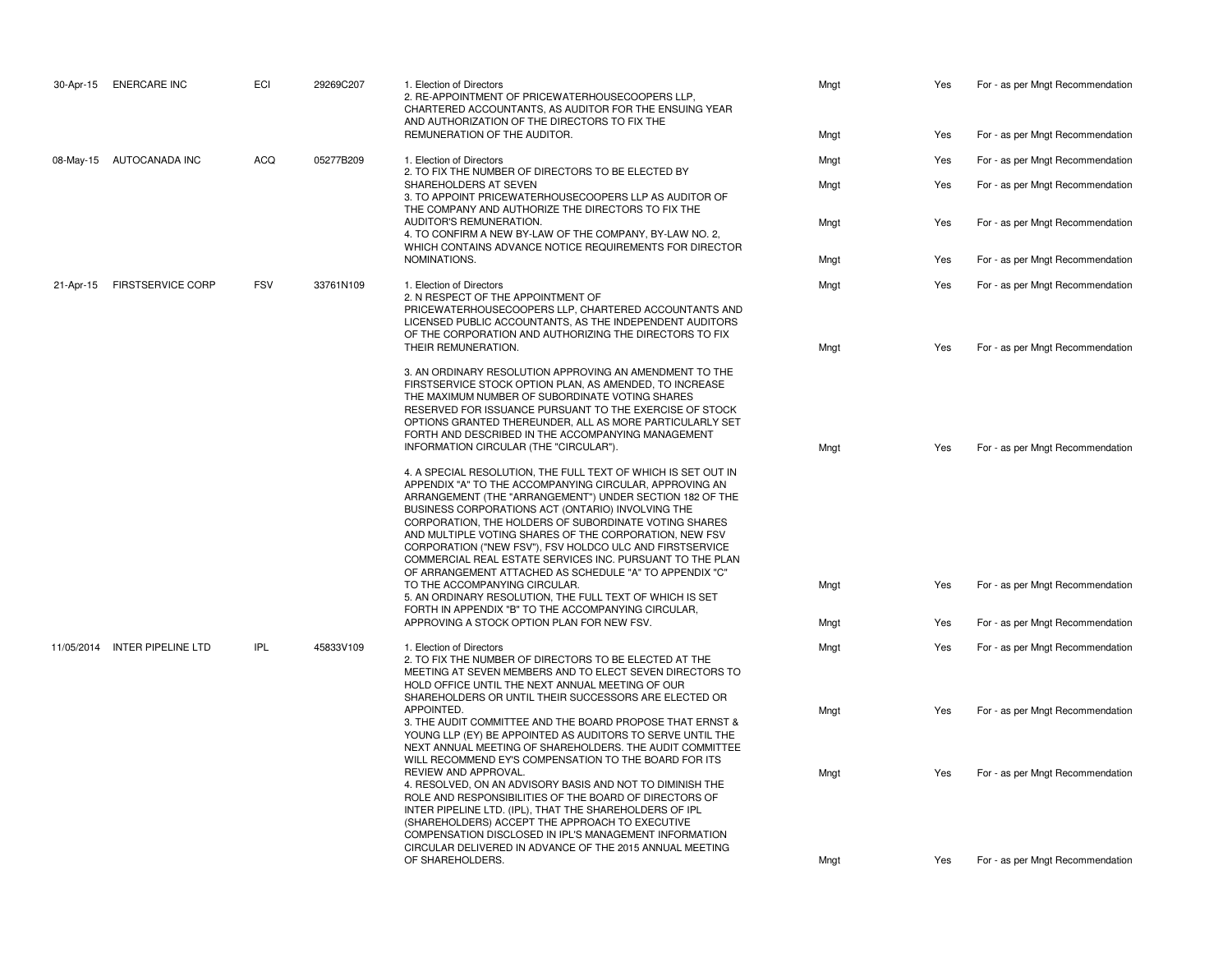|                    | 05-May-15 KEYERA CORP                 | KEY        | 493271100 | 1. ON THE APPOINTMENT OF DELOITTE LLP AS AUDITORS OF KEYERA<br>FOR A TERM EXPIRING AT THE CLOSE OF THE NEXT ANNUAL<br>MEETING OF SHAREHOLDERS.<br>2. Election of Directors<br>3. ON THE ADVISORY RESOLUTION, THE FULL TEXT OF WHICH IS SET<br>FORTH IN THE CIRCULAR, WITH RESPECT TO KEYERA'S APPROACH<br>TO EXECUTIVE COMPENSATION AS MORE PARTICULARLY<br>DESCRIBED IN THE CIRCULAR UNDER THE HEADINGS "MATTERS TO<br>BE ACTED UPON AT THE MEETING" AND "COMPENSATION<br>DISCUSSION AND ANALYSIS", WHICH ADVISORY RESOLUTION SHALL<br>NOT DIMINISH THE ROLES AND RESPONSIBILITIES OF THE BOARD OF<br>DIRECTORS. | Mngt<br>Mngt<br>Mngt | Yes<br>Yes<br>Yes | For - as per Mngt Recommendation<br>For - as per Mngt Recommendation<br>For - as per Mngt Recommendation |
|--------------------|---------------------------------------|------------|-----------|-------------------------------------------------------------------------------------------------------------------------------------------------------------------------------------------------------------------------------------------------------------------------------------------------------------------------------------------------------------------------------------------------------------------------------------------------------------------------------------------------------------------------------------------------------------------------------------------------------------------|----------------------|-------------------|----------------------------------------------------------------------------------------------------------|
|                    | 07/05/2015 LINAMAR CORP               | <b>LNR</b> | 53278L107 | 1. Election of Directors                                                                                                                                                                                                                                                                                                                                                                                                                                                                                                                                                                                          | Mngt                 | Yes               | For - as per Mngt Recommendation                                                                         |
|                    |                                       |            |           | 2. THE RE-APPOINTMENT OF PRICEWATERHOUSECOOPERS LLP,<br>CHARTERED ACCOUNTANTS, AS AUDITORS OF THE CORPORATION<br>AND TO AUTHORIZE THE DIRECTORS TO FIX THEIR REMUNERATION.                                                                                                                                                                                                                                                                                                                                                                                                                                        | Mngt                 | Yes               | For - as per Mngt Recommendation                                                                         |
| 15-May-15          | AMERICAN WTR WKS CO INCAWK            |            | 030420103 | 1. Election of Directors<br>2. RATIFICATION OF THE APPOINTMENT OF<br>PRICEWATERHOUSECOOPERS LLP AS OUR INDEPENDENT<br>REGISTERED PUBLIC ACCOUNTING FIRM FOR FISCAL YEAR ENDING                                                                                                                                                                                                                                                                                                                                                                                                                                    | Mngt                 | Yes               | For - as per Mngt Recommendation                                                                         |
|                    |                                       |            |           | DECEMBER 31, 2015.<br>3. AN ADVISORY VOTE TO APPROVE THE COMPENSATION OF OUR                                                                                                                                                                                                                                                                                                                                                                                                                                                                                                                                      | Mngt                 | Yes               | For - as per Mngt Recommendation                                                                         |
|                    |                                       |            |           | NAMED EXECUTIVE OFFICERS.                                                                                                                                                                                                                                                                                                                                                                                                                                                                                                                                                                                         | Mngt                 | Yes               | For - as per Mngt Recommendation                                                                         |
|                    |                                       |            |           | 4. RE-APPROVAL OF THE MATERIAL TERMS OF THE PERFORMANCE<br>GOALS SET FORTH IN THE AMERICAN WATER WORKS COMPANY, INC.<br>2007 OMNIBUS EQUITY COMPENSATION PLAN TO ALLOW CERTAIN<br>EQUITY GRANTS UNDER THE PLAN TO CONTINUE TO BE DEDUCTIBLE<br>UNDER SECTION 162(M) OF THE INTERNAL REVENUE CODE.<br>5. APPROVAL OF THE MATERIAL TERMS OF THE PERFORMANCE<br>GOALS SET FORTH IN THE AMERICAN WATER WORKS COMPANY, INC.<br>ANNUAL INCENTIVE PLAN TO ALLOW CERTAIN INCENTIVE AWARDS<br>UNDER THE PLAN TO BE DEDUCTIBLE UNDER SECTION 162(M) OF<br>THE INTERNAL REVENUE CODE.                                        | Mngt<br>Mngt         | Yes<br>Yes        | For - as per Mngt Recommendation<br>For - as per Mngt Recommendation                                     |
|                    |                                       |            |           | 6. ADOPTION OF AN AMENDMENT TO THE BYLAWS OF AMERICAN<br>WATER WORKS COMPANY, INC. TO PROVIDE THAT THE COURTS<br>LOCATED IN THE STATE OF DELAWARE WILL SERVE AS THE<br>EXCLUSIVE FORUM FOR ADJUDICATION OF CERTAIN LEGAL ACTIONS.                                                                                                                                                                                                                                                                                                                                                                                 | Mngt                 | Yes               | For - as per Mngt Recommendation                                                                         |
| 14/05/2015 DH CORP |                                       | DH         | 23290R101 | 1. Election of Directors<br>2. THE APPOINTMENT OF KPMG LLP AS AUDITORS OF THE                                                                                                                                                                                                                                                                                                                                                                                                                                                                                                                                     | Mngt                 | Yes               | For - as per Mngt Recommendation                                                                         |
|                    |                                       |            |           | CORPORATION AND THE AUTHORIZATION OF THE DIRECTORS TO FIX<br>THE REMUNERATION OF THE AUDITORS;<br>3. THE ADOPTION, WITH OR WITHOUT VARIATION, OF AN ADVISORY<br>RESOLUTION TO ACCEPT THE APPROACH TO EXECUTIVE<br>COMPENSATION DISCLOSED IN THE MANAGEMENT INFORMATION                                                                                                                                                                                                                                                                                                                                            | Mngt                 | Yes               | For - as per Mngt Recommendation                                                                         |
|                    |                                       |            |           | CIRCULAR.                                                                                                                                                                                                                                                                                                                                                                                                                                                                                                                                                                                                         | Mngt                 | Yes               | For - as per Mngt Recommendation                                                                         |
|                    | 07/05/2015 ALASKA AIR GROUP INC       | <b>ALK</b> | 011659109 | 1. Election of Directors<br>2. RATIFICATION OF THE APPOINTMENT OF KPMG LLP AS THE                                                                                                                                                                                                                                                                                                                                                                                                                                                                                                                                 | Mngt                 | Yes               | For - as per Mngt Recommendation                                                                         |
|                    |                                       |            |           | COMPANY'S INDEPENDENT REGISTERED PUBLIC ACCOUNTANTS FOR<br>THE FISCAL YEAR.<br>3. ADVISORY VOTE TO APPROVE THE COMPENSATION OF THE                                                                                                                                                                                                                                                                                                                                                                                                                                                                                | Mngt                 | Yes               | For - as per Mngt Recommendation                                                                         |
|                    |                                       |            |           | COMPANY'S NAMED EXECUTIVE OFFICERS<br>4. STOCKHOLDER PROPOSAL REGARDING AN INDEPENDENT BOARD                                                                                                                                                                                                                                                                                                                                                                                                                                                                                                                      | Mngt                 | Yes               | For - as per Mngt Recommendation                                                                         |
|                    |                                       |            |           | CHAIRMAN POLICY.                                                                                                                                                                                                                                                                                                                                                                                                                                                                                                                                                                                                  | Mngt                 | No                | Against - as per Mngt Recommendation                                                                     |
|                    | 04/05/2015 MACDONALD DETTWILER # AMDA |            | 554282103 | 1. Election of Directors<br>2. APPOINTMENT OF KPMG LLP AS AUDITORS OF THE COMPANY FOR<br>THE ENSUING YEAR AND AUTHORIZING THE DIRECTORS TO FIX                                                                                                                                                                                                                                                                                                                                                                                                                                                                    | Mngt                 | Yes               | For - as per Mngt Recommendation                                                                         |
|                    |                                       |            |           | THEIR REMUNERATION.                                                                                                                                                                                                                                                                                                                                                                                                                                                                                                                                                                                               | Mngt                 | Yes               | For - as per Mngt Recommendation                                                                         |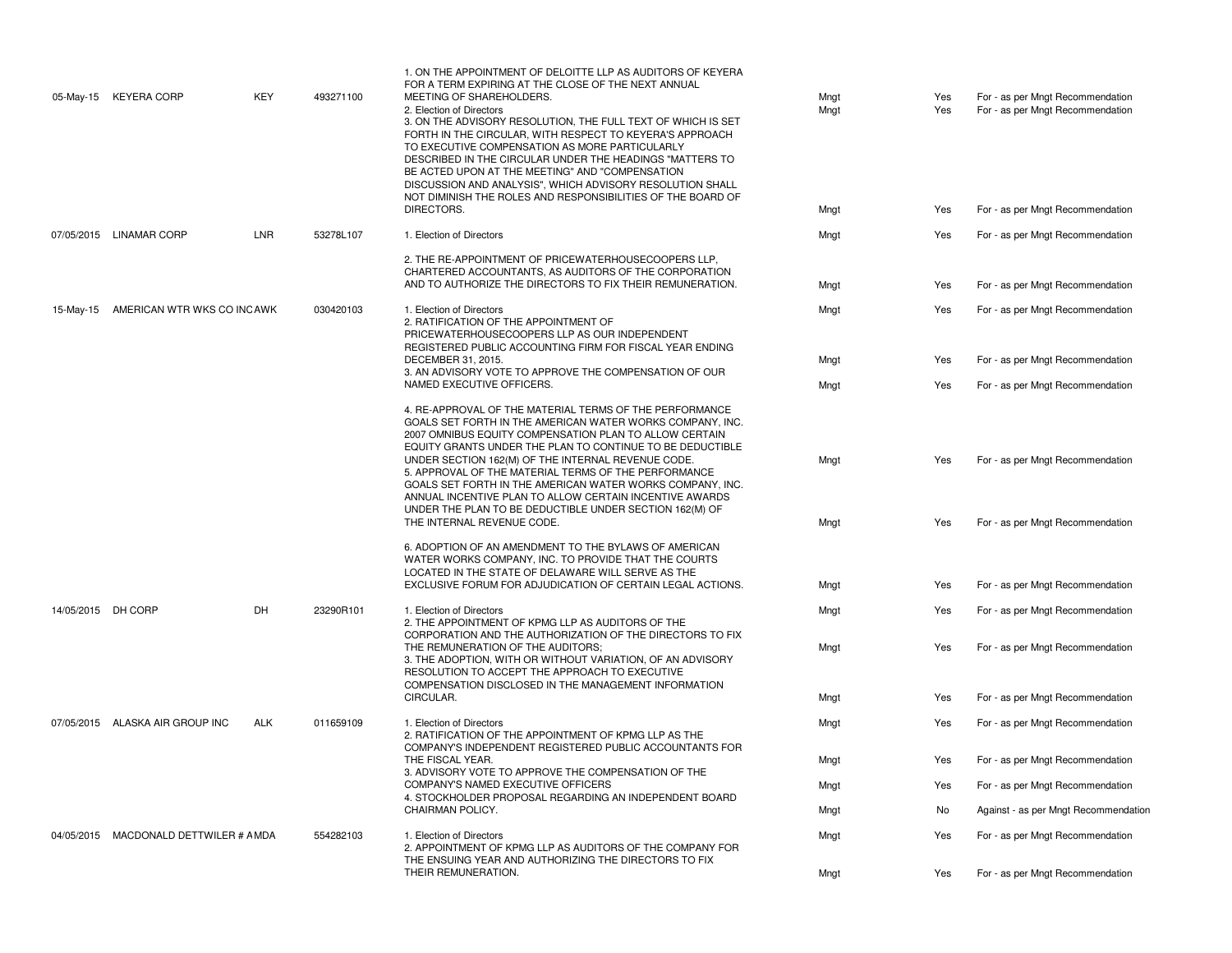|                                  |            |                                                                                                                                                                                                                                                                                                                                                                                                                       | 3. ACCEPT THE NON-BINDING ADVISORY RESOLUTION ON THE<br>COMPANY'S APPROACH TO EXECUTIVE COMPENSATION AS<br>DISCLOSED IN THE ACCOMPANYING MANAGEMENT PROXY CIRCULAR.                                                                     | Mngt | Yes                              | For - as per Mngt Recommendation |
|----------------------------------|------------|-----------------------------------------------------------------------------------------------------------------------------------------------------------------------------------------------------------------------------------------------------------------------------------------------------------------------------------------------------------------------------------------------------------------------|-----------------------------------------------------------------------------------------------------------------------------------------------------------------------------------------------------------------------------------------|------|----------------------------------|----------------------------------|
|                                  |            | 4. ACCEPT THE RESOLUTION ON APPROVAL OF THE 2012, 2013, 2014<br>AND 2015 LONG-TERM INCENTIVE PLANS OF THE COMPANY AND THE<br>RESERVATION OF COMMON SHARES FOR ISSUE THEREUNDER AS<br>DISCLOSED IN THE ACCOMPANYING MANAGEMENT PROXY CIRCULAR.<br>5. ACCEPT THE RESOLUTION ON APPROVAL OF THE DIRECTORS'<br>DEFERRED SHARE UNIT PLAN AND THE RESERVATION OF COMMON<br>SHARES FOR ISSUE THEREUNDER, AS DISCLOSED IN THE | Mngt                                                                                                                                                                                                                                    | Yes  | For - as per Mngt Recommendation |                                  |
|                                  |            |                                                                                                                                                                                                                                                                                                                                                                                                                       | ACCOMPANYING MANAGEMENT PROXY CIRCULAR                                                                                                                                                                                                  | Mngt | Yes                              | For - as per Mngt Recommendation |
| 12/05/2015 MORNEAU SHEPELL INC   | <b>MSI</b> | 61767W104                                                                                                                                                                                                                                                                                                                                                                                                             | 1. Election of Directors<br>2. THE RE-APPOINTMENT OF KPMG LLP TO ACT AS AUDITORS OF THE<br>COMPANY, AND TO AUTHORIZE THE DIRECTORS TO FIX THEIR                                                                                         | Mngt | Yes                              | For - as per Mngt Recommendation |
|                                  |            |                                                                                                                                                                                                                                                                                                                                                                                                                       | REMUNERATION.                                                                                                                                                                                                                           | Mngt | Yes                              | For - as per Mngt Recommendation |
| 14-May-15 STANTEC INC            | <b>STN</b> | 85472N109                                                                                                                                                                                                                                                                                                                                                                                                             | 1. Election of Directors<br>2. THE REAPPOINTMENT OF ERNST & YOUNG, CHARTERED<br>ACCOUNTANTS, AS STANTEC'S AUDITOR AND AUTHORIZING THE                                                                                                   | Mngt | Yes                              | For - as per Mngt Recommendation |
|                                  |            |                                                                                                                                                                                                                                                                                                                                                                                                                       | DIRECTORS TO FIX THE AUDITOR'S REMUNERATION.                                                                                                                                                                                            | Mngt | Yes                              | For - as per Mngt Recommendation |
|                                  |            |                                                                                                                                                                                                                                                                                                                                                                                                                       | 3. RESOLVED, ON AN ADVISORY BASIS AND NOT TO DIMINISH THE<br>ROLE AND RESPONSIBILITIES OF THE BOARD OF DIRECTORS, THAT<br>THE SHAREHOLDERS ACCEPT THE APPROACH TO EXECUTIVE<br>COMPENSATION DISCLOSED IN STANTEC'S INFORMATION CIRCULAR |      |                                  |                                  |
|                                  |            |                                                                                                                                                                                                                                                                                                                                                                                                                       | DELIVERED IN ADVANCE OF THE MEETING.                                                                                                                                                                                                    | Mngt | Yes                              | For - as per Mngt Recommendation |
| 29/04/2015 STELLA-JONES INC      | <b>SJ</b>  | 85853F105                                                                                                                                                                                                                                                                                                                                                                                                             | 1. Election of Directors<br>2. APPOINTMENT OF PRICEWATERHOUSECOOPERS LLP AS<br>AUDITORS OF THE CORPORATION FOR THE ENSUING YEAR AND                                                                                                     | Mngt | Yes                              | For - as per Mngt Recommendation |
|                                  |            |                                                                                                                                                                                                                                                                                                                                                                                                                       | AUTHORIZING THE DIRECTORS TO FIX THEIR REMUNERATION.                                                                                                                                                                                    | Mngt | Yes                              | For - as per Mngt Recommendation |
| 07/05/2015 TELUS CORP            | T          | 87971M103                                                                                                                                                                                                                                                                                                                                                                                                             | 1. Election of Directors<br>2. APPOINT DELOITTE LLP AS AUDITORS FOR THE ENSUING YEAR                                                                                                                                                    | Mngt | Yes                              | For - as per Mngt Recommendation |
|                                  |            |                                                                                                                                                                                                                                                                                                                                                                                                                       | AND AUTHORIZE DIRECTORS TO FIX THEIR REMUNERATION.<br>3. ACCEPT THE COMPANY'S APPROACH TO EXECUTIVE                                                                                                                                     | Mngt | Yes                              | For - as per Mngt Recommendation |
|                                  |            |                                                                                                                                                                                                                                                                                                                                                                                                                       | COMPENSATION.                                                                                                                                                                                                                           | Mngt | Yes                              | For - as per Mngt Recommendation |
| 22/04/2015 TRANSFORCE INC        | <b>TFI</b> | 89366H103                                                                                                                                                                                                                                                                                                                                                                                                             | 1. Election of Directors<br>2. APPOINTMENT OF KPMG LLP, CHARTERED ACCOUNTANTS, AS<br>AUDITORS OF THE CORPORATION FOR THE ENSUING YEAR AND                                                                                               | Mngt | Yes                              | For - as per Mngt Recommendation |
|                                  |            |                                                                                                                                                                                                                                                                                                                                                                                                                       | AUTHORIZING THE DIRECTORS TO FIX THEIR REMUNERATION.                                                                                                                                                                                    | Mngt | Yes                              | For - as per Mngt Recommendation |
| 12/05/2015 PURE TECHNOLOGIES LTD | PUR        | 745915108                                                                                                                                                                                                                                                                                                                                                                                                             | 1. TO FIX THE NUMBER OF DIRECTORS TO BE ELECTED AT THE<br>MEETING EIGHT (8).                                                                                                                                                            | Mngt | Yes                              | For - as per Mngt Recommendation |
|                                  |            |                                                                                                                                                                                                                                                                                                                                                                                                                       | 1. Election of Directors<br>3. APPOINTMENT OF KPMG LLP, CHARTERED ACCOUNTANTS AS<br>AUDITORS OF THE CORPORATION FOR THE ENSUING YEAR AND                                                                                                | Mngt | Yes                              | For - as per Mngt Recommendation |
|                                  |            |                                                                                                                                                                                                                                                                                                                                                                                                                       | AUTHORIZING THE DIRECTORS TO FIX THEIR REMUNERATION.<br>4. TO APPROVE THE NEW PERFORMANCE AND RESTRICTED SHARE                                                                                                                          | Mngt | Yes                              | For - as per Mngt Recommendation |
|                                  |            |                                                                                                                                                                                                                                                                                                                                                                                                                       | UNIT PLAN OF THE CORPORATION.                                                                                                                                                                                                           | Mngt | Yes                              | For - as per Mngt Recommendation |
| 07/05/2015 URTHECAST CORP        | UR         | 91731X102                                                                                                                                                                                                                                                                                                                                                                                                             | 1. TO SET THE NUMBER OF DIRECTORS AT 7.                                                                                                                                                                                                 | Mngt | Yes                              | For - as per Mngt Recommendation |
|                                  |            |                                                                                                                                                                                                                                                                                                                                                                                                                       | 1. Election of Directors<br>3. APPOINTMENT OF PRICEWATERHOUSECOOPERS LLP AS<br>AUDITORS OF THE COMPANY FOR THE ENSUING YEAR AND                                                                                                         | Mngt | Yes                              | For - as per Mngt Recommendation |
|                                  |            |                                                                                                                                                                                                                                                                                                                                                                                                                       | AUTHORIZING THE DIRECTORS TO FIX THEIR REMUNERATION.                                                                                                                                                                                    | Mngt | Yes                              | For - as per Mngt Recommendation |
|                                  |            |                                                                                                                                                                                                                                                                                                                                                                                                                       | 4. Reolution                                                                                                                                                                                                                            | Mngt | Yes                              | For - as per Mngt Recommendation |
| 13/05/2015 CINEPLEX INC          | CGX        | 172454100                                                                                                                                                                                                                                                                                                                                                                                                             | 1. Election of Directors                                                                                                                                                                                                                | Mngt | Yes                              | For - as per Mngt Recommendation |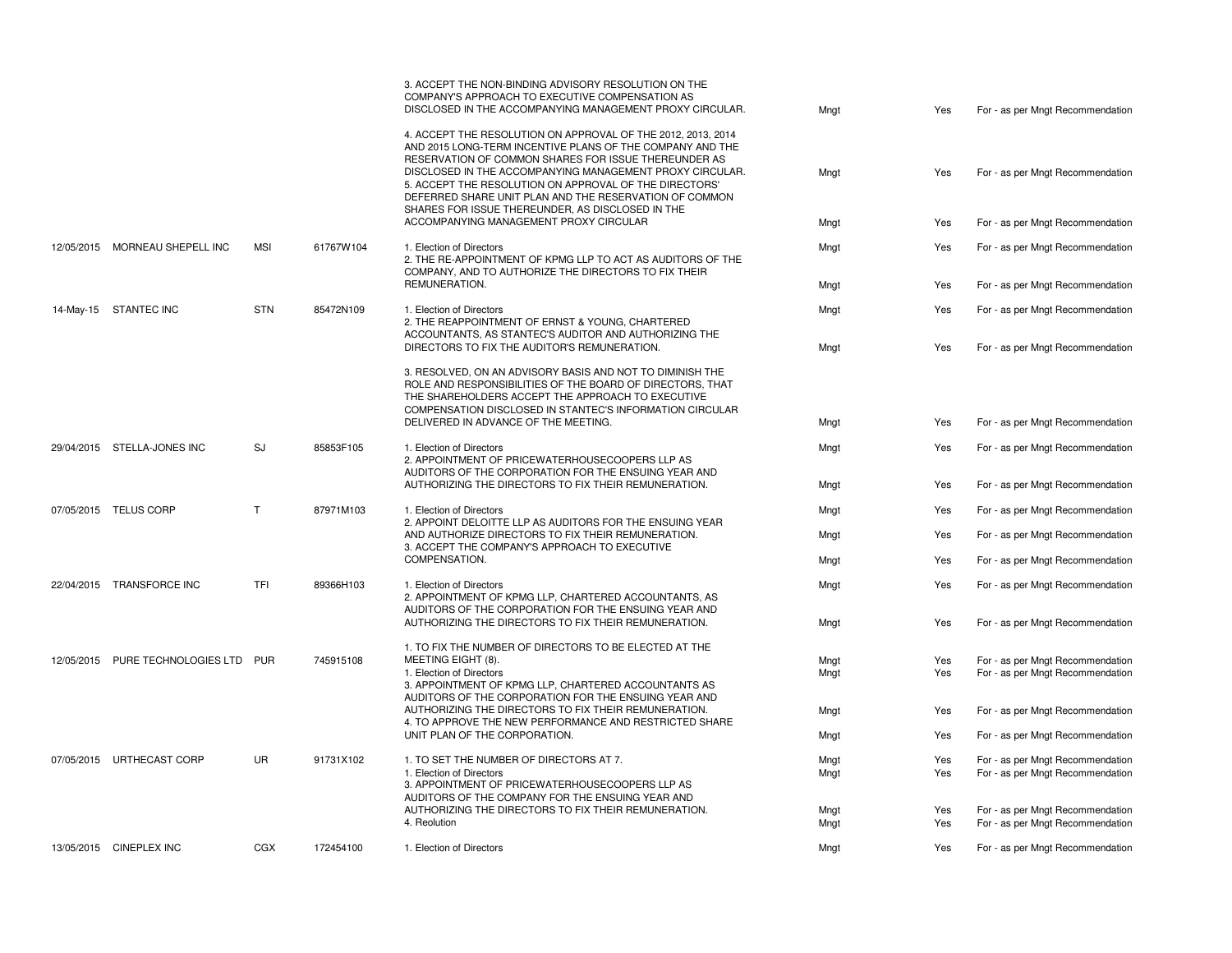|            |                                           |           | 2. THE APPOINTMENT OF PRICEWATERHOUSECOOPERS LLP AS<br>AUDITORS OF THE CORPORATION AND THE AUTHORIZATION OF THE<br>DIRECTORS TO FIX THEIR REMUNERATION                                                                                                                                                                                                                                                                                                                                                            | Mngt         | Yes        | For - as per Mngt Recommendation                                     |
|------------|-------------------------------------------|-----------|-------------------------------------------------------------------------------------------------------------------------------------------------------------------------------------------------------------------------------------------------------------------------------------------------------------------------------------------------------------------------------------------------------------------------------------------------------------------------------------------------------------------|--------------|------------|----------------------------------------------------------------------|
|            | 12/05/2015 CHESSWOOD GROUP LTD<br>CHW     | 16550A107 | 1. Election of Directors<br>2. THE RE-APPOINTMENT OF BDO CANADA LLP AS AUDITORS OF THE<br>CORPORATION AND AUTHORIZATION OF THE CORPORATION'S                                                                                                                                                                                                                                                                                                                                                                      | Mngt         | Yes        | For - as per Mngt Recommendation                                     |
|            |                                           |           | BOARD OF DIRECTORS TO FIX THE AUDITORS' REMUNERATION.                                                                                                                                                                                                                                                                                                                                                                                                                                                             | Mngt         | Yes        | For - as per Mngt Recommendation                                     |
| 08/05/2015 | MARRIOTT INTERNATIONAL - MAR              | 571903202 | 1. Election of Directors                                                                                                                                                                                                                                                                                                                                                                                                                                                                                          | Mngt         | Yes        | For - as per Mngt Recommendation                                     |
|            |                                           |           | 2. RATIFICATION OF THE APPOINTMENT OF ERNST & YOUNG AS THE<br>COMPANY'S INDEPENDENT REGISTERED PUBLIC ACCOUNTING FIRM.                                                                                                                                                                                                                                                                                                                                                                                            | Mngt         | Yes        | For - as per Mngt Recommendation                                     |
|            |                                           |           | 3. ADVISORY RESOLUTION TO APPROVE EXECUTIVE COMPENSATION.<br>4. SHAREHOLDER RESOLUTION RECOMMENDING SIMPLE MAJORITY                                                                                                                                                                                                                                                                                                                                                                                               | Mngt         | Yes        | For - as per Mngt Recommendation                                     |
|            |                                           |           | VOTING STANDARD.                                                                                                                                                                                                                                                                                                                                                                                                                                                                                                  | Mngt         | No         | Against - as per Mngt Recommendation                                 |
| 22/05/2015 | BOYD GROUP INCOME FUND BYD                | 103309100 | 1. Election of Directors<br>2. AS TO THE RESOLUTION TO NOMINATE AS DIRECTORS OF THE<br>BOYD GROUP INC. AND BOYD GROUP HOLDINGS INC. THE<br>FOLLOWING NOMINEES UNTIL THEIR RESPECTIVE ANNUAL<br>MEETINGS HELD FOLLOWING THE FUND'S 2016 ANNUAL MEETING:<br><b>DAVE BROWN</b>                                                                                                                                                                                                                                       | Mngt<br>Mngt | Yes<br>Yes | For - as per Mngt Recommendation<br>For - as per Mngt Recommendation |
|            |                                           |           | 3. AS TO THE RESOLUTION TO APPOINT DELOITTE LLP, CHARTERED<br>ACCOUNTANTS, THE AUDITORS FOR THE FUND FOR THE FISCAL<br>YEAR ENDING DECEMBER 31, 2015 AND THEREAFTER UNTIL THE<br>CLOSE OF THE ANNUAL MEETING OF UNITHOLDERS OF THE FUND<br>NEXT FOLLOWING AND AUTHORIZING THE BOARD OF TRUSTEES TO<br>FIX THE AUDITORS' REMUNERATIONAND THEREAFTER UNTIL THE<br>CLOSE OF THE ANNUAL MEETING OF UNITHOLDERS OF THE FUND<br>NEXT FOLLOWING AND AUTHORIZING THE BOARD OF TRUSTEES TO                                 |              |            |                                                                      |
|            |                                           |           | FIX THE AUDITORS' REMUNERATION.                                                                                                                                                                                                                                                                                                                                                                                                                                                                                   | Mngt         | Yes        | For - as per Mngt Recommendation                                     |
|            | 20/05/2015 BLACKHAWK NETWORK HOL HAWK     | 09238E104 | 1. Election of Directors<br>2. TO RATIFY THE APPOINTMENT OF DELOITTE & TOUCHE LLP AS<br>OUR INDEPENDENT REGISTERED PUBLIC ACCOUNTING FIRM FOR                                                                                                                                                                                                                                                                                                                                                                     | Mngt         | Yes        | For - as per Mngt Recommendation                                     |
|            |                                           |           | THE 2015 FISCAL YEAR ENDING JANUARY 2, 2016.                                                                                                                                                                                                                                                                                                                                                                                                                                                                      | Mngt         | Yes        | For - as per Mngt Recommendation                                     |
|            |                                           |           | 3. TO APPROVE AMENDMENTS TO THE COMPANY'S AMENDED AND<br>RESTATED CERTIFICATE OF INCORPORATION TO (A) EFFECT A<br>RECLASSIFICATION OF EACH OUTSTANDING SHARE OF THE<br>COMPANY'S CLASS B COMMON STOCK INTO ONE SHARE OF THE<br>COMPANY'S COMMON STOCK AND RENAME THE CLASS A COMMON<br>STOCK AS COMMON STOCK, WHICH WE REFER TO AS THE<br>CONVERSION, AND (B) ELIMINATE PROVISIONS RELATING TO OUR<br>DUAL-CLASS COMMON STOCK STRUCTURE AND THE OWNERSHIP<br>INTEREST FORMELY HELD IN THE COMPANY BY SAFEWAY INC. |              |            |                                                                      |
|            |                                           |           | 4. TO APPROVE THE AMENDMENT TO OUR 2013 EQUITY INCENTIVE<br>AWARD PLAN (2013 PLAN) TO INCREASE THE NUMBER OF SHARES OF<br>COMMON STOCK THAT MAY BE ISSUED UNDER THE 2013 PLAN BY                                                                                                                                                                                                                                                                                                                                  | Mngt         | Yes        | For - as per Mngt Recommendation                                     |
|            |                                           |           | 4.000.000 SHARES.                                                                                                                                                                                                                                                                                                                                                                                                                                                                                                 | Mngt         | Yes        | For - as per Mngt Recommendation                                     |
|            | <b>ESP</b><br>15/05/2015 ESPIAL GROUP INC | 296651102 | 1. Election of Directors<br>2. APPOINTMENT OF KPMG LLP AS AUDITORS OF THE CORPORATION<br>FOR THE ENSUING YEAR AND AUTHORIZING THE DIRECTORS TO FIX                                                                                                                                                                                                                                                                                                                                                                | Mngt         | Yes        | For - as per Mngt Recommendation                                     |
|            |                                           |           | THEIR REMUNERATION.                                                                                                                                                                                                                                                                                                                                                                                                                                                                                               | Mngt         | Yes        | For - as per Mngt Recommendation                                     |
|            | 28/05/2015 MGM RESORTS INTERNATION GM     | 552953101 | 1. Election of Directors<br>2. TO RATIFY THE SELECTION OF THE INDEPENDENT REGISTERED<br>PUBLIC ACCOUNTING FIRM FOR THE YEAR ENDING DECEMBER 31,                                                                                                                                                                                                                                                                                                                                                                   | Mngt         | Yes        | For - as per Mngt Recommendation                                     |
|            |                                           |           | 2015.                                                                                                                                                                                                                                                                                                                                                                                                                                                                                                             | Mngt         | Yes        | For - as per Mngt Recommendation                                     |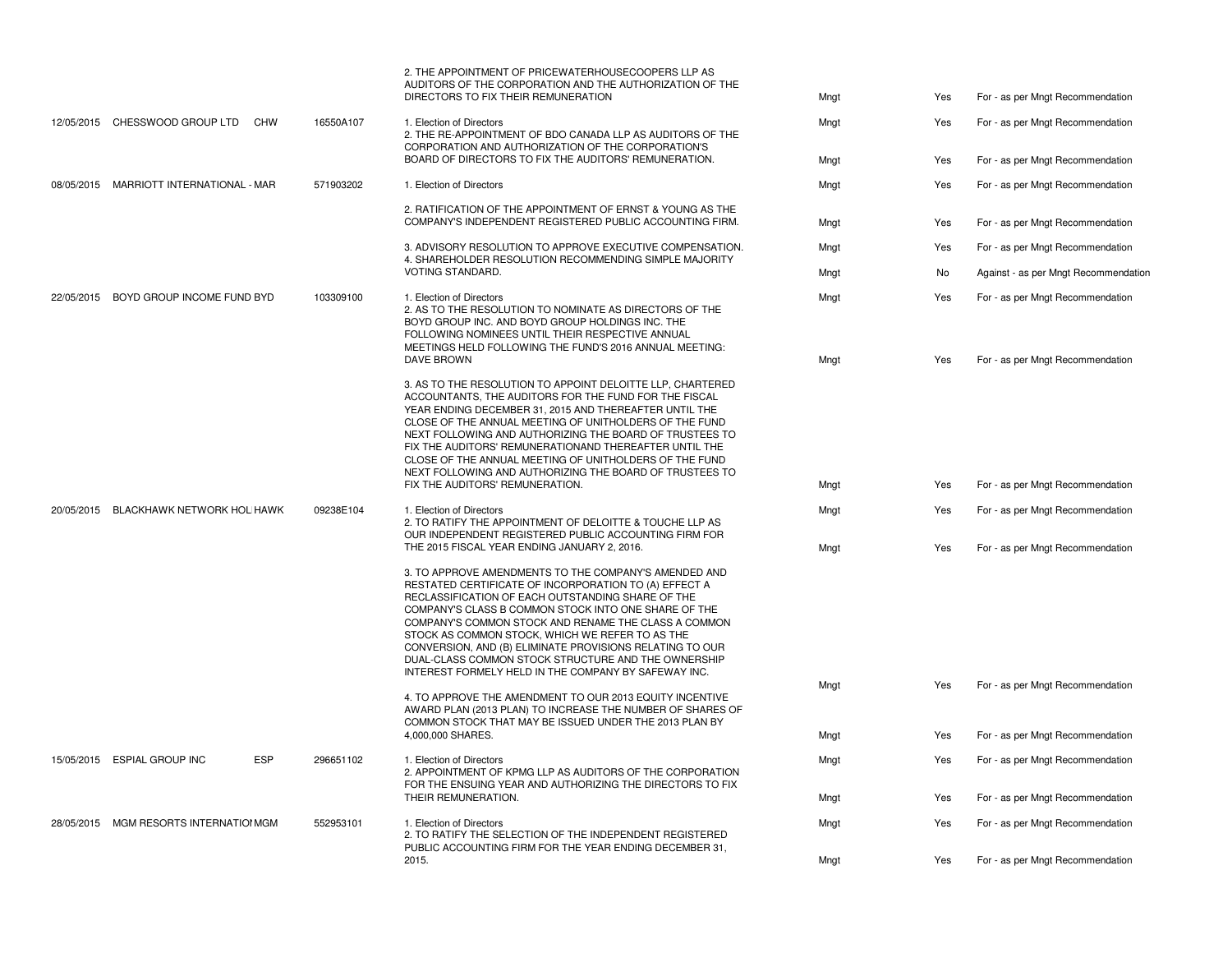|                                         |                          | 3. TO APPROVE, ON AN ADVISORY BASIS, THE COMPENSATION OF<br>OUR NAMED EXECUTIVE OFFICERS.                                                                                                                                                                                                                                                                                                                                                                                                                              | Mngt                 | Yes               | For - as per Mngt Recommendation                                                                         |
|-----------------------------------------|--------------------------|------------------------------------------------------------------------------------------------------------------------------------------------------------------------------------------------------------------------------------------------------------------------------------------------------------------------------------------------------------------------------------------------------------------------------------------------------------------------------------------------------------------------|----------------------|-------------------|----------------------------------------------------------------------------------------------------------|
| 08/05/2015 MARRIOTT INTERNATIONAL - MAR | 571903202                | 1. Election of Directors                                                                                                                                                                                                                                                                                                                                                                                                                                                                                               | Mngt                 | Yes               | For - as per Mngt Recommendation                                                                         |
|                                         |                          | 2. RATIFICATION OF THE APPOINTMENT OF ERNST & YOUNG AS THE<br>COMPANY'S INDEPENDENT REGISTERED PUBLIC ACCOUNTING FIRM                                                                                                                                                                                                                                                                                                                                                                                                  | Mngt                 | Yes               | For - as per Mngt Recommendation                                                                         |
|                                         |                          | 3. ADVISORY RESOLUTION TO APPROVE EXECUTIVE COMPENSATION.                                                                                                                                                                                                                                                                                                                                                                                                                                                              | Mngt                 | Yes               | For - as per Mngt Recommendation                                                                         |
|                                         |                          | 4. SHAREHOLDER RESOLUTION RECOMMENDING SIMPLE MAJORITY<br>VOTING STANDARD.                                                                                                                                                                                                                                                                                                                                                                                                                                             | Mngt                 | No                | Against - as per Mngt Recommendation                                                                     |
| 20/05/2015 ROSS STORES INC              | <b>ROST</b><br>778296103 | 1. Election of Directors<br>2. TO APPROVE AN AMENDMENT TO THE COMPANY'S CERTIFICATE<br>OF INCORPORATION TO INCREASE THE NUMBER OF AUTHORIZED                                                                                                                                                                                                                                                                                                                                                                           | Mngt                 | Yes               | For - as per Mngt Recommendation                                                                         |
|                                         |                          | SHARES OF COMMON STOCK FROM 600,000,000 TO 1,000,000,000<br>SHARES.<br>3. TO APPROVE AN AMENDMENT TO THE COMPANY'S EMPLOYEE                                                                                                                                                                                                                                                                                                                                                                                            | Mngt                 | No                | Against - against Mngt Recommendation                                                                    |
|                                         |                          | STOCK PURCHASE PLAN ("ESPP") TO INCREASE THE ESPP'S SHARE<br>RESERVE BY 2,500,000 SHARES.                                                                                                                                                                                                                                                                                                                                                                                                                              | Mngt                 | Yes               | For - as per Mngt Recommendation                                                                         |
|                                         |                          | 4. ADVISORY VOTE TO APPROVE THE RESOLUTION ON THE<br>COMPENSATION OF THE NAMED EXECUTIVE OFFICERS.                                                                                                                                                                                                                                                                                                                                                                                                                     | Mngt                 | Yes               | For - as per Mngt Recommendation                                                                         |
|                                         |                          | 5. TO RATIFY THE APPOINTMENT OF DELOITTE & TOUCHE LLP AS THE<br>COMPANY'S INDEPENDENT REGISTERED PUBLIC ACCOUNTING FIRM<br>FOR THE FISCAL YEAR ENDING JANUARY 30, 2016.                                                                                                                                                                                                                                                                                                                                                | Mngt                 | Yes               | For - as per Mngt Recommendation                                                                         |
| 20/05/2015 TRICON CAPITAL GROUP INCTCN  | 89612W102                | 1. APPROVAL OF A RESOLUTION, THE FULL TEXT OF WHICH IS<br>ATTACHED AS APPENDIX A TO THE ACCOMPANYING INFORMATION<br>CIRCULAR, TO FIX THE NUMBER OF DIRECTORS OF THE COMPANY.<br>1. Election of Directors<br>2. APPOINTMENT OF PRICEWATERHOUSECOOPERS LLP AS<br>AUDITORS OF THE COMPANY FOR THE ENSUING YEAR AND<br>AUTHORIZING THE DIRECTORS TO FIX THEIR REMUNERATION.                                                                                                                                                | Mngt<br>Mngt<br>Mngt | Yes<br>Yes<br>Yes | For - as per Mngt Recommendation<br>For - as per Mngt Recommendation<br>For - as per Mngt Recommendation |
| 19/05/2015 VALEANT PHARMACEUTICAL VRX   | 91911K102                | 1. Election of Directors<br>2. THE APPROVAL, IN AN ADVISORY RESOLUTION, OF THE                                                                                                                                                                                                                                                                                                                                                                                                                                         | Mngt                 | Yes               | For - as per Mngt Recommendation                                                                         |
|                                         |                          | COMPENSATION OF OUR NAMED EXECUTIVE OFFICERS AS<br>DISCLOSED IN THE COMPENSATION DISCUSSION AND ANALYSIS<br>SECTION, EXECUTIVE COMPENSATION TABLES AND ACCOMPANYING<br>NARRATIVE DISCUSSIONS CONTAINED IN THE MANAGEMENT PROXY<br>CIRCULAR AND PROXY STATEMENT.<br>3. TO APPOINT PRICEWATERHOUSECOOPERS LLP AS THE AUDITORS<br>FOR THE COMPANY TO HOLD OFFICE UNTIL THE CLOSE OF THE 2016<br>ANNUAL MEETING OF SHAREHOLDERS AND TO AUTHORIZE THE<br>COMPANY'S BOARD OF DIRECTORS TO FIX THE AUDITORS'<br>REMUNERATION. | Mngt<br>Mngt         | Yes<br>Yes        | For - as per Mngt Recommendation<br>For - as per Mngt Recommendation                                     |
| 04/06/2015 JARDEN CORP                  | JAH<br>471109108         | 1. Election of Directors                                                                                                                                                                                                                                                                                                                                                                                                                                                                                               | Mngt                 | Yes               | For - as per Mngt Recommendation                                                                         |
|                                         |                          | 2. APPROVAL OF AN AMENDMENT TO THE COMPANY'S RESTATED<br>CERTIFICATE OF INCORPORATION, AS AMENDED, TO INCREASE THE<br>NUMBER OF SHARES OF AUTHORIZED COMMON STOCK FROM<br>300,000,000 TO 500,000,000.<br>3. RATIFICATION OF THE APPOINTMENT OF<br>PRICEWATERHOUSECOOPERS LLP AS JARDEN CORPORATION'S                                                                                                                                                                                                                   | Mngt                 | Yes               | For - as per Mngt Recommendation                                                                         |
|                                         |                          | INDEPENDENT REGISTERED PUBLIC ACCOUNTING FIRM FOR THE<br>YEAR ENDING DECEMBER 31, 2015.                                                                                                                                                                                                                                                                                                                                                                                                                                | Mngt                 | Yes               | For - as per Mngt Recommendation                                                                         |
|                                         |                          | 4. ADVISORY APPROVAL OF JARDEN CORPORATION'S EXECUTIVE<br>COMPENSATION.                                                                                                                                                                                                                                                                                                                                                                                                                                                | Mngt                 | Yes               | For - as per Mngt Recommendation                                                                         |
| 21/05/2015 WSP GLOBAL INC               | <b>WSP</b><br>92938W202  | 1. Election of Directors                                                                                                                                                                                                                                                                                                                                                                                                                                                                                               | Mngt                 | Yes               | For - as per Mngt Recommendation                                                                         |
|                                         |                          | 2. APPOINTMENT OF PRICEWATERHOUSECOOPERS LLP, AS<br>AUDITORS OF THE CORPORATION:                                                                                                                                                                                                                                                                                                                                                                                                                                       | Mngt                 | Yes               | For - as per Mngt Recommendation                                                                         |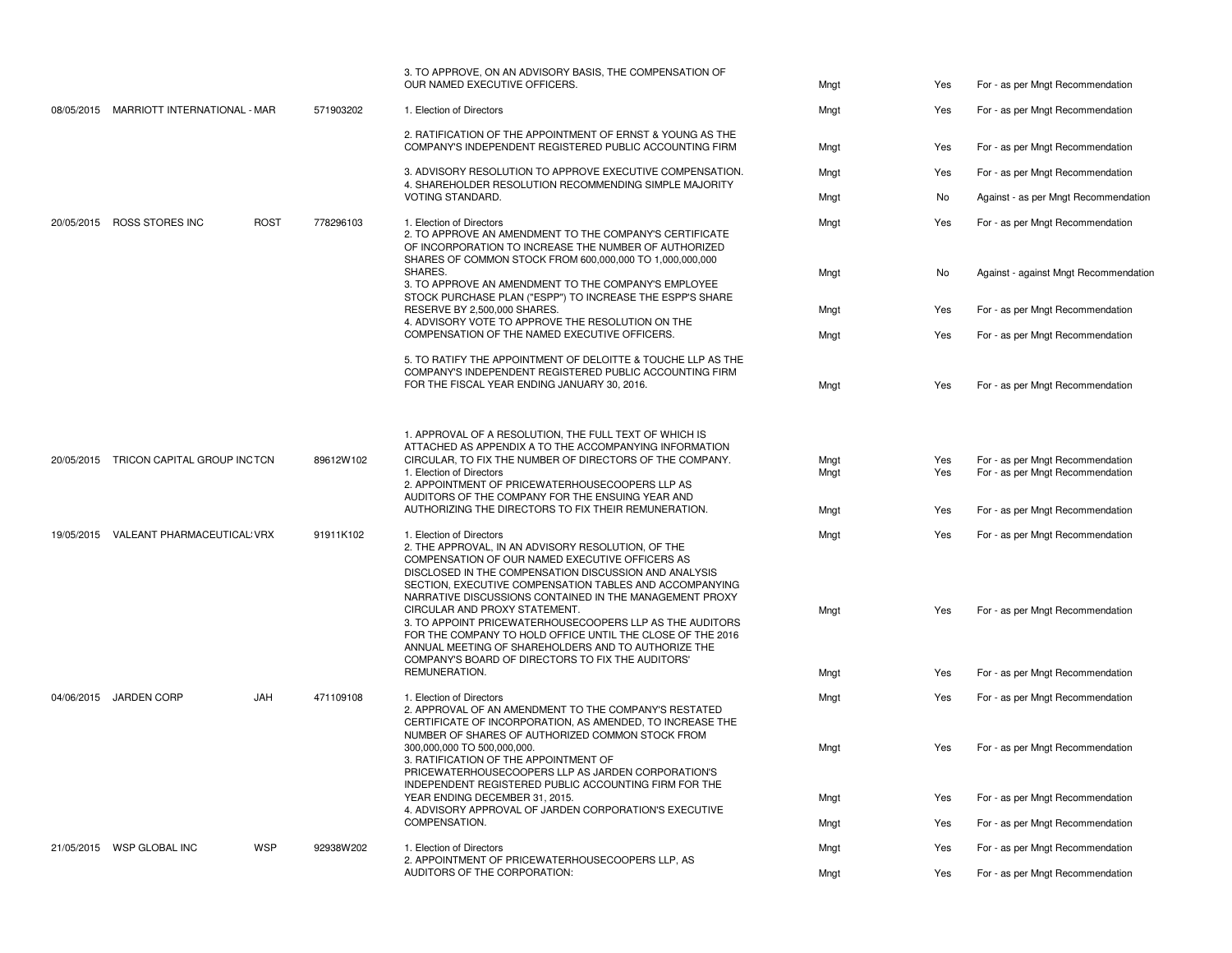|  |                                        |              |                                                                                                                                                                                                                                                                          | 3. ADOPTION OF A RESOLUTION. THE FULL TEXT OF WHICH IS SET<br>FORTH AT PAGE 14 OF THE CIRCULAR, APPROVING A NON-BINDING,<br>ADVISORY RESOLUTION ON EXECUTIVE COMPENSATION.                                                                                | Mngt | Yes                              | For - as per Mngt Recommendation     |
|--|----------------------------------------|--------------|--------------------------------------------------------------------------------------------------------------------------------------------------------------------------------------------------------------------------------------------------------------------------|-----------------------------------------------------------------------------------------------------------------------------------------------------------------------------------------------------------------------------------------------------------|------|----------------------------------|--------------------------------------|
|  | 21/05/2015 HOME DEPOT INC              | HD           | 437076102                                                                                                                                                                                                                                                                | 1. Election of Directors                                                                                                                                                                                                                                  | Mngt | Yes                              | For - as per Mngt Recommendation     |
|  |                                        |              |                                                                                                                                                                                                                                                                          | 2. RATIFICATION OF THE APPOINTMENT OF KPMG LLP                                                                                                                                                                                                            | Mngt | Yes                              | For - as per Mngt Recommendation     |
|  |                                        |              |                                                                                                                                                                                                                                                                          | 3. ADVISORY VOTE TO APPROVE EXECUTIVE COMPENSATION<br>4. SHAREHOLDER PROPOSAL REGARDING INDEPENDENT CHAIRMAN                                                                                                                                              | Mngt | Yes                              | For - as per Mngt Recommendation     |
|  |                                        |              |                                                                                                                                                                                                                                                                          | OF THE BOARD<br>5. SHAREHOLDER PROPOSAL REGARDING SPECIAL SHAREHOLDER                                                                                                                                                                                     | Mngt | No                               | Against - as per Mngt Recommendation |
|  |                                        |              |                                                                                                                                                                                                                                                                          | <b>MEETINGS</b>                                                                                                                                                                                                                                           | Mngt | No                               | Against - as per Mngt Recommendation |
|  | 10/06/2015 STARZ - A                   | <b>STRZA</b> | 85571Q102                                                                                                                                                                                                                                                                | 1. Election of Directors<br>2. A PROPOSAL TO RATIFY THE SELECTION OF KPMG LLP AS OUR<br>INDEPENDENT AUDITORS FOR THE FISCAL YEAR ENDING DECEMBER                                                                                                          | Mngt | Yes                              | For - as per Mngt Recommendation     |
|  |                                        |              |                                                                                                                                                                                                                                                                          | 31, 2015                                                                                                                                                                                                                                                  | Mngt | Yes                              | For - as per Mngt Recommendation     |
|  | 10/06/2015 DOLLARAMA INC               | <b>DOL</b>   | 25675T107                                                                                                                                                                                                                                                                | 1. Election of Directors<br>2. APPOINTMENT OF PRICEWATERHOUSECOOPERS LLP, CHARTERED<br>PROFESSIONAL ACCOUNTANTS, AS AUDITOR OF THE CORPORATION<br>FOR THE ENSUING YEAR AND AUTHORIZING THE DIRECTORS TO FIX                                               | Mngt | Yes                              | For - as per Mngt Recommendation     |
|  |                                        |              |                                                                                                                                                                                                                                                                          | ITS REMUNERATION.                                                                                                                                                                                                                                         | Mngt | Yes                              | For - as per Mngt Recommendation     |
|  | 28/05/2015 DESCARTES SYSTEMS GRP/IDSGX |              | 249906108                                                                                                                                                                                                                                                                | 1. Election of Directors                                                                                                                                                                                                                                  | Mngt | Yes                              | For - as per Mngt Recommendation     |
|  |                                        |              | 2. APPOINTMENT OF KPMG LLP, CHARTERED PROFESSIONAL<br>OF SHAREHOLDERS OR UNTIL A SUCCESSOR IS APPOINTED.                                                                                                                                                                 | ACCOUNTANTS, CHARTERED ACCOUNTANTS, AS AUDITORS OF THE<br>CORPORATION TO HOLD OFFICE UNTIL THE NEXT ANNUAL MEETING                                                                                                                                        | Mngt | Yes                              | For - as per Mngt Recommendation     |
|  | 28/05/2015 MGM RESORTS INTERNATION GM  |              | 552953101                                                                                                                                                                                                                                                                | 1. Election of Directors<br>2. TO RATIFY THE SELECTION OF THE INDEPENDENT REGISTERED<br>PUBLIC ACCOUNTING FIRM FOR THE YEAR ENDING DECEMBER 31,                                                                                                           | Mngt | Yes                              | For - as per Mngt Recommendation     |
|  |                                        |              | 2015.<br>3. TO APPROVE, ON AN ADVISORY BASIS, THE COMPENSATION OF                                                                                                                                                                                                        | Mngt                                                                                                                                                                                                                                                      | Yes  | For - as per Mngt Recommendation |                                      |
|  |                                        |              | OUR NAMED EXECUTIVE OFFICERS.                                                                                                                                                                                                                                            | Mngt                                                                                                                                                                                                                                                      | Yes  | For - as per Mngt Recommendation |                                      |
|  | 10/06/2015 CI FINL CORP                | <b>CIX</b>   | 125491100                                                                                                                                                                                                                                                                | 1. Election of Directors<br>2. TO APPOINT ERNST & YOUNG LLP AS AUDITORS FOR THE ENSUING<br>YEAR AND AUTHORIZE THE DIRECTORS TO FIX THE AUDITORS'                                                                                                          | Mngt | Yes                              | For - as per Mngt Recommendation     |
|  |                                        |              |                                                                                                                                                                                                                                                                          | REMUNERATION.<br>3. RESOLVED THAT, ON AN ADVISORY BASIS AND NOT TO DIMINISH<br>THE ROLE AND RESPONSIBILITIES OF THE BOARD OF DIRECTORS,<br>THAT THE SHAREHOLDERS ACCEPT THE APPROACH TO EXECUTIVE<br>COMPENSATION DISCLOSED IN THE MANAGEMENT INFORMATION | Mngt | Yes                              | For - as per Mngt Recommendation     |
|  |                                        |              |                                                                                                                                                                                                                                                                          | CIRCULAR.                                                                                                                                                                                                                                                 | Mngt | Yes                              | For - as per Mngt Recommendation     |
|  | 11/06/2015 KINAXIS INC                 | <b>KXS</b>   | 49448Q109                                                                                                                                                                                                                                                                | 1. Election of Directors<br>2. KPMG LLP BE REAPPOINTED AS AUDITORS OF THE COMPANY                                                                                                                                                                         | Mngt | Yes                              | For - as per Mngt Recommendation     |
|  |                                        |              |                                                                                                                                                                                                                                                                          | UNTIL THE NEXT ANNUAL MEETING.                                                                                                                                                                                                                            | Mngt | Yes                              | For - as per Mngt Recommendation     |
|  | 09/06/2015 HUDSON S BAY CO             | <b>HBC</b>   | 444218101                                                                                                                                                                                                                                                                | 1. Election of Directors<br>2. APPOINTMENT OF DELOITTE LLP AS AUDITORS OF THE COMPANY<br>FOR THE ENSUING YEAR AND AUTHORIZING THE BOARD OF                                                                                                                | Mngt | Yes                              | For - as per Mngt Recommendation     |
|  |                                        |              | DIRECTORS TO FIX THEIR REMUNERATION.<br>3. AN ADVISORY RESOLUTION ON EXECUTIVE COMPENSATION, AS<br>DESCRIBED IN THE ACCOMPANYING MANAGEMENT INFORMATION<br>CIRCULAR OF THE CORPORATION (THE "CIRCULAR") UNDER THE<br>HEADING "BUSINESS OF THE MEETING - ADVISORY VOTE ON | Mngt                                                                                                                                                                                                                                                      | Yes  | For - as per Mngt Recommendation |                                      |
|  |                                        |              |                                                                                                                                                                                                                                                                          | EXECUTIVE COMPENSATION".                                                                                                                                                                                                                                  | Mngt | Yes                              | For - as per Mngt Recommendation     |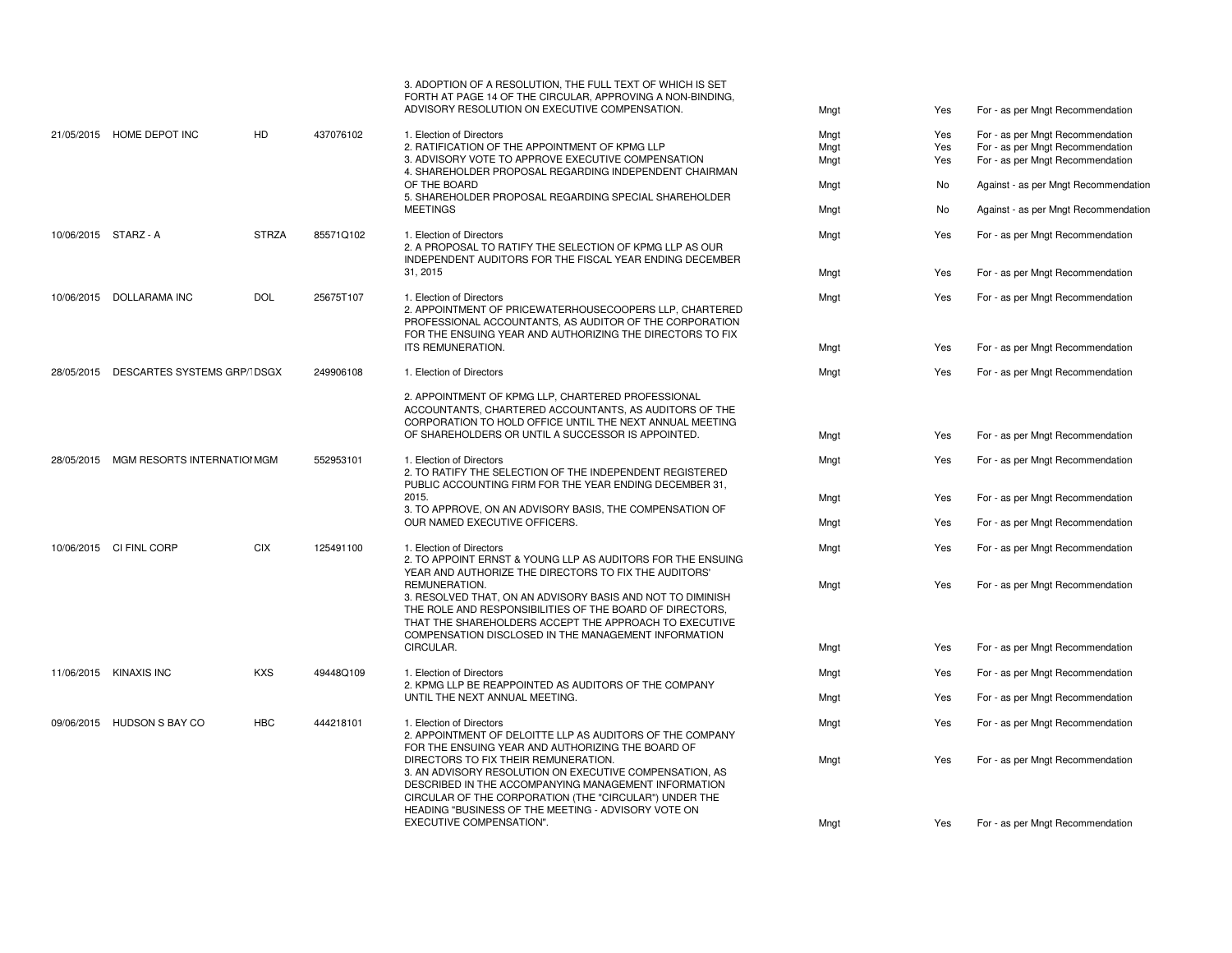|                                          |    |           | 4. AN ORDINARY RESOLUTION APPROVING THE RENEWAL OF AND<br>AMENDMENTS TO THE CORPORATION'S STOCK OPTION PLAN, AS<br>DESCRIBED IN THE CIRCULAR UNDER THE HEADING "BUSINESS OF<br>THE MEETING - PROPOSED RENEWAL OF AND AMENDMENTS TO<br>OPTION PLAN AND RSU PLAN".<br>5. AN ORDINARY RESOLUTION APPROVING THE RENEWAL OF AND<br>AMENDMENTS TO THE CORPORATION'S RESTRICTED SHARE UNIT<br>PLAN, AS DESCRIBED IN THE CIRCULAR UNDER THE HEADING<br>"BUSINESS OF THE MEETING - PROPOSED RENEWAL OF AND | Mngt | Yes | For - as per Mngt Recommendation     |
|------------------------------------------|----|-----------|---------------------------------------------------------------------------------------------------------------------------------------------------------------------------------------------------------------------------------------------------------------------------------------------------------------------------------------------------------------------------------------------------------------------------------------------------------------------------------------------------|------|-----|--------------------------------------|
|                                          |    |           | AMENDMENTS TO OPTION PLAN AND RSU PLAN".                                                                                                                                                                                                                                                                                                                                                                                                                                                          | Mngt | Yes | For - as per Mngt Recommendation     |
| 11/06/2015 ELEMENT FINANCIAL CORP EFN    |    | 286181201 | 1. Election of Directors                                                                                                                                                                                                                                                                                                                                                                                                                                                                          | Mngt | Yes | For - as per Mngt Recommendation     |
|                                          |    |           | 2. THE RE-APPOINTMENT OF ERNST & YOUNG LLP, AS AUDITORS OF<br>THE CORPORATION, FOR THE ENSUING YEAR AND AUTHORIZING THE<br>BOARD OF DIRECTORS TO FIX THEIR REMUNERATION.<br>3. TO CONSIDER AND, IF DEEMED FIT, TO APPROVE, A NON-BINDING<br>ADVISORY RESOLUTION ON THE CORPORATION'S APPROACH TO<br>EXECUTIVE COMPENSATION AS SET OUT IN THE ACCOMPANYING                                                                                                                                         | Mngt | Yes | For - as per Mngt Recommendation     |
|                                          |    |           | MANAGEMENT INFORMATION CIRCULAR.                                                                                                                                                                                                                                                                                                                                                                                                                                                                  | Mngt | Yes | For - as per Mngt Recommendation     |
| 18/06/2015 CANADIAN ENERGY SERVICE CEU   |    | 13566W108 | 1. Election of Directors<br>2. TO FIX THE NUMBER OF DIRECTORS TO BE ELECTED AT THE                                                                                                                                                                                                                                                                                                                                                                                                                | Mngt | Yes | For - as per Mngt Recommendation     |
|                                          |    |           | MEETING AT NINE (9) MEMBERS.<br>3. TO APPOINT DELOITTE LLP AS THE AUDITORS OF THE<br>CORPORATION FOR THE ENSUING YEAR AND TO AUTHORIZE THE<br>BOARD OF DIRECTORS OF THE CORPORATION TO FIX THE                                                                                                                                                                                                                                                                                                    | Mngt | Yes | For - as per Mngt Recommendation     |
|                                          |    |           | REMUNERATION OF THE AUDITORS.                                                                                                                                                                                                                                                                                                                                                                                                                                                                     | Mngt | Yes | For - as per Mngt Recommendation     |
| 16/06/2015 AGT FOOD & INGREDIENTS II AGT |    | 1264100   | 1. Election of Directors<br>2. APPOINTMENT OF KPMG LLP AS AUDITORS OF AGT FOR THE<br>ENSUING YEAR AND AUTHORIZING THE DIRECTORS OF AGT TO FIX                                                                                                                                                                                                                                                                                                                                                     | Mngt | Yes | For - as per Mngt Recommendation     |
|                                          |    |           | THEIR REMUNERATION.                                                                                                                                                                                                                                                                                                                                                                                                                                                                               | Mngt | Yes | For - as per Mngt Recommendation     |
| 10/06/2015 PINNACLE FOODS INC            | PF | 72348P104 | 1. Election of Directors<br>2. TO RATIFY THE APPOINTMENT OF DELOITTE & TOUCHE LLP AS<br>OUR INDEPENDENT REGISTERED PUBLIC ACCOUNTING FIRM FOR                                                                                                                                                                                                                                                                                                                                                     | Mngt | Yes | For - as per Mngt Recommendation     |
|                                          |    |           | 2015.<br>3. O APPROVE. IN A NON-BINDING ADVISORY VOTE. THE                                                                                                                                                                                                                                                                                                                                                                                                                                        | Mngt | Yes | For - as per Mngt Recommendation     |
|                                          |    |           | COMPENSATION PAID TO THE NAMED EXECUTIVE OFFICERS.                                                                                                                                                                                                                                                                                                                                                                                                                                                | Mngt | Yes | For - as per Mngt Recommendation     |
| 25/06/2015 KROGER CO                     | KR | 501044101 | 1. Election of Directors                                                                                                                                                                                                                                                                                                                                                                                                                                                                          | Mngt | Yes | For - as per Mngt Recommendation     |
|                                          |    |           | 2. ADVISORY VOTE TO APPROVE EXECUTIVE COMPENSATION<br>3. RATIFICATION OF PRICEWATERHOUSECOOPERS LLP, AS                                                                                                                                                                                                                                                                                                                                                                                           | Mngt | Yes | For - as per Mngt Recommendation     |
|                                          |    |           | AUDITORS.<br>4. A SHAREHOLDER PROPOSAL, IF PROPERLY PRESENTED, TO                                                                                                                                                                                                                                                                                                                                                                                                                                 | Mngt | Yes | For - as per Mngt Recommendation     |
|                                          |    |           | PUBLISH A REPORT ON HUMAN RIGHTS RISKS OF OPERATIONS AND<br>SUPPLY CHAIN.                                                                                                                                                                                                                                                                                                                                                                                                                         | Mngt | Yes | Against - as per Mngt Recommendation |
|                                          |    |           | 5. A SHAREHOLDER PROPOSAL, IF PROPERLY PRESENTED, TO ISSUE<br>A REPORT ASSESSING THE ENVIRONMENTAL IMPACTS OF USING<br>UNRECYCLABLE PACKAGING FOR PRIVATE LABEL BRANDS.                                                                                                                                                                                                                                                                                                                           | Mngt | Yes | Against - as per Mngt Recommendation |
|                                          |    |           | 6. A SHAREHOLDER PROPOSAL, IF PROPERLY PRESENTED, TO ISSUE<br>A REPORT REGARDING OPTIONS TO REDUCE OR ELIMINATE<br>ANTIBIOTIC USE IN THE PRODUCTION OF PRIVATE LABEL MEATS.                                                                                                                                                                                                                                                                                                                       | Mngt | Yes | Against - as per Mngt Recommendation |
| 16/06/2015 BADGER DAYLIGHTING LTD BAD    |    | 05651W209 | 1. Election of Directors                                                                                                                                                                                                                                                                                                                                                                                                                                                                          | Mngt | Yes | For - as per Mngt Recommendation     |
|                                          |    |           | 2. TO FIX THE NUMBER OF DIRECTORS OF BADGER TO BE ELECTED<br>AT THE MEETING TO NOT MORE THAN SEVEN (7).<br>3. TO APPOINT DELOITTE LLP, CHARTERED ACCOUNTANTS, AS<br>AUDITORS OF BADGER FOR THE ENSUING YEAR AND TO AUTHORIZE<br>THE DIRECTORS OF BADGER TO FIX THE REMUNERATION OF SUCH                                                                                                                                                                                                           | Mngt | Yes | For - as per Mngt Recommendation     |
|                                          |    |           | AUDITORS.                                                                                                                                                                                                                                                                                                                                                                                                                                                                                         | Mngt | Yes | For - as per Mngt Recommendation     |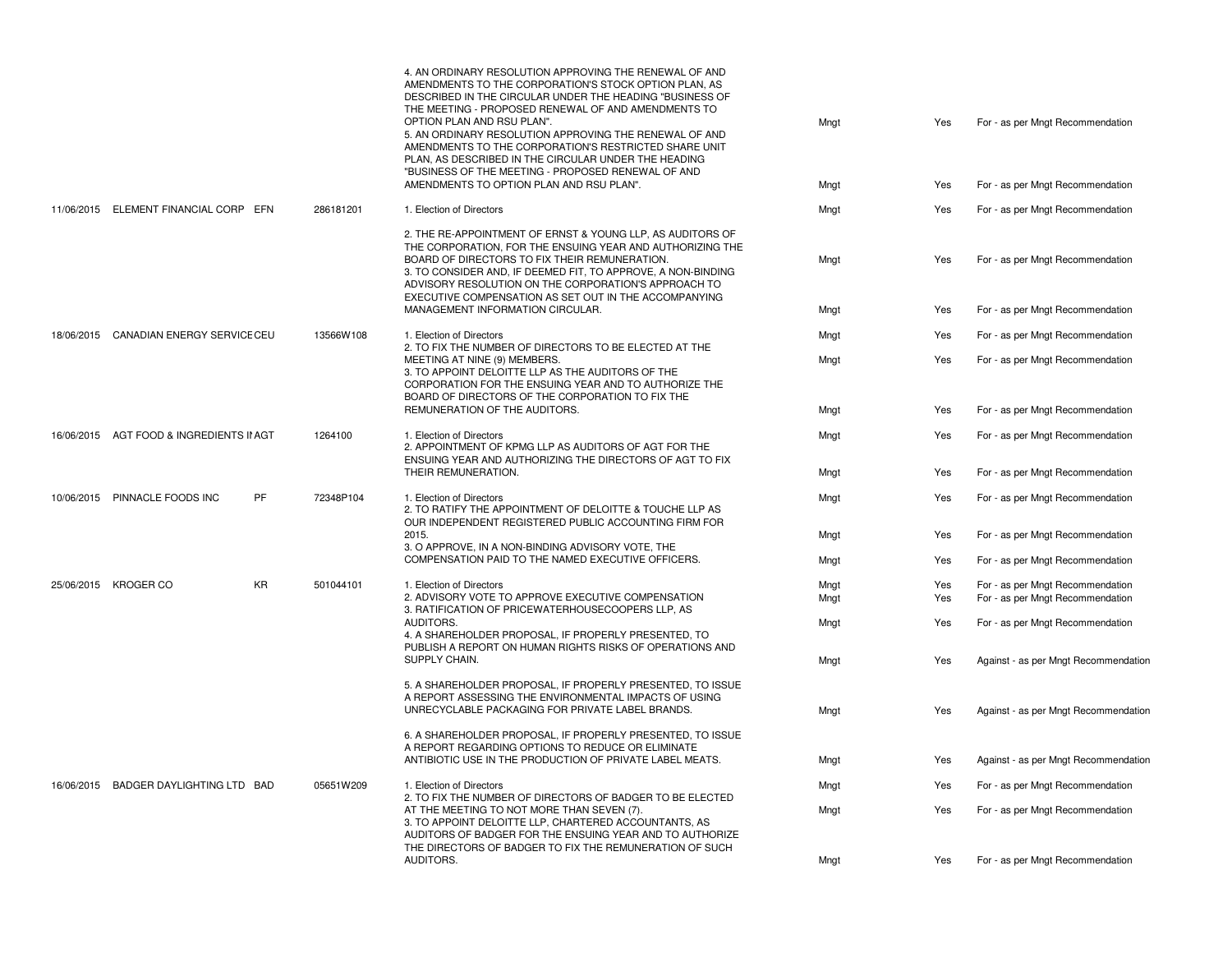|  | 23/06/2015 INTERTAIN GROUP LTD/THE IT      |  | 46111Q101                                            | 1. Election of Directors<br>2. APPROVING THE RE-APPOINTMENT OF BDO LLP AS AUDITORS OF<br>THE CORPORATION AND AUTHORIZING THE DIRECTORS TO FIX                                                                                                                                                                                                                                                                                                                                                                                       | Mngt         | Yes                              | For - as per Mngt Recommendation                                     |
|--|--------------------------------------------|--|------------------------------------------------------|-------------------------------------------------------------------------------------------------------------------------------------------------------------------------------------------------------------------------------------------------------------------------------------------------------------------------------------------------------------------------------------------------------------------------------------------------------------------------------------------------------------------------------------|--------------|----------------------------------|----------------------------------------------------------------------|
|  |                                            |  |                                                      | THEIR REMUNERATION.<br>2. APPROVING A NEW OPTION PLAN WHICH IS CONSISTENT WITH<br>THE SHARE INCENTIVE POLICIES OF THE TORONTO STOCK<br>EXCHANGE, AS FURTHER SET OUT IN THE CORPORATION'S<br>MANAGEMENT INFORMATION CIRCULAR PREPARED FOR THIS                                                                                                                                                                                                                                                                                       | Mngt         | Yes                              | For - as per Mngt Recommendation                                     |
|  |                                            |  |                                                      | MEETING.<br>4. RATIFYING CERTAIN AMENDMENTS TO THE CORPORATION'S BY-<br>LAWS TO PERMIT THE ISSUANCE OF DEBT OBLIGATIONS TO THE<br>PUBLIC, AS FURTHER SET OUT IN THE CORPORATION'S<br>MANAGEMENT INFORMATION CIRCULAR PREPARED FOR THIS<br>MEETING.                                                                                                                                                                                                                                                                                  | Mngt         | Yes                              | For - as per Mngt Recommendation                                     |
|  |                                            |  |                                                      |                                                                                                                                                                                                                                                                                                                                                                                                                                                                                                                                     | Mngt         | Yes                              | For - as per Mngt Recommendation                                     |
|  | 18/06/2015 AMAYA INC<br>AYA                |  | 02314M108                                            | 1. Election of Directors<br>2. APPOINTMENT OF DELOITTE LLP. CHARTERED ACCOUNTANTS AS<br>THE AUDITOR OF AMAYA INC., UNTIL THE CLOSE OF THE NEXT<br>ANNUAL MEETING OF SHAREHOLDERS AND TO AUTHORIZE THE                                                                                                                                                                                                                                                                                                                               | Mngt         | Yes                              | For - as per Mngt Recommendation                                     |
|  |                                            |  |                                                      | DIRECTORS TO FIX ITS REMUNERATION.<br>3. APPROVING AN ORDINARY RESOLUTION, RATIFYING THE<br>ADOPTION OF A NEW EQUITY INCENTIVE PLAN OF AMAYA INC. IN THE<br>FORM SET OUT AT SCHEDULE "D" OF THE INFORMATION CIRCULAR<br>AND AMENDING THE TERMS OF THE CURRENT STOCK OPTION PLAN<br>OF AMAYA INC. (THE "STOCK OPTION PLAN") TO LIMIT THE NUMBER<br>OF SHARES ISSUABLE THEREUNDER TO THE NUMBER OF OPTIONS                                                                                                                            | Mngt         | Yes                              | For - as per Mngt Recommendation                                     |
|  |                                            |  |                                                      | CURRENTLY OUTSTANDING THEREUNDER.<br>4. APPROVING AN ORDINARY RESOLUTION OF DISINTERESTED<br>SHAREHOLDERS, APPROVING AMENDMENTS TO THE STOCK OPTION<br>PLAN TO EXTEND THE EXPIRY DATE OF CERTAIN OPTIONS GRANTED                                                                                                                                                                                                                                                                                                                    | Mngt         | Yes                              | For - as per Mngt Recommendation                                     |
|  |                                            |  |                                                      | THEREUNDER.                                                                                                                                                                                                                                                                                                                                                                                                                                                                                                                         | Mngt         | Yes                              | For - as per Mngt Recommendation                                     |
|  | 15/06/2015 KLONDEX MINES LTD<br><b>KDX</b> |  | 498696103                                            | 1. Election of Directors<br>2. TO SET THE NUMBER OF DIRECTORS OF THE CORPORATION AT<br>EIGHT.<br>3. APPOINTMENT OF PRICEWATERHOUSECOOPERS LLP AS<br>AUDITORS OF THE CORPORATION FOR THE ENSUING YEAR AND                                                                                                                                                                                                                                                                                                                            | Mngt         | Yes                              | For - as per Mngt Recommendation                                     |
|  |                                            |  |                                                      |                                                                                                                                                                                                                                                                                                                                                                                                                                                                                                                                     | Mngt         | Yes                              | For - as per Mngt Recommendation                                     |
|  |                                            |  | AUTHORIZING THE DIRECTORS TO FIX THEIR REMUNERATION. | Mngt                                                                                                                                                                                                                                                                                                                                                                                                                                                                                                                                | Yes          | For - as per Mngt Recommendation |                                                                      |
|  | 08/07/2015 PATIENT HOME MONITORING PHM     |  | 70324G106                                            | 1. Election of Directors<br>2. TO APPOINT MNP LLP, AS AUDITOR.                                                                                                                                                                                                                                                                                                                                                                                                                                                                      | Mngt<br>Mngt | Yes<br>Yes                       | For - as per Mngt Recommendation<br>For - as per Mngt Recommendation |
|  |                                            |  |                                                      | 3. TO APPROVE AN AMENDMENT TO THE 2010 STOCK OPTION PLAN.                                                                                                                                                                                                                                                                                                                                                                                                                                                                           | Mngt         | Yes                              | For - as per Mngt Recommendation                                     |
|  | 17/06/2015 BADGER DAYLIGHTING LTD BAD      |  | 05651W209                                            | 1. Election of Directors<br>2. TO FIX THE NUMBER OF DIRECTORS OF BADGER TO BE ELECTED<br>AT THE MEETING TO NOT MORE THAN SEVEN (7).<br>3. TO APPOINT DELOITTE LLP, CHARTERED ACCOUNTANTS, AS<br>AUDITORS OF BADGER FOR THE ENSUING YEAR AND TO AUTHORIZE<br>THE DIRECTORS OF BADGER TO FIX THE REMUNERATION OF SUCH<br>AUDITORS.<br>4. TO ACCEPT THE APPROACH TO EXECUTIVE COMPENSATION<br>DISCLOSED IN THE MANAGEMENT PROXY CIRCULAR DELIVERED IN<br>ADVANCE OF THE 2015 ANNUAL MEETING OF THE SHAREHOLDERS<br>OF THE CORPORATION. | Mngt         | Yes                              | For - as per Mngt Recommendation                                     |
|  |                                            |  |                                                      |                                                                                                                                                                                                                                                                                                                                                                                                                                                                                                                                     | Mngt         | Yes                              | For - as per Mngt Recommendation                                     |
|  |                                            |  |                                                      |                                                                                                                                                                                                                                                                                                                                                                                                                                                                                                                                     | Mngt         | Yes                              | For - as per Mngt Recommendation                                     |
|  |                                            |  |                                                      |                                                                                                                                                                                                                                                                                                                                                                                                                                                                                                                                     | Mngt         | Yes                              | For - as per Mngt Recommendation                                     |
|  | 23/06/2015 CONCORDIA HEALTHCARE C CXR      |  | 206519100                                            | 1. Election of Directors<br>2. APPOINTMENT OF PRICEWATERHOUSECOOPERS LLP AS<br>AUDITORS OF THE CORPORATION FOR THE ENSUING YEAR AND                                                                                                                                                                                                                                                                                                                                                                                                 | Mngt         | Yes                              | For - as per Mngt Recommendation                                     |
|  |                                            |  |                                                      | AUTHORIZING THE DIRECTORS TO FIX THEIR REMUNERATION.                                                                                                                                                                                                                                                                                                                                                                                                                                                                                | Mngt         | Yes                              | For - as per Mngt Recommendation                                     |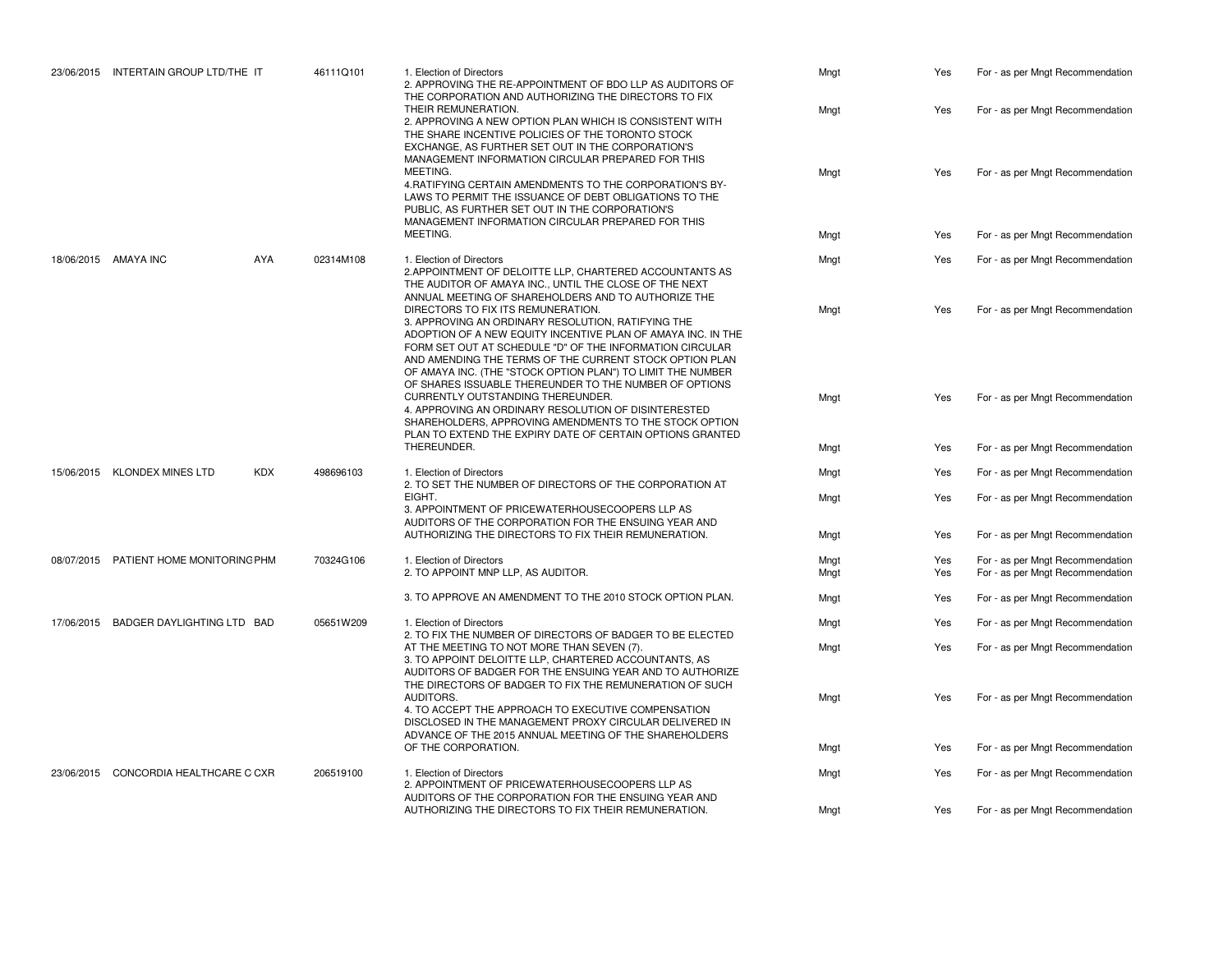#### **Hirsch Performance Fund**

| <b>Date</b> | Name of Issuer                      | <b>Ticker</b> | Cusip | <b>Identification of Voting Matter</b>                                          | <b>Matters Proposed By</b>           | Voted  | Vote                             |
|-------------|-------------------------------------|---------------|-------|---------------------------------------------------------------------------------|--------------------------------------|--------|----------------------------------|
|             |                                     |               |       |                                                                                 | Issuer/Mngt/another person or compan | Yes/No | <b>For/Against</b>               |
| 10-Jul-14   | Michael Kors Holdings Limited KORS  |               |       | 1. Election of Directors                                                        | Mngt                                 | Yes    | For - as per Mngt Recommendation |
|             |                                     |               |       | 2. Ratify appointment of Ernst & Young as accounting firm for fiscal 2015       | Mngt                                 | Yes    | For - as per Mngt Recommendation |
|             |                                     |               |       | 3. Approve - non-binding advisory basis - executive compensation                | Mngt                                 | Yes    | For - as per Mngt Recommendation |
|             |                                     |               |       |                                                                                 |                                      |        |                                  |
| 15-Jul-14   | Amaya Gaming Group Inc.             | AYA           |       | 1. Election of Directors                                                        | Mngt                                 | Yes    | For - as per Mngt Recommendation |
|             |                                     |               |       | 2. Appointment of Richter as auditors                                           | Mngt                                 | Yes    | For - as per Mngt Recommendation |
|             |                                     |               |       | 3. Adopt resolution authorizing amendment to the articles to change the name    |                                      |        |                                  |
|             |                                     |               |       | of the corporation to Amaya Inc.                                                | Mngt                                 | Yes    | For - as per Mngt Recommendation |
|             |                                     |               |       | 4. Adopt resolution authorizing amendment to the articles to add certain        |                                      |        |                                  |
|             |                                     |               |       | provisions intended to facilitate compliance by the corporation with applicable |                                      |        |                                  |
|             |                                     |               |       | gaming regulations                                                              | Mngt                                 | Yes    | For - as per Mngt Recommendation |
|             |                                     |               |       | 5. Adopt special resolution ratifying the new general bylaws as proposed to     |                                      |        |                                  |
|             |                                     |               |       | take into account the entry into force of The Business Corporations Act (QC)    | Mngt                                 | Yes    | For - as per Mngt Recommendation |
|             |                                     |               |       | 6. Adopt resolution to provide for appointment by the BOD additional directors  |                                      |        |                                  |
|             |                                     |               |       | to a maximum of one-third the number elected                                    | Mngt                                 | Yes    | For - as per Mngt Recommendation |
|             |                                     |               |       | 7. Adopt resolution approving amendments to the stock option plan               | Mngt                                 | Yes    | For - as per Mngt Recommendation |
|             |                                     |               |       | 8. Adopt resolution to approve and ratify the advance notice bylaw              | Mngt                                 | Yes    | For - as per Mngt Recommendation |
|             |                                     |               |       | 9. Adopt resolution to create a new class of convertible preferred shares       | Mngt                                 | Yes    | For - as per Mngt Recommendation |
|             |                                     |               |       | 10. Adopt resolution approving certain terms of preferred shares in connection  |                                      |        |                                  |
|             |                                     |               |       | with adjustments to the initial conversion price of the shares of \$24 per      |                                      |        |                                  |
|             |                                     |               |       | common share                                                                    | Mngt                                 | Yes    | For - as per Mngt Recommendation |
|             |                                     |               |       | 11. Adopt resolution approving the issuance of warrants, 11 million of which to |                                      |        |                                  |
|             |                                     |               |       | be issued to GSO and 1.75 million of which are to be issued to Blackrock,       |                                      |        |                                  |
|             |                                     |               |       | each with a price of \$0.01 and exercisable for a term of 10 years from date of | Mngt                                 | Yes    | For - as per Mngt Recommendation |
|             |                                     |               |       | 12. Adopt resolution approving value at which each initial conversion price and |                                      |        |                                  |
|             |                                     |               |       | the price at which common shares are issued to GSO on a private placement       |                                      |        |                                  |
|             |                                     |               |       | basis at closing of the "protected prices" which may be equal to less than the  |                                      |        |                                  |
|             |                                     |               |       | market price of the common shares, less the maximum discount permitted          |                                      |        |                                  |
|             |                                     |               |       | under the TSX manual                                                            | Mngt                                 | Yes    | For - as per Mngt Recommendation |
|             |                                     |               |       | 13. Adopt resolution approving the issuance of preferred shares at closing of   |                                      |        |                                  |
|             |                                     |               |       | the acquisition which shall result in the issuance of securities exceeding 25%  |                                      |        |                                  |
|             |                                     |               |       | of the number of securities of the corporation which are outstanding prior to   |                                      |        |                                  |
|             |                                     |               |       | the closing of the preferred shares offering                                    | Mngt                                 | Yes    | For - as per Mngt Recommendation |
|             |                                     |               |       |                                                                                 |                                      |        |                                  |
| 25-Jul-14   | Input Capital Corp.                 | <b>INP</b>    |       | 1. Election of Directors                                                        | Mngt                                 | Yes    | For - as per Mngt Recommendation |
|             |                                     |               |       | 2. Set number of directors at 5                                                 | Mngt                                 | Yes    | For - as per Mngt Recommendation |
|             |                                     |               |       | 3. Appoint Deloitte LLP as auditors                                             | Mngt                                 | Yes    | For - as per Mngt Recommendation |
|             |                                     |               |       | 4. Approve company's stock option plan                                          | Mngt                                 | Yes    | For - as per Mngt Recommendation |
|             |                                     |               |       | 5. Confirm enactment of Bylaw #1                                                | Mngt                                 | Yes    | For - as per Mngt Recommendation |
| 11-Aug-14   | Alimentation Couche-Tard Inc. ATD.A |               |       | 1. Election of Directors                                                        | Mnat                                 | Yes    | For - as per Mngt Recommendation |
|             |                                     |               |       | 2. Appointment of PWC as auditors                                               | Mnat                                 | Yes    | For - as per Mngt Recommendation |
|             |                                     |               |       | 3. Consider, Adopt and ratify advance notice by-law relating to nomination and  |                                      |        |                                  |
|             |                                     |               |       | election of directors                                                           | Mngt                                 | Yes    | For - as per Mngt Recommendation |
|             |                                     |               |       | 4. Proposal No. C-1 "say on pay" advisory vote on executive compensation        | Mngt                                 | No     | No - against Mngt Recommendation |
|             |                                     |               |       |                                                                                 |                                      |        |                                  |
| 22-Aug-14   | Tyco International Ltd.             | <b>TYC</b>    |       | 1. Approve merger agreement between Tyco Switzerland and Tyco Ireland           | Mngt                                 | Yes    | For - as per Mngt Recommendation |
|             |                                     |               |       | 2. Approve reduction of share premium of Tyco Ireland to allow creation of      |                                      |        |                                  |
|             |                                     |               |       | distributable reserves                                                          | Mngt                                 | Yes    | For - as per Mngt Recommendation |
|             |                                     |               |       |                                                                                 |                                      |        |                                  |
| 05-Sep-14   | Open Text Corporation               | <b>OTC</b>    |       | 1. Election of Directors                                                        | Mngt                                 | Yes    | For - as per Mngt Recommendation |
|             |                                     |               |       | 2. Appoint KPMG as independent auditors                                         | Mngt                                 | Yes    | For - as per Mngt Recommendation |
|             |                                     |               |       |                                                                                 |                                      |        |                                  |
|             |                                     |               |       | 1. Approve amendments to articles in connection with (1) create three new       |                                      |        |                                  |
|             |                                     |               |       | classes of shares; (2) convert issued and outstanding shares into common        |                                      |        |                                  |
|             | 17-Sep-14 DHX Media Ltd.            | <b>DHX</b>    |       | voting shares or variable shares                                                | Mngt                                 | Yes    | For - as per Mngt Recommendation |
|             |                                     |               |       | 2. Ratify by-law #2014-1 which confers the Board the power and authority to     |                                      |        |                                  |
|             |                                     |               |       | implement and apply rules relating to restrictions on the issue, transfer,      |                                      |        |                                  |
|             |                                     |               |       | ownership, control and voting of common voting shares and variable voting       | Mngt                                 | Yes    | For - as per Mngt Recommendation |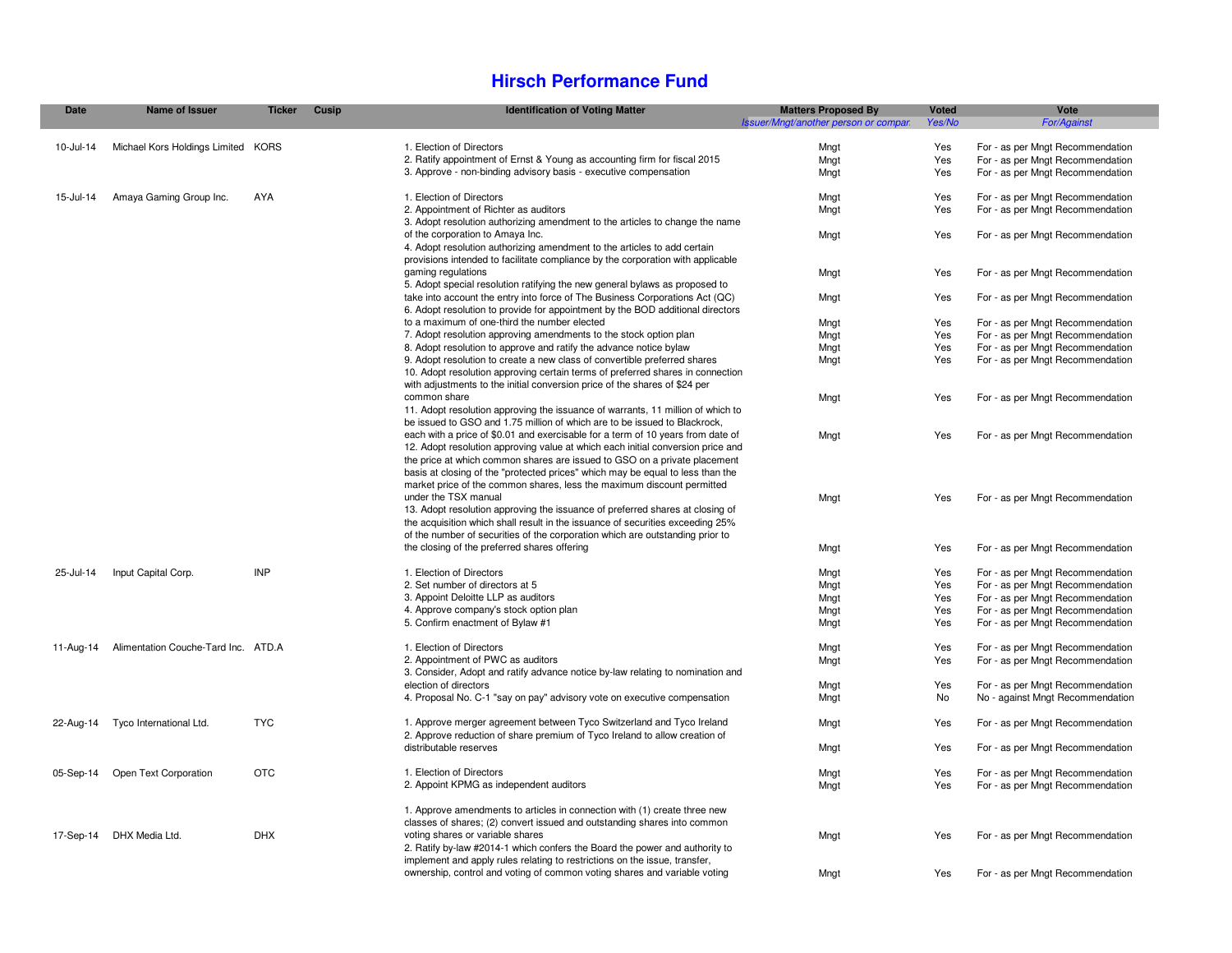|                      |                                    |            | 3. Approve, ratify and confirm unallocated options, rights and other<br>entitlements under stock option plan<br>4. Approve, ratify and confirm grant of options to acquire 5,310,000 common<br>shares granted pursuant to stock option plan to certain employees, officers,<br>directors and/or consultants, and to exercise a total of 365,000 options so | Mngt<br>Mngt | Yes<br>Yes | For - as per Mngt Recommendation<br>For - as per Mngt Recommendation |
|----------------------|------------------------------------|------------|------------------------------------------------------------------------------------------------------------------------------------------------------------------------------------------------------------------------------------------------------------------------------------------------------------------------------------------------------------|--------------|------------|----------------------------------------------------------------------|
|                      |                                    |            | 1. Amend articles of incorporation to change the name of the company from                                                                                                                                                                                                                                                                                  |              |            |                                                                      |
| 07-Oct-14            | WellPoint Inc.                     | <b>WLP</b> | WellPoint Inc. to Anthem Inc.                                                                                                                                                                                                                                                                                                                              | Mngt         | Yes        | For - as per Mngt Recommendation                                     |
| 10-Oct-14            | The Clorox Company                 | <b>CLX</b> | 1. Election of Directors                                                                                                                                                                                                                                                                                                                                   | Mngt         | Yes        | For - as per Mngt Recommendation                                     |
|                      |                                    |            | 2. Advisory vote on Executive Compensation                                                                                                                                                                                                                                                                                                                 | Mngt         | Yes        | For - as per Mngt Recommendation                                     |
|                      |                                    |            | 3. Ratification of independent registered public accounting firm                                                                                                                                                                                                                                                                                           | Mngt         | Yes        | For - as per Mngt Recommendation                                     |
| 20-Oct-14            | Canacol Energy Ltd.                | <b>CNE</b> | 1. Fix # of directors at 6                                                                                                                                                                                                                                                                                                                                 | Mngt         | Yes        | For - as per Mngt Recommendation                                     |
|                      |                                    |            | 2. Election of Directors                                                                                                                                                                                                                                                                                                                                   | Mngt         | Yes        | For - as per Mngt Recommendation                                     |
|                      |                                    |            | 3. Appoint Deloitte LLP as auditors                                                                                                                                                                                                                                                                                                                        | Mngt         | Yes        | For - as per Mngt Recommendation                                     |
|                      |                                    |            | 4. Ordinary resolution to approve unallocated options under the corporation's<br>stock option plan                                                                                                                                                                                                                                                         | Mngt         | Yes        | For - as per Mngt Recommendation                                     |
|                      |                                    |            |                                                                                                                                                                                                                                                                                                                                                            |              |            |                                                                      |
| 27-Oct-14            | Allergan Inc.                      | <b>AGN</b> | 1. Remove 6 Directors from the Board                                                                                                                                                                                                                                                                                                                       | Mngt         | Yes        | For - as per Mngt Recommendation                                     |
|                      |                                    |            | 2. Elect 6 more Directors to the Board                                                                                                                                                                                                                                                                                                                     | Mngt         | Yes<br>Yes | For - as per Mngt Recommendation<br>For - as per Mngt Recommendation |
|                      |                                    |            | 3. Amend Article II, re simplifying mechanics for calling special meetings<br>4. Amend Article II to provide mechanics for calling special meetings if none                                                                                                                                                                                                | Mngt         |            |                                                                      |
|                      |                                    |            | or less than a majority of directors are present<br>5. Amend article II to simplify mechanics for nominating directors or proposing                                                                                                                                                                                                                        | Mngt         | Yes        | For - as per Mngt Recommendation                                     |
|                      |                                    |            | business at any annual meeting                                                                                                                                                                                                                                                                                                                             | Mngt         | Yes        | For - as per Mngt Recommendation                                     |
|                      |                                    |            | 6. Amend article III to fix the number od directors at 9                                                                                                                                                                                                                                                                                                   | Mngt         | Yes        | For - as per Mngt Recommendation                                     |
|                      |                                    |            | 7. Repeal any bylaw amendments to the version filed on March 26, 2014                                                                                                                                                                                                                                                                                      | Mngt         | Yes        | For - as per Mngt Recommendation                                     |
|                      |                                    |            | 8. Request the Board to engage in negotiations with Valeant                                                                                                                                                                                                                                                                                                | Mngt         | Yes        | For - as per Mngt Recommendation                                     |
|                      | 28-Nov-14 DHX Media Ltd.           | <b>DHX</b> | 1. Election of Directors                                                                                                                                                                                                                                                                                                                                   | Mngt         | Yes        | For - as per Mngt Recommendation                                     |
|                      |                                    |            | 2. Re-appoint PWC as auditors                                                                                                                                                                                                                                                                                                                              | Mngt         | Yes        | For - as per Mngt Recommendation                                     |
|                      |                                    |            | 3. Declaration re status of shares represented and that they are owned and<br>controlled by a Canadian                                                                                                                                                                                                                                                     | Mngt         | Yes        | For - as per Mngt Recommendation                                     |
|                      |                                    |            |                                                                                                                                                                                                                                                                                                                                                            |              |            |                                                                      |
|                      | 30-Dec-14 CGI Group Inc.           | GIB        | 1. Election of Directors                                                                                                                                                                                                                                                                                                                                   | Mngt         | Yes        | For - as per Mngt Recommendation                                     |
|                      |                                    |            | 2. Appointment of Ernst & Young as auditors                                                                                                                                                                                                                                                                                                                | Mngt         | Yes        | For - as per Mngt Recommendation                                     |
|                      |                                    |            | 3. Shareholder proposal number 1 - re comepnsation of senior executives                                                                                                                                                                                                                                                                                    | Mngt         | No         | No - against Mngt Recommendation                                     |
| 13-Jan-15            | Gildan Activewear Inc.             | GIL        | 1. Election of Directors                                                                                                                                                                                                                                                                                                                                   | Mngt         | Yes        | For - as per Mngt Recommendation                                     |
|                      |                                    |            | 2. Approval of advisory resolution on the corporation's approach to executive                                                                                                                                                                                                                                                                              |              |            |                                                                      |
|                      |                                    |            | compensation<br>3. Appointmetn of KPMG as auditors                                                                                                                                                                                                                                                                                                         | Mngt<br>Mngt | Yes<br>Yes | For - as per Mngt Recommendation<br>For - as per Mngt Recommendation |
|                      |                                    |            |                                                                                                                                                                                                                                                                                                                                                            |              |            |                                                                      |
| 17-Feb-15 Apple Inc. |                                    | AAPL       | 1. Election of Directors                                                                                                                                                                                                                                                                                                                                   | Mngt         | Yes        | For - as per Mngt Recommendation                                     |
|                      |                                    |            | 2. Appointment of Ernst & Young as registered accounting firm                                                                                                                                                                                                                                                                                              | Mngt         | Yes        | For - as per Mngt Recommendation                                     |
|                      |                                    |            | 3. Advisory resolution to approve executive compensation<br>4. Amendment to the Apple employee stock purchase plan                                                                                                                                                                                                                                         | Mngt         | Yes<br>Yes | For - as per Mngt Recommendation<br>For - as per Mngt Recommendation |
|                      |                                    |            |                                                                                                                                                                                                                                                                                                                                                            | Mngt         |            |                                                                      |
| 17-Feb-15            | Enghouse Systems Limited           | ESL        | 1. Election of Directors                                                                                                                                                                                                                                                                                                                                   | Mngt         | Yes        | For - as per Mngt Recommendation                                     |
|                      |                                    |            | 2. Appointment of PWC as auditors                                                                                                                                                                                                                                                                                                                          | Mngt         | Yes        | For - as per Mngt Recommendation                                     |
|                      |                                    |            | 1. Adopt the plan of merger with Actavis PLC, Avocado Acquisition Inc. and                                                                                                                                                                                                                                                                                 |              |            |                                                                      |
|                      | 17-Feb-15 Allergan Inc.            | <b>AGN</b> | Allergan Inc.                                                                                                                                                                                                                                                                                                                                              | Mnat         | Yes        | For - as per Mngt Recommendation                                     |
|                      |                                    |            | 2. Approve adjournment of meeting and if necessary, solicit additional votes in                                                                                                                                                                                                                                                                            |              |            |                                                                      |
|                      |                                    |            | favor of the merger<br>3. Approve the compensation to Allergan's named executive officers that is                                                                                                                                                                                                                                                          | Mngt         | Yes        | For - as per Mngt Recommendation                                     |
|                      |                                    |            | related to the merger                                                                                                                                                                                                                                                                                                                                      | Mngt         | Yes        | For - as per Mngt Recommendation                                     |
|                      | 17-Feb-15 The Walt Ddisney Company | <b>DIS</b> | 1. Election of Directors                                                                                                                                                                                                                                                                                                                                   | Mngt         | Yes        | For - as per Mngt Recommendation                                     |
|                      |                                    |            | 2. Ratify appointment of PWC as registered accountants for 2015                                                                                                                                                                                                                                                                                            | Mngt         | Yes        | For - as per Mngt Recommendation                                     |
|                      |                                    |            | 3. Approve advisory resolution on executive compensation                                                                                                                                                                                                                                                                                                   | Mngt         | Yes        | For - as per Mngt Recommendation                                     |
|                      |                                    |            | 4. Approve shareholder proposal relating to independent Board chair                                                                                                                                                                                                                                                                                        | Mngt         | No         | No - against Mngt Recommendation                                     |
|                      |                                    |            | 5. Approve shareholder proposal relating to acceleration of executive pay                                                                                                                                                                                                                                                                                  | Mngt         | No         | No - against Mngt Recommendation                                     |